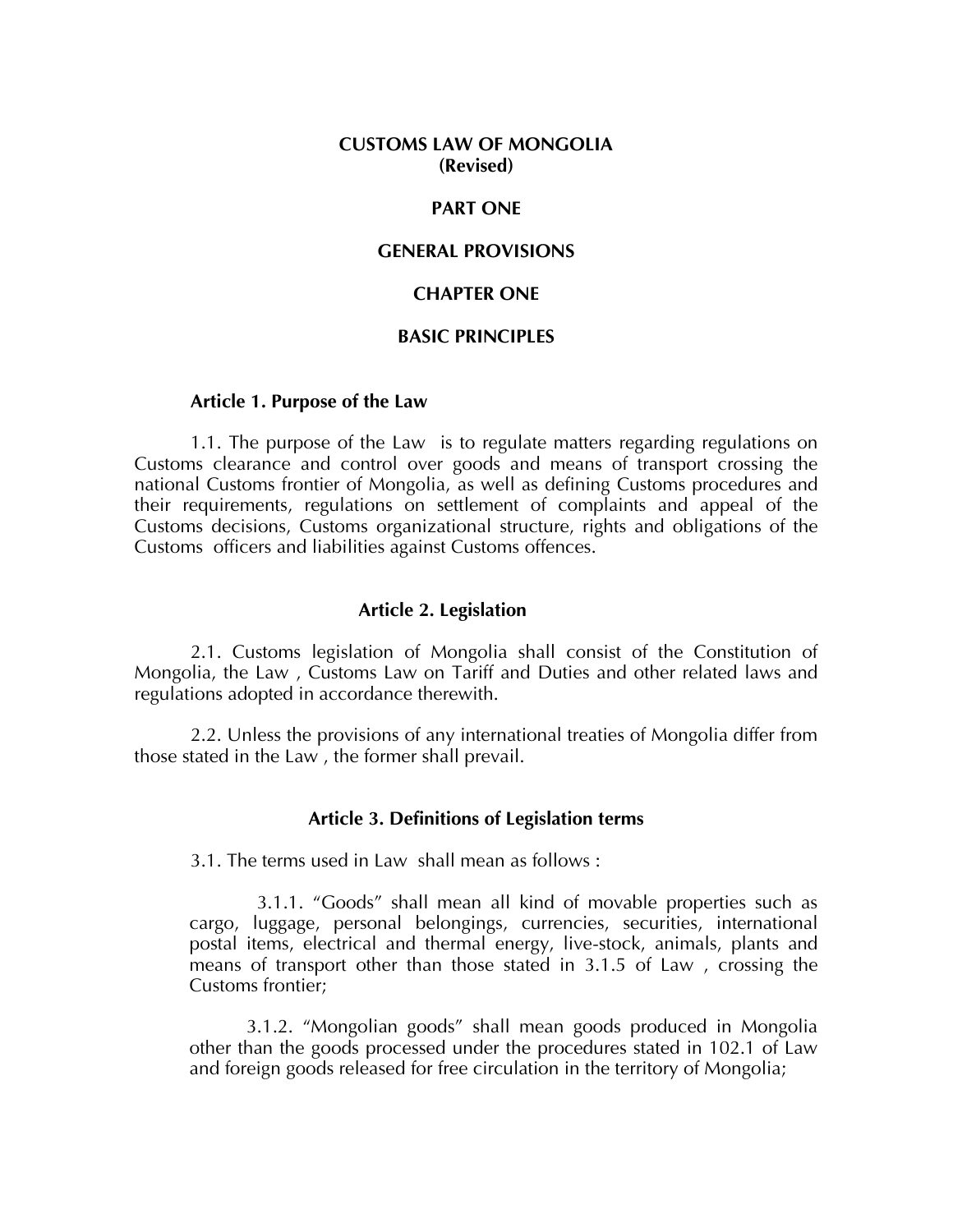3.1.3. 'Foreign goods' shall mean goods other than those referred to  $3.1.2.$  of the Law;

3.1.4. 'Goods for free circulation' shall mean goods administered for use in the Customs territory of Mongolia with no restrictions imposed by the Customs legislation;

3.1.5 'Means of transport' shall mean all modes of transport, including containers and carts, fuel and lubricants, spare parts thereof, carrying goods and passengers between countries and crossing the Customs frontier for a period not more than 6 months;

3.1.6. 'Carrier' shall mean a person who is intending to transport goods across the Customs frontier or engaged in transportation in the Customs territory under Customs control;

3.1.17. 'Customs declaration' shall mean a document containing information required by the Customs in conformity with the Customs procedure selected by the declarant;

3.1.8. 'Declarant' shall mean a person who declares goods or means of transport crossing the Customs frontier to the Customs;

3.1.9. 'Crossing the Customs frontier' shall mean importation into, transit on, or exportation, from the Customs territory, of goods and means of transport;

3.1.10. 'Customs route' shall mean a route especially approved by the relevant authority for the transportation of goods and means of transport under Customs control between the national frontier of Mongolia and the frontier Customs office as well as from one Customs office to another;

3.1.11. 'Customs control' shall mean measures taken by the Customs to ensure enforcement of, and compliance with, the Customs legislation in the territory of Mongolia;

3.1.12. 'Customs clearance' shall mean Customs complex formalities starting with the lodgement of Customs declaration on goods and means of transport crossing the Customs frontier at the Customs and ending with Customs permission to release them after required examination and payment of Customs duties and other taxes;

3.1.13. 'Customs procedure' shall mean norms, conditions and requirements set for Customs purposes determining the status of goods and means of transport crossing the Customs frontier;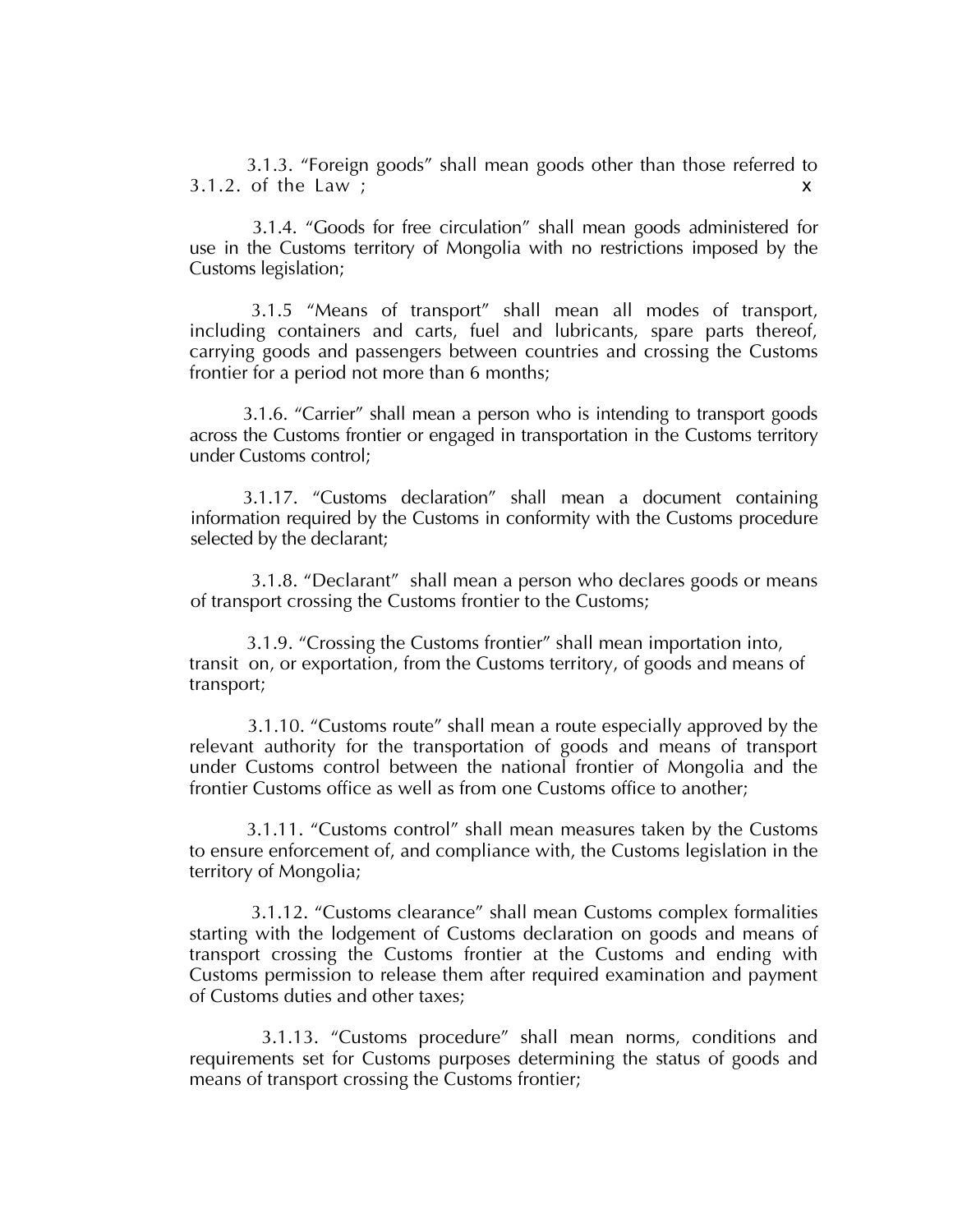3.1.14. 'Non-tariff restrictions' shall mean measures imposing prohibition on goods from the crossing the national frontier of Mongolia or crossing the national frontier of Mongolia upon the permission of the relevant authorities or imposing quantity restriction on goods and others;

3.1.15. 'Frontier Customs office' shall mean a Customs office operating at the national frontier crossing point. The Customs office operating at the International airport shall be considered as a frontier Customs office;

3.1.16. 'Inland Customs office' shall mean a Customs office other than that stated in 3.1.15 of Law ;

3.1.17. 'Customs bonded zone' shall mean a Customs bonded warehouse, Customs bonded manufacturing area and Customs bonded exhibition and construction sites;

3.1.18. 'Customs inspection area' shall mean premises, warehouses, sites and zones specially designated for loading, unloading, transshipment, storage of goods under Customs control or exercising of Customs control;

3.1.19. 'Customs stakeholder' shall mean the Customs or declarant, Customs broker, carrier, authorized owners of Customs temporary warehouse or bonded zones or other entities such as banks and insurance companies;

#### **Article 4. Customs territory and Customs frontier**

4.1. The territory of Mongolia shall be considered as Customs territory.

4.2. The territory of Customs bonded zone established in the territory of Mongolia shall be regarded as situated outside the Customs territory in terms of tariff and non-tariff restrictions.

4.3. The national frontier of Mongolia shall be considered as Customs frontier. The boundary line separating the Customs territory and the territories of Customs bonded zones established in the territory of Mongolia shall be considered as Customs frontier.

## **Article 5. Use of documents or information on the goods and means of transport crossing the Customs frontier**

5.1. Information or documents on goods and means of transport required for crossing the Customs frontier in accordance with Customs legislation shall be submitted by the person concerned.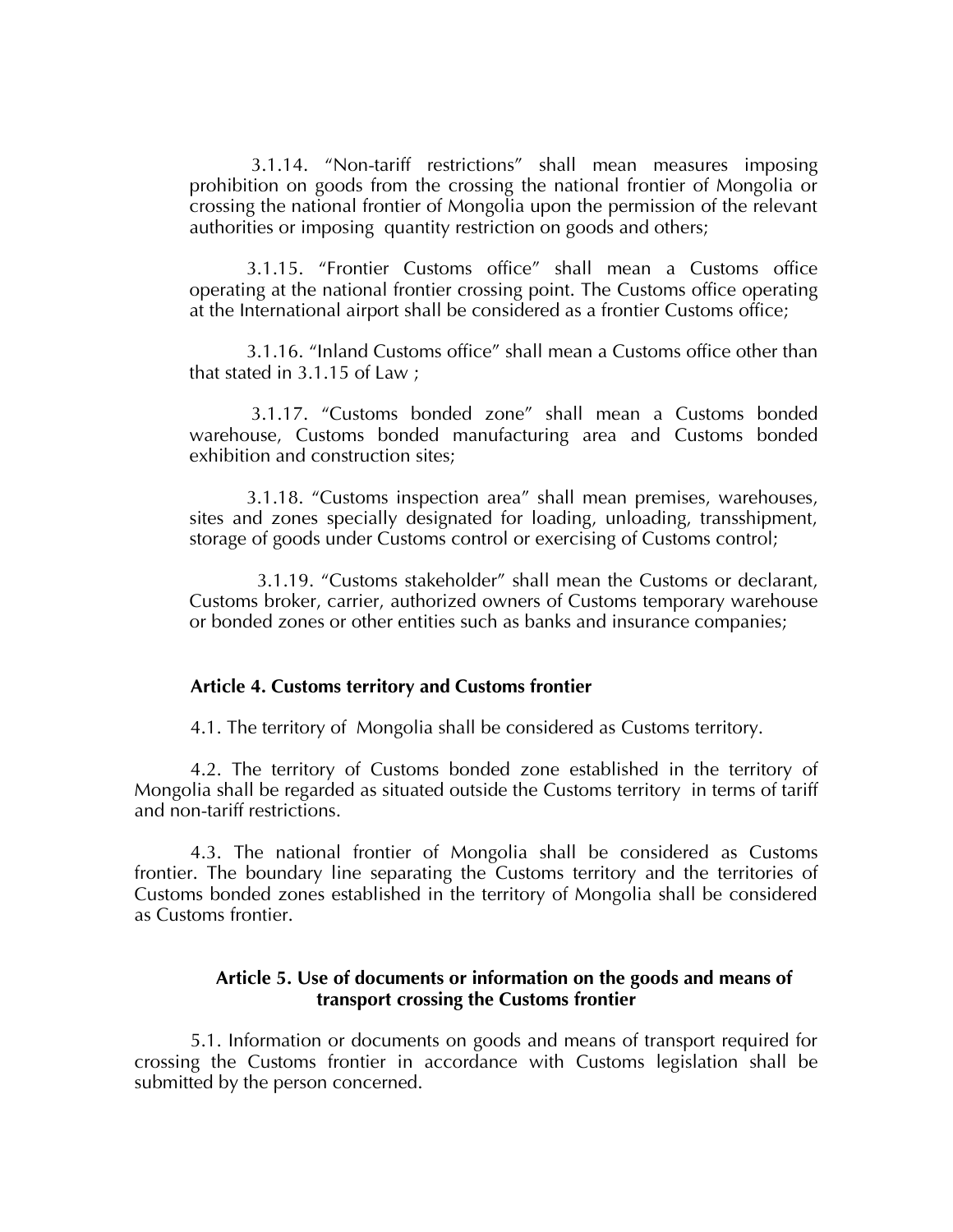5.2. The Customs and officers received the information or documents stated in 5.1 of Law shall use them solely for the Customs purposes and not to disclose, use for personal purposes, or pass to a third party, except in those cases as stated in the Law.

*5.3.* The issues concerning use or storage of confidential information regarding individuals and entities or state obtained by the Customs or officers shall be governed by the Law on Confidential Information.

# **CHAPTER TWO**

# **PRINCIPLE APPLICABLE TO GOODS AND MEANS OF TRANSPORT CROSSING THE CUSTOMS FRONTIER**

# **Article 6. Principle applicable to goods and means of transport crossing the Customs frontier**

6.1. Any person has a right to carry goods or means of transport across the Customs frontier freely in accordance with the conditions and rules stated in the Law and International Treaties of Mongolia /hereinafter called as "the International Treaties'/.

6.2. Goods and means of transport shall not be used, possessed or disposed from the entry until the release to the declarant or from the declared time until the exit from Mongolia, except in those cases stated in the Law .

# **Article 7. Goods and means of transport crossing the Customs frontier**

7.1. Goods and means of transport shall cross the frontier where there is a Customs office.

7.2. Goods or means of transport shall enter or leave through border crossing points except those stated in 7.1 of the Law upon the permission of the Customs Central Body.

7.3. The permission stated in 7.2 of the Law shall be given under the following cisrcumstances:

7.3.1. emergency caused by disaster or force majeure;

7.3.2. provided by the International Treaties of Mongolia;

7.3.3. aid from other countries for the national defense purpose;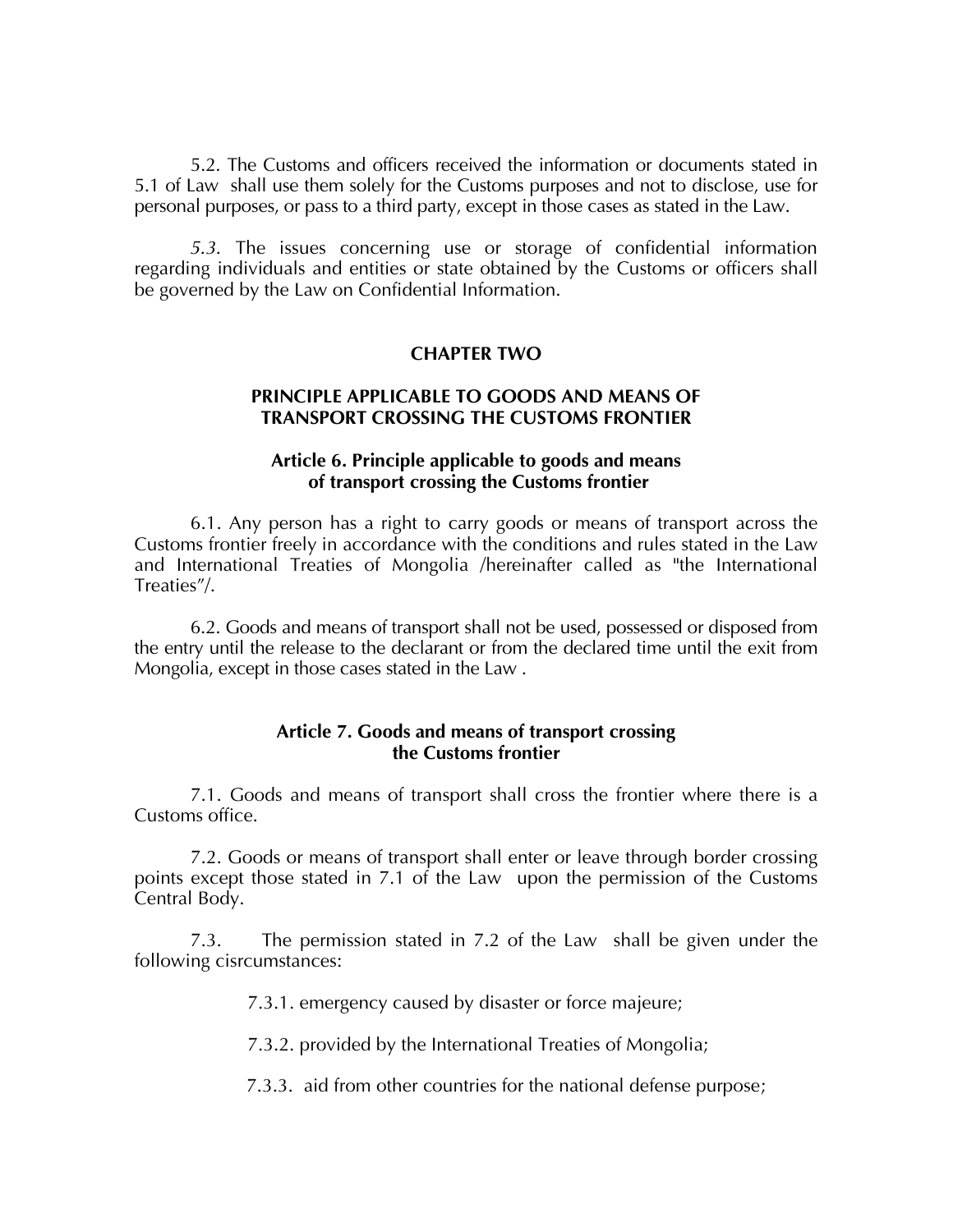7.3.4. other cases as stated in legislation.

7.4. The Customs Central Body shall appoint a Customs officer when goods or means of transport cross the frontier in line with 7.3 of the Law .

7.5. A declarant shall submit a request to the Customs Central Body when the goods or means of transport cross the frontier as stated in 7.2 of the Law. Permission given by the competent authorities and a list of goods or means of transport shall be attached to the request.

# **Article 8. Prohibition or Restriction imposed on Goods from Grossing the Customs Frontier**

8.1. The State Great Hural and the Government of Mongolia are entitled to impose prohibition and non-tariff restriction on goods crossing the national frontier of Mongolia respectively except those otherwise stated in the Law, indicating the classification codes of the goods in accordance with Harmonized System of Coding and Description of Commodities.

8.2. Goods prohibited to be admitted to the national territory of Mongolia shall not be allowed to enter the Customs territory.

8.3. If the goods stated in 8.2 of Law enters the territory of Mongolia, they shall be promptly sent back. In case of impossibility of such withdrawal, the goods shall be placed in Customs control area or temporary warehouse for up to 3 days. If the individual or legal body fail to withdraw the goods, the Customs shall take measures in line with the rules on destruction of goods.

8.4. Restricted goods except those which are subject to prohibition shall be carried across the Customs frontier if they meet conditions and requirements stated in the legislation and international treaties.

8.5. Goods prohibited to be exported by the legislation shall not be allowed to leave the Customs territory.

8.6. Prohibited goods shall not be allowed for transit unless stated otherwise in the International treaties.

8.7. The Customs Central Body shall notify the public on goods subject to prohibition or restriction from crossing the Customs frontier and location of frontier crossing point or the Customs and its timetable.

8.8. The individual and legal body shall be responsible for the expenses incurred in relation with the activities stated in 8.3 of the Law .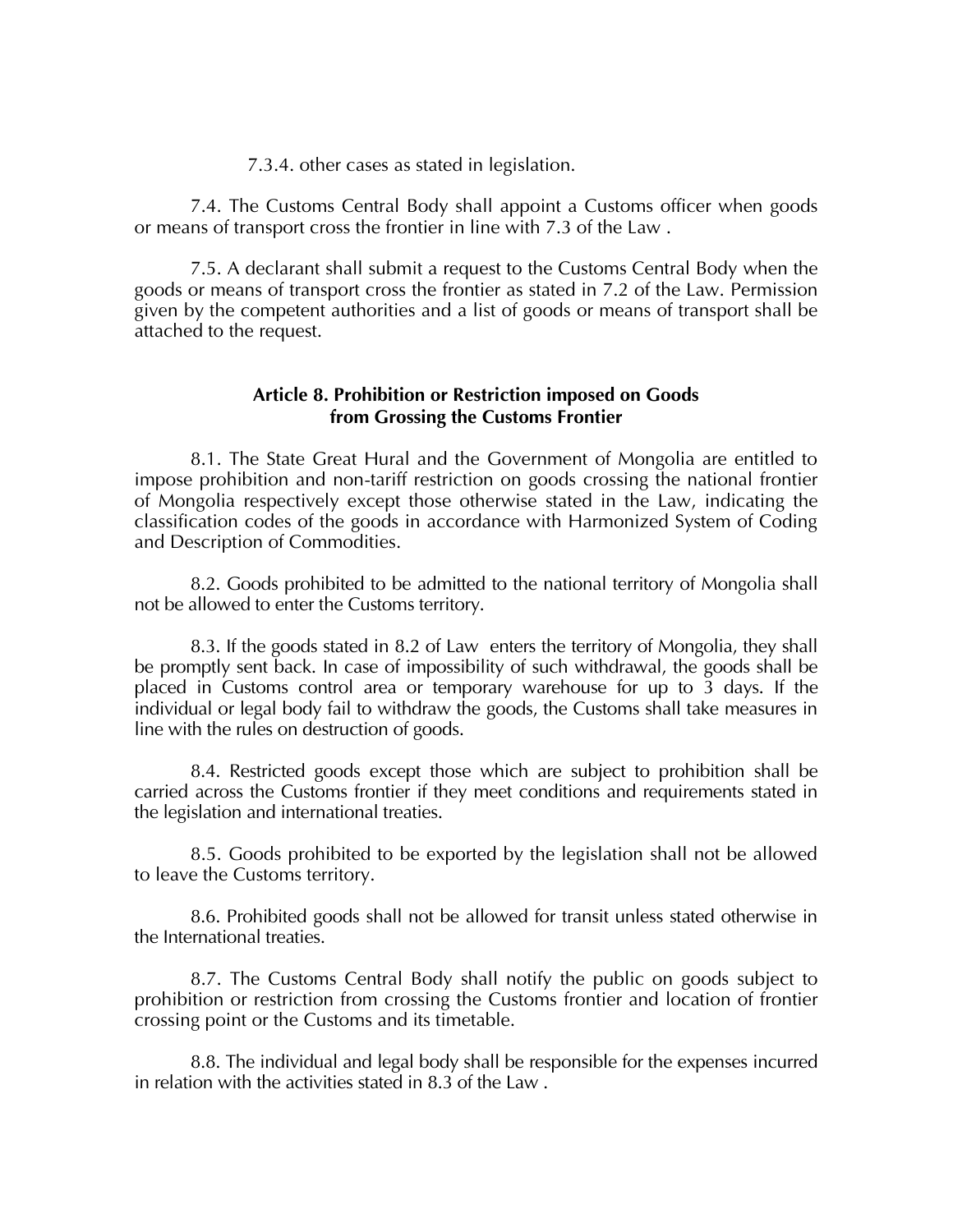8.9. Smuggling or attempted smuggling of prohibited goods shall not be related to 8.3 of the Law .

## **Article 9. Customs clearance and control**

9.1. Goods and means of transport, which cross the Customs frontier shall be subject to Customs control and Customs clearance and the Customs and its officer shall have no right to impose requirements other than those stated in the Law .

# **CHAPTER 3**

## **INFORMATION AND GUIDELINES ON CUSTOMS LEGISLATION**

# **Article 10. Obtaining information regarding written and verbal decisions and inactions by the Customs and officer**

10.1. Any individual or legal body has the right to obtain information or reasons and grounds of the written and verbal decisions and inactions made by the Customs and officers /hereinafter referred to as 'decisions'/ violating human rights or legal interests of the former.

10.2. The Customs and officers stated in 10.1 of Law shall provide the individual or legal body with requested information promptly or within 3 working days, in writing or verbally.

# **Article 11. Informing the public on Customs legislation**

11.1. The Customs Central Body is obliged to provide the parties involved in foreign trade and public with the information on the Customs legislation and other related legal acts, in an open manner free of charge.

11.2. The original copies of the Customs legislation and Cabinet decisions shall be published in the bulletin of 'Public Notice' and other orders and decisions shall be published in the bulletin stated in 14.1 of the Law on legal status of the government agencies respectively.

11.3. Provisions of 11.1 of Law shall be considered as the same as amendments or changes to the Customs legislation and related legal acts.

# **Article 12. Providing consultancy**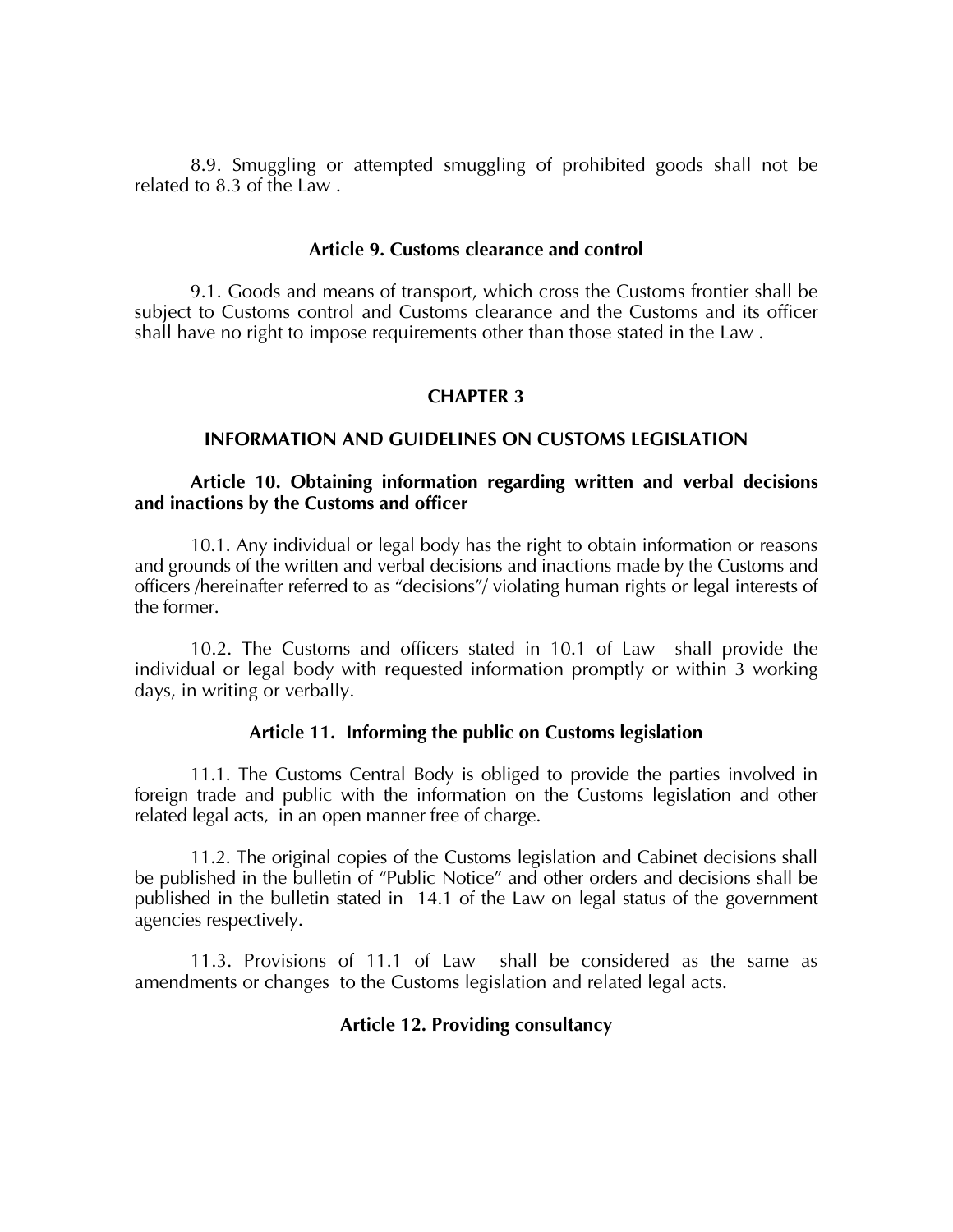12.1. The Customs shall provide any person or legal body with consultancy on the issues related to the Customs legislation and regulation on consultancy shall be approved by the Customs Central Body.

12.2. The Customs shall not be responsible for the losses incurred as a consequence of providing consultancy not covered by such regulation stated in 12.1 of Law or caused by lack of knowledge on amendments to the Customs legislation and other related legal acts or omissions in publications.

#### **CHAPTER 4**

#### **CUSTOMS STATISTICS**

#### **Article 13. Customs statistical data**

13.1. The Customs shall compile Customs statistics for foreign trade trend analysis, revenue collection and control over flow of goods crossing the Customs frontier.

13.2. Data stated in 13.1 of the Law shall be compiled in line with the classification code and description according to the Harmonized Commodity Description and Coding System.

13.3. The Customs Central Body shall create Customs Database based on the Customs declaration to compile Customs statistics stated in 13.1 of Law .

### **Article 14. Types of Customs Statistics, data compilation methodology**

14.1. The Customs shall compile the following types of statistics:

14.1.1. foreign trade statistics by goods;

14.1.2. administrative statistical data

14.2. Foreign trade statistics by goods stated in 14.1.1 of the Law shall be compiled in accordance with the National methodology based on the methodology developed by the International Statistics and other organizations.

14.3. Methodology stated in 14.2 of Law shall be jointly approved by the Customs Central Body and Central Statistics Authority.

14.4. Methodology and indicators for compiling administrative statistical data stated in 14.1.2 of the Law shall be approved by the Director General of Customs Central Body in accordance with Chapter 19.4 of the Law on Statistics.

## **Article 15. Use of Customs Statistics**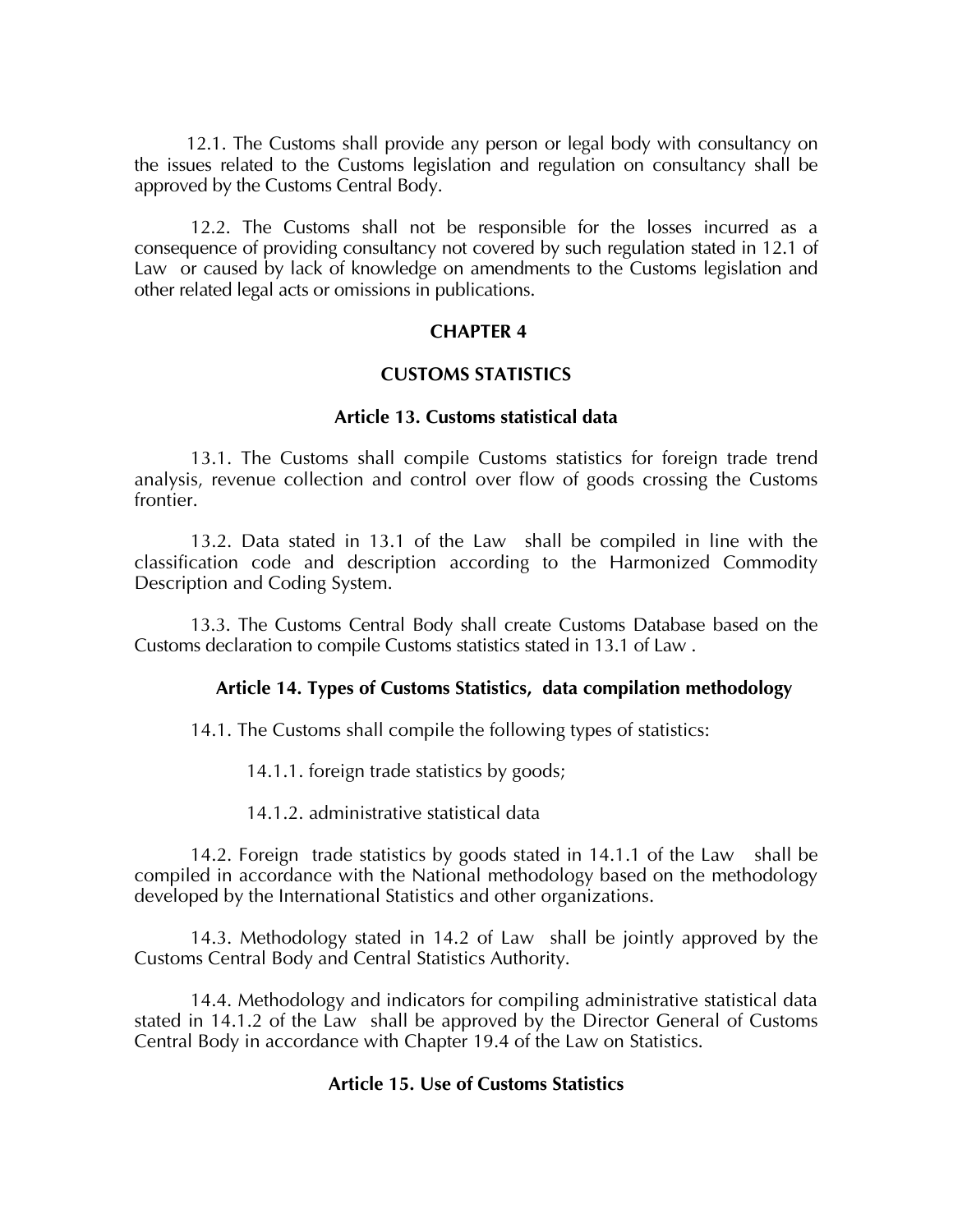15.1. Foreign trade statistics by goods shall be used by the state organizations free of charge.

15.2. Foreign Trade Customs Statistics shall be provided by the Customs upon the request of individuals and legal bodies upon payment.

15.3. The amount of payment stated in 15.2 of Law not exceeding the expenses incurred in data compiling shall be defined by the Customs Central Body.

# **CHAPTER FIVE**

## **COMPLAINTS AGAINST DECISIONS OF THE CUSTOMS AND OFFICERS**

### **Article 16. Right to Complain**

16.1. A declarant shall be entitled to make complaints against decisions made by the Customs or officer when he/she considers their human rights, freedom and legal interests have been infringed.

## **Article 17. Rules on Making Complaints and Timeframe**

17.1. A declarant shall make a complaint as follows:

17.1.1. A complaint on the decision of a Customs officer shall be submitted to a director or head of the Customs concerned.

17.1.2. A complaint against a decision of the director or chief of the Customs shall be submitted to the relevant superior Customs and officer;

17.1.3. A complaint against a decision of the superior Customs and officer shall be submitted to the court;

17.2. A complaint against a decision of the Customs or officer may be filed within 30 days from the date when a declarant it receives or becomes aware of the decision concerned.

17.3 The timeframe stated in 17.2 of the Law is proven exceeded because of well-grounded excuse, upon the request of the complainant the timeframe may be extended by the Customs or officials in line with 6.3 of the Law on Administrative Case Proceedings.

# **Article 18. Form of a Complaint**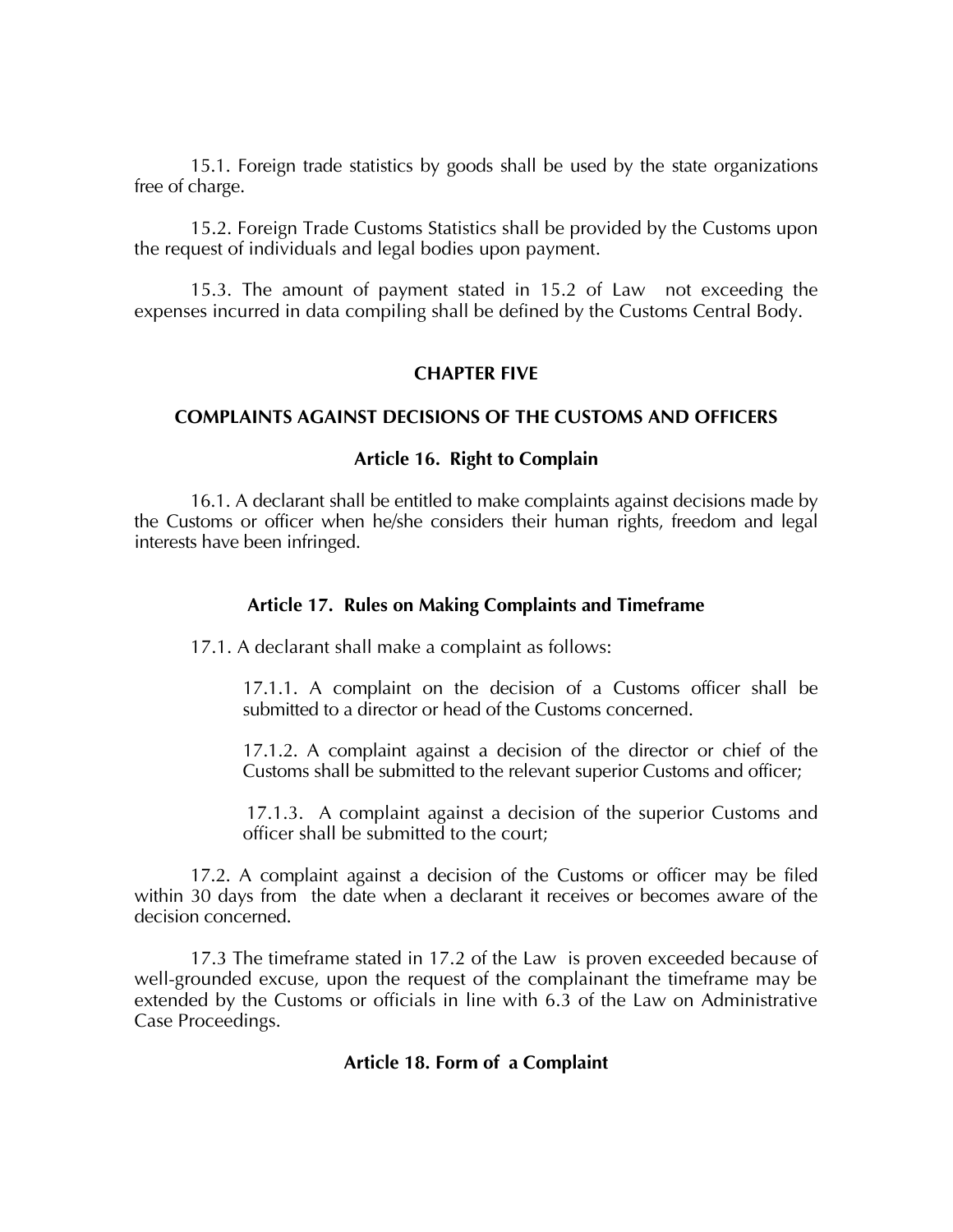18.1. A complaint against a decision of the Customs or officer shall be submitted in writing.

18.2. A complaint stated in 18.1 of Law shall meet requirements determined by the Article 10 of the Law on Settlement of complaints concerning the state organizations or civil servants.

18.3. The Customs or officer which are obliged to settle the complaints made in line with 17.1.1 and 17.1.2 may ask the complainant to submit all required documents if necessary.

# **Article 19. Consequences of Complaint**

19.1. A lodged complaint against a decision of the Customs or officer shall not be a reason to discard that decision by the complainant.

19.2. When the Customs or officer addressing the complaint have sufficient ground to presume that the appealed decision is contrary to legislation of Mongolia or execution of the concerned decision may cause substantial losses, they are entitled to suspend the execution of the appealed a decision completely or partially.

### **Article 20. Reasons to reject a complaint against a decision**

20.1. The Customs or Officer stated in 17.1.1 and 17.1.2 of Law shall reject a complaint if:

> 20.1.1. a timeframe for filing a complaint has been expired and the complainant has not requested to extend the time;

20.1.2. requirements stated in 18.1, 18.2 of Law have not been met;

20.1.3 the court decision on the issues raised by the complaint has been valid;

20.1.4. issues raised by the complainant are beyond the competence of the Customs;

20.2. A decision on rejecting a complaint shall be made and notified to the complainant in writing within 3 working days following the submission of the complaint, in case of rejection as stated in 20.1 of the Law .

 20.3. A complainant may appeal to a court if he/she doesn't accept a decision stated in 20.2 of the Law .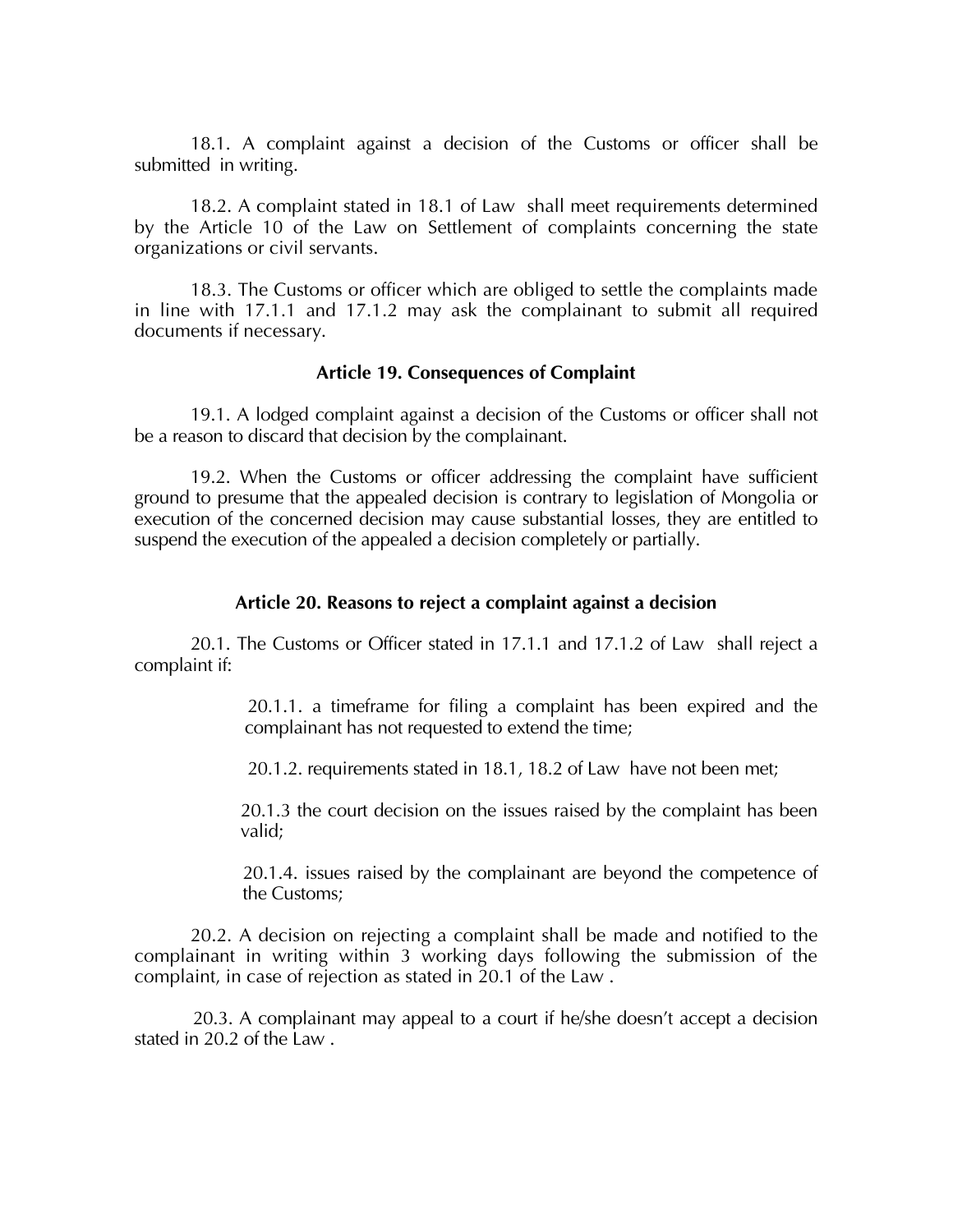# **Article 21. Withdrawal of Complaint and its Consequence**

21.1. A complainant may withdraw and take back a complaint at any time.

21.2. Withdrawal of complaint in accordance with 21.1of the Law shall not be a reason for rejecting a review of the concerned complaint or imposing penalties on the Customs or officer which are found guilty.

# **Article 22. Timeframe for complaint settlement**

22.1. A complaint submitted by a complainant in accordance with the Article 16 of the Law shall be settled by the Customs within a period stated in the Law on settlement of complaints made by citizens concerning the state organizations or civil servants.

# **Article 23. Settlement of a complaint**

23.1. A decision on settlement of a complaint by the Customs or officer as stated in 17.1 of the Law shall be made in writing in accordance with the form approved by the Customs Central Body.

23.2. The decision stated in 23.1 of Law shall contain the following details:

23.2.1. name of the Customs settling the complaint;

23.2.2. surname and initials and position of the Customs officer settling the complaint;

23.2.3 surname and initials or name of a complainant;

23.2.4. complaint summary;

23.2.5. complaint settlement detail;

23.2.6. grounds for decision making;

23.2.7. information on a regulation to make complaint against a decision.

23.3. The Customs or officer shall make the following decision after review of the complaint:

 23.3.1. to accept the decision made by the Customs or officer and reject the complaint;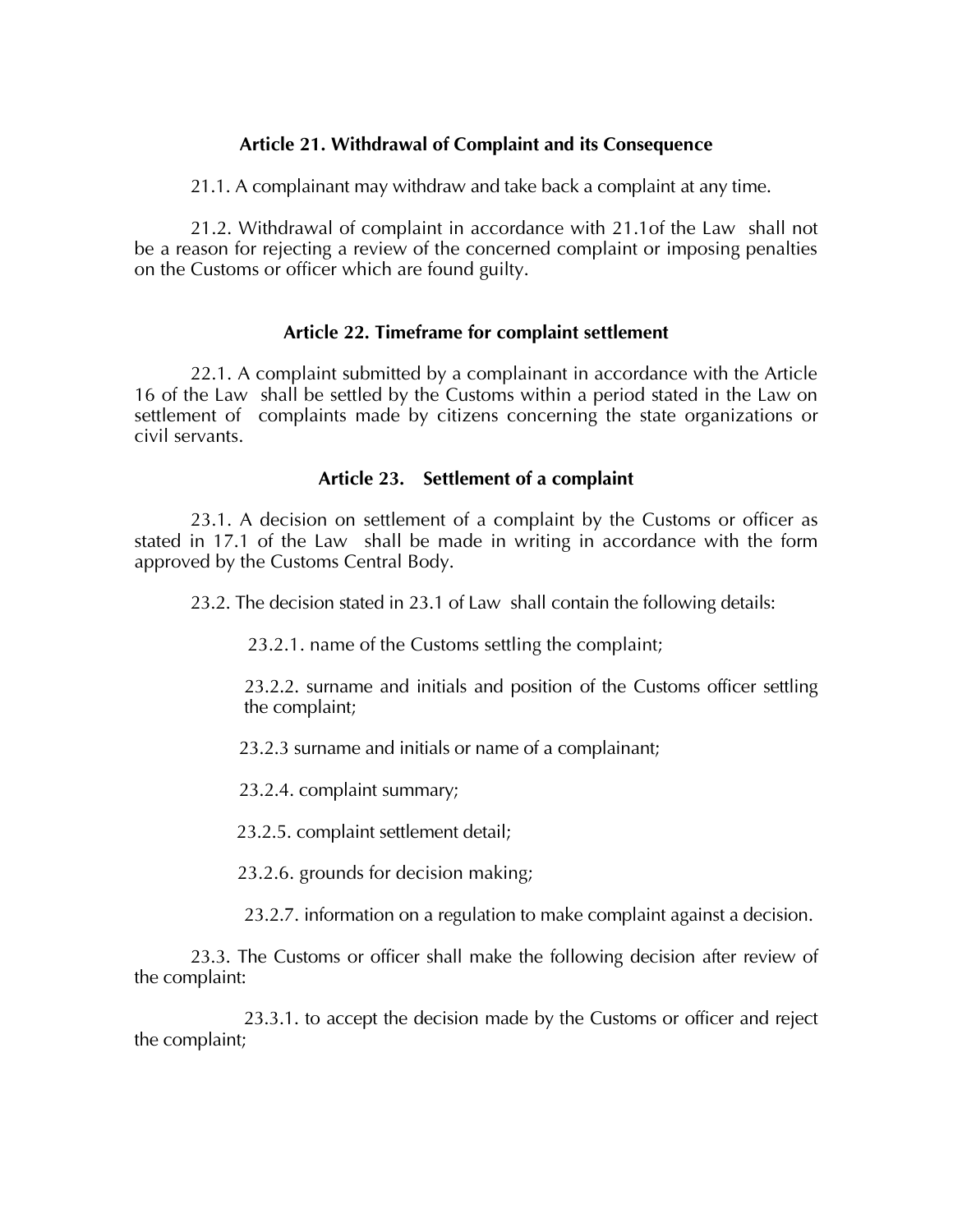23.3.2. change or invalidate the decision made by the Customs or officer completely or partially;

23.3.3. in case if verbal decision or inaction of the Customs or officer is found to be unlawful, assign them to make an appropriate decision.

 23.4. Timeframe for a decision execution in line with 23.3.2 and 23.3.3 of the Law shall be determined and the Customs or officer shall be obliged to follow that timeframe.

# **PART TWO**

## **CUSTOMS CLEARANCE**

# **CHAPTER SIX**

# **CUSTOMS CLEARANCE**

# **SECTION ONE**

#### **GENERAL PROVISIONS**

## **Article 24. Customs clearance**

24.1. Goods or means of transport crossing the Customs frontier shall be cleared in accordance with the provisions of the Law .

24.2. The goods shall be cleared regardless of the country of origin, country of departure or country of destination.

24.3. Taking into account the type of goods and means of transport crossing the Customs frontier, the Customs Central Body shall adopt a regulation on Customs clearance in compliance with the Law .

## **Article 25. Time and Place for Customs Clearance**

25.1. The goods shall be cleared at the place where Customs is located during hours approved by the Customs Central Body.

#### **Article 26. Customs clearance fee**

26.1. A service fee for Customs clearance approved by the Customs Central Body shall be paid by a declarant.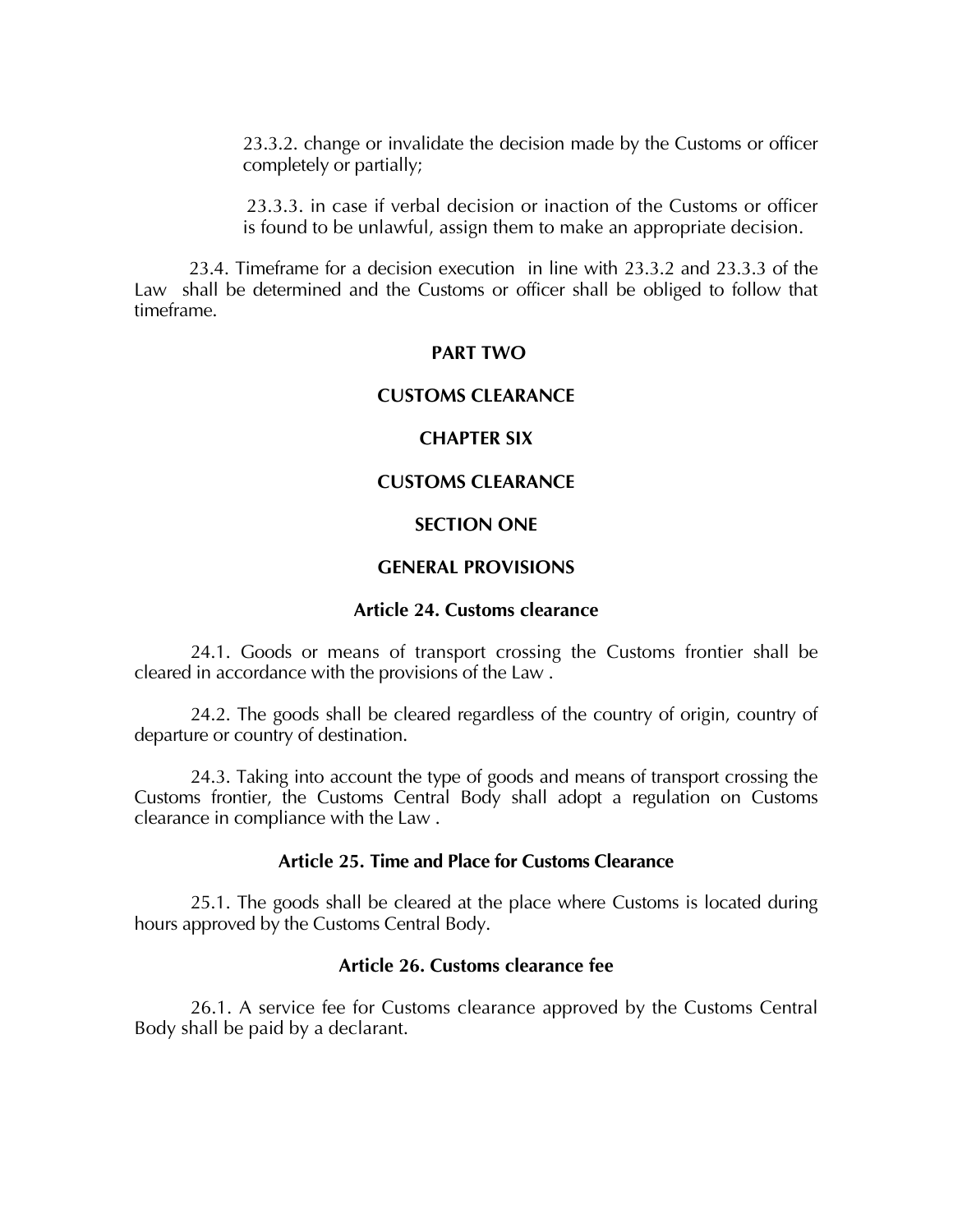26.2. The amount of the service fee for Customs clearance consistent with the cost incurred in delivery of service stated in 26.1 of this Law shall be approved by the Customs Central Body.

26.3. The fee stated in 26.1 of this Law shall be collected to the state revenue.

## **Article 27. Documents and Information Required for the Customs Clearance**

27.1. A declarant shall be obliged to lodge to the Customs the documents and data, which are required for Customs clearance in accordance with the Customs legislation.

27.2. The timeframe for the lodgement of the documents and information stated in 27.1 of this Law shall be approved by the Customs Central Body.

27.3. In order to simplify and speed up the Customs clearance the Customs Central Body may conclude agreements with the foreign Customs administrations on mutual recognition of data and documents.

27.4. The documents stated in 27.1 of this Law may be presented in a foreign language. If necessary a declarant shall be required by the Customs to provide the official translation.

27.5. The original documents or their copies stated in 27.1 of this Law shall be required by the Customs and if necessary the documents shall be matched against the originals.

27.6. The data or documents stated in 27.1 of this Law may be received by fax, electronic mail, data network of other organizations linked with the Customs /hereinafter referred to as 'data network'/.

27.7. A copy of the electronic data or documents shall be printed out and certified by a signature of the competent person.

27.8. The electronic documents shall be considered as original documents.

# **Article 28. Presence of a Declarant or his/her Representative at Clearance**

28.1. The declarant or his/her representative shall be present at clearance.

28-.2. The Customs or officer may be assisted by a declarant or his/her representative in order to simplify the Customs clearance.

## **Article 29. Customs expedite clearance**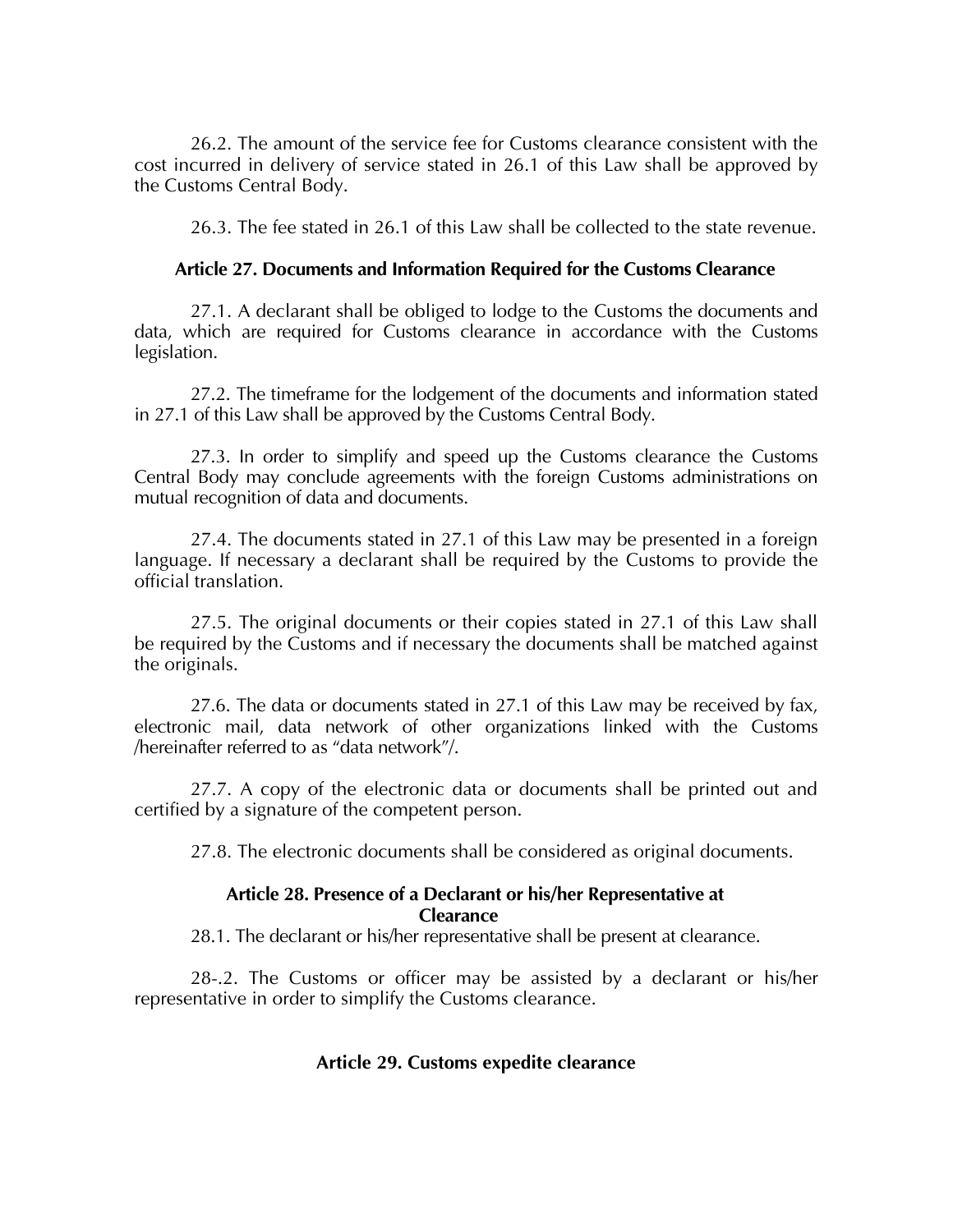29.1. The Customs expedite clearance shall be applied for goods as follows:

29.1.1. Relief goods to recover losses and damages caused by disaster or *force majeure*

29.1.2. Radio-active substances, toxic and dangerous chemicals, explosives;

29.1.3. live-stock and animals;

29.1.4. international postal items;

29.1.5. newspapers, periodic editions, materials for media, scientific and research materials;

29.1.6. perishable goods requiring special storage conditions;

29.1.7. donor organs or blood, blood products;

29.1.8. other goods stated in the Law.

29.2. The goods stated in 29.1 of this Law shall be cleared upon agreed conditions to submit all needed Customs documents within a period stated by the Customs.

29.3. A guarantee on submission of clearance documents within a period specified by the Customs shall be made in writing by the declarant.

29.4. The Customs expedite clearance shall not be provided in the following cases:

29.4.1. discrepancy occurs in Customs documents;

29.4.2. differences in quantity and discrepancy in value of goods declared to the Customs;

29.4.3. an offence record against Customs legislation on the declarant;

29.4.4. a guarantee stated in 30.3 of the Law has been not submitted;

29.4.5. Customs duties and other taxes have been not paid or a guarantee on payment has been not issued in accordance with the relevant Law.

# **Article 30. Simplified Clearance**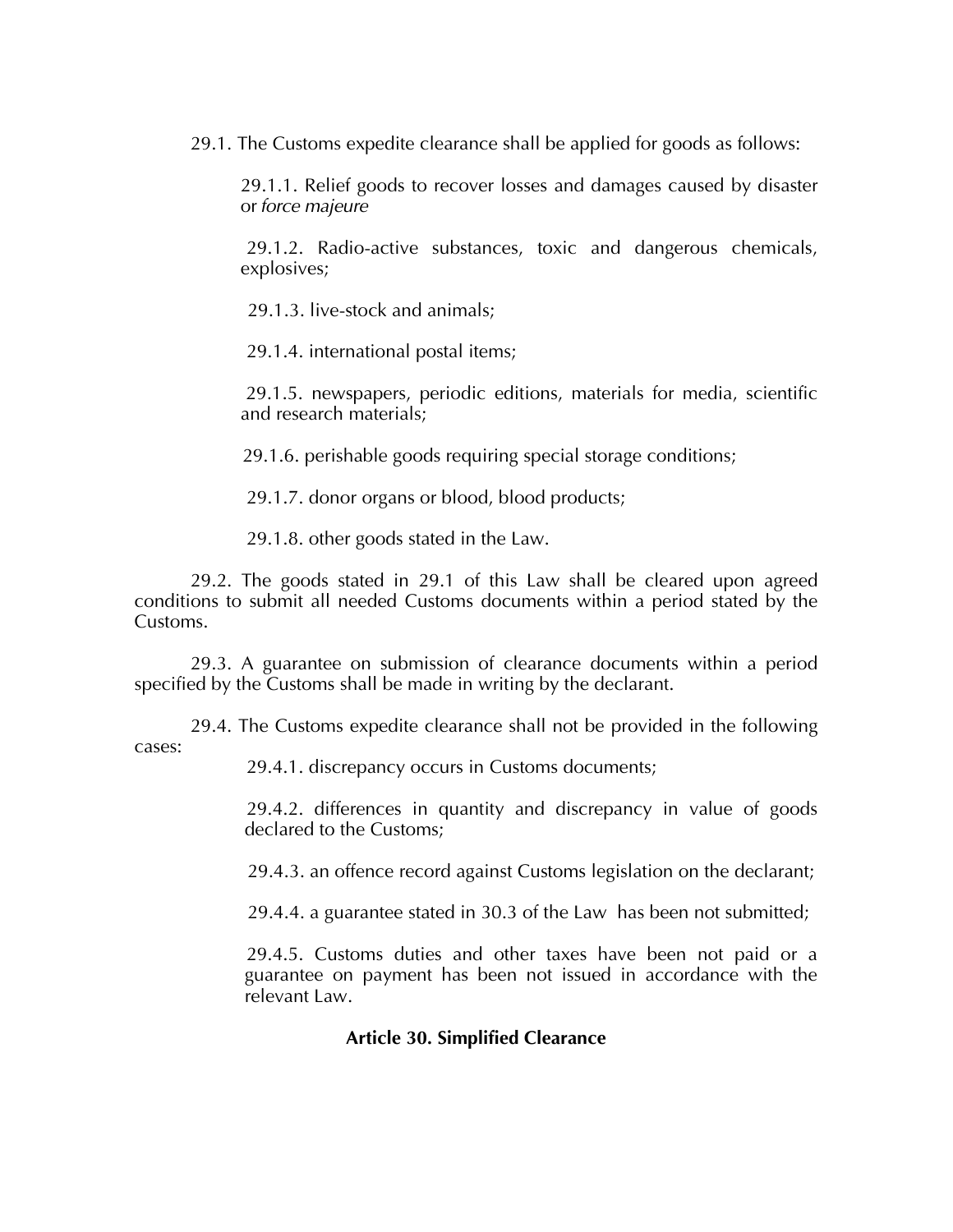3o.1. Goods shall cross the Customs frontier under the simplified Customs clearance without lodgement of all the documents stated in this Law and with the request to fill-in some parts of the Customs declaration.

31.2. Simplified Customs Clearance shall be applied in the following cases:

31.2.1. For goods entering directly Customs bonded zones from the abroad not being in transit through the Customs territory;

31.2.2. For goods sent abroad from the Customs bonded zones not being in transit through the Customs territory;

# **SUB-CHAPTER TWO**

### **ENTRY OF GOODS AND MEANS OF TRANSPORT INTO THE CUSTOMS TERRITORY**

#### **Article 32. Entry of goods and means of transport into the Customs territory**

32.1. Goods and means of transport shall enter the Customs territory through the frontier established in accordance with the International Treaties.

32.2. A frontier point for entry of the certain type of goods into the Customs territory shall be established in accordance with Law and other related Laws or the resolution by the government.

### **Article 33. Measures Taken in Emergencies or** *Force Majeure*

33.1. In case if transportation of goods and means of transport has been interrupted on the route to a destination due to an emergency or *force majeure* shall be notified the nearest Customs office and to take measures to deliver to that place. In such circumstances the goods shall not be utilized or transferred to others without permission of the Customs.

33.2. The Customs shall not be liable for the expenses incurred in taking measures stated in 33.1 of Law .

#### **Article 34. Pre-arrival Notification of Goods or Means of Transport to the Customs**

34.1 A carrier shall notify to the Customs the frontier for entry in advance of goods and means of transport and its final destination.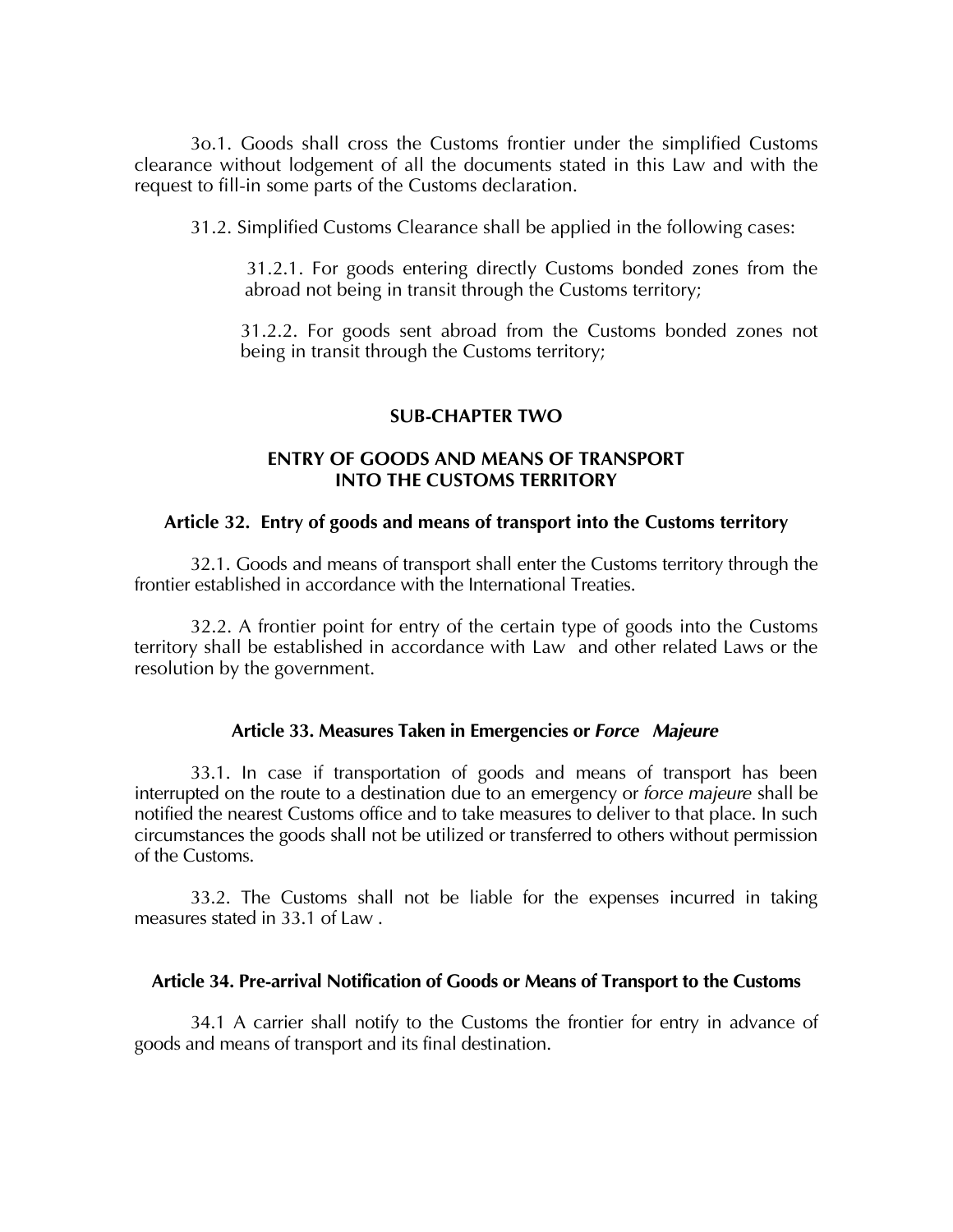34.2. The carrier shall inform the Customs as goods or means of transport arrive at the Customs frontier. Means of transport having scheduled regular service for passengers shall inform the Customs one hour prior to their crossing the Customs frontier.

## **Article 35. Submission of Documents and Information**

35.1. Upon arrival of goods and means of transport at the Customs frontier the carrier shall submit to the Customs the information and the documents stated in Articles 36-38 of Law indicating the mode of transport.

35.2. In case the information and documents stated in Articles 36-38 of Law do not meet requirements, the carrier or declarant shall provide additional information.

35.3. The carrier may submit to the Customs the information and documents stated in 35.1, 35.2 of Law through electronic data network.

## **Article 36. Documents and Information to be Submitted to the Customs concerning International Road Transport**

36.1. The carrier shall submit to the Customs the following documents:

36.1.1. certificate of vehicle;

36.1.2. transport bills;

36.1.3. trade documents.

36.2. The following information shall be in the documents stated in 36.1 of

Law :

36.2.1. the carrier's name and address;

36.2.2. the national identity of vehicle;

36.2.3. the country of departure and country of destination;

36.2.4. the name and address of the goods consignor and consignee;

36.2.5. the name and address of the goods seller and buyer;

36.2.6. description and classification of goods, the number and size or volume, package types and marking;

36.2.7. non-tariff restriction applies or not to goods.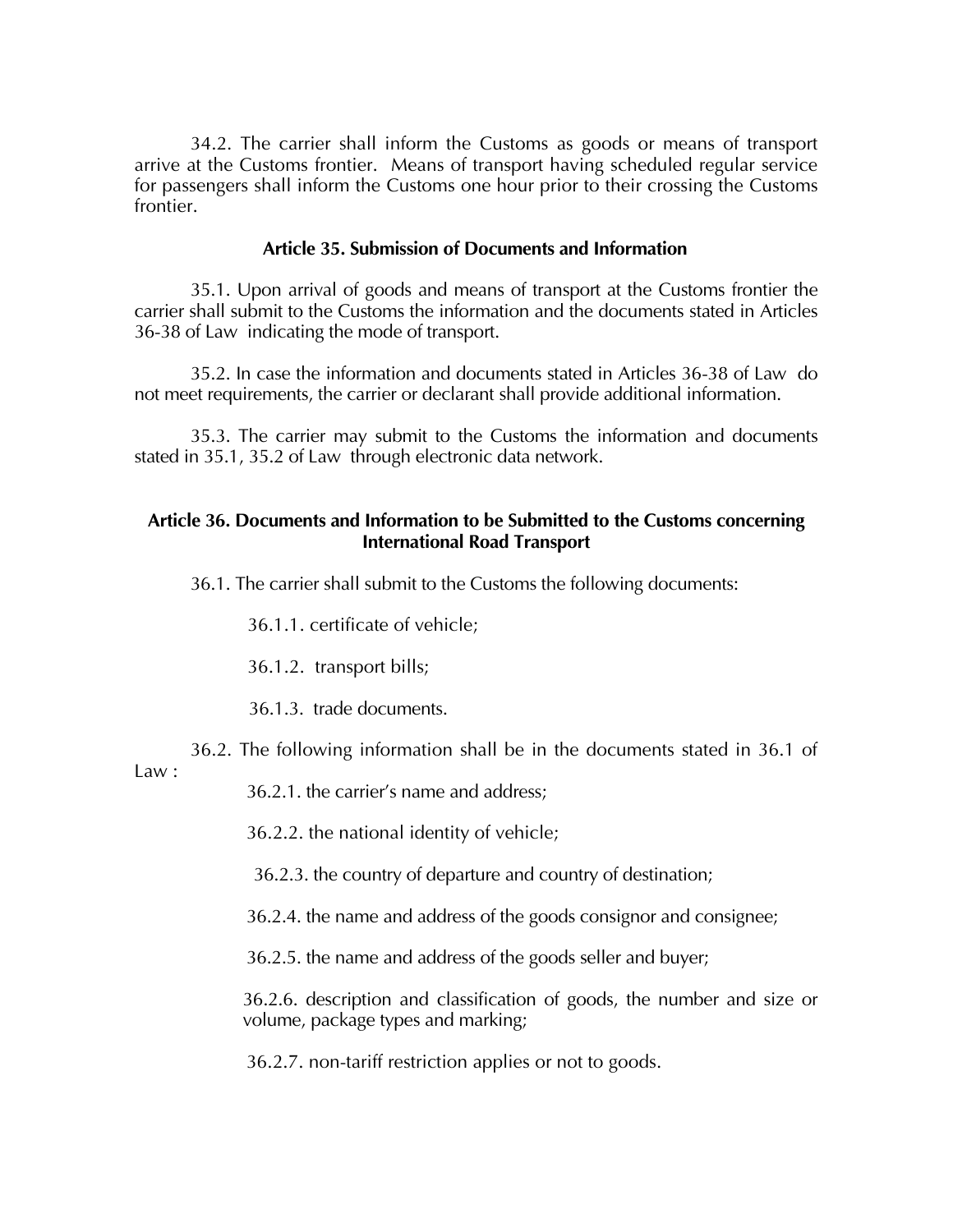# **Article 37. Documents and Information to be Submitted to the Customs concerning the International Air Traffic**

37.1. The carrier shall submit to the Customs the following documents:

37.1.1. aircraft certificate;

37.1.2. general declaration;

37.1.3. the List of passengers' names;

37.1.4. cargo manifest;

37.1.5. airway bill;

 37.1.6. The list of foodstuff and other items to be consumed by passengers in the flight;

37.1.1. trade documents;

37.2. The following information shall be in the documents stated in 37.1 of Law :

37.2.1. the aircraft national identity and its owner;

37.2.2. the flight number and routing;

37.2.3. information regarding crew-members;

37.2.4. description and classification of goods, the number and size or volume, package types and marking;

37.2.5. non-tariff restriction applies or not to goods.

# **Article 38. Documents and Information to be Submitted to the Customs concerning the International Railway Transport**

38.1. The carrier shall be obliged to submit to the Customs the following documents:

38.1.1. pass-over documents

38.1.2. railway car documents;

38.1.3. railwaybill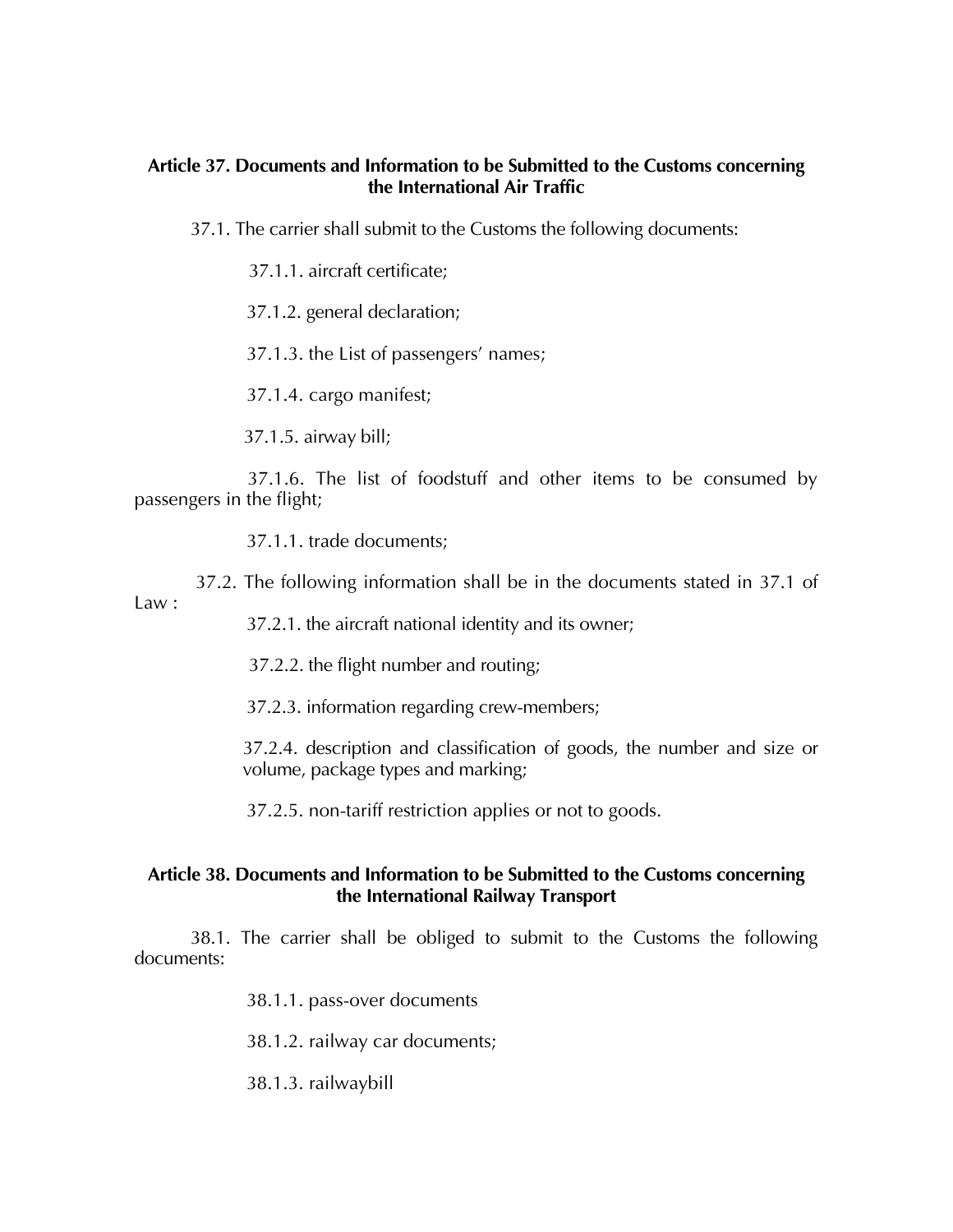## 38.1.4. trade documents

38.2. The following information shall be contained in the documents stated in 38.1 of Law :

38.2.1. consignor and consignee of the goods;

38.2.2. the railway station of departure, transit and destination;

38.2.3. description and classification of goods, the number and size or volume, package types and marking;

38.2.4. non-tariff restriction applies or not to goods.

# **Article 39. Cargo Manifest**

39.1. Cargo manifest shall be issued on the basis of the documents stated in the Articles 36-38 of Law .

39.2. Regulations how to fill out the cargo manifest, control on and register shall be approved by the Customs Central Body.

# **Article 40. Unloading and transshipment of the goods**

40.1. A decision on unloading or transhipment of the goods concerned in Customs control area shall be taken by the Customs upon the lodgement of the information and documents pertaining to the consignment to the Customs by the carrier.

40.2. The unloading or trans-shipment of goods shall be performed in Customs control area during Customs working hours as stated in 26.1 of Law .

40.3. Where necessary the permission on the unloading or transshipment in the places other than stated in 40.1, 40.2 of Law thi shall be provided by the Customs.

# **SUB-CHAPTER THREE**

# **CARRIER**

# **Article 41. Obligations of the Carrier**

41.1. The Carrier shall transport the goods in accordance with the Law .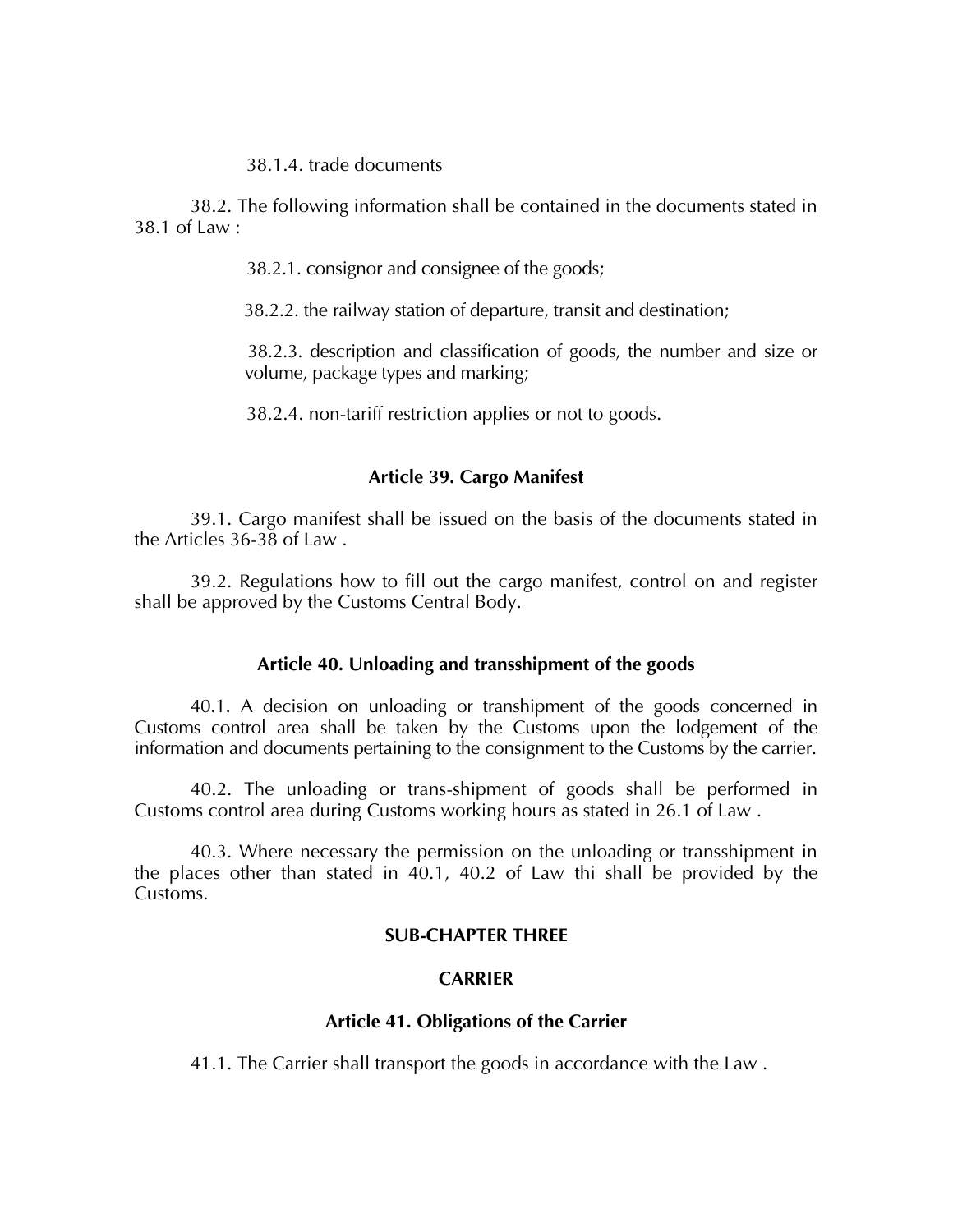41.2. The carrier shall be obliged to:

41.2.1. meet the conditions and requirements stated in Law for the transportation of goods under Customs control;

41.2.2. not to load, unload, transship or transfer the goods with no Customs permission;

41.2.3. not to carry separately the goods having one transport document or goods declaration of a single consignment while they are under Customs control;

41.2.4. not to use the means of transport as a concelament place for smuggling goods or not to provide any opportunity for doing so;

41.2.5. provide the Customs with all information regarding means of transport and, afford expert assistance to a Customs Officer;

41.2.6. keep the goods intact not to cause any changes, ensure safety of the identification marks placed for Customs purposes;

41.2.7. provide the Customs with the required information on goods intending to cross the national frontier prior to crossing the Customs frontier;

41.2.8. if the goods are examined on board of the means of transport while in motion, provide the proper working conditions Customs officer (s) and let them ride that transport free of charge;

41.2.9. let the means of transport return within scheduled time;

41.2.10. other obligations stated in the Laws.

41.3. International air or railway carriers shall be interfaced to the Customs data network.

# **SUB-CHAPTER FOUR**

# **TEMPORARY STORE OF GOODS**

# **Article 42. Temporary store of goods**

42.1. Goods shall be stored in the temporary store from the time as they come under Customs control until placement of goods under Customs Clearance Procedure with no tariff or non-tariff restrictions applied.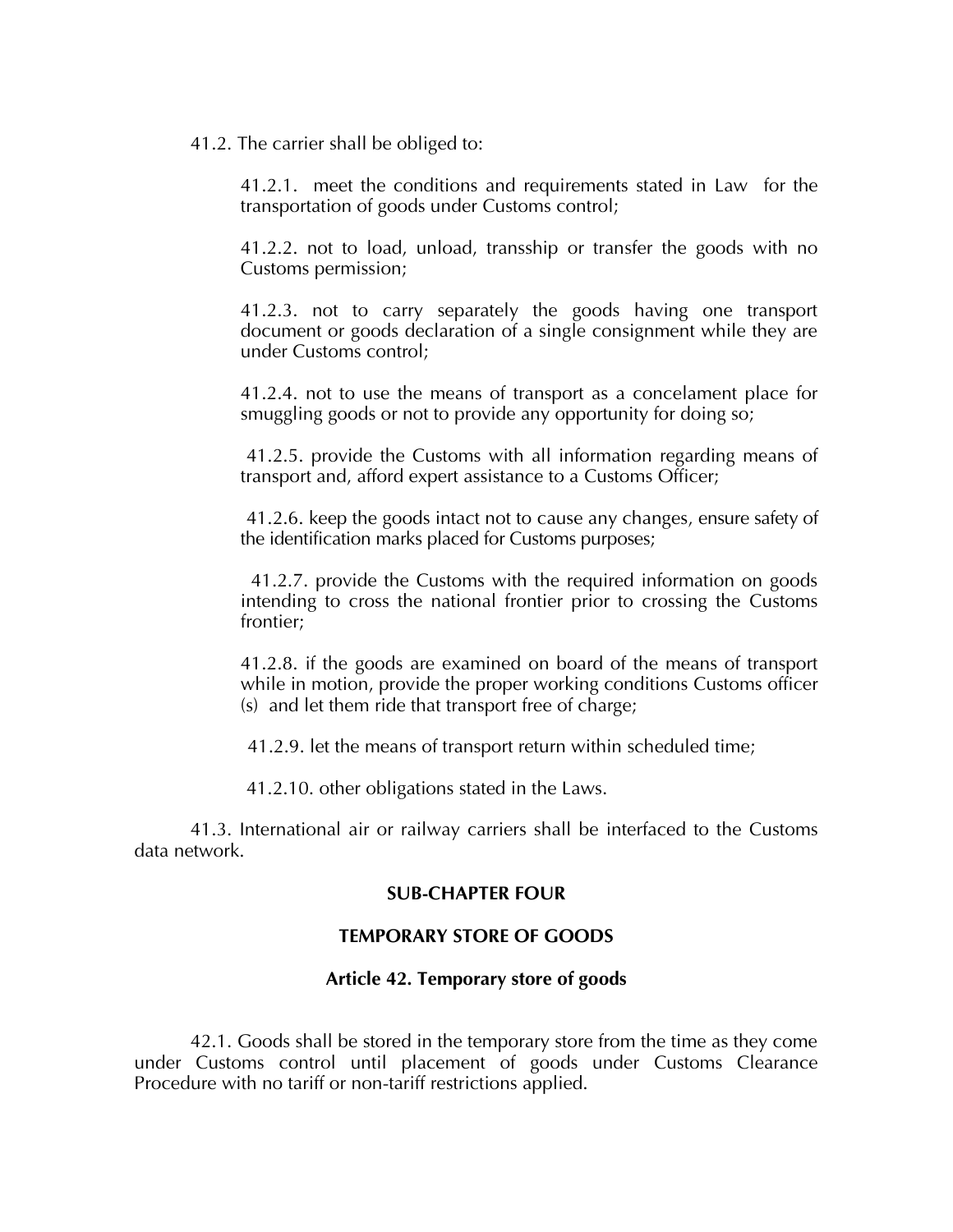42.2. A declarant may obtain information from the Customs regarding to the goods during the period stated in 47.1, 47.2 of Law .

## **Article 43. Temporary store**

43.1. Temporary stores may be closed premises or open area.

43.2. Temporary stores shall be considered as a Customs control area.

## **Article 44. Types of Temporary Stores**

44.1. Temporary stores shall have the following types:

44.1.1. open for public;

44.1.2. open solely for one or several entities or closed;

44.2. goods requiring special store conditions shall be placed into the specially equipped stores.

## **Article 45. Goods to be kept in the temporary store**

45.1. The goods shall be placed into the temporary store upon the decision of the Customs.

45.2. Goods placed in Customs control area shall be transferred to the temporary store after 3 days if the Customs procedure was not selected.

45.3. Goods seized or detained in accordance with the relevant legislation may be stored in the temporary store.

### **Article 46. Documents required for keeping goods in the temporary store**

46.1**.** The goods shall be placed in the temporary store on the basis of cargo manifest and other related documents

46.2. The documents stated in 46.1 of Law may be submitted through the data network.

## **Article 47. Storage duration**

47.1. Goods shall be stored in the temporary stores for a period of up to 2 months. The Customs may, only once, extend this period by up to 1 month.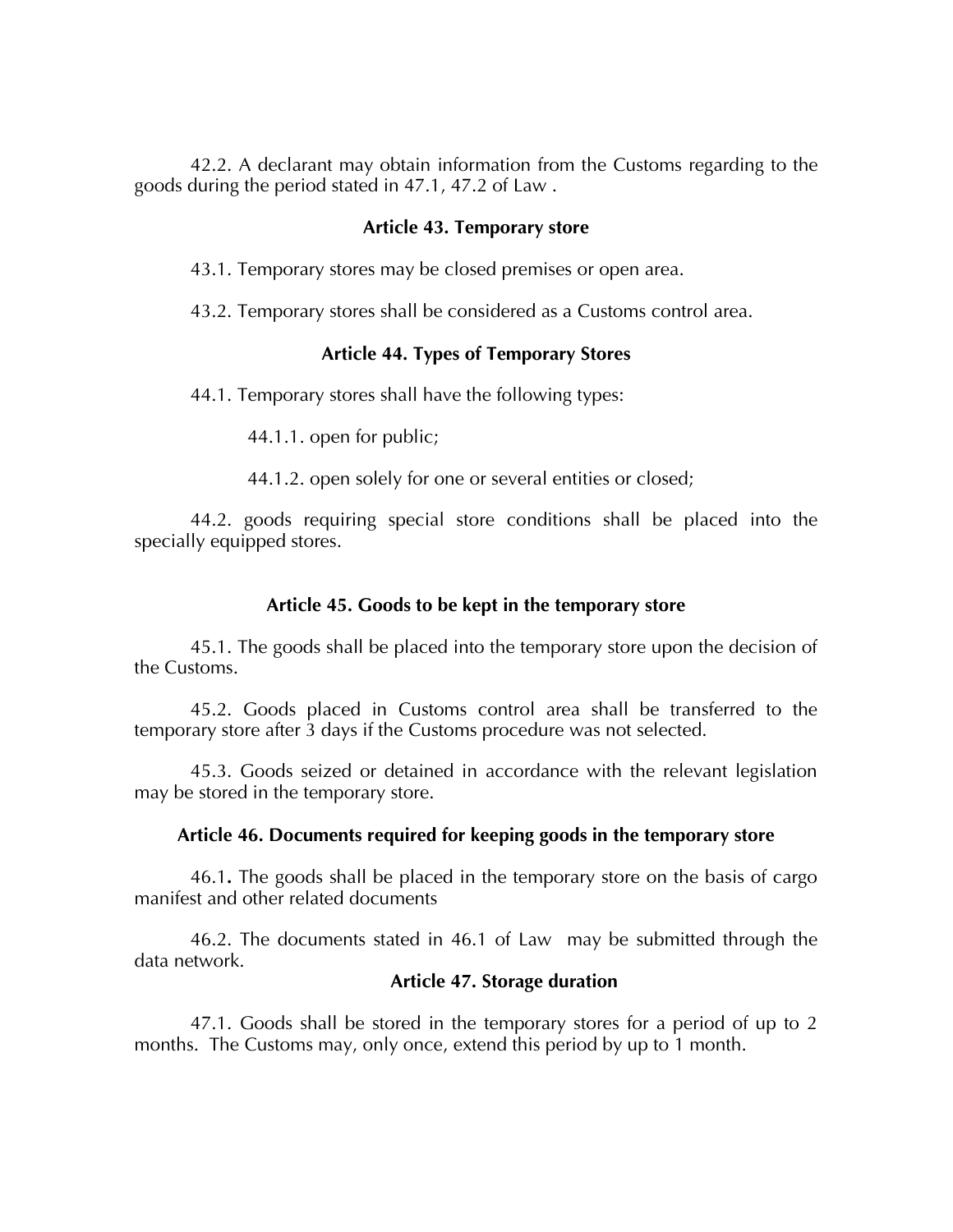47.2. Perishable or hazardous goods shall be stored for a period of up to a week. The Customs may, only once, extend this period by up to a week.

47.3. Timing of the storage in the temporary store begins from the date of placement of goods or from the date when such goods have been subjected to temporary store.

47.4. Duration stated in 47.1, 47.2 of Law shall not be applied to the goods stated in 45.3 of Law .

#### **Article 48. Maintenance of goods kept in the temporary store**

48.1. Maintenance operations and services shall be performed upon the permission of the Customs to the goods stored in the temporary store with no alterations in packing or appearance.

48.2. A declarant may check the goods and take samples or specimens upon the permission of the Customs prior to the Customs clearance.

## **Article 49. Damaged or Spoilt goods**

49.1. Goods which have been damaged or spoilt as a result of the emergency or force majeure while being kept in the temporary store shall be cleared by the Customs upon the lodgement of relevant documents of proof provided by the authorized organizations.

#### **Article 50. Considering goods as being kept in the temporary store**

50.1. The goods under Customs control may, upon the Customs permission be held by a declarant. In such case, the goods concerned shall be treated as kept in the Customs temporary store.

50.2 Goods stated in 50.1 of Law shall not be transferred to the third person.

50.3. The Customs shall require the security in respect of the payment of duties and taxes upon issuance of the permission concerning the goods to be stored in accordance with 50.1 of Law .

#### **Article 51. Requirements for Temporary Stores**

51.1. A temporary Store shall meet the following conditions and requirements: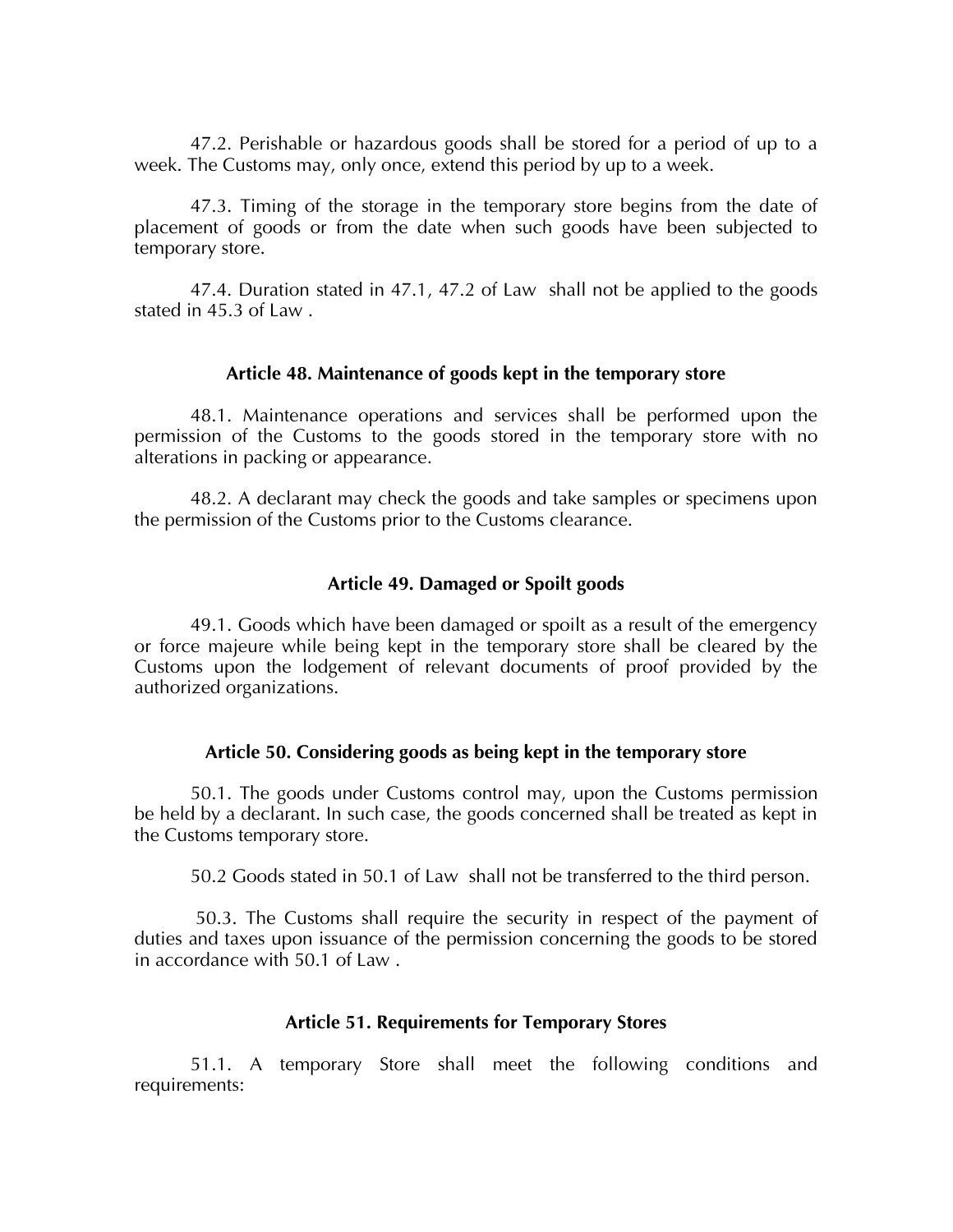51.1.1. to meet conditions needed for storage of goods;

51.1.2. to provide conditions for Customs control;

51.3.3. to be equipped with facilities for loading, unloading and transshipment of goods and Customs control equipment, platform, road, energy, water supply and communication networks;

51.1.4. create proper working conditions for Customs officer;

51.1.5. to have security, alarm or signal system;

51.1.6. to close opportunities to enter the store by an outsider.

# **Article 52. Obligations of the authorized owner of a temporary store**

 52.1. The Customs Central Body shall authorize a legal person to run a temporary store for a period of 1 year and informed the public.

52.2. Duration stated in 52.1 of Law shall be extended for a period of 1 year several times.

53.3. The authorized owner of a temporary store shall be obliged to:

52.3.1. run the temporary store in line with conditions and requirements stated in 51.1 of Law ;

52.3.2. to keep a record of the stored goods and submit reports to the Customs on the movement of goods;

52.3.3. to place goods in or out of the store upon the permission of the Customs;

52.3.4. not to change the goods, its packages and seals with no permission of the Customs;

52.3.5. loading, unloading, transshipment and release of the stored goods to a declarant shall be performed upon the permission of the Customs;

52.3.6. to store goods by its types

52.3.7. to inform the declarant about deadline for storage of goods 5 working days earlier than actual.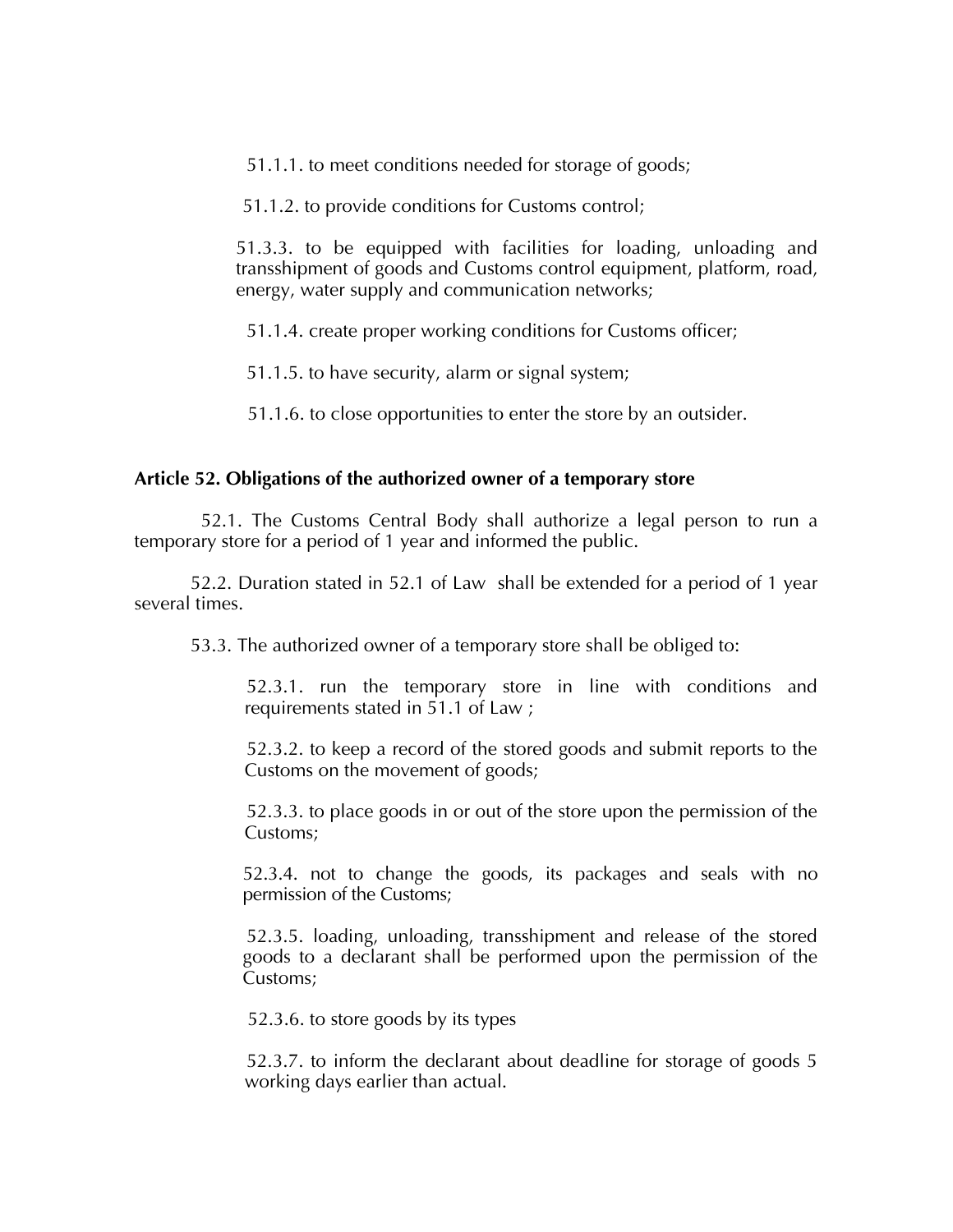52.3.8. to compensate or reimburse the losses caused by their own fault.

## **Article 53. Suspension of the temporary stores and termination of the permission**

53.1. If the conditions and requirements stated in 51.1 of Law are not met or the obligations stated in 72.2 of Law are failed operations in the temporary store shall be suspended for a period up to 3 months by the Customs Central Body for giving a chance to eliminate faults.

53.2. The permission for running temporary stores shall be terminated if:

53.2.1. the authorized owner requests to do so;

53.2.2. faults were not eliminated within the given period stated in 53.1 of Law ;

53.2.3. Conditions and requirements stated in 51.1 and obligations stated in 52.3 of Law have not been met from time to time;

53.2.4. The authorized owner holding a permission of temporary stores ceases to run that business or transferred the temporary store to other's ownership;

53.2.5. Temporary stores was not started its business within 6 months after issuance of the permission;

53.2.6.The permission expired but there was no request made for extension.

53.3. Goods stored in the temporary store shall be transferred under the control of the Customs to the other temporary store within 3 working days since the authorization terminated.

53.4. A decision on termination of the authorization to run temporary store shall be approved by the Customs Central Body and informed to the public.

# **SUB-CHAPTER FIVE EXPORTATION OF GOODS AND MEANS OF TRANSPORT FROM THE CUSTOMS TERRITORY**

# **Article 54. Exportation of goods and means of transport from the Customs territory**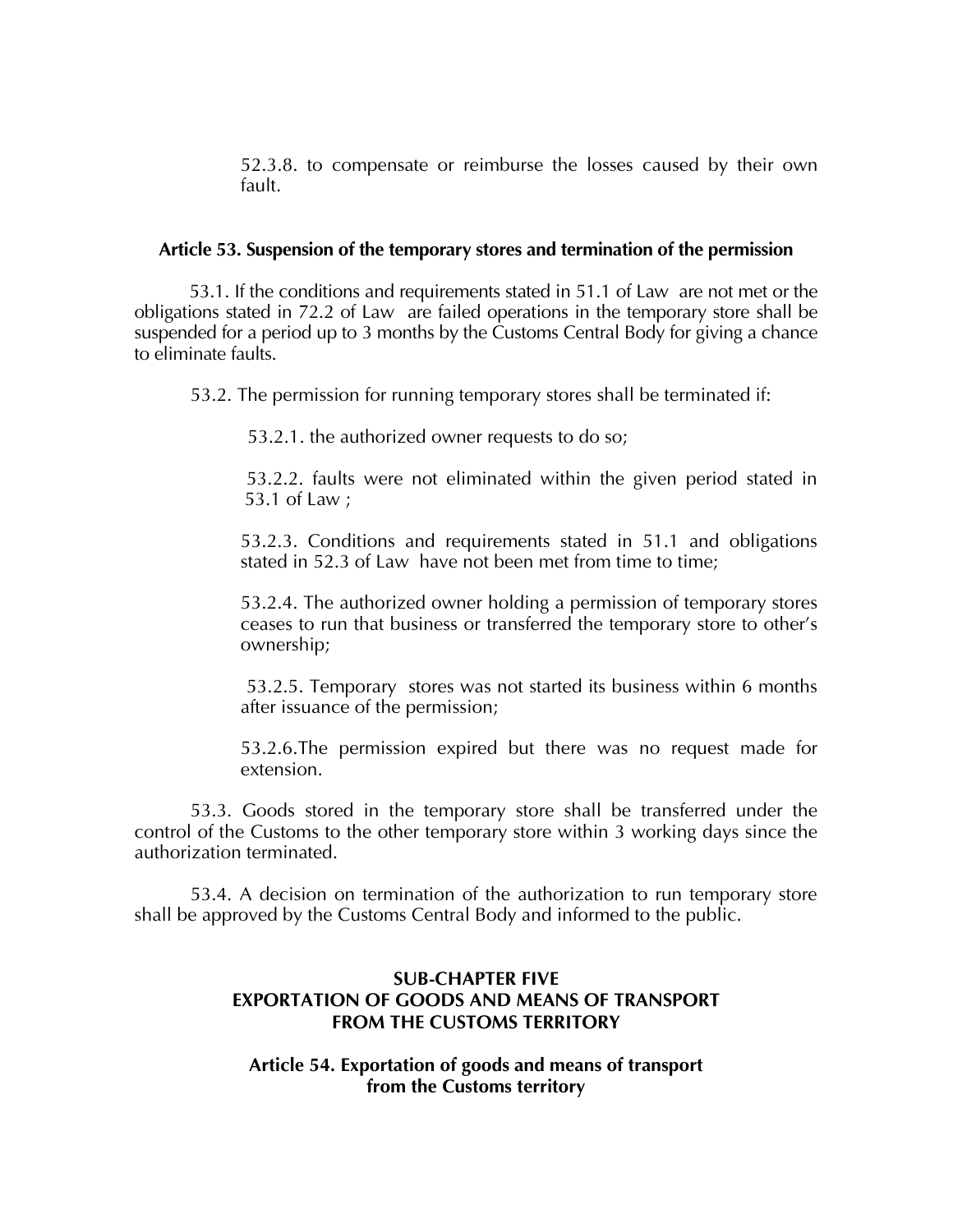54.1. Goods and means of transport shall be exported from the Customs territory through a frontier point established in accordance with the International Treaties.

54.2. A frontier crossing point for exportation of certain type of goods shall be established in accordance with Provisions of Law and other related Laws or the government resolution.

## **Article 55. Submission of Documents and Information**

55.1. Upon departure of goods and means of transport at the Customs frontier the carrier shall submit to the Customs the information and the documents stated in Articles 36-38 of Law indicating the mode of transport.

55.2. The carrier shall submit to the Customs the information and the documents stated in Articles 36-38 of Law for exportation of the goods.

55.3. In case the information and documents stated in Articles 36-38 of Law do not meet requirements, the carrier or declarant shall provide additional information.

### **Article 56. Loading of Goods to Means of transport**

56.1. A decision on loading of the goods concerned in Customs control area shall be taken by the Customs upon the lodgement of the information and documents pertaining to the consignment to the Customs by the carrier.

56.2. The loading of goods shall be performed in Customs control area during Customs working hours.

56.3. Where necessary the permission on the loading in the places other than stated in 56.2 of Law shall be provided by the Customs.

### **Article 57. Exportation of goods from the national frontier point**

57.1. Goods and means of transport shall be exported from the Customs territory through a frontier with no changes in identification marks placed for Customs purposes;

 57.2. Any changes except deterioration or loss occurred during the normal transportation shall not be caused to goods stated in 57.1 of Law .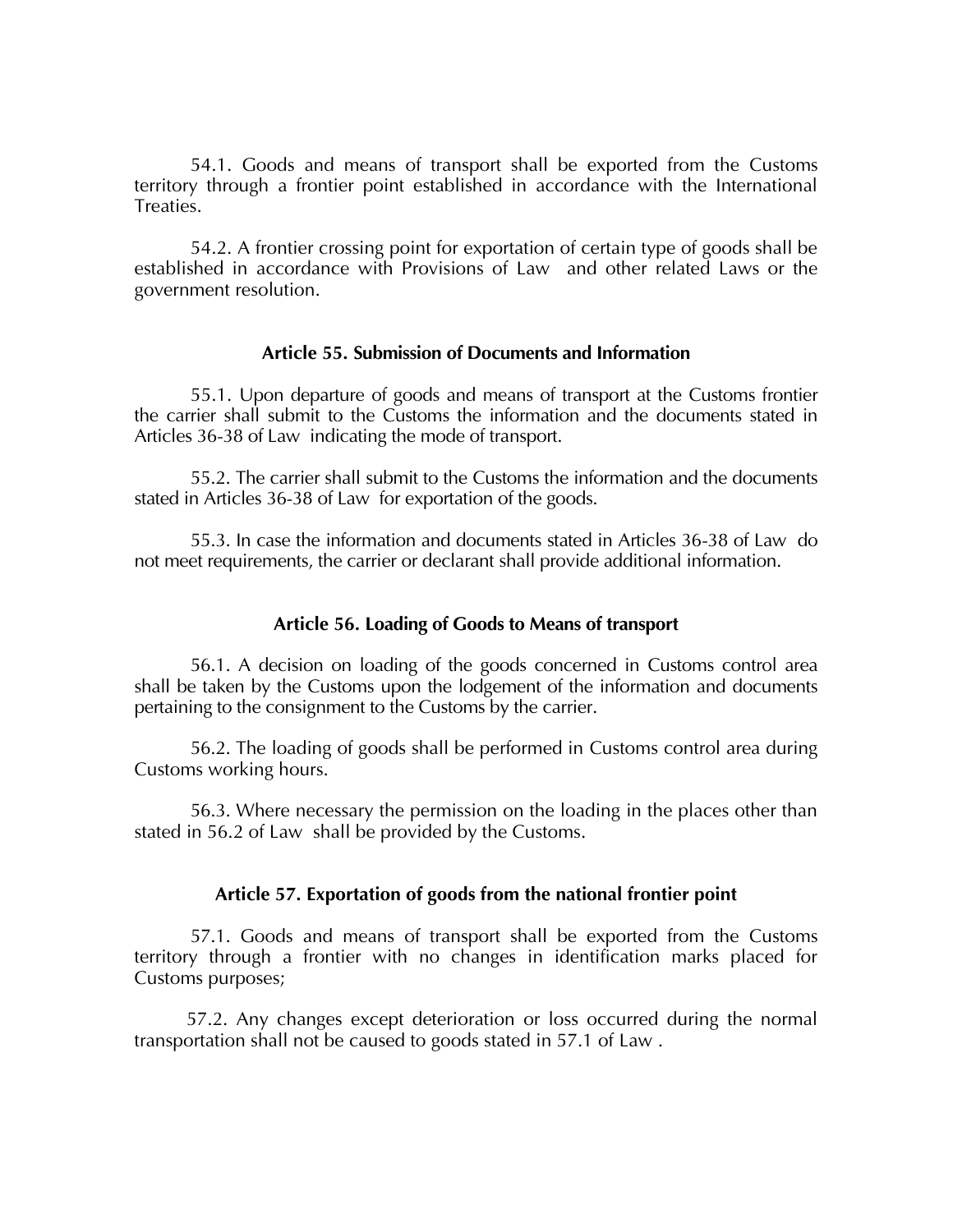57.3. In case if transportation of goods and means of transport has been interrupted on the route to a destination due to an emergency or *force majeure* shall be notified the nearest Customs office and to take measures to deliver to that place. In such circumstances the goods shall not be utilized or transferred to others without a permission of the Customs.

## **SUB-CHAPTER SIX**

# **DECLARING GOODS**

## **Article 58. Declaring goods**

58.1. The declarant shall declare goods crossing the Customs frontier to the Customs in compliance Law .

58.2. The goods crossing the Customs frontier may be declared as follows:

58.2.1. in a written form;

58.2.2. through data network;

58.2.3. verbally by a traveller declaring its personal effects and by a declarant declaring international postal items;

58.2.4. traveller's selection of red or green channel;

58.3. A declarant shall declare the goods crossing the Customs frontier to the Customs in compliance with Customs declaration form.

58.4. A complete Customs declaration form may be lodged through data network later than actual clearance. The Customs Central Body shall approve the instructions on how to complete and examine the goods declaration form.

58.5. The Customs declaration form shall comply with the international standards and forms.

58.6. The data contained in the Customs declaration shall be sufficient for Customs legislation implementation, compiling Customs statistics and imposing Customs duties and other taxes.

58.7. The Customs declaration form shall be completed in Mongolian.

58.8. Personal effects and other goods of the incoming and outgoing traveller or crew member shall be declared in compliance with declaration form approved by the Customs Central Body.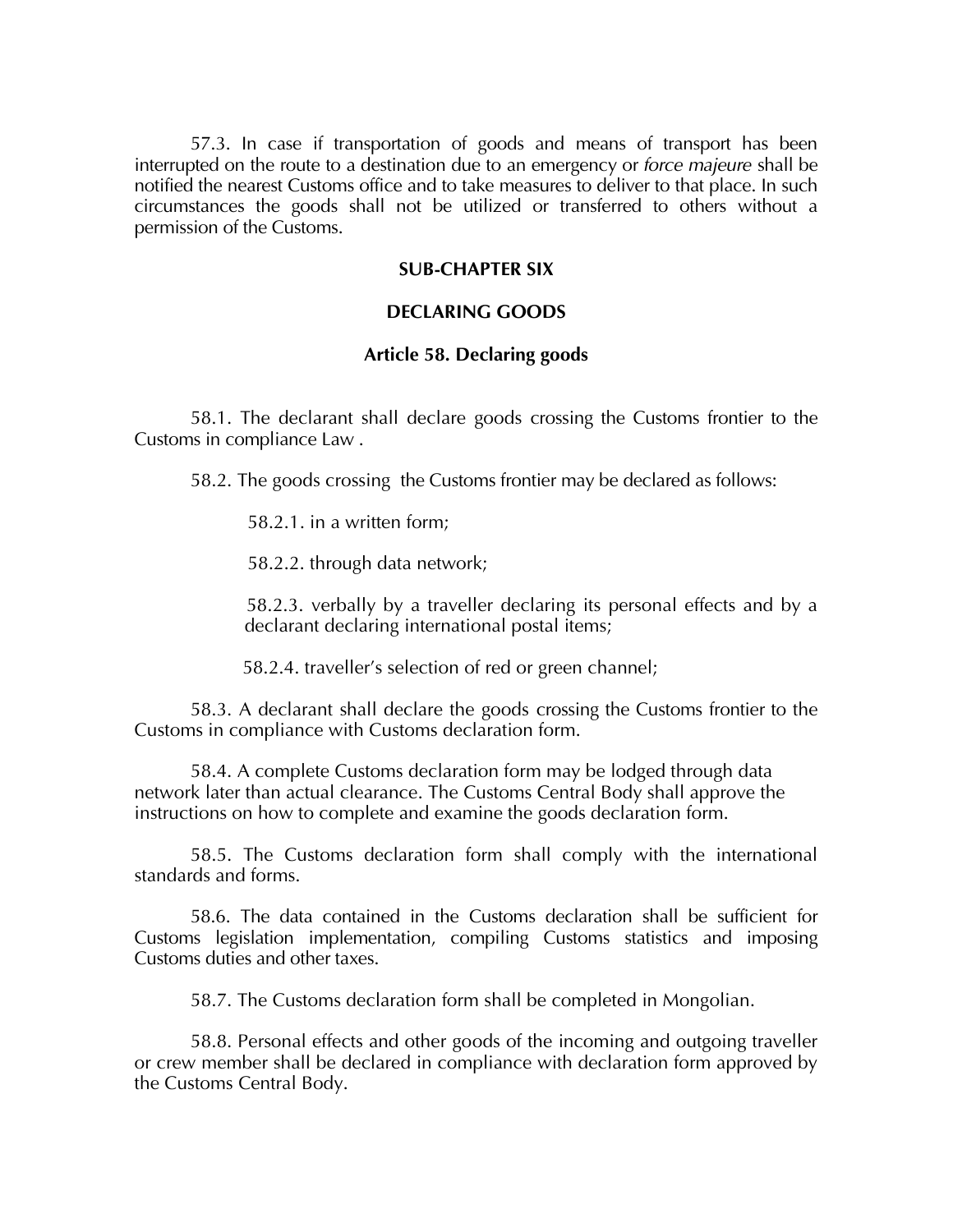## **Article 59. Declaring of goods in a single consignment**

59.1. The goods dispatched by a consigner to a consignee with the separate bills of lading, having the same nomenclature, classification code and country of origin, received or discpatched same day shall be considered as a single consignment and may be cleared as a single goods declaration upon completion of the single declaration form.

59.2. If the goods are transported separately due to transportation capacity to carry complete sets of equipment or machinery, they may be considered as a single consignment.

59.3. Upon the declarant's request, different goods contained consignment may be declared under the same classification code pursuant to the Harmonized System unless this code covers the same goods of the applicable highest Customs duty. In such case the documents containing descriptions, quantities and values of other goods shall be attached to the Customs declaration.

# **Article 60. Declarant's Rights and Obligations**

60.1. A declarant has the following rights:

60.1.1. to select or change a Customs procedure;

60.1.2. to inspect and measure the goods prior to the declaring;

60.1.3. upon the permission of the Customs to take samples and specimens of the goods subject to the Customs control;

60.1.4. to attend the Customs control and inspection by the Customs officer who takes samples and specimens of the goods;

60.1.5. to review the results of the investigation or examination of the goods conducted by the Customs;

60.1.6. to lodge documents and data on the goods through data network;

60.1.7. other rights stated in Law .

60.2. The declarant shall be obliged to the following:

 60.2.1. to be responsible for the accuracy of data in the Customs declaration and to pay the Customs duties and taxes or provide security for payment;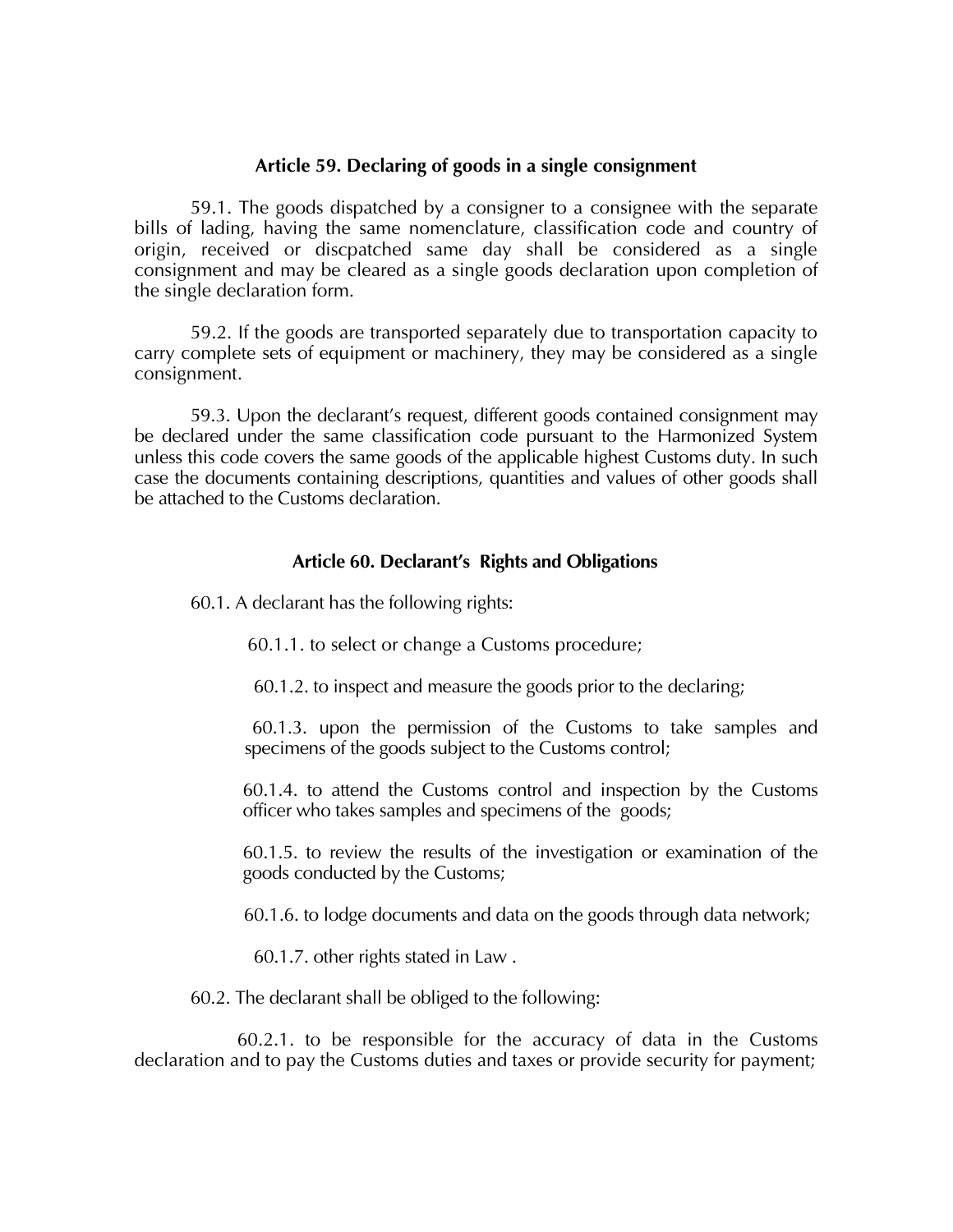60.2.2. to complete Customs declaration and provide the Customs with the required data and documents to the Customs authorities;

60.2.3. to submit the Customs declaration and accompanying documents of the goods in compliance with the Law;

60.2.4. To let the declared goods to be examined by the Customs;

60.2.5. to load, unload, unpack the goods in the Customs control zone or move the means of transport with the permission of the Customs;

60.2.6. to prevent Customs offences and study the Customs legislation;

60.2.7. to return the temporarily entered goods and means of transport within the time period stated in Law or place them under other Customs procedure in case of unavailability;

60.2.8. other obligations stated in the Law.

## **Article 61. Timeframe for Lodgement of a Customs Declaration**

61.1. A Customs goods declaration shall be lodged to the Customs within a period stated in 26.1 of Law . This timeframe shall be also applied to the Customs declaration, information and documents lodged through data network.

61.2. The goods shall be declared while being placed in the Customs control area or Customs temporary store.

61.3. Customs shall prolong the timeframe for lodgement of the declaration as stated in 61.2 of Law once upon the request by the declarant if there's a sufficient ground for doing so.

### **Article 62. Pre-arrival Declaration of Goods**

62.1. A Customs pre-arrival declaration with regard to foreign goods dispatched from the departure country may be lodged before their arrival at the Customs territory of Mongolia or before the completion of the carriage of goods from frontier Customs to inland Customs.

62.2. Copies of the goods accompanying documents stated in 62.1 of the Law shall be submitted to the Customs. The copies shall be compared with its originals upon arrival of the goods.

# **Article 63. Documents required for declaring of goods**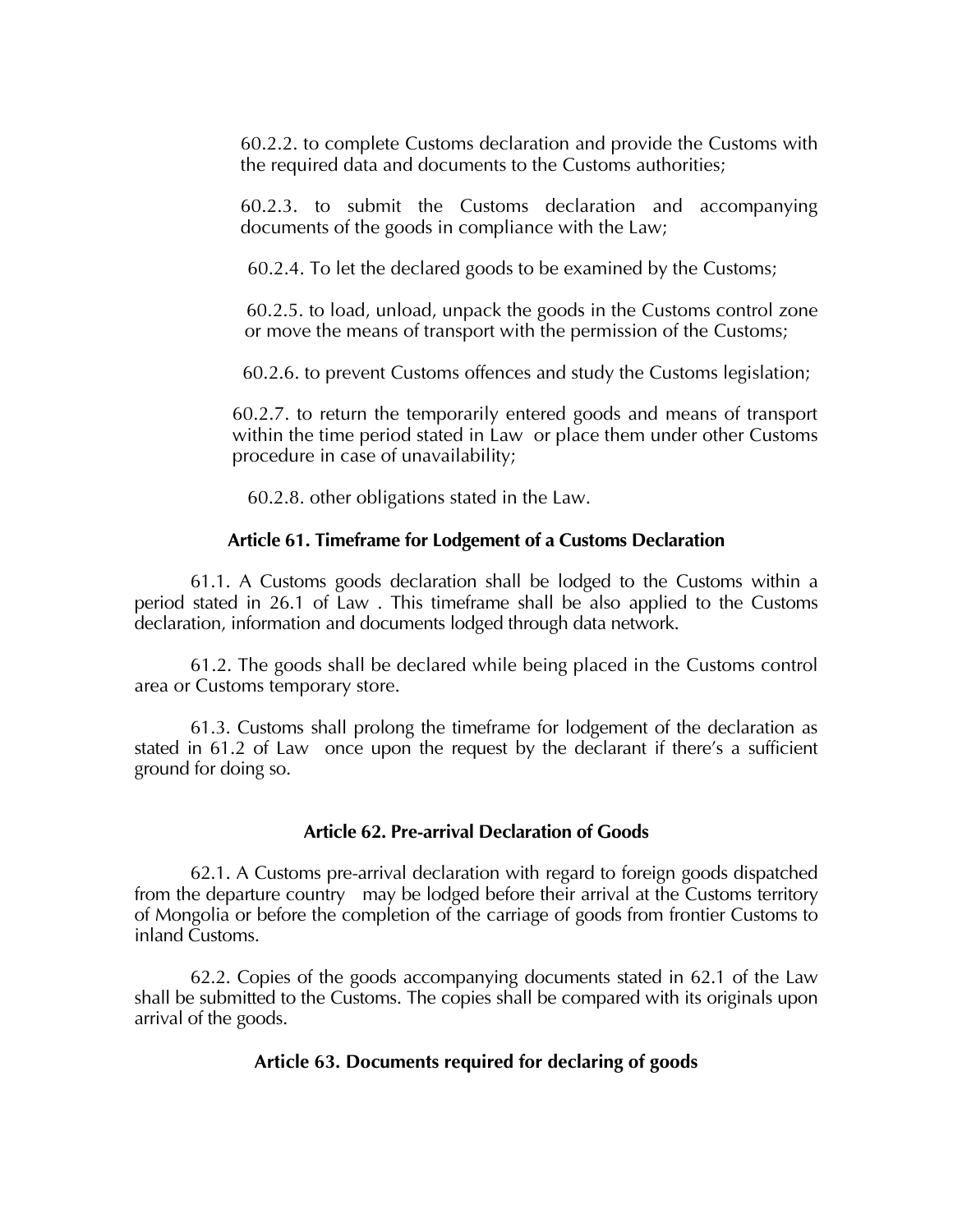63.1. Accompanying documents of the goods attached to the Customs declaration shall be submitted by a declarant to the Customs.

63.2. Customs shall require a minimum of documents needed for Customs formalities and ensuring implementation of Customs legislation.

63.3. The following documents shall be submitted to the Customs by a declarant for proof of the data in the Customs declaration:

63.3.1. foreign trade contracts

63.3.2. trade documents;

63.3.3. waybill and/or shipment documents;

63.3.4. certificate of the country of origin

 63.3.5. permissions, licences, certificates and/or other documents required for the goods subject to non-tariff restrictions;

63.3.6. foreign trade remittance for payment or invoices;

63.3.7. Documents authorizing complete or partial exemption of goods from Customs duties and taxes;

63.3.8 documentary evidence of the Customs value

63.3.9. other documents stated in Law .

# **Article 64. Acceptance of a Customs Declaration**

64.1. The registration of a Customs declaration and accompanying documents by the Customs or officer shall be considered as acceptance of declaration by the Customs.

# **Article 65. Amendments of and Changes to a Customs Declaration**

65.1. The request to amend or change the accepted by the Customs declaration shall be made in written form by a declarant if necessary.

65.2. The Customs may permit to amend or change the accepted by the Customs declaration in cases as follows: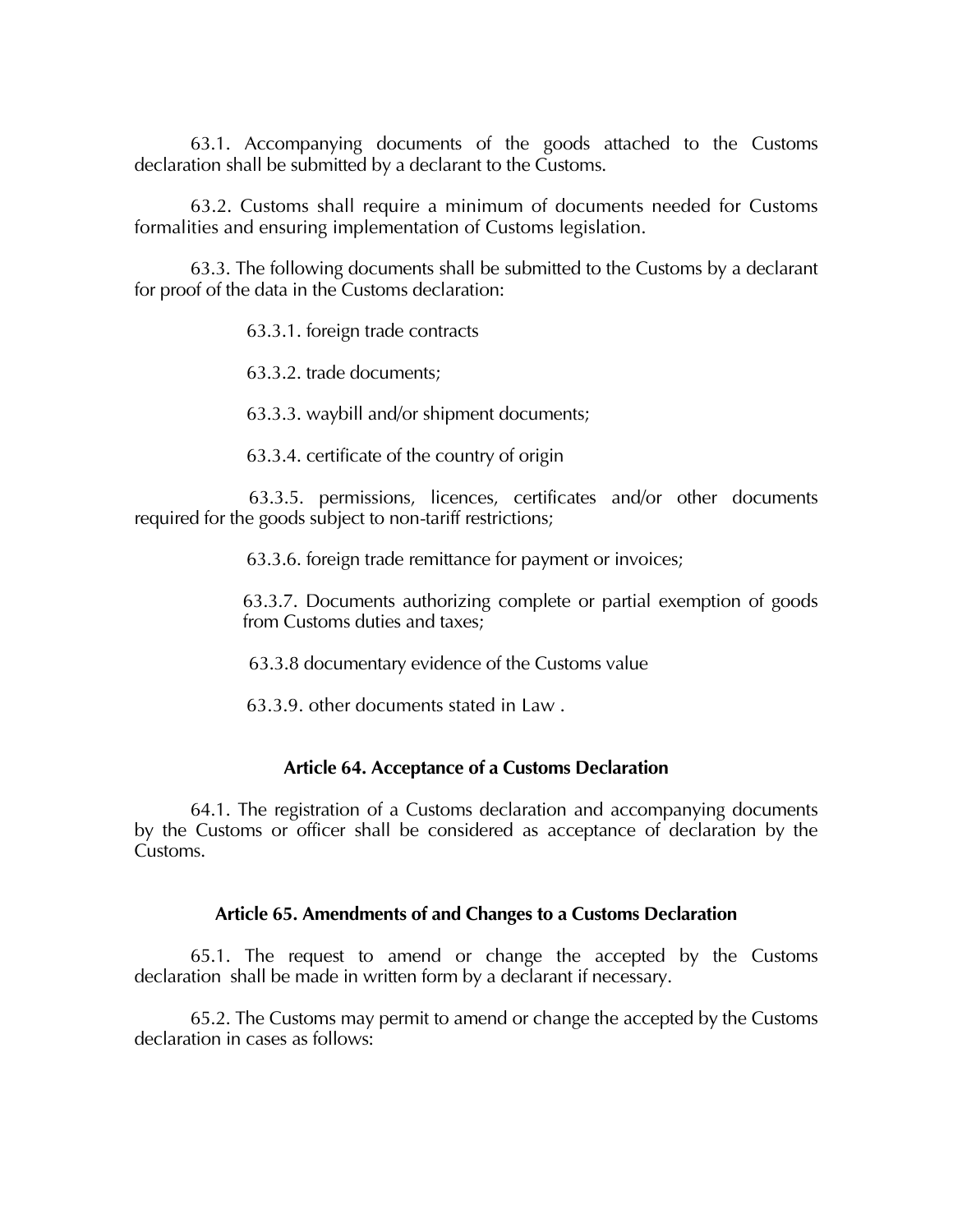65.2.1. Data provided in the Customs declaration considered as incomplete;

65.2.2. the inspection of the declarant's goods has not started by the time when the declarant requests to the Customs to make amendments of and changes to the Customs declaration;

65.2.3. if the amendments or changes requested by the declarant will do not alter the amounts payable as Customs duties and taxes or imposition of the non-tariff restrictions;

65.3. The Customs or officers shall refrain from completion of Customs declaration, amendments and changes in the Customs declaration on their own initiative or upon an instruction or request by the third person.

## **Article 66. Customs declaration check**

66.1. A Customs declaration shall be checked by the Customs or officers immediately upon its lodgement.

66.2. The declaration shall be checked as follows:

66.2.1. whether the documents as required in compliance with the Customs procedure are complete or valid;

66.2.2. whether the data stated in the Customs declaration or accompanying documents are accurate, realistic and matching;

66.2.3. whether the assessment of Customs duties and other taxes are accurate.

# **Article 67. Withdrawal of a Customs Declaration**

67.1. A declarant shall withdraw a Customs declaration prior a placement of goods under the Customs procedure in order to change Customs procedure. In such case, a request should be submitted in a written form.

67.2. The request by the declarant shall be reviewed by the Customs within 3 working days. A response on acceptance or rejection shall be given in a written form.

67.3. Grounds shall be indicated if the request is rejected.

67.4. The goods shall be re-declared by the declarant to place the new procedure if the request is accepted.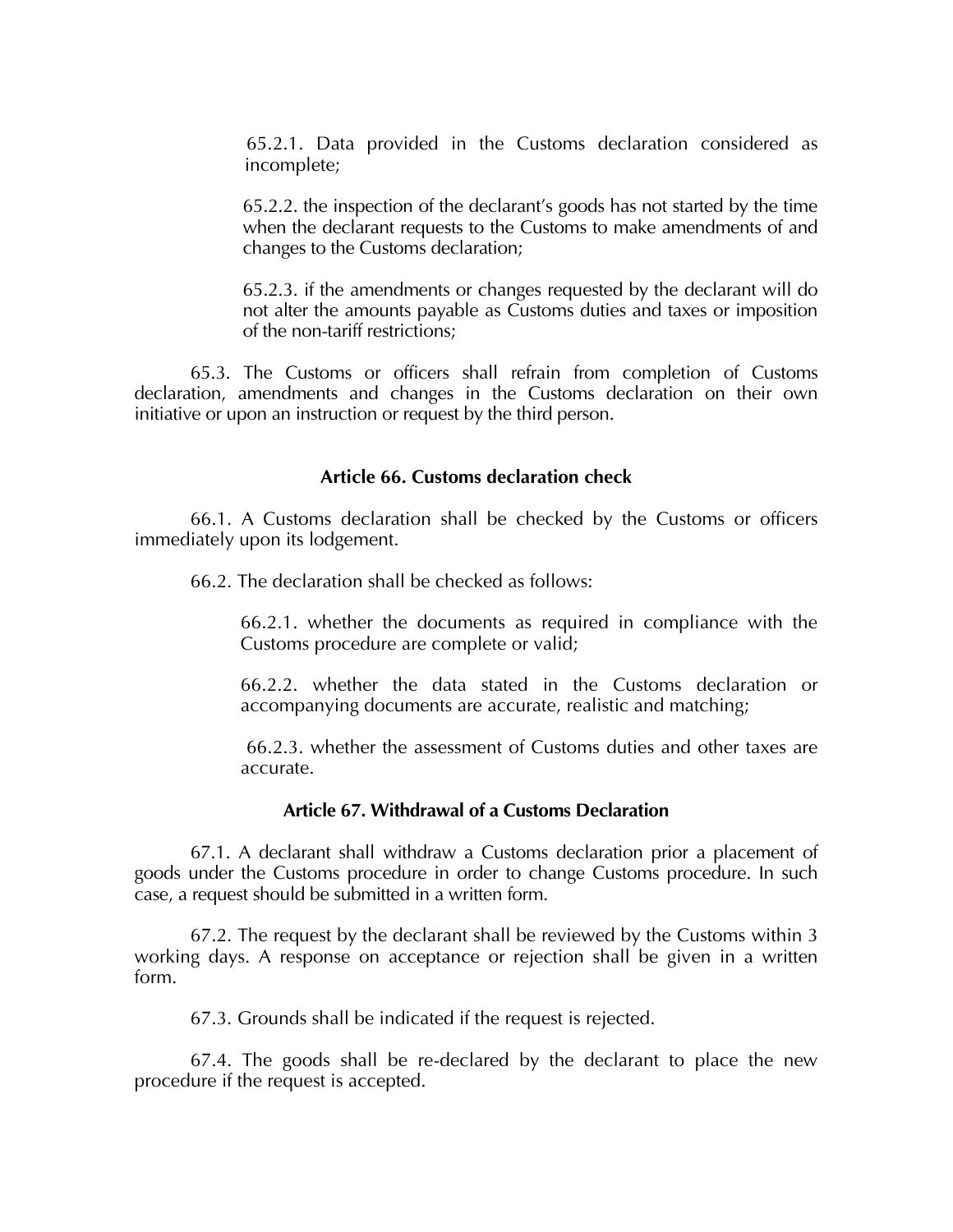# **Article 68. Termination of a Customs declaration**

68.1. A Customs declaration shall be terminated by the Customs in the following cases:

> 68.1.1. The goods declared prior their arrival don't enter the territory of Mongolia or depart the territory of Mongolia due to the circumstances occured unexpectedly for the declarant.

> 68.1.2. A request by the declarant on change of the Customs procedure is accepted.

### **SUB-CHAPTER SEVEN**

### **CUSTOMS BROKER**

# **Article 69. Customs Broker**

69.1. Customs clearance of the goods intended to enter the Customs territory of Mongolia may be effected by a Customs Broker on the basis of the contract.

69.2. A Customs Broker shall be a Mongolian legal person authorized to be a Customs Broker.

69.3 The permission to be a Customs Broker shall be authorized by the Cabinet member responsible for Customs matters.

69.4. Customs Broker shall run activities engaged solely in the specified territory where he/she may perform clearance for certain goods.

69.5 The permission to run Customs Broker's activities is prohibited to be transferred to others.

# **Article 70. Requirements to Customs broker's activities**

70.1. The Customs Broker shall meet the following conditions and requirements:

> 70.1.1. not to have outstanding duty payment and be solvent to run Customs Broker's activities;

70.1.2. to have less than two Customs certified specialists;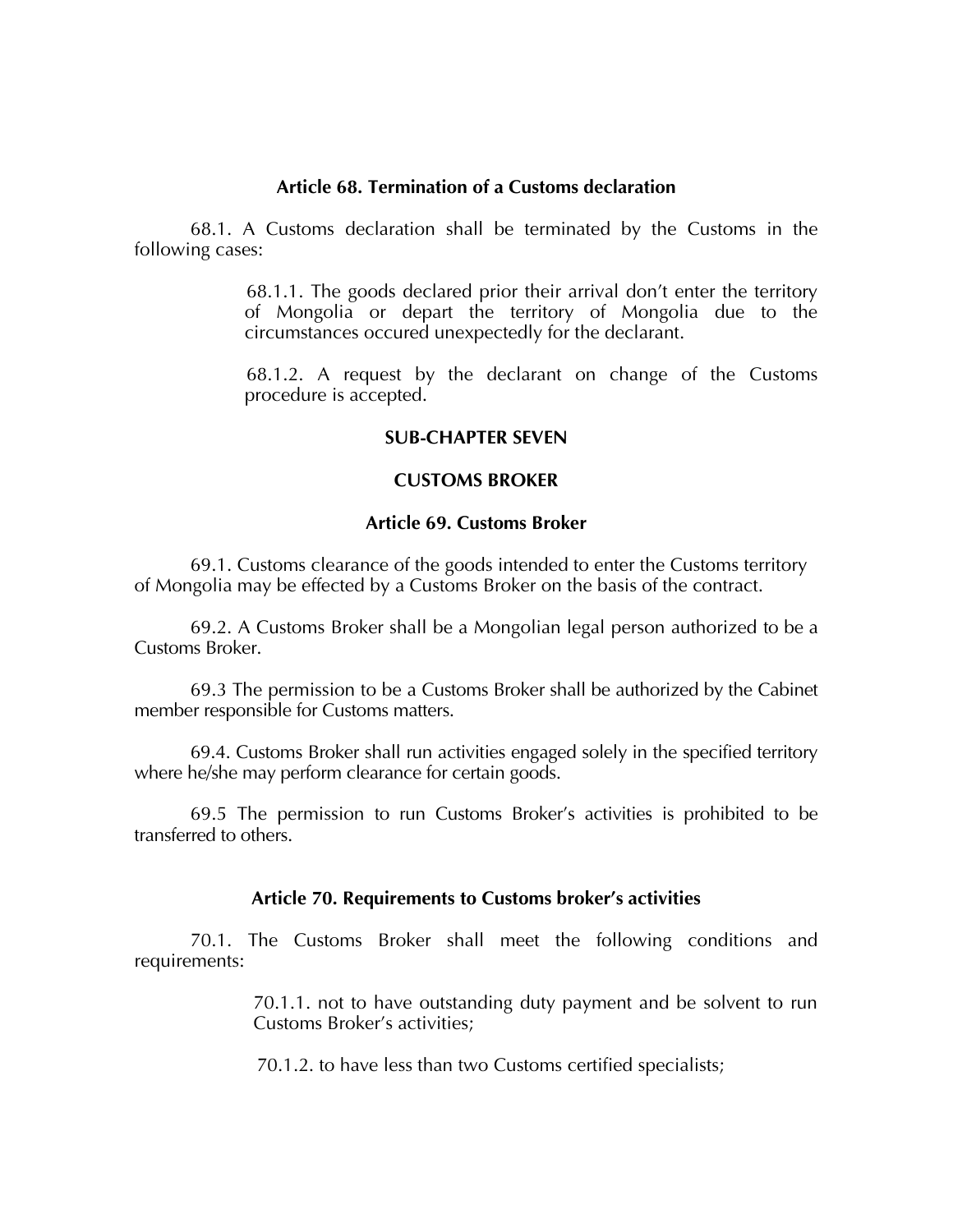70.2. The Customs Broker shall set up a risk fund for prevention of possible losses against payment of Customs and other duties or securities issued for payment of duties. The amount to be kept in the risk fund shall be approved by the Customs Central Body depending on the volume of goods covered by the Broker's activities.

70.3. The Customs shall control the activities of the Customs Broker and Customs certified specialist. A regulation on control on Customs broker's activities shall be approved by the Customs Central Body.

## **Article 71. Customs Certified Specialist**

71.1. The Customs Central Body shall award the person who meets criteria to be a Customs certified specialist.

71.2. An accreditation for assessment of the Customs certified specialist's activities and professional skills shall be conducted every two years by the Customs Central Body.

71.3. The certificate awarded to the Customs certified specialist shall be annulled on the basis of reasons as follows:

71.3.1. a court ruling has been enforced proving the committed offence;

71.3.2. multiple cases of offences violating Customs legislation;

71.3.3. it has been established that a certificate was awarded against forged documents;

71.3.4. failed the accreditition stated in 71.2 of the Law .

# **Article 69. The Rights and Obligations of a Customs Broker**

69.1. The Customs Broker has the right to obtain timely information from the Customs on the amendment to the Customs legislation besides those stated in 57.1 of this Law.

72.2. Customs Broker is obliged to the following besides those stated in 57.2 of this Law:

69.2.1. to conclude a contract to represent a declarant at the clearance;

69.2.2. to get involved in Customs activities through the certified Customs specialist;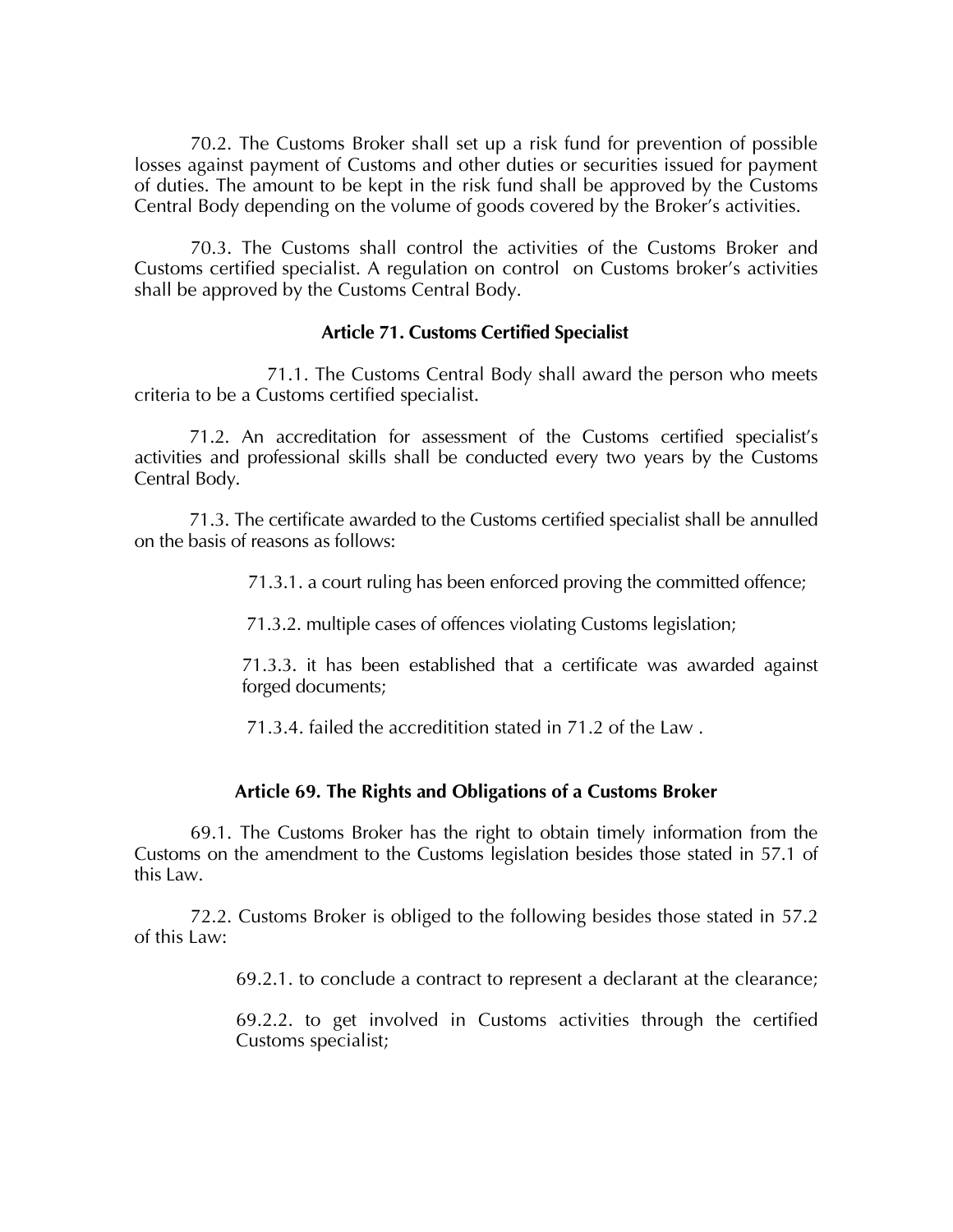69.2.3. to keep financial reports, records on Customs brokerage activities and provide the Customs with them;

69.2.4. to inform the Customs when there is any change to the registered information submitted to the Customs while obtaining Customs brokerage authorization as stated in 66.2 of this Law;

69.2.5. not to disclose the declarant's confidential information or use it unlawfully;

69.2.6. to provide the Customs with the pre-arrival information 10 days earlier than actual crossing of goods through the national frontier.

# **Article 70. Authorization, Suspension or Termination of Customs brokerage activities**

70.1. The authorization to run Customs brokerage activities shall be given for a period not less than 3 years.

70.2. An applicant requesting for an authorization to run Customs brokerage activities shall submit to the Customs the following documents besides those stated in 11.1.1-11.1.4 of the Law on the Special Permission for economic entity's business activities.

> 70.2.1. references and certificates given by the competent authorities proving that the conditions and requirements stated in 70.2 of this Law are met;

> 70.2.2. records from the Customs and police authorities proving that offences against the Customs legislation are not committed;

> 70.2.3. a request to run Customs brokerage activities covering a certain type of goods and territory.

70.3. If the request is made concerning 70.2.3 of this Law, the certificate shall indicate the type of business.

70.4. If the holder of the authorization to run Customs brokerage activities meets not longer the conditions and requirements stated in 67.1 of this Law or fails to fulfill the obligations stated in 69.2 of this Law, the brokerage authorization shall be suspended by the Cabinet member responsible for Customs matters upon the proposal made the Customs Central Body.

70.5. If the offences stated in 70.4 of this Law still occur or offences against the Customs legislation occurred twice or repeatedly, the authorization to run Customs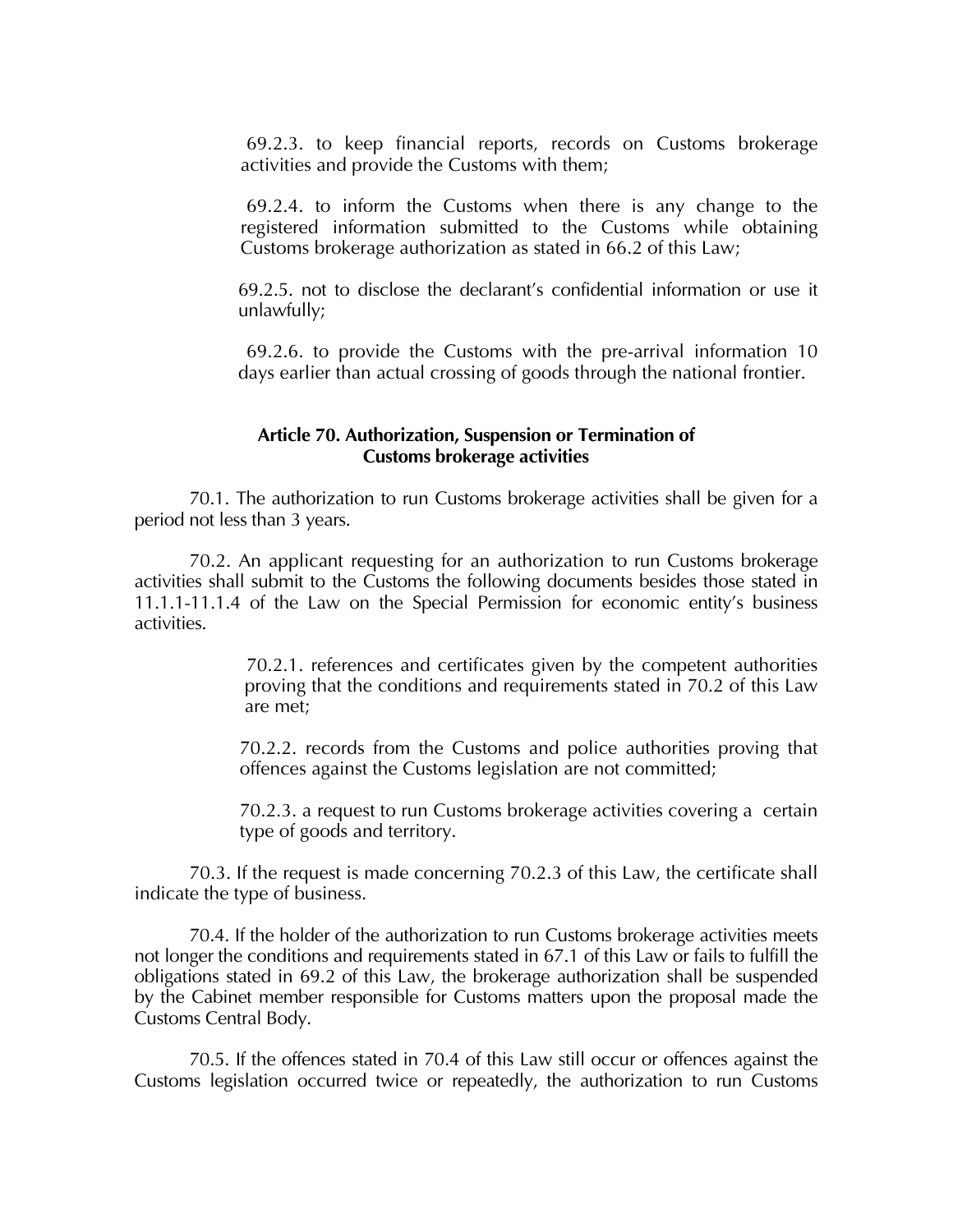brokerage activities shall be terminated by the cabinet member responsible for Customs matters upon the proposal made by the Customs Central Body.

70.6. If the matters concerning authorization, termination, extension and suspension of Customs Brokerage activities and control on their activities are not regulated by this Law, the Law on the Special Permission for economic entity's business activities shall govern those issues.

# **SUB-CHAPTER EIGHT**

# **RELEASE OF GOODS DECLARED TO CUSTOMS**

# **Article 71. Grounds for Release of Goods**

71.1. Customs shall release the goods if:

71.1.1. documents required for Customs procedure are complete;

71.1.2. conditions and requirements for the placement of goods under selected Customs procedure are provided;

71.1.3. Customs duties and taxes are paid or security for payment is provided in accordance with the Law on Customs Tariff and Duties;.

71.1.4. Customs control and examination are conducted to match the Customs declaration;

71.1.5. no Customs offences were detected during the Customs control and examination as stated in 71.1.4 of this Law.

# **Article 72. Release of goods subject to Customs control**

72.1. The following goods shall be released conditionally to be subject to Customs control:

72.1.1. goods temporarily admitted or exported;

72.1.2. goods admitted to the Customs bonded zone;

72.1.3. goods brought into free circulation with total or partial relief from Customs duites and other taxes;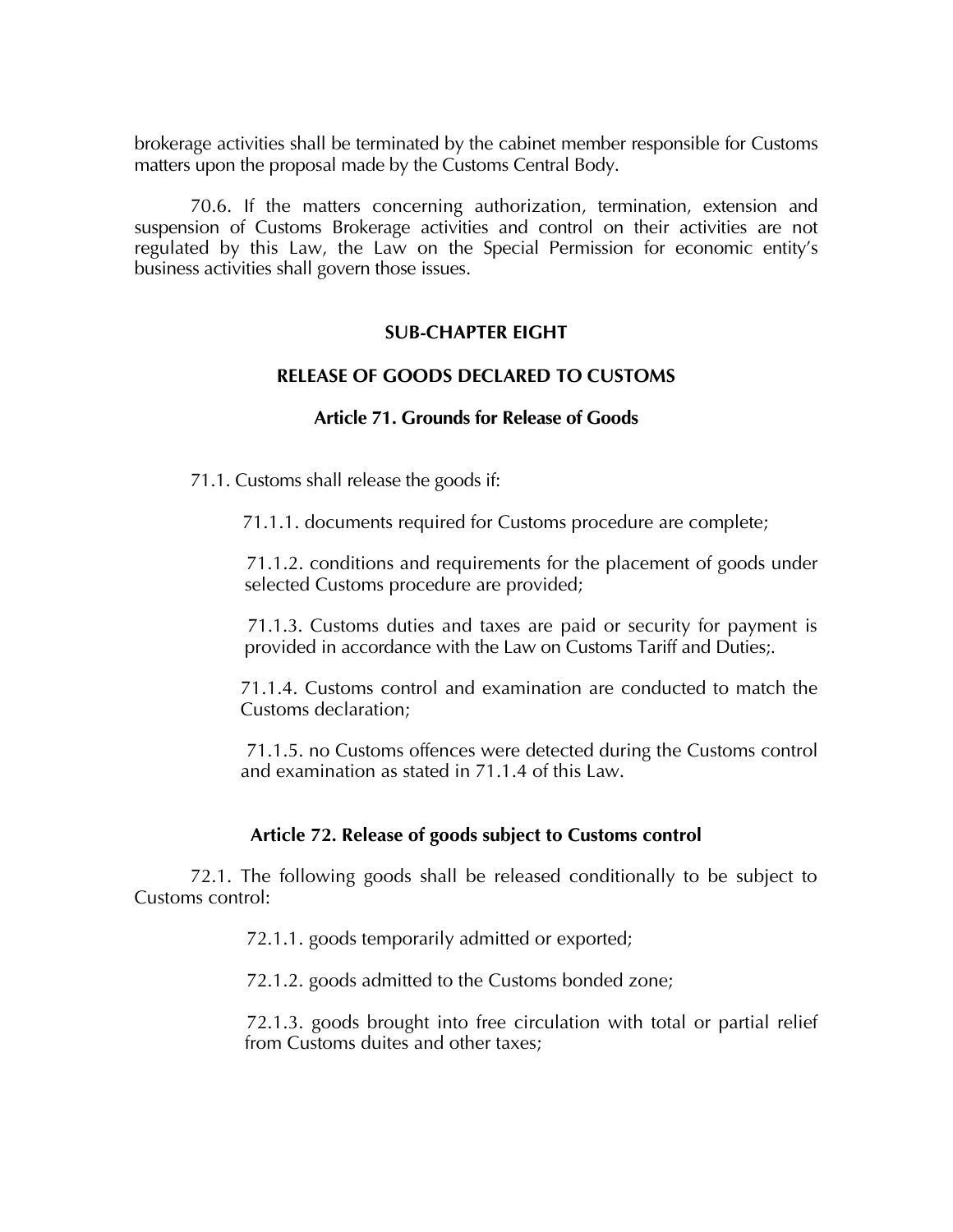72.2. Goods stated in 72.1.1 and 72.1.3 of Law shall be brought for designated use in the Customs territory.

#### **PART THREE**

# **CUSTOMS PROCEDURES**

#### **CHAPTER SEVEN**

#### **CUSTOMS PROCEDURE**

### **SUB-CHAPTER ONE**

### **GENERAL PROVISIONS**

## **Article 73. Selection of a Customs procedure**

73.1. The declarant shall choose a Customs procedure.

#### **Article 74. Placement of Goods under a Customs procedure**

74.1. The declarant shall place goods, upon the permission of the Customs, under his/her selected Customs procedure if its conditions and requirements are met.

74.2. The date of the goods placed in the Customs procedure shall be the same date of goods released or the date of crossing the Customs border.

74.3. Goods shall be placed in Customs procedure upon lodgment of documents as follows:

74.3.1. manifest for procedures stated in 79.4.1. and 79.4.2;

74.3.2. Customs declaration form for other procedures except those stated in 79.4.1. and 79.4.2.

# **Article 75. Data and Document Required for Customs Procedure**

75.1. The Customs and officials shall request data and documents needed for selected Customs procedure except those stated in 60.3 of Law .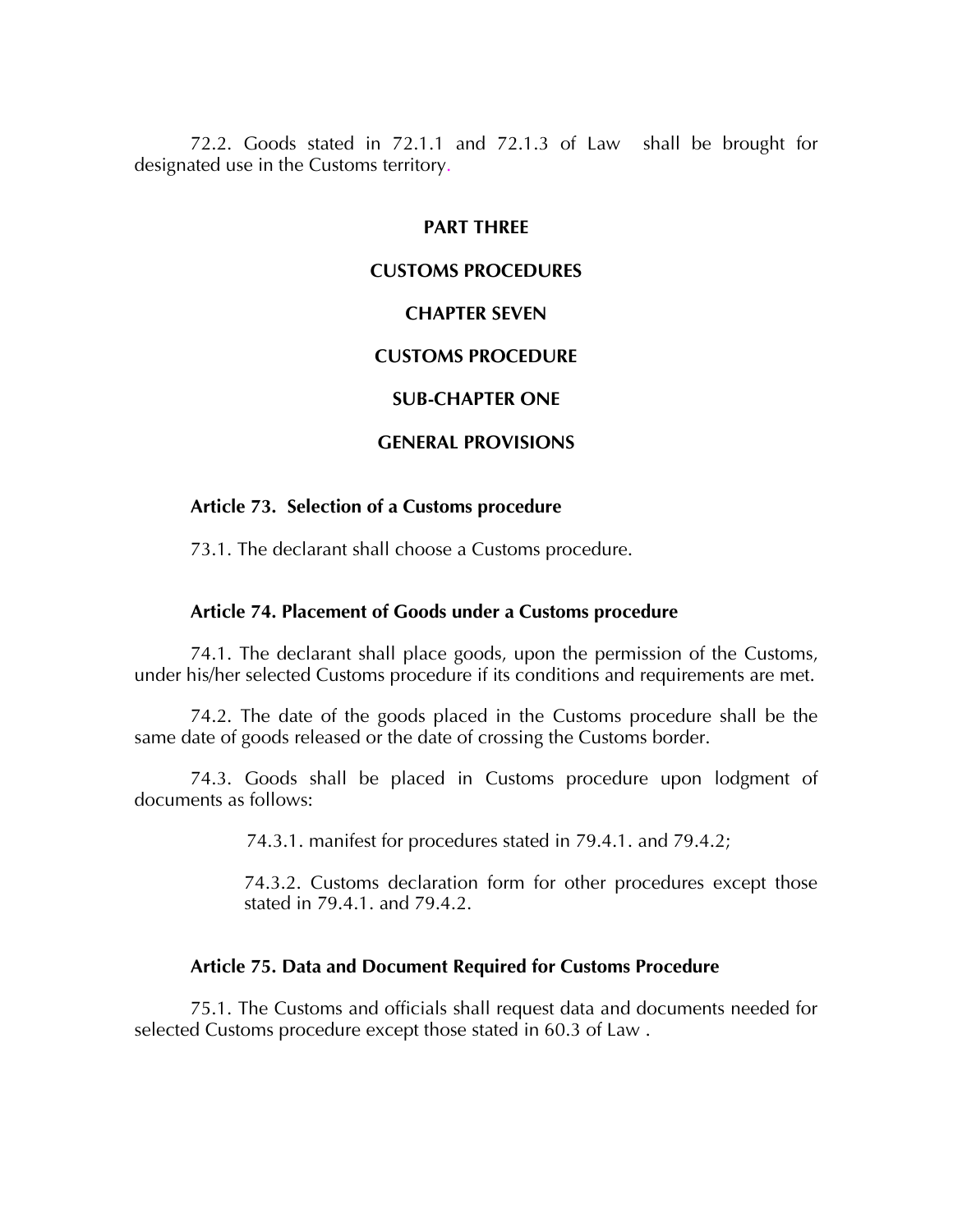75.2. Additional data shall be required if the data and documents received as stated in 75.1. of Law do not meet the requirements.

75.3. A declarant shall submit relevant documents unless the goods in the selected procedure are subject to non-tariff restrictions except those prohibited to be carried across the Mongolian border or those subject to full or partial relief from the Customs duties and other taxes.

# **Article 76. Guarantees Needed For Customs Procedure**

76.1. A declarant shall pay Customs duty and other taxes levied on the goods carried across the Customs frontier in accordance with Customs procedure or provide guarantee to ensure payment of Customs duties and other taxes as stated in the Law on Customs Tariff and Duties.

76.2. Goods temporarily imported to or temporarily exported from the Customs territory shall be re-exported or re-imported if the requirements and conditions stated in the Law are met.

76.3. In case if the goods stated in 76.2. of this Law are re-exported or reimported, Customs duty and other taxes previously paid shall be refunded.

# **Article 77. Termination of Placement in the Procedure due to Occurred Customs Offence**

77.1. If the goods placed in the Customs procedure are detained or seized due to occurred Customs offences, the placement in the Customs procedure shall be terminated.

# **SUB-CHAPTER TWO**

### **CUSTOMS PROCEDURES**

### **Article 78. Classification of Customs Procedures**

- 78.1. Customs procedure shall be classified as follows:
	- 78.1.1 importation;
	- 78.1.2. exportation;
	- 78.1.3. customs bonded zone;
	- 78.1.4. transit and transshipment;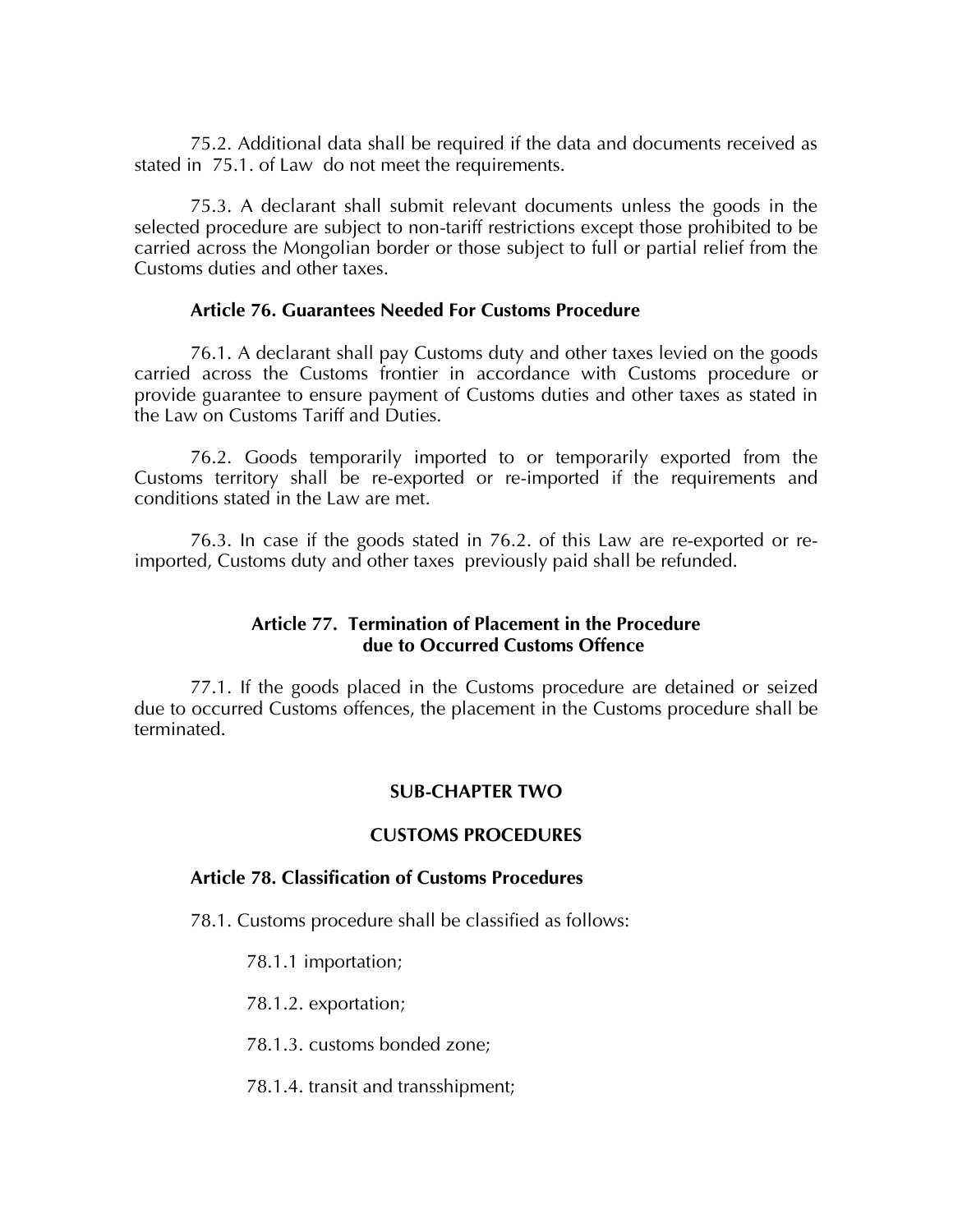- 78.1.5. abandonment or destruction of goods; and
- 78.1.6. special procedures.

# **Article 79. Categories of Customs Procedures**

- 79.1. Procedure of importation of goods shall have the following types:
	- 79.1.1. importation of goods for home use;
	- 79.1.2. processing goods for home use;
	- 79.1.3. temporary admission of goods for home use;
	- 79.1.4. inward processing;
	- 79.1.5. re-importation of goods.
	- 79.2. Procedure of exportation of goods shall have the following types:
		- 79.2.1. outright exportation of goods;
		- 79.2.2. temporary exportation of goods;
		- 79.2.3. outward processing of goods; and
		- 79.2.4. re-exportation of goods.
	- 79.3. Procedure of Customs bonded zones shall have the following types:
		- 79.3.1. Customs bonded warehouse;
		- 79.3.2. Customs bonded manufacturing area;
		- 79.3.3. Customs bonded exhibition area;
		- 79.3.4. Customs bonded construction area;
		- 79.3.5. duty free shop; and
		- 79.3.6. Customs special zones.
	- 79.4. Procedure of transit and transshipment shall have the following types: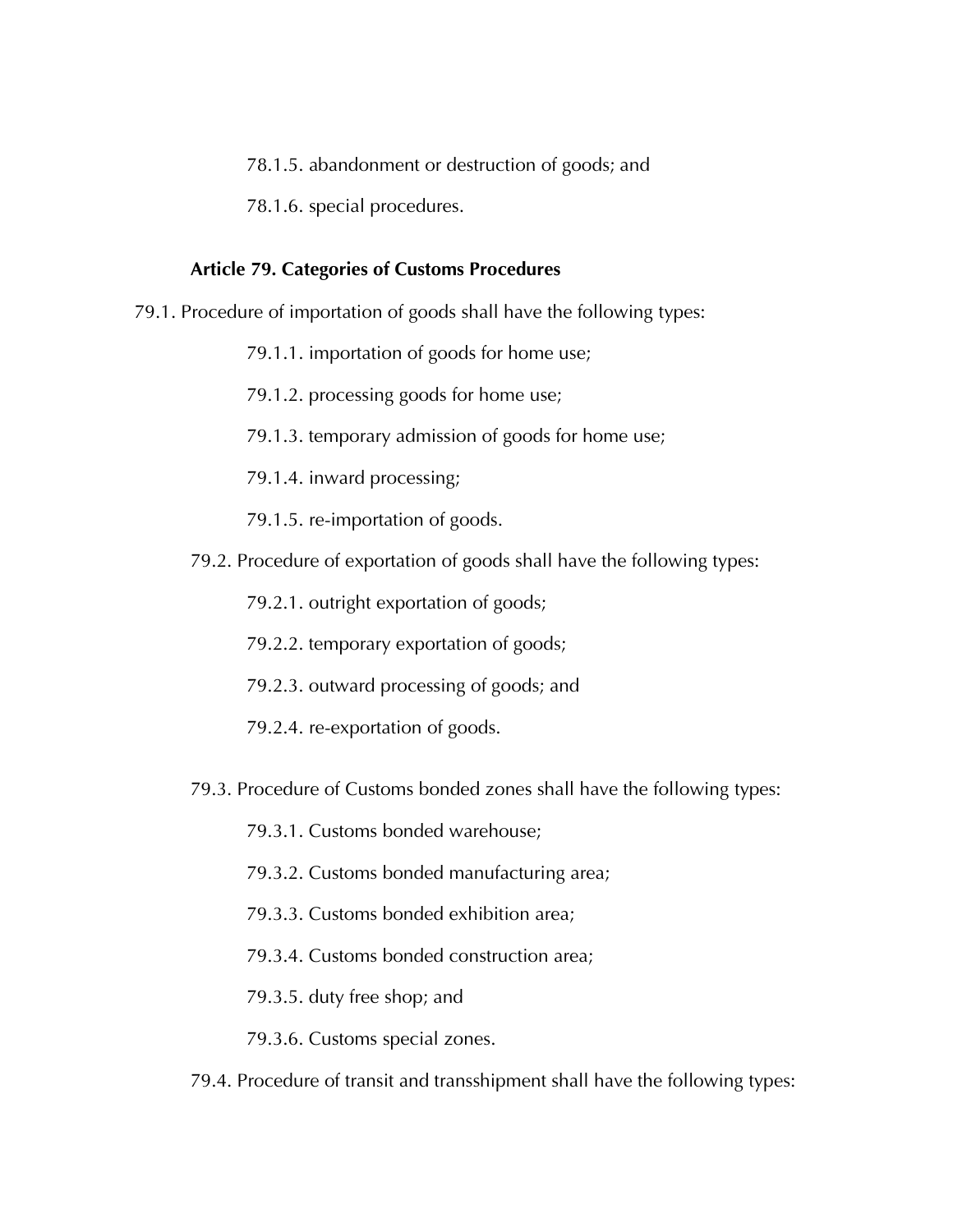79.4.1. international transit;

79.4.2. domestic transit; and

79.4.3. transshipment.

79.5. Abandonment or destruction of goods procedure shall have the following types:

79.5.1. abandonment of goods; and

79.5.2. destruction of goods.

79.6. Special procedure shall have the following types:

79.6.1. stores;

79.6.2. goods for diplomatic representative offices and other organizations with diplomatic status across the Customs border;

79.6.3. international post traffic; and

79.6.4. personal effects of traveler; and

79.6.5. free zone.

79.7. The regulation on implementation of Customs procedures, code for procedures, information and documents required under the selected procedure and requirements thereof shall be approved by the Director General of the Customs Central Body.

# **CHAPTER EIGHT**

# **IMPORTATION**

### **SUB-CHAPTER ONE**

# **GENERAL PROVISIONS**

# **Article 80. Payment of Customs Duty and Other Taxes of Goods Imported and Providing Guarantee**

80.1. The Customs shall levy import Customs duty and other taxes on goods upon importation as stated in 78.1.1and collect to transfer to the State revenue.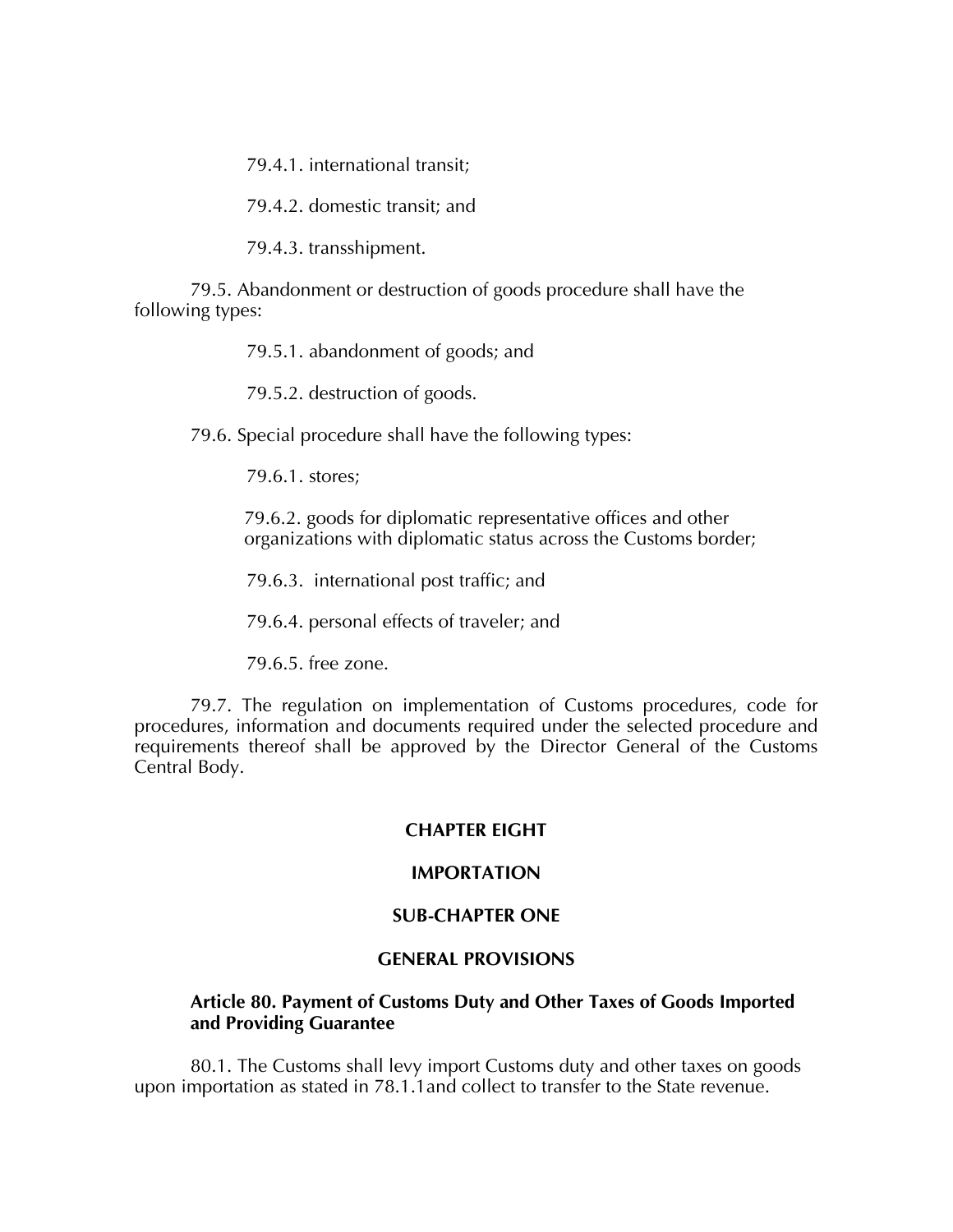80.2. Customs may accept guarantee to ensure payment of Customs duty other taxes for goods imported in accordance with the Law on Customs Tariff and Duties.

### **Article 81. Non-tariff Restrictions for Goods upon Importation**

81.1. Goods upon importation shall be subject to non-tariff restrictions except those prohibited to be admitted through the border of Mongolia.

# **SUB-CHAPTER TWO**

# **IMPORTATION OF GOODS FOR HOME USE**

### **Article 82. Importation of Goods for Home Use**

82.1. Goods placed for importation for home use shall be released for free circulation upon the payment of Customs duties and other taxes levied after the lodgment of the required documents stated in 79.1.1 of this Law.

84.2. Goods fully or partially relieved from Customs duty and other taxes shall be disposed for designated use as stated in the Customs legislation.

## **Article 83. Goods Imported for Home Use**

83.1. The following goods shall be placed for importation for home use:

83.1.1. foreign goods imported;

83.1.2. foreign goods imported for home use being placed under other procedures.

#### **Article 84. Termination of Importation for Home Use**

84.1.1. Importation for home use shall be terminated when the goods are released to the declarant or placed under other procedures.

## **SUB-CHAPTER THREE**

#### **PROCESSING FOR HOME USE**

**Article 85. Processing for Home Use**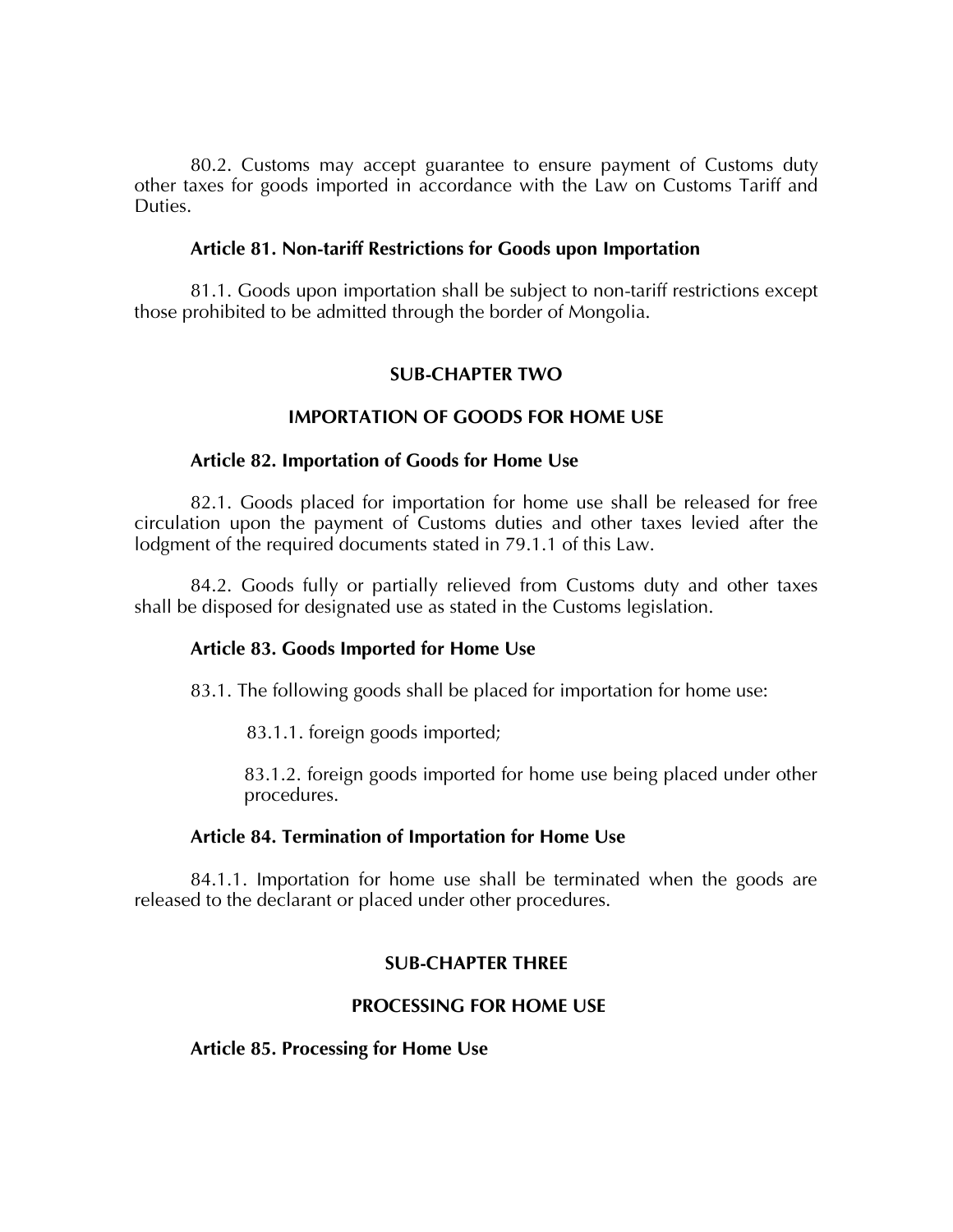85.1. In accordance with processing of goods for home use, foreign goods shall be temporarily imported upon lodgment of the required documents for placing under the procedure stated in 82.1. of this Law .

85.2. Processing operations stated in 85.1. of this Law shall be:

85.2.1. processing or concentrating of goods concerned;

85.2.2. manufacturing new goods by using goods concerned.

### **Article 86. Requirements for Goods for Processing for Home Use**

86.1. Goods to be placed under processing for home use shall comply with the following requirements:

86.1.1. amount of Customs import duty and other taxes levied on such goods shall be higher than the amount of Customs duty and other taxes levied on processed goods;

86.1.2. Customs shall be able to control processing of such goods;

86.1.3. Customs shall be able to identify goods concerned from processed goods;

86.1.4. an original state of the goods cannot be recovered after the processing.

### **Article 87. Goods To Be Placed under Processing for Home Use**

87.1. The following goods shall be permitted to be placed under processing for home use procedure:

87.1.1. foreign goods imported;

87.1.2. foreign goods imported from Customs bonded zones.

# **Article 88. Customs Identification Mark for Goods under Processing for Home Use**

88.1. Customs shall use identification mark, for the Customs purposes, for goods placed under processing for home use.

91.2. Identification mark used for the Customs purpose shall be most appropriate marking as stated in 263.1. of the Law .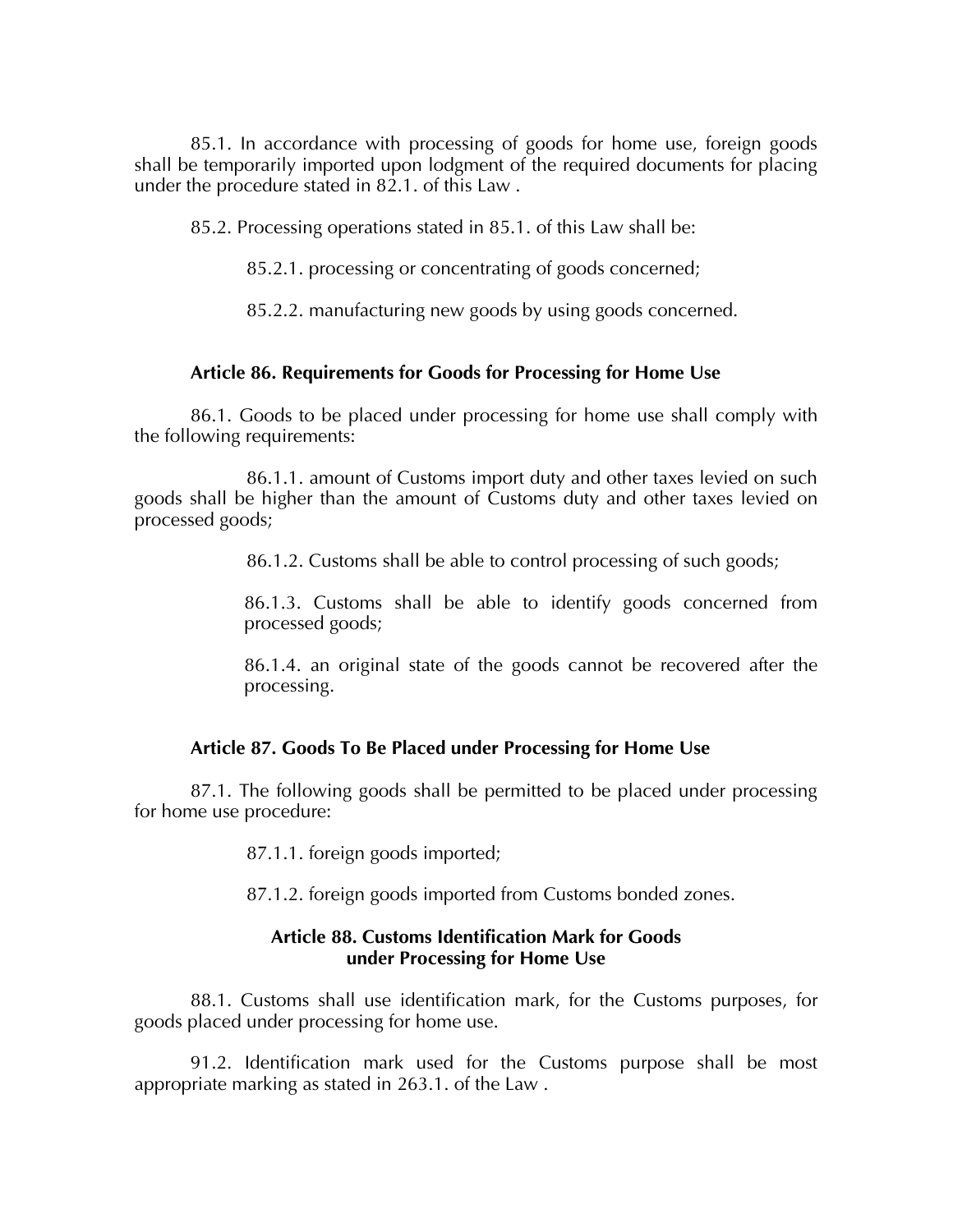### **Article 92. Duration of Stay of Goods Placed under Processing for Home Use**

92.1. Duration of stay of goods placed under processing for home use shall be not more than one year since the placement date under such procedure.

92.2. The Customs Central Body may extend duration of stay of goods under the processing for home use by up to six months for one time.

### **Article 93. Legal Person Authorized to Process Goods for Home Use**

93.1. Any legal person intending to process goods for home use shall submit his/her request to the Customs Central Body before the goods imported.

93.2. The legal person stated in 93.1. of Law shall request in a written form and submit the following information and documents:

> 93.2.1. address and a copy of the state registration certificate of the legal person,

> 93.2.2. description, classification code and types of goods for processing and goods to be processed, yield and quantity of waste and residues thereof;

93.2.3. name, location and address of processing enterprise;

93.2.4. methods, production phases and duration of processing of goods;

93.2.5. other information on goods processing operations.

93.3 The Customs Central Body shall make decision within 21 working days after the acceptance of the request and shall notify in a written form.

93.4. In case goods under processing for home use are transferred to other person it shall notify the Customs Central Body.

## **Article 94. Waste and Residue of the Goods Processed for Home Use**

94.1. Wastes and residues left by processing of goods for the home use shall be cleared in accordance with the procedure selected by the declarant.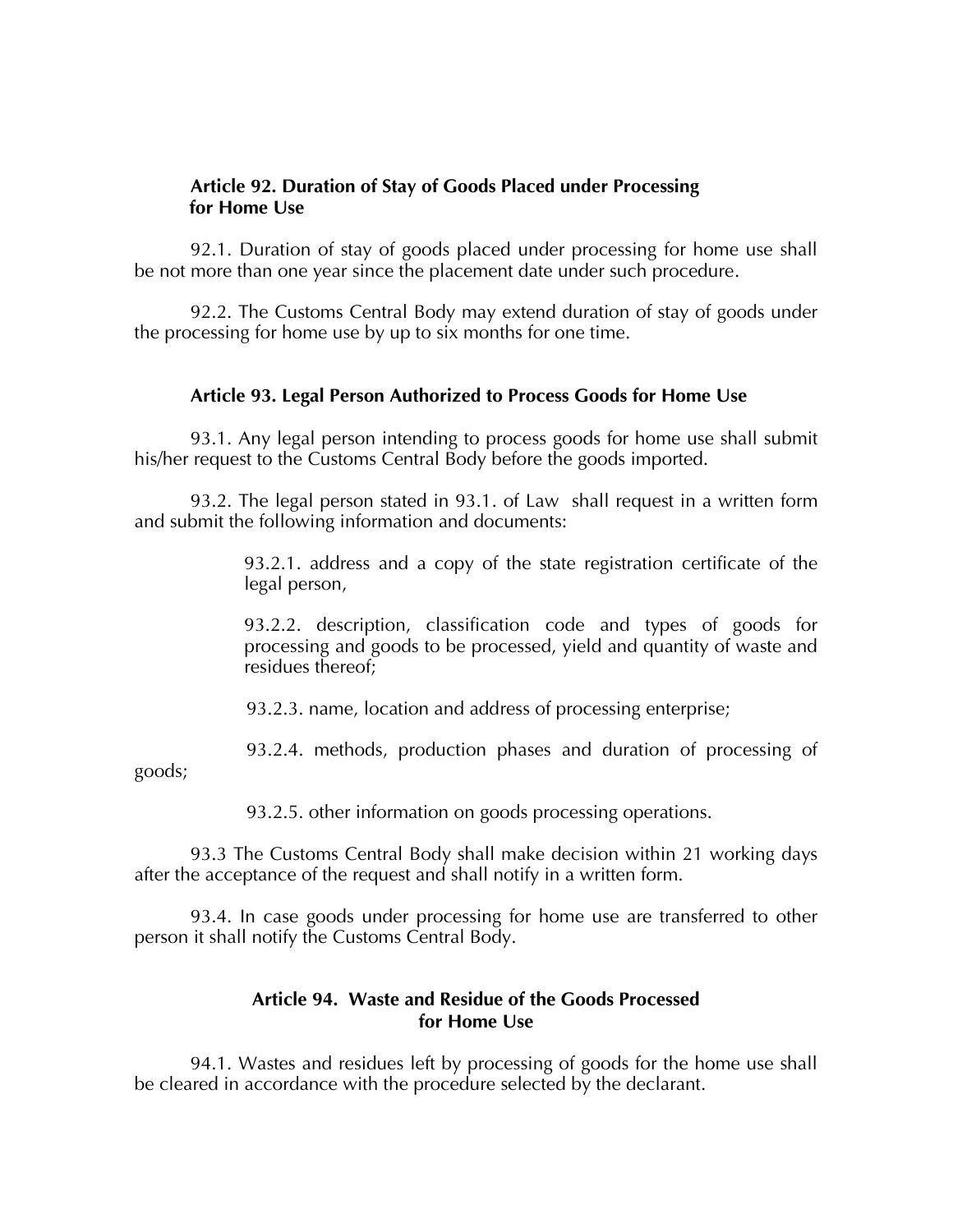#### **Article 95. Termination of Processing for Home Use**

95.1. Processing for home use shall be terminated when the goods or processed goods made thereof are placed under importation for home use or other procedures.

#### **SUB-CHAPTER FOUR**

#### **TEMPORARY ADMISSION OF GOODS**

#### **Article 96. Temporary Admission Procedure**

96.1. Foreign goods shall be temporarily admitted upon the lodgment of required documents in accordance with temporary admission procedure of goods intended for re-exportation within stated in period with no change.

96.2. Goods temporarily admitted shall be utilized for designated use.

96.3. Goods temporarily admitted shall not be altered except the changes caused by depreciation under normal conditions of haulage (transportation), storage and use of such goods.

96.4. In order to preserve quality of goods, service for goods temporarily admitted may be offered.

#### **Article 97. Goods To Be Placed under Temporary Admission**

97.1. The following goods shall be placed under temporary admission procedure:

97.1.1. foreign goods imported inward;

97.1.2. foreign goods imported from Customs bonded zones;

### **Article 98. Payment of Customs Duty and Other Taxes of Goods Temporarily Admitted and Providing Guarantee**

98.1. Customs shall levy and collect import Customs duty and other taxes for goods placed under the temporary admission and transfer to the special account in the State Fund.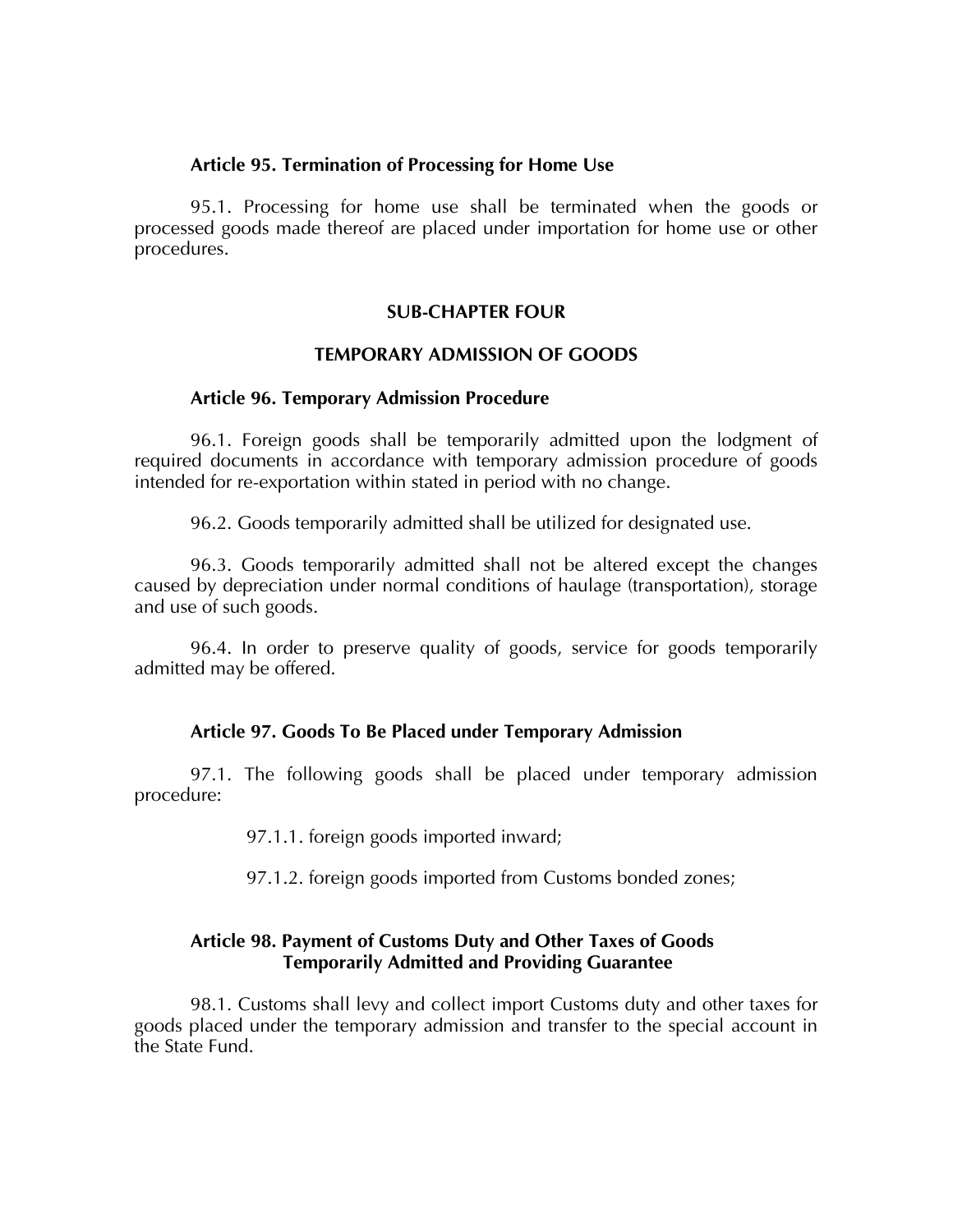98.2. Customs may accept guarantee to ensure payment of Customs duties other taxes for goods placed under the temporary admission in accordance with the Law on Customs Tariff and Duties.

# **Article 99. Customs Identification Mark for Goods Placed under Temporary Admission**

99.1. Customs shall use Customs identification mark for goods placed under temporary admission.

99.2. The Customs identification mark used for goods under temporary admission shall be most appropriate marking as stated in 263.1. of Law .

## **Article 100. Time Limit for Re-exportation of Temporarily Admitted Goods**

100.1. Time limit for re-exportation of goods placed under temporary admission shall be not more than one year since the date of placement under such procedure.

100.2. The Customs Central Body may extend the duration of re-exportation of goods under the temporary admission by up to six months for one time.

100.3. If goods placed under the temporary admission are imported for implementation of national projects or measures, the Cabinet Minister in charge of Customs matters shall extend time limit beyond the time limit as stated in 100.2 of the Law . In this case the time limit for goods placed under the temporary admission shall not exceed period needed for implementation of such national projects or measures.

## **Article 101. Termination of Temporary Admission Procedure**

101.1. Temporary admission shall be terminated upon the re-exportation of the goods concerned or transferred to other procedure.

# **SUB-CHAPTER FIVE**

## **INWARD PROCESSING**

**Article 102. Inward Processing**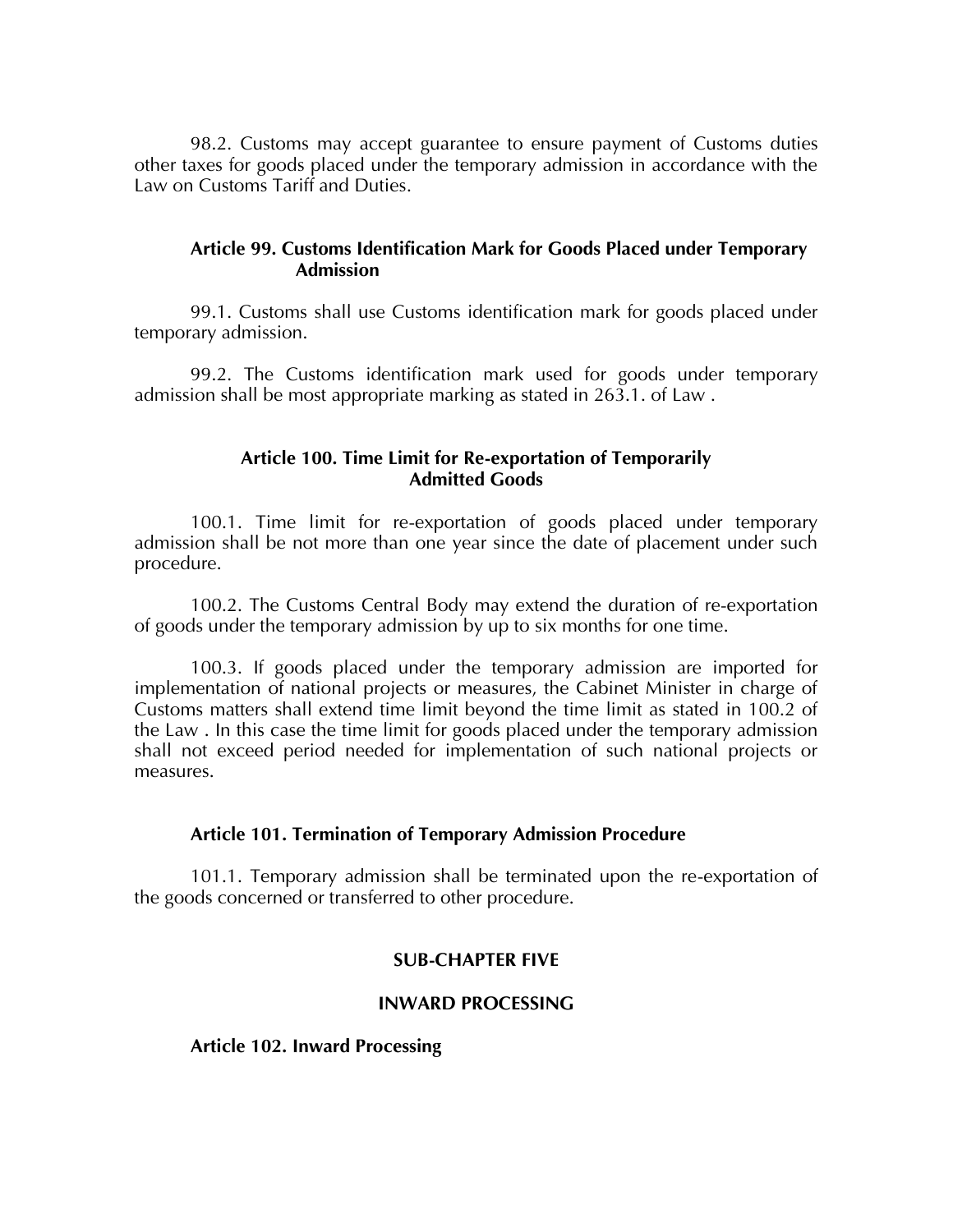102.1. Foreign goods shall be temporarily admitted upon the lodgment of required documents in accordance with inward processing of goods intending reexported within specified period after the processing.

102.2. Processing stated in 102.1. of Law shall cover:

102.2.1. processing or concentrating of goods concerned;

102.2.2. manufacturing new goods by using goods concerned;

102.2.3. repair of the goods;

102.2.4. use of the goods for manufacturing other goods. The goods may cease to exist being used totally for manufacturing.

## **Article 103. Requirements for Goods To Be Placed under Inward Processing**

103.1. Goods to be placed under inward processing shall comply with the following requirements:

103.1.1. Customs shall be able to control processing of such goods;

103.1.2. Customs shall be able to identify such goods from processed ones;

## **Article 104. Goods To Be Placed under Inward Processing**

104.1. The following goods shall be placed under inward processing procedure:

104.1.1. foreign goods imported;

104.1.2. foreign goods imported from Customs bonded zones.

## **Article 105. Payment of Customs Duty and Other Taxes of Goods under Temporary Admission and Providing Guarantees**

105.1. Customs shall levy and collect import Customs duty and other taxes for goods placed under the inward processing and transfer to the special account in the State Fund.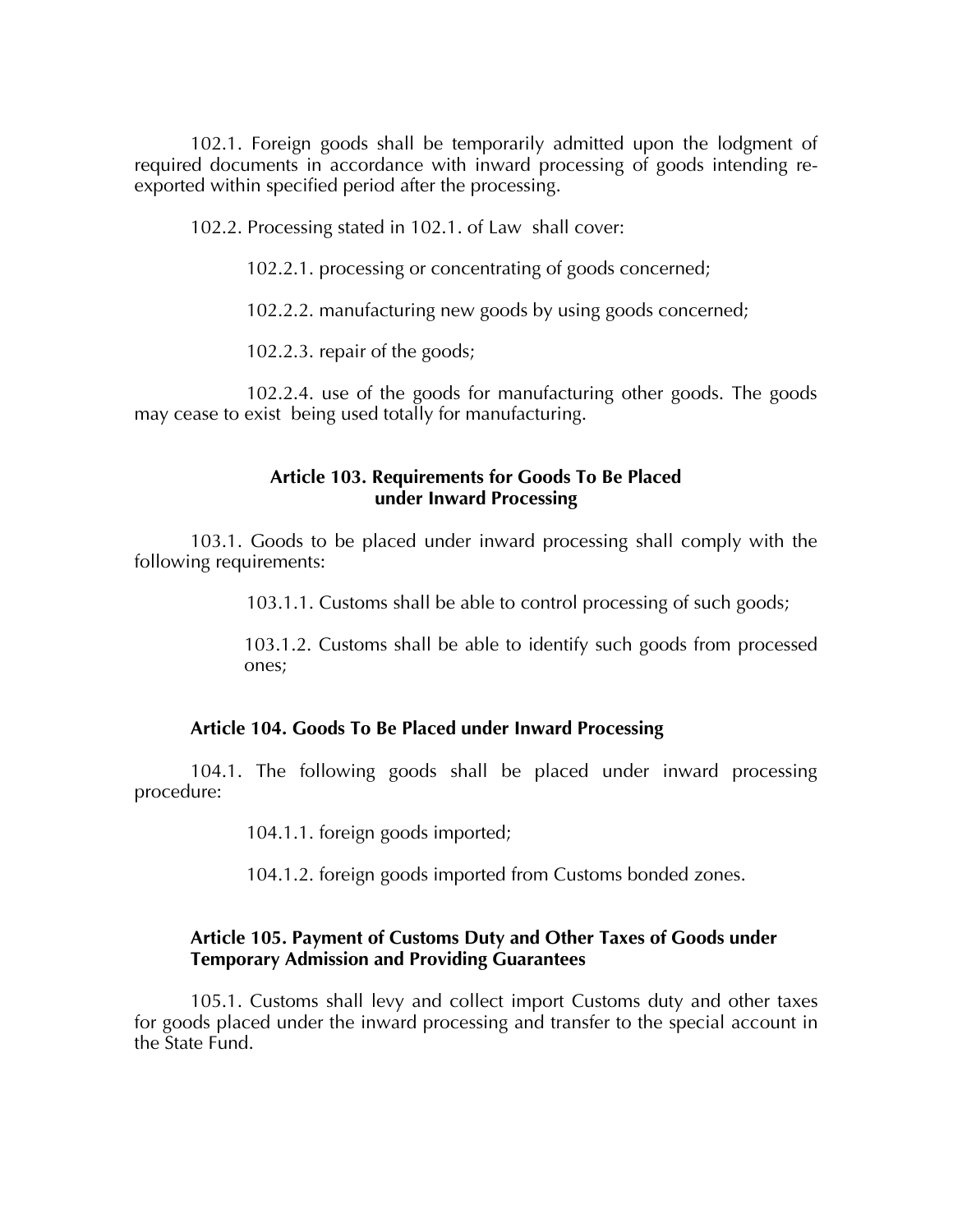# **Article 106. Customs Identification Mark for Goods under Inward Processing**

106.1. Customs shall use identification marks for goods placed under inward processing.

106.2. Customs identification mark used for goods for goods under the inward processing shall be most appropriate marking as stated in 263.1. of Law .

# **Article 107. Time Limit for Goods under Inward Processing**

107.1. Time limit for goods placed under inward processing shall be not more than one year since the date of placement under such procedure.

107.2. Customs Central Body may extend the duration of goods under inward processing by up to six months for one time.

# **Article 108. Legal Person Authorized to Carry out Operations of Inward Processing**

108.1. Any legal person intending to process goods inward shall submit his/her request to the Customs Central Body before goods imported.

108.2. When making decision on the request stated in 108.1 of Law , 93.2 of Law shall be complied.

# **Article 109. Waste and Residue of the Goods Processed Inward**

109.1. Wastes and residues left by processing goods placed under inward processing shall be cleared in accordance with the procedure selected by the declarant.

# **Article 110. Termination of Inward Processing**

110.1. Inward processing shall be terminated when the goods are re-exported or under other procedures.

# **SUB-CHAPTER SIX**

## **RE-IMPORTATION**

**Article 111. -importation**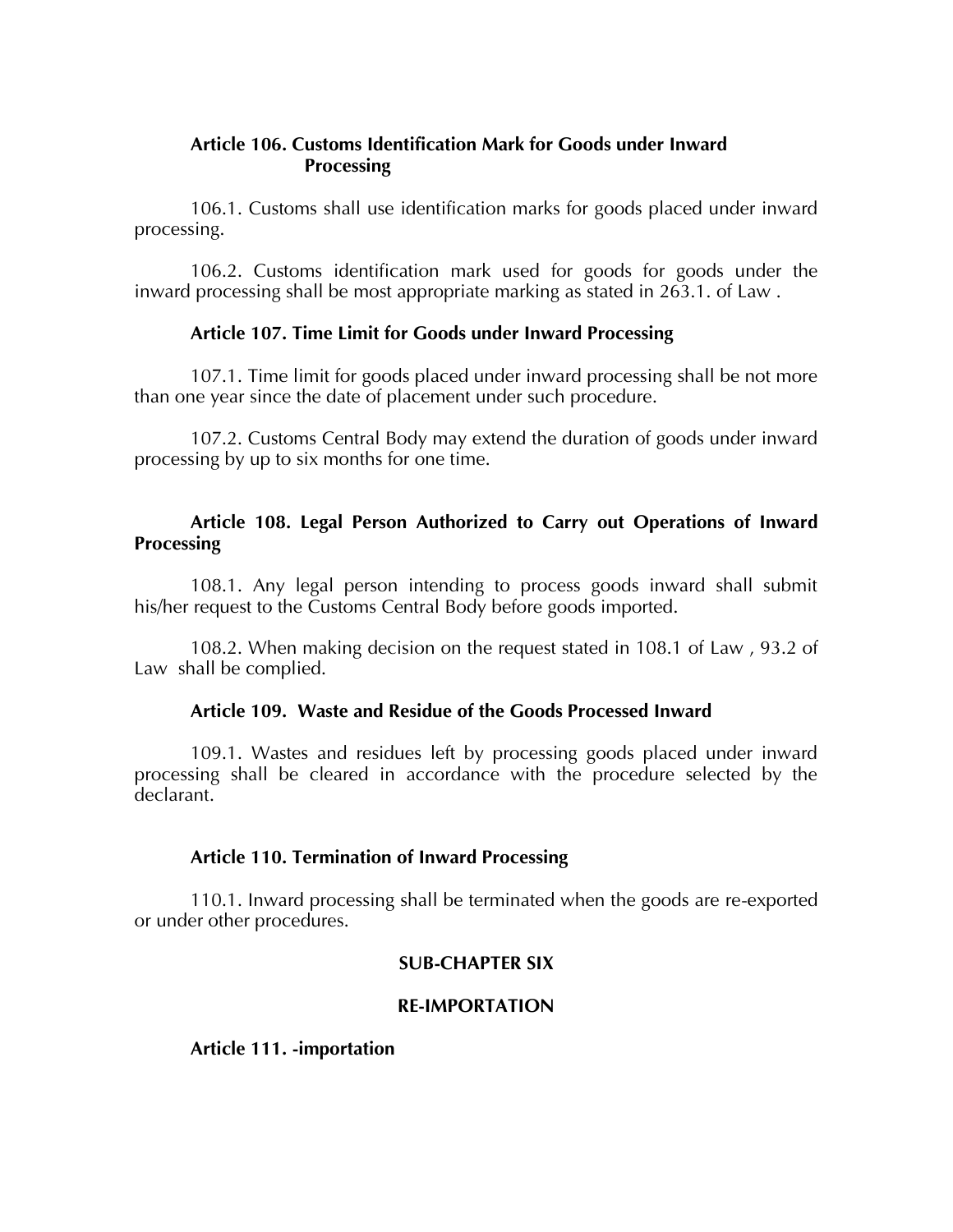111.1. Mongolian goods exported outright in accordance with 82.2.1. of Law shall be re-imported upon the lodgment of required documents.

# **Article 112. Goods To Be Placed under Re-importation**

112.1. The following goods shall be placed under re-importation:

112.1.1. Mongolian goods imported;

112.1.2. Mongolian goods entered to Customs bonded zones.

112.2. If the Mongolian goods exported outright are altered, such goods shall be regarded as foreign goods and shall be placed under other procedures.

# **Article 113. Payment of Customs Duty and Other Taxes of Goods under Re-importation**

113.1. When goods re-imported are proved to be the Mongolian goods Customs duty and other taxes shall not be levied.

113.2. When goods exported outright are re-imported export Customs duty and other taxes shall not be refunded.

# **Article 114. Documents Required under Re-importation**

114.1. Goods shall be placed under re-importation on the basis of Customs declaration form and previous Customs declaration form.

# **Article 115. Termination of Re-importation**

115.1. Re-importation shall be terminated upon the re-importation of the goods to or placed under other procedures.

# **CHAPTER NINE**

# **OUTRIGHT EXPORTATION**

# **SUB-CHAPTER ONE**

# **GENERAL PROVISIONS FOR OUTRIGHT EXPORTATION**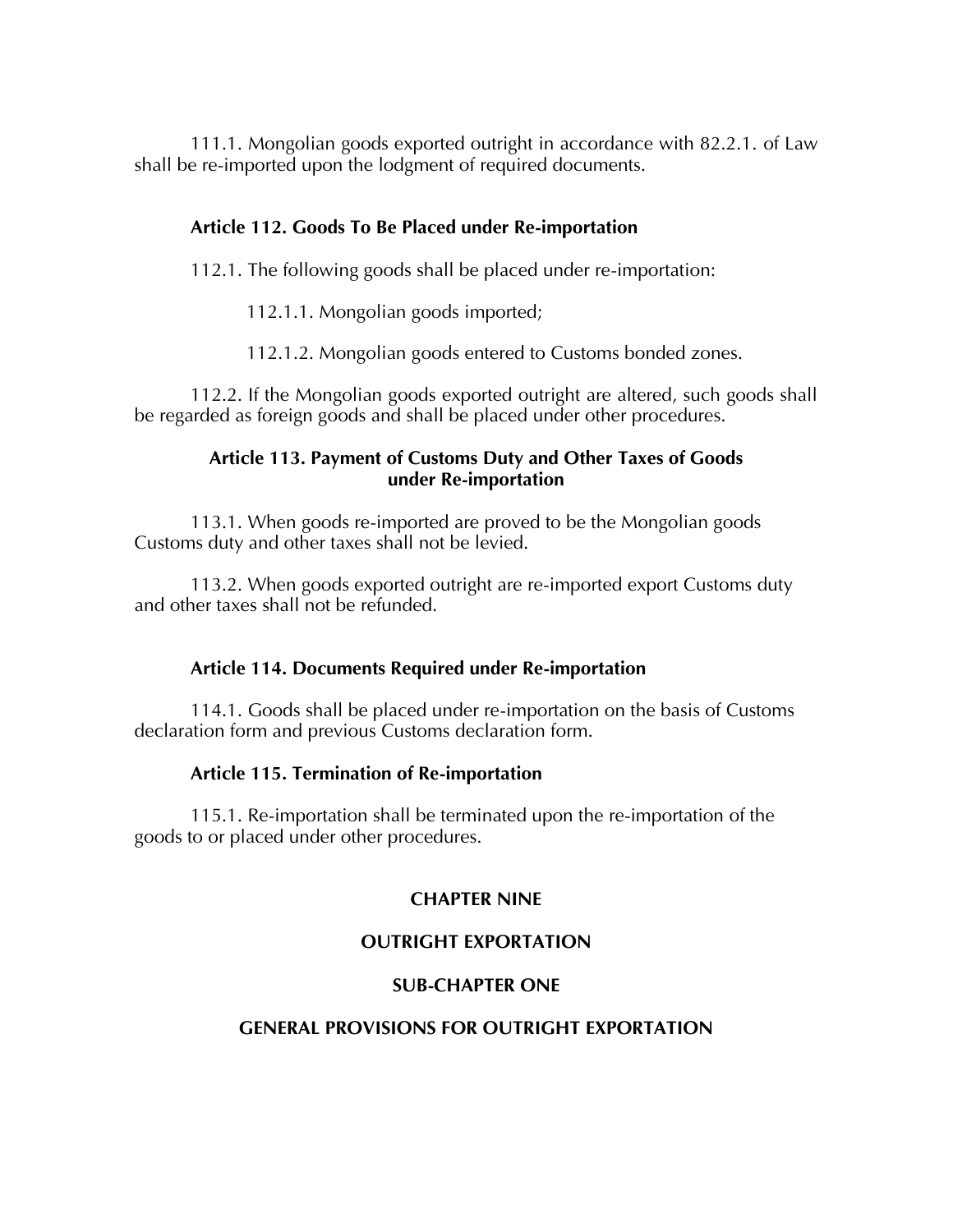# **Article 116. Payment of Customs Duty and Other Taxes of Goods under Exportation Procedure and Provide Guarantees**

116.1. Customs shall levy and collect export Customs duty and other taxes for goods placed under the outright exportation and transfer to the State Budget or to special account in the State Fund.

116..2. Customs may accept guarantee to ensure payment of Customs duties other taxes for goods placed under the outright exportation in accordance with the Law on Customs Tariff and Duties.

## **Article 117. Non-tariff Restrictions for Goods under Exportation**

117.1. Goods under outright exportation shall be subject to non-tariff restrictions except those prohibited to be carried across the Mongolian border.

# **SUB-CHAPTER TWO**

# **OUTRIGHT EXPORTATION**

# **Article 118. Outright Exportation**

118.1. Mongolian goods shall be exported from the Customs territory upon lodgment of documents required for outright exportation and upon the payment of export duties and other taxes if the goods are subject to export Customs duties and other taxes.

# **Article 119. Goods To Be Placed under Outright Exportation**

119.1. The following goods shall be placed under outright exportation:

119.1.1. Mongolian goods in the Customs territory;

119.1.2. goods under other Customs procedures.

# **Article 120. Outright Exportation of Foreign Goods in Free Circulation**

120.1. Customs duty and other taxes shall not be refunded when foreign goods in free circulation are exported outright.

# **Article 121. Termination of Outright Exportation**

121.1. Outright exportation shall be terminated upon the outright exportation across the State border or transferred to other procedure.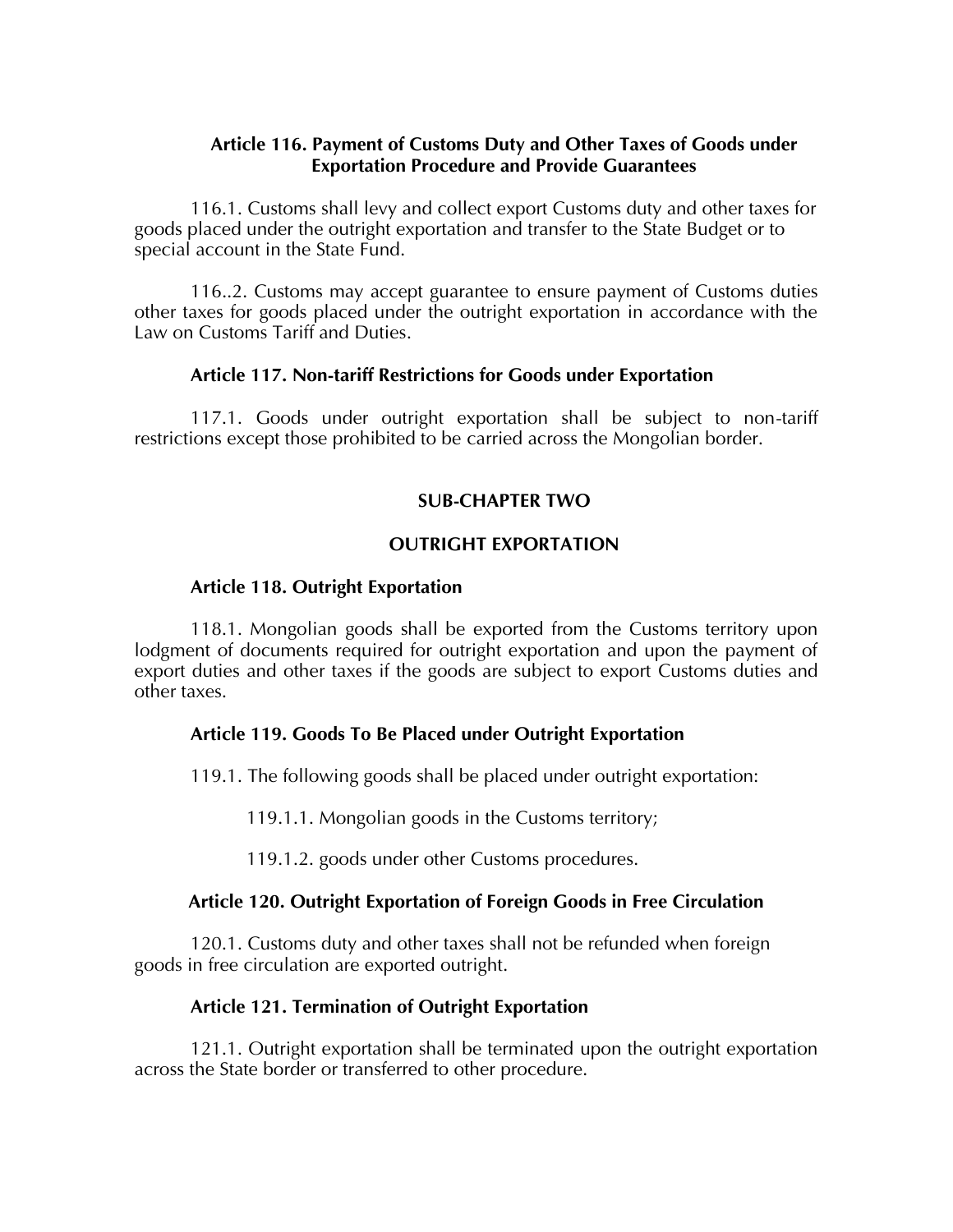## **SUB-CHAPTER THREE**

### **TEMPORARY EXPORTATION**

### **Article 122. Temporary Exportation**

122.1. Mongolian goods shall be exported temporarily upon lodgment of documents required for temporary exportation and intending to be re-imported with no change within the specified period.

122.2. Goods temporarily exported shall not be changed except the changes caused by depreciation under normal conditions of haulage (transportation), storage and use of the goods

122.3. In order to preserve quality of goods, service for goods temporary exported may be offered.

## **Article 123. Goods To Be Placed under Temporary Exportation**

123.1. The following goods shall be placed under temporary exportation:

123.1.1. Mongolian goods in the free circulation in the Customs

territory;

123.1.2. goods transferred from other procedures.

## **Article 124. Temporary Exportation of Foreign Goods in Free Circulation**

124.1. When foreign goods in free circulation are temporarily exported, Customs duty and other taxes shall not be refunded.

## **Article 125. Customs Identification Mark for Goods under Temporary Exportation**

125.1. Customs shall use Customs identification mark for goods placed under temporary exportation.

125.2. The Customs identification mark used for goods under the temporary exportation shall be most appropriate marking stated in 263.1. of Law .

## **Article 126. Time Limit for Re-imported Goods**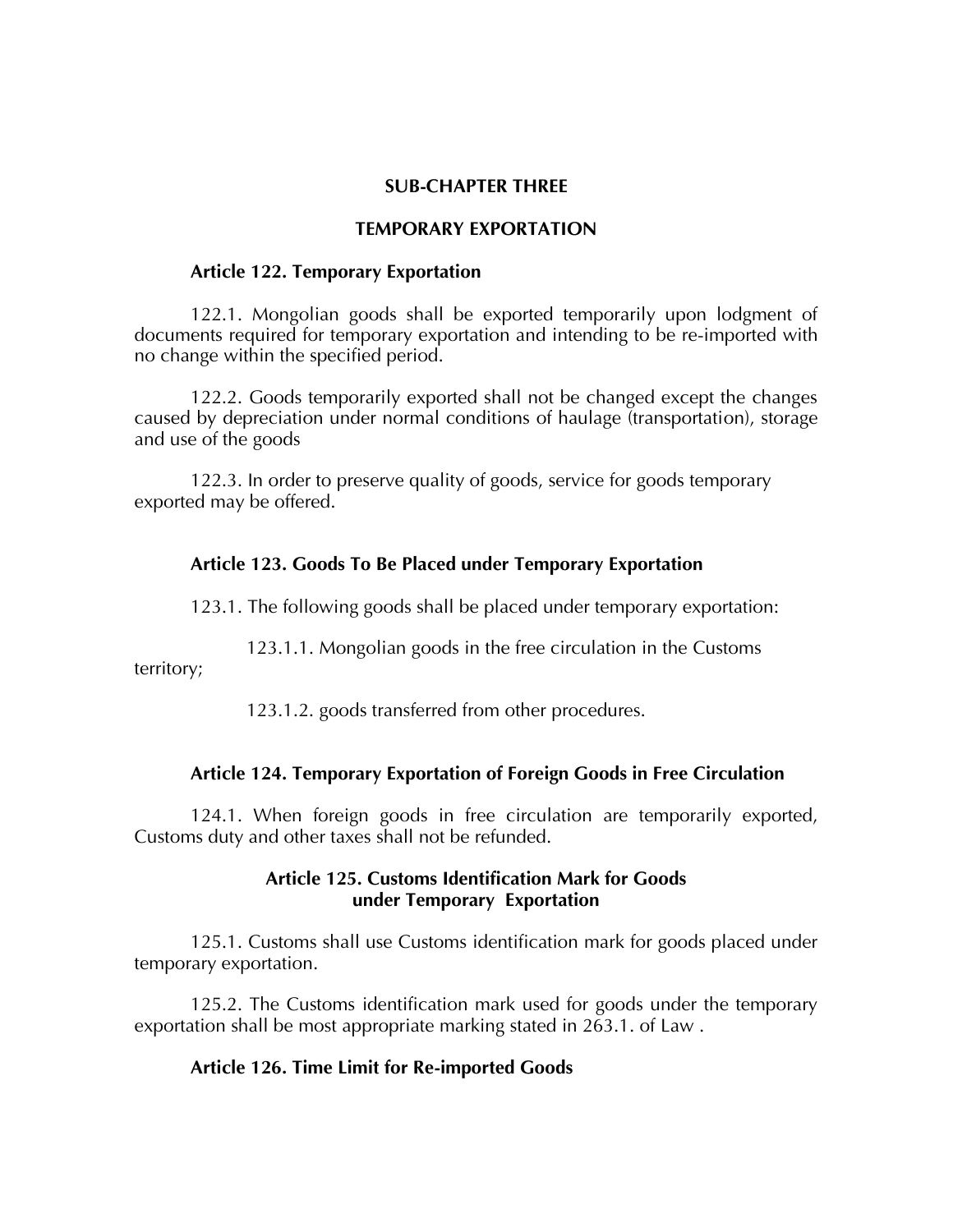126.1. Time limit for re-importation of goods placed under temporary exportation shall be not more than one year since the date of placement under such procedure.

126.2. The Customs Central Body may extend the duration of re-importation of goods temporarily exportated by up to six months for one time.

# **Article 127. Termination of Temporary Exportation**

127.1. Temporary exportation shall be terminated upon re-importation of the goods or placed under other procedure.

# **SUB-CHAPTER FOUR**

# **OUTWARD PROCESSING**

## **Article 128. Outward Processing**

128.1. Mongolian goods shall be exported temporarily upon lodgment of the documents required for outward processing of goods intending to be processed and re-imported within the stated in period.

128.2. 'Processing' of goods under outward processing shall be defined as stated in 102.2 of Law .

# **Article 129. Requirements for Goods To Be Placed under Outward Processing**

129.1. Goods to be placed under outward processing procedure shall meet the following requirements:

129.1.1. Customs shall be able to control processing of such goods;

129.1.2. Customs shall be able to use Customs identification marks for the processed goods.

# **Article 130. Goods To Be Placed under Outward Processing**

130.1. The following goods shall be placed under outward processing:

130.1.1. Mongolian goods in the free circulation;

130.1.2. goods transferred from other procedures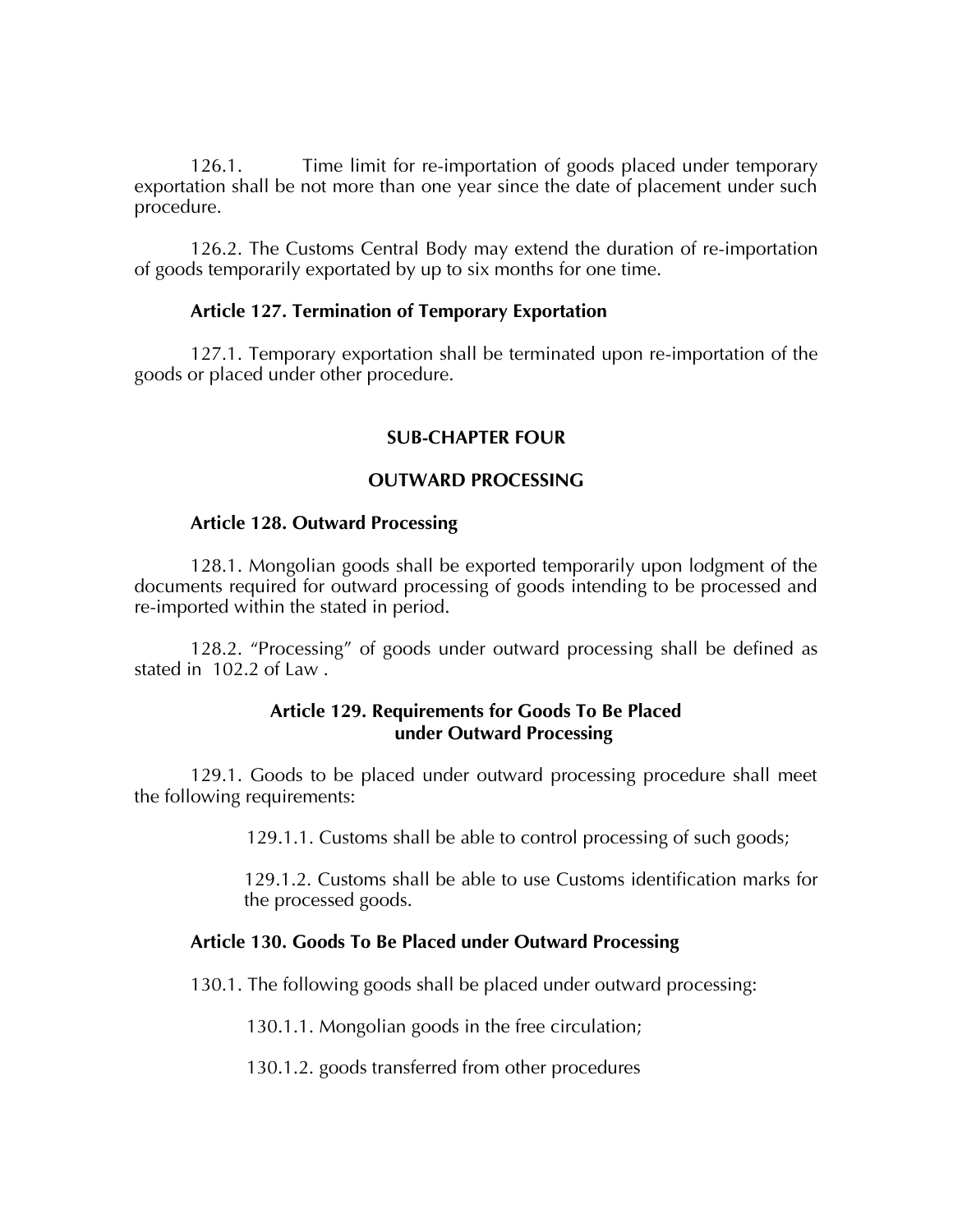# **Article 131. Placing Foreign Goods in the Free Circulation under Outward Processing Procedure**

131.1. When foreign goods in free circulation are placed under the outward processing, Customs duty and other taxes shall not be refunded.

## **Article 132. Customs Identification Mark for Goods under Outward Processing**

132.1. Customs shall use identification mark, for the Customs purposes, for goods placed under outward processing.

132.2. Customs identification mark used for goods under the outward processing shall be most appropriate marking as stated in 263.1. of the Law .

## **Article 133. Time Limit for Re-importation**

133.1. Time limit for re-importation of goods placed under outward processing shall be not more than one year since the date of placement under such procedure.

133.2. The Customs Central Body may extend the duration of re-importation of goods under the outward processing by up to six months for one time.

#### **Article 134. Termination of Outward Processing**

134.1. Outward processing procedure shall be terminated upon reimportation of the goods or placed under other procedure.

## **SUB-CHAPTER FIVE**

#### **RE-EXPORTATION**

### **Article 135. Re-exportation**

.

135.1. Goods proved to be foreign goods shall be re-exported upon the lodgment of the documents required for the re-exportation free of Customs duties and other taxes.

#### **Article 136. Goods To Be Placed under Re-exportation**

136.1. The following goods shall be placed under re-exportation: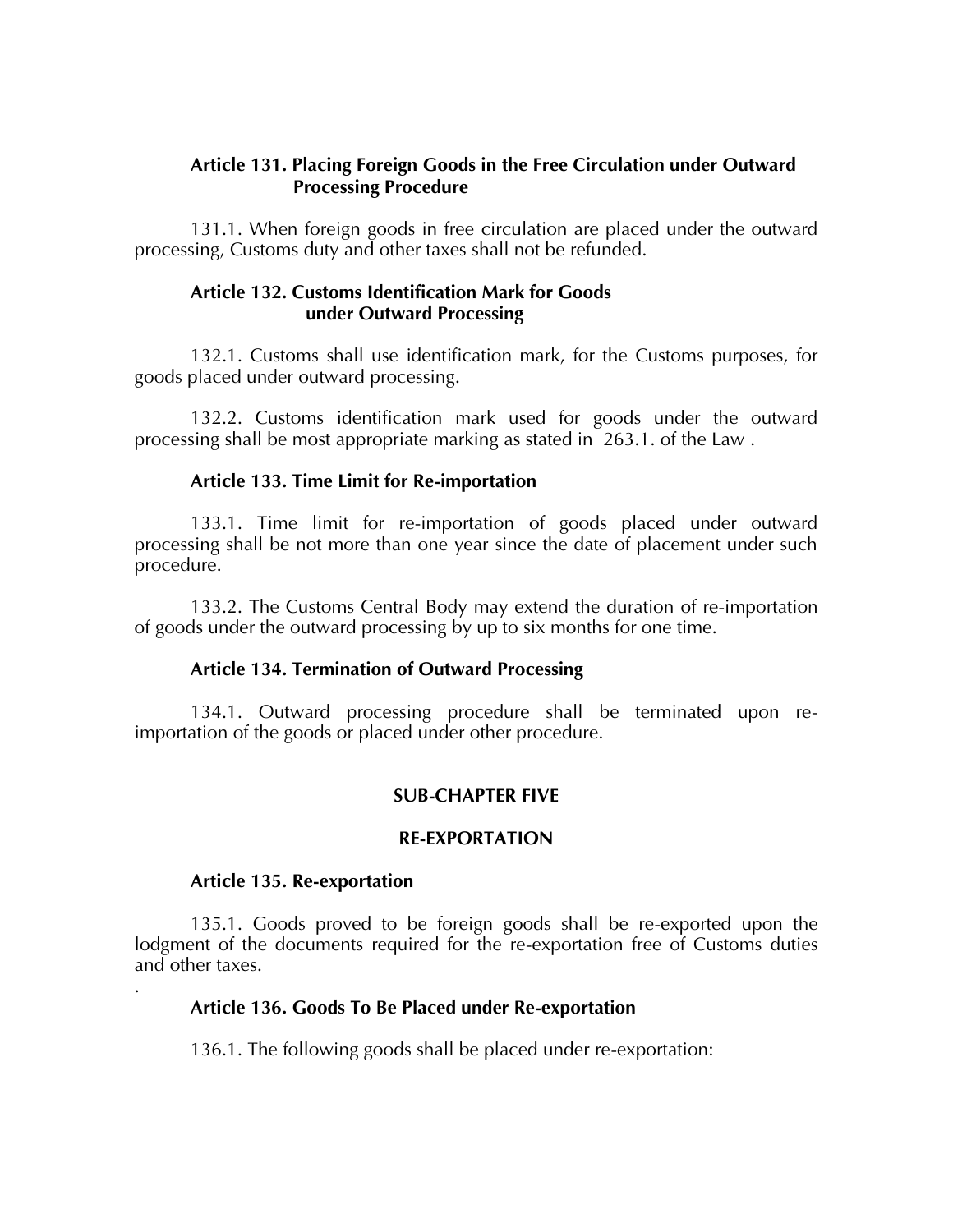136.1.1. foreign goods except those in the free circulation being in the Customs territory;

136.1.2. foreign goods placed to Customs bonded zones.

# **Article 137. Payment of Customs Duty and Other Taxes of Goods under Reexportation and Providing Guarantees**

137.1. Customs shall not levy Customs duty and other taxes on goods under re-exportation which are proved to be foreign goods.

137.2. When foreign goods placed under importation for home use are reexported, custom duty and other taxes shall not be refunded.

137.3. When goods temporary admitted are re-exported, Customs duty and other taxes shall not be refunded if the goods are altered except the changes caused by depreciation under normal conditions of haulage (transportation), storage and use of the goods.

137.4. When goods placed under the inward processing are re-exported, Customs duty and other taxes shall be levied on quantity and expenses related to the processing of the goods.

## **Article 138. Documents Required under Customs procedure**

138.1. Customs declaration form and previous Customs declaration form are required for placing goods under re-exportation.

#### **Article 139. Termination of Re-exportation**

139.1. Re-exportation shall be terminated upon the carriage of the goods across the Customs border or placed under other procedure.

## **CHAPTER TEN**

## **CUSTOMS BONDED ZONE**

## **SUB-CHAPTER ONE**

# **GENERAL PROVISIONS FOR CUSTOMS BONDED ZONES**

#### **Article 140. General Principles of Customs Bonded Zones**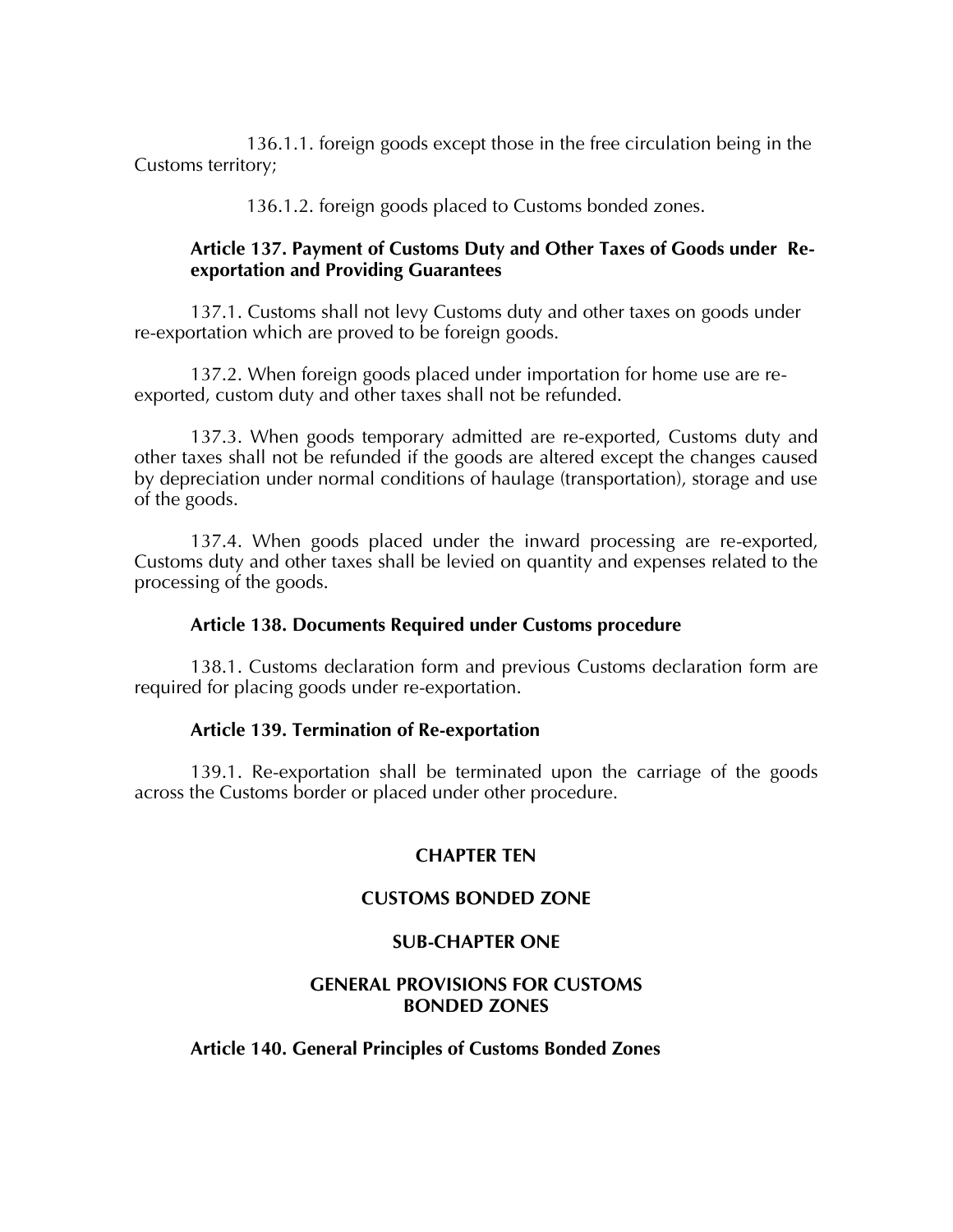140.1. The goods to be placed in Customs bonded zone shall be cleared upon the lodgment of required documents.

140.2. The Customs simplified clearance shall be applied without requiring guarantees for Customs duty and other taxes when goods are placed under Customs bonded zone directly from abroad not being in transit through the Customs territory or exported directly abroad not being in transit through the Customs territory.

140.3. The goods entering or leaving Customs bonded zones shall be cleared in compliance with Customs legislation, exchange and tariff rates effective on the date of goods entry or dispatch from Customs bonded zones.

140.4. Import Customs duty shall not be levied on goods brought from abroad and placed under Customs bonded zone while export Customs duty and other taxes shall be levied on Mongolian goods placed under such procedure if they are brought from the Customs territory and collected for the State budget.

140.5. Import Customs duty and other taxes shall not be refunded for foreign goods in the free circulation when such goods are placed into the Customs bonded zone.

140.6. Goods to be placed in the Customs bonded zone shall not be subject to non-tariff restrictions except the prohibition to carry across the Mongolian border.

140.7. When goods enter and leave Customs bonded zone from and to abroad, they shall not be restricted upon any grounds other than those related with public security, public mverbale, hygiene, health, quarantine, trade marks and intellectual property rights.

## **Article 141. Authorization of Operations in Customs Bonded Zones**

141.1. Types of authorized operations in Customs bonded zone shall be as follows:

141.1.1. running Customs bonded warehouse;

141.1.2. running Customs bonded manufacturing area;

141.1.3. running Customs bonded exhibition area;

141.1.4. running Customs bonded construction area;

141.1.5. establishing Customs special zones; and

141.1.6. running duty free shops.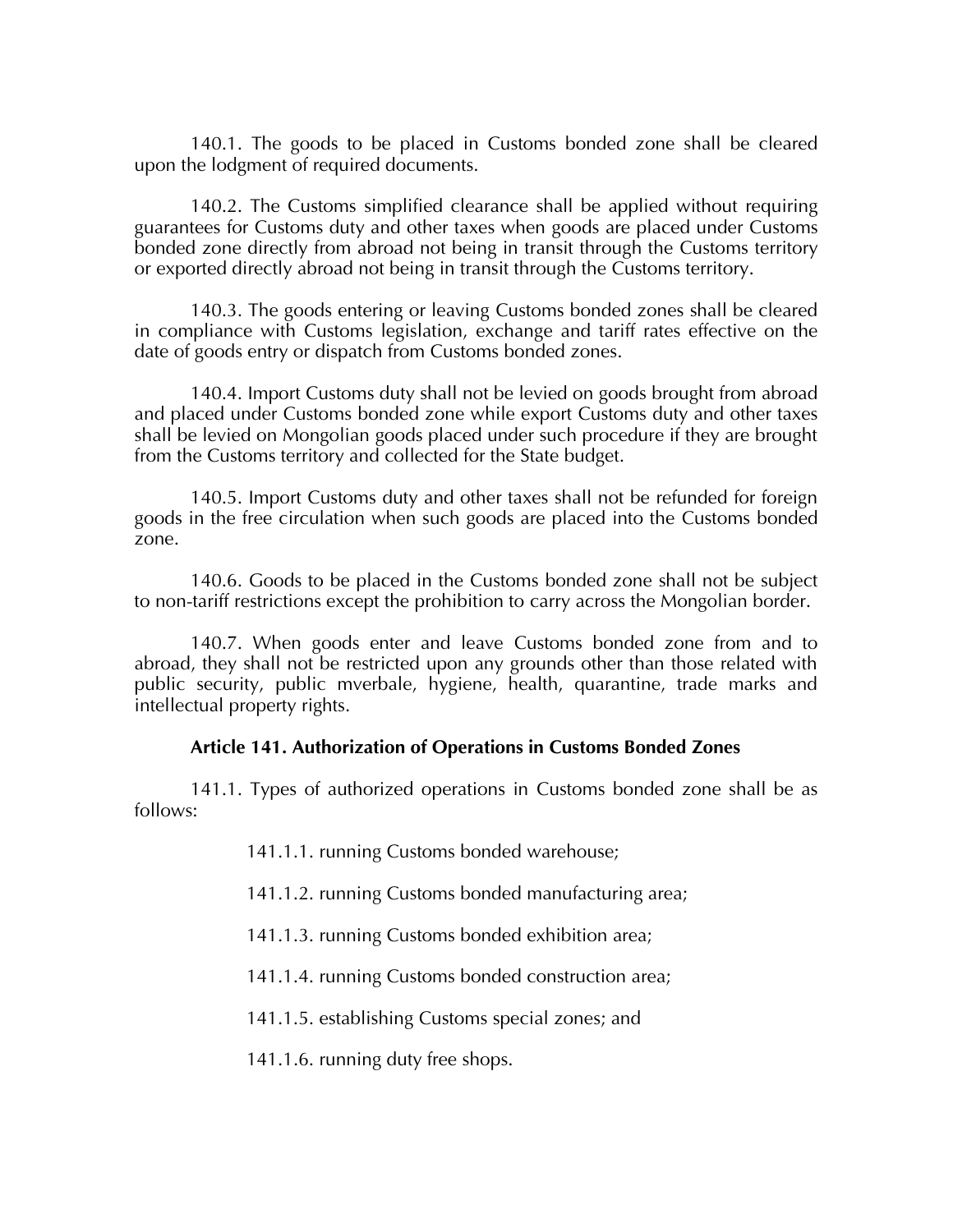141.2. The authorization stated in 141.1 of Law shall be granted by the Customs Central Body for up to two years depending on the nature of business. Time limit of the authorization may be extended for the period not exceeding the initial timeframe.

141.3. The authorization stated in 141.1.6 shall be granted through bidding in line with the regulation approved by the Customs Central Body.

141.4. Legal issues not covered by Law concerning issuance, termination, extension of time frame and suspension of authorization stated in 141.1 and control on the activities of the authorized person shall be governed by the Law on authorized economic operations.

### **Article 142. Request for Authorized Operations in Customs Bonded Zone**

142.1. The following documents are required for request for authorization of operations stated in 141.1. of Law in addition to documents required by 11.1.1.- 11.1.4 of the Law on authorized economic operations:

142.1.1. documents proving financial capability to recover risks which may arise from such operations;

142.1.2. information on operations and structures;

142.1.3. sketches and diagrams of premises, constructions and platforms;

142.1.4. assessment made by relevant professional organizations;

142.1.5 work place evaluation; and

142.1.6. availability of conditions for Customs control.

142.2. The Customs Central Body shall make decision on the request within 21 working days since the acceptance of such request.

142.3. If the Customs Central Body refuses to accept the request, it shall specify grounds in a written form.

142.4. If the request is accepted, the Customs Central Body shall make decision to grant authorization and issue a certificate.

### **Article 143. Termination and Suspension of Authorization for Operations in Customs Bonded Zone**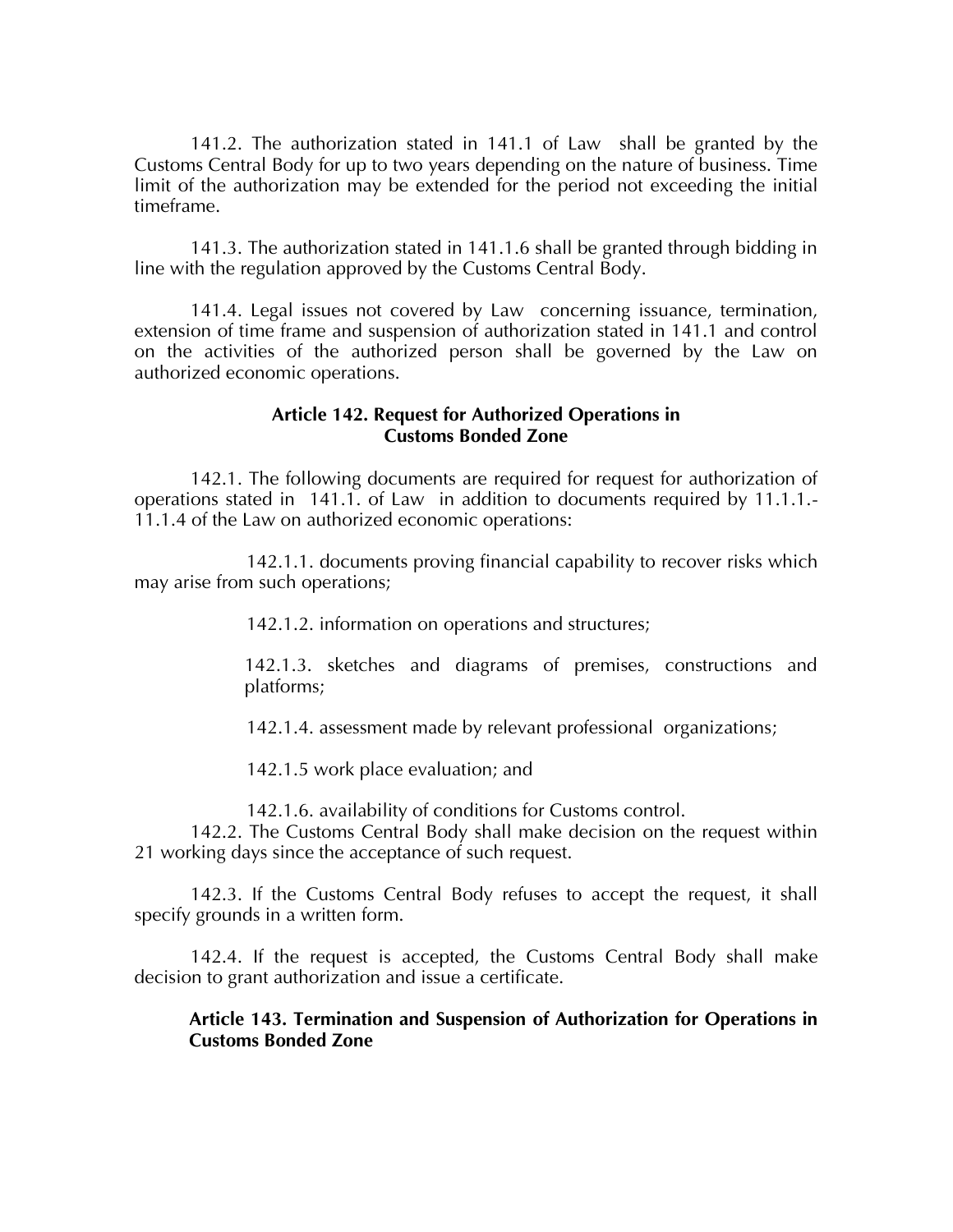143.1. When the owner of the authorization stated in 141.1. of Law violates the requirements and conditions of Customs bonded zone, the Customs Central Body shall suspend the operations for the period of up to three months.

143.2. When the owner of the authorization stated in 141.1. of Law violates the requirements and conditions of Customs bonded zone and provisions of the Customs legislation more than twice, the Customs Central Body shall terminate the authorization.

143.3. If the authorization is terminated in accordance with 143.2. of Law , the Customs Central Body shall determine timeframe for removing goods in the Customs bonded zone to other procedures under Customs control.

### **SUB-CHAPTER TWO**

#### **CUSTOMS BONDED WAREHOUSE**

### **Article 144. Customs Bonded Warehouse**

144.1. For getting wider market opportunities and referral of Customs duty and other taxes, goods may be placed in Customs bonded warehouse upon the lodgment of required information and documents.

### **Article 145. Goods To Be Placed in Customs Bonded Warehouse**

145.1. The following goods shall be placed in Customs bonded warehouse:

- 145.1.1 Mongolian goods;
- 145.1.2. foreign goods coming from abroad;
- 145.1.3 goods which are placed in other procedures.

### **Article 146. Non-tariff Restrictions for Goods under Customs Bonded Warehouse**

146.1. Foreign goods to be placed in Customs bonded warehouse shall be subject to non-tariff restrictions except the prohibition to carry across the Mongolian border.

146.1.2. Mongolian goods to be placed in Customs bonded warehouse shall be subject to non-tariff restrictions.

## **Article 147. Types of Customs Bonded Warehouses**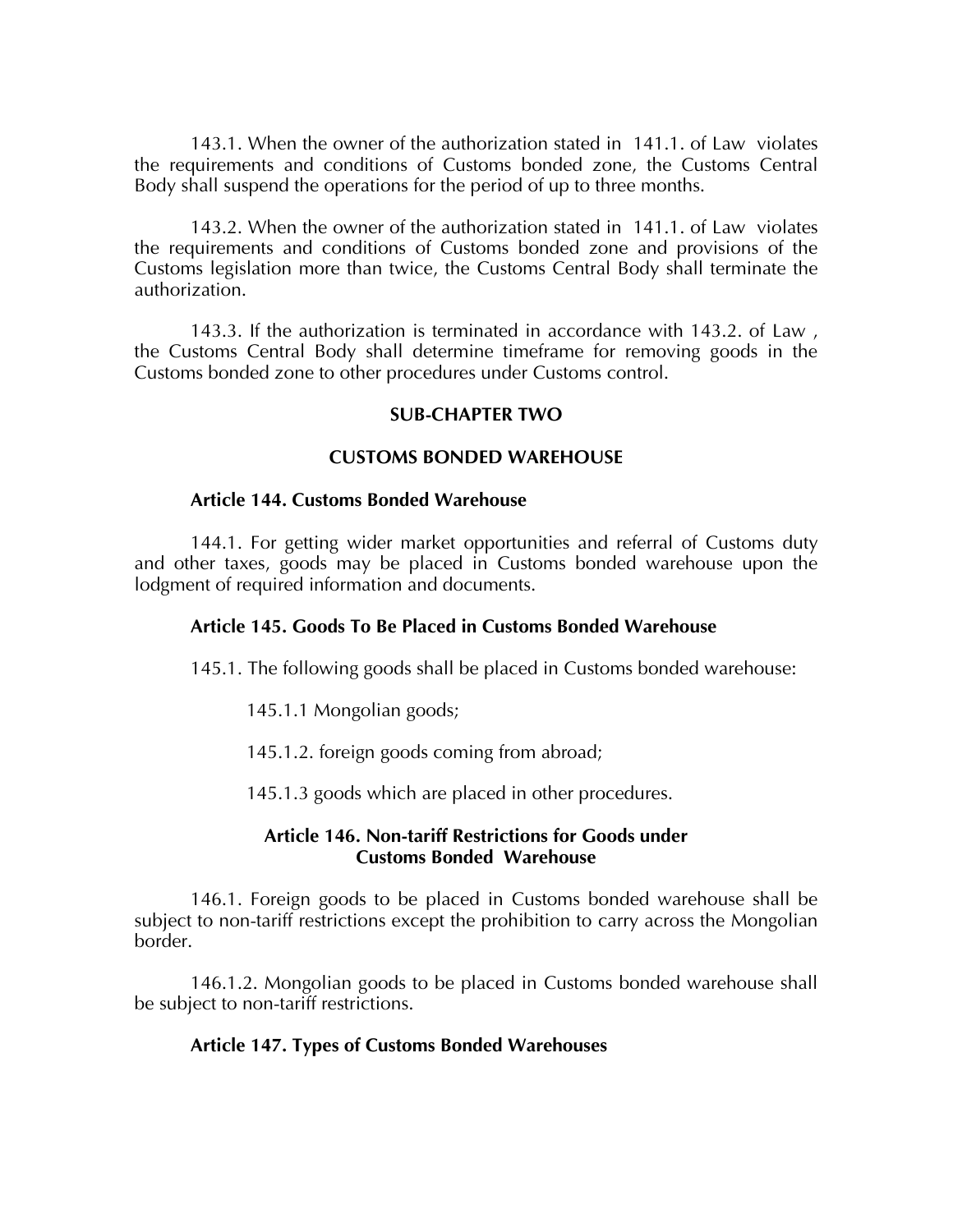147.1. Customs bonded warehouse may be open for public use or closed for use solely by one or more economic entities or organizations.

147.2. All goods, owned by economic entities, organizations and individuals, except those prohibited to be carried across the Mongolian border may be placed in the Customs open bonded warehouse.

147.3. Goods which require special storage conditions, facilities and equipment or which may have affect other goods shall be placed in the Customs closed bonded warehouse.

### **Article 148. Requirements for Customs Bonded Warehouse**

148.1. The authorized owner of bonded warehouses shall follow the requirements and conditions as follows:

> 148.1.1. to be guided by a rules on warehouse operations and access thereto;

> 148.1.2. to provide workplace for Customs officials whose duty is the Customs control for warehouse;

> 148.1.3. to admit and discharge goods to and from warehouse under the Customs control;

> 148.1.4. warehouse owner shall be obliged in accordance with the law to recover losses caused to other persons due damage and loss of goods and deterioration of quality occurred by his/her negligence;

148.1.5. to interface warehouse with the Customs data network;

148.1.6. keep an inventory of goods in warehouse and submit reports to the Customs in the time;

> 148.1.7. to ensure quantity and quality of goods when warehouse ownership is suspended;

> 148.1.8. to store goods in sorted out order in the warehouse and label them indicating the name, type, quantity and remaining quantity of the goods.

> 148.1.9. the warehouse owner shall notify the declarant or concerning person in a written form storage timeframe 14 days before its expiry;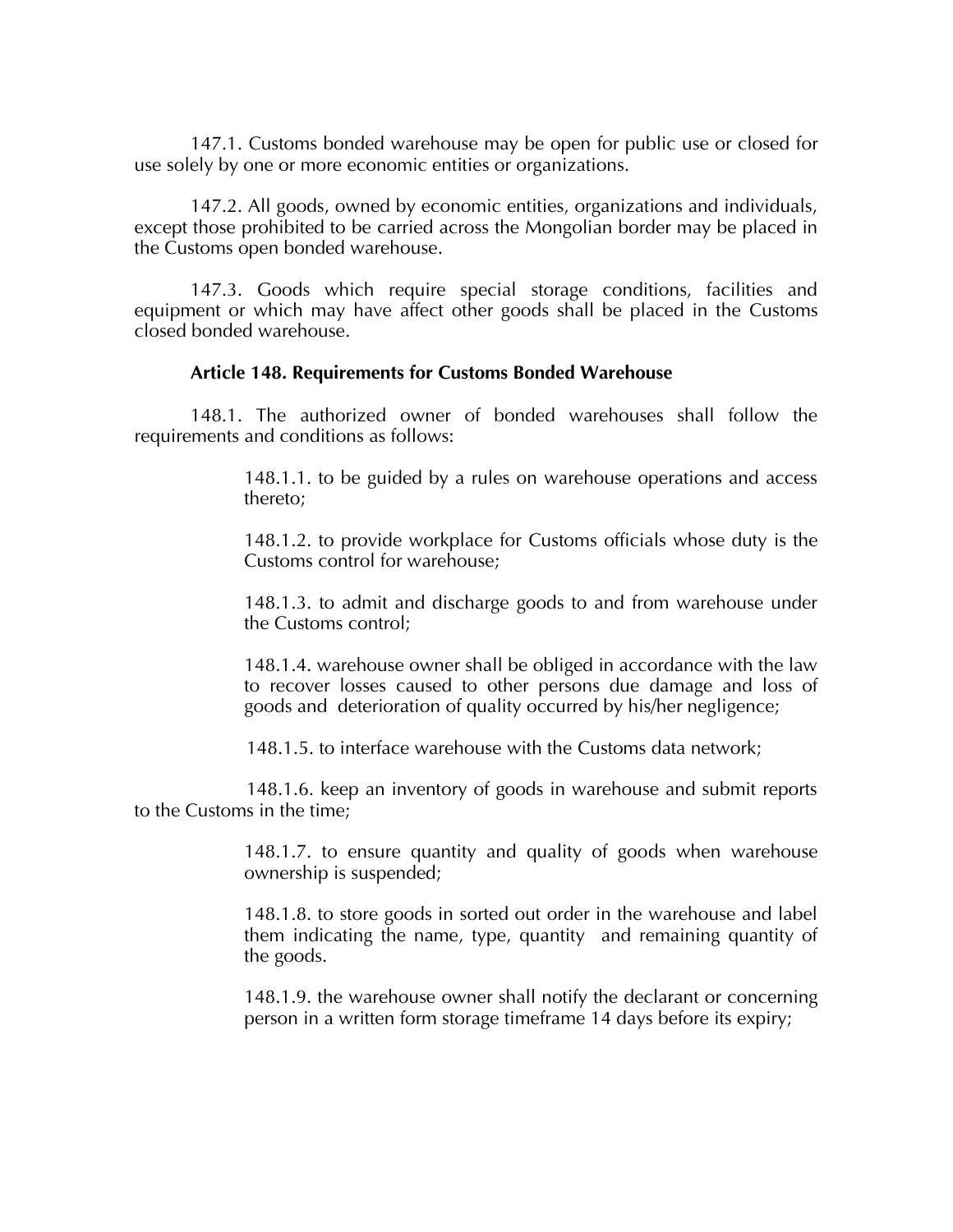148.1.10. to isolate warehouse from other premises and constructions, provide proper equipment for preserving goods quality in line with relevant standards. On technical requirements and hygiene standards.

### **Article 149. Operations Authorized in Customs Bonded Warehouses**

149.1. The following operations shall be authorized by the Customs in Customs bonded warehouse:

149.1.1. ensuring preservation of goods;

149.1.2. unpacking, sorting out, packing, repackaging and placing identification marks;

149.1.3. other operations authorized by the Customs.

### **Article 150. Timeframe for Storage of Goods in Customs Bonded Warehouse**

150.1.1. Goods are authorized to be kept in Customs bonded warehouse for up to two years. The Customs Central Body may extend the timeframe by up to one year for one time.

### **Article 151. Termination of Customs Bonded Warehouse**

151.1. Customs bonded warehouse procedure shall be terminated upon placement of goods under other procedures or the warehouse is closed down.

#### **SUB-CHAPTER THREE**

### **CUSTOMS BONDED MANUFACTURING AREA**

#### **Article 152. Customs Bonded Manufacturing Area**

152.1. For the purposes of promoting development of particular sector or industry significant to the state economy and enhance competitiveness of certain goods in the world market, Customs bonded manufacturing area may be established in the Customs territory.

## **Article 153. Goods To Be Placed into Customs Bonded Manufacturing Area**

153.1. The following goods shall be placed into Customs bonded manufacturing area: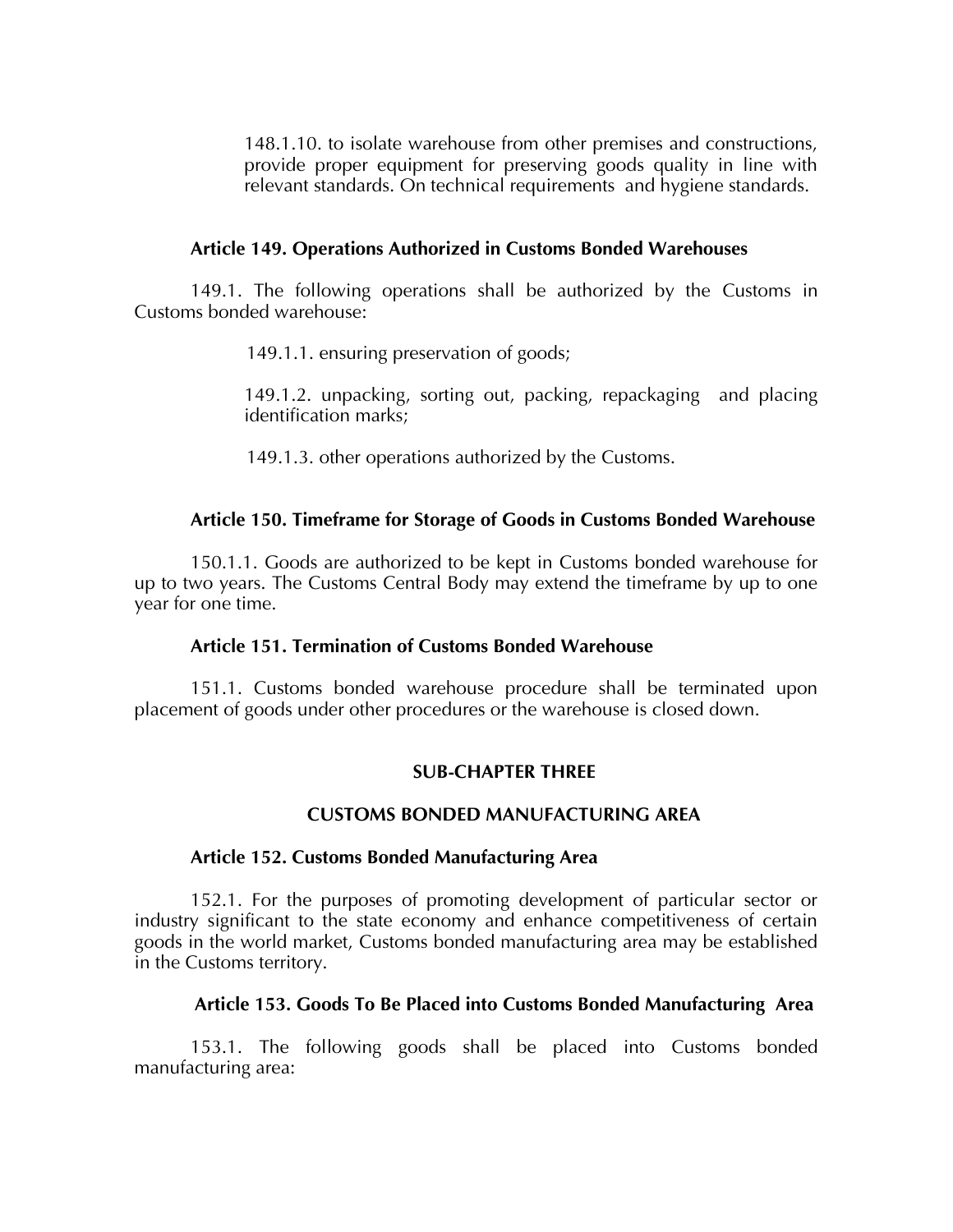153.1.1. Mongolian goods;

153.1.2. foreign goods coming from abroad;

153.1.3. goods placed in other procedure.

153.2. Technical facilities and equipment required for the operation of Customs bonded manufacturing area shall not be placed under this procedure.

# **Article 154. Non-tariff Restrictions for Goods under Customs Bonded Manufacturing Area Procedure**

154.1. Foreign goods to be placed into Customs bonded manufacturing area shall be subject to non-tariff restrictions except those prohibited to be carried across the Mongolian border.

154.2. Mongolian goods to be placed into Customs bonded manufacturing area shall be subject to non-tariff restrictions.

# **Article 155. Requirement for Customs Bonded Manufacturing Area Procedure**

155.1. The authorized owner of the Customs bonded manufacturing area shall follow requirements and conditions as follows:

> 155.1.1. to provide statement given by the relevant organizations proving that equipment to be installed as advanced technology and equipment and manufactured products resulted in application of such technology and equipment are able to compete on the market;

> 155.1.2. to provide working conditions for the Customs officials and equipment necessary for Customs control;

> 155.1.3. to provide reliable CCTV, alarms system, lighting and fire safety;

> 155.1.4. premises for manufacturing shall isolated by fences other premises and required signs and warnings shall be placed;

155.1.5. to admit and discharge goods to and from manufacturing area under the Customs control;

155.1.6. Customs bonded manufacturing area owner shall be obliged to recover in accordance with the law losses caused to other persons due to damage, loss of goods and deterioration of quality occurred by his/her negligence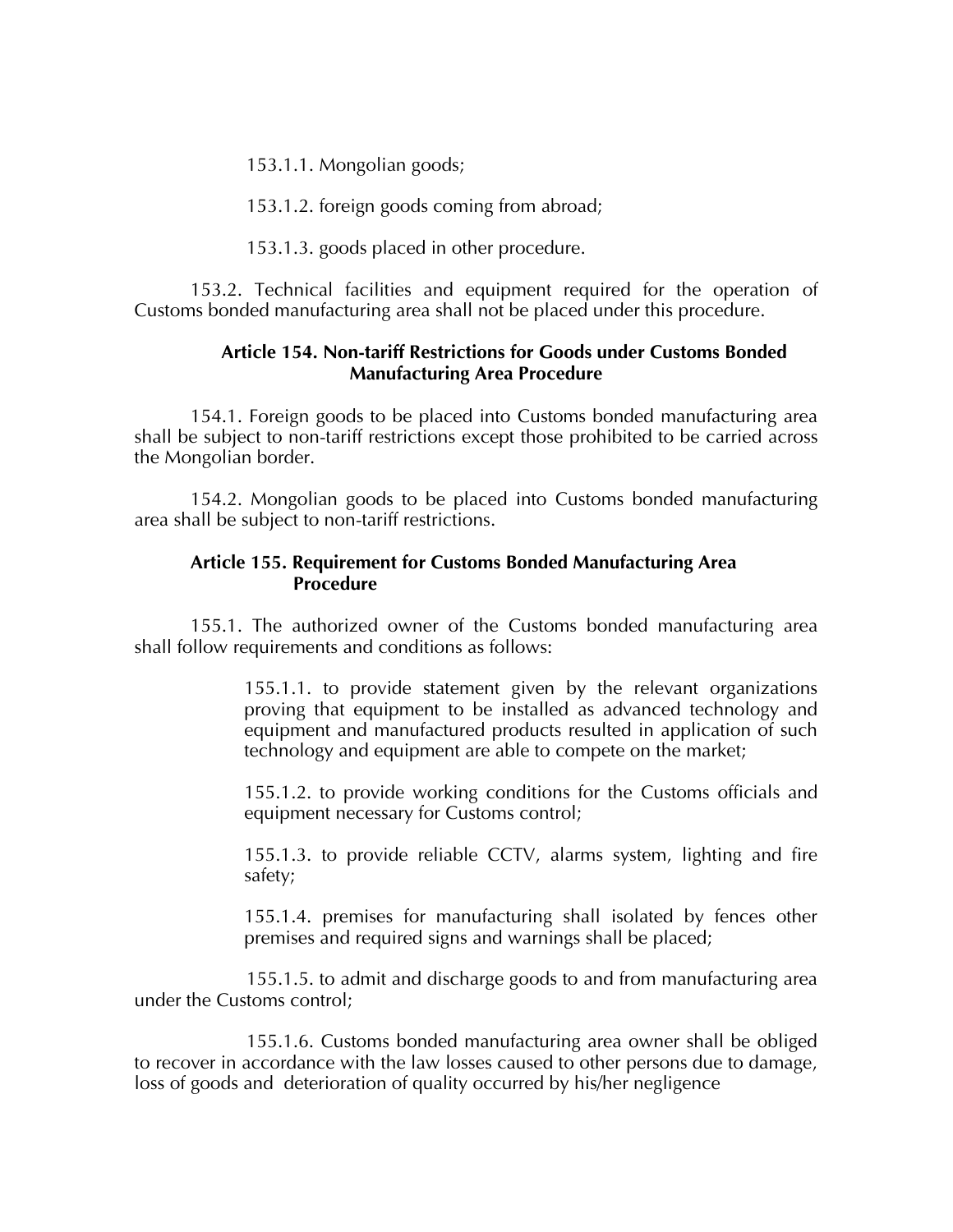# **Article 156. Authorized Operations in Customs Bonded Manufacturing Area**

156.1. The following operations shall be authorized in Customs bonded manufacturing area such as:

156.1.1. manufacturing of goods;

156.1.2. processing of raw materials;

156.1.3. servicing and repairing;

156.1.4. taking samples and specimens;

156.1.5. other operations authorized by the Customs.

## **Article 157. Timeframe for Placing Goods in the Customs Bonded Manufacturing Area**

157.1. Goods are authorized to be kept in Customs bonded manufacturing area for up to two years. The Customs Central Body may extend the timeframe by up to one year for one time.

# **Article 158. Termination of Customs Bonded Manufacturing Area Procedure**

158.1. Customs bonded manufacturing area procedure shall be terminated upon the placement of goods under other procedures or the Customs bonded manufacturing area is closed down.

## **SUB-CHAPTER FOUR**

#### **CUSTOMS BONDED EXHIBITION AREA**

#### **Article 159. Customs Bonded Exhibition Area**

159.1. For the purposes of creating opportunities for exploration of an advanced technology and obtain such technology, Customs bonded exhibition area may be established in the Customs territory.

## **Article 160. Goods To Be Placed under Customs Bonded Exhibition Area**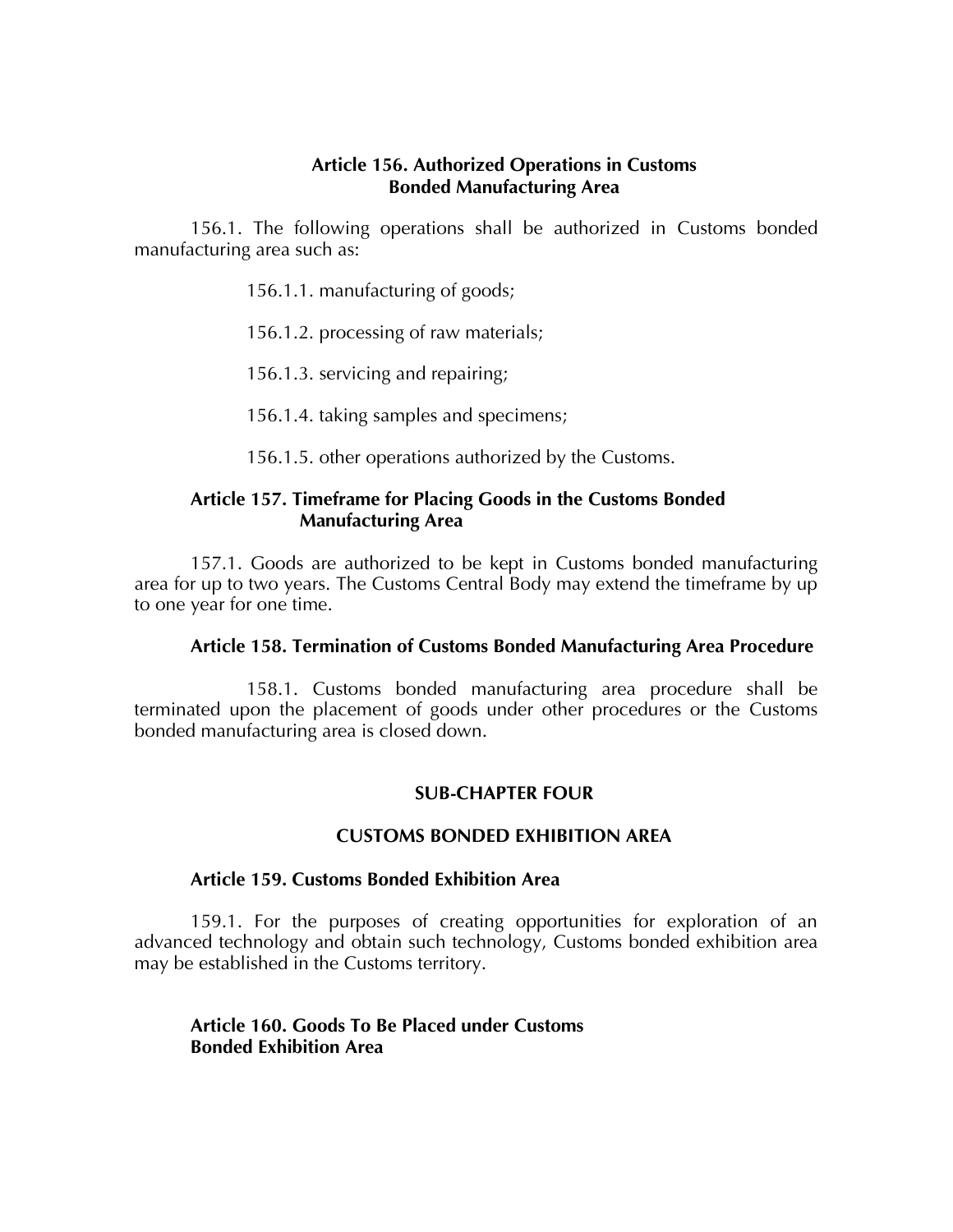160.1. The following goods shall be placed under Customs bonded exhibition procedure:

160.1.1. Mongolian goods in free circulation;

160.1.2. foreign goods coming from abroad;

160.1.3. goods placed under other procedure.

# **Article 161. Non-tariff Restrictions for Goods Placed into Customs Bonded Exhibition Area**

161.1. Foreign goods to be placed into Customs bonded exhibition area shall be subject to non-tariff restrictions except those prohibited to be carried across the Mongolian border.

161.2. Mongolian goods to be placed into Customs bonded exhibition area shall be subject to non-tariff restrictions.

# **Article 162. Requirements for Placement under Customs Bonded Exhibition Area**

162.1. The following conditions and requirements shall be met in Customs bonded exhibition area:

162.1.1. to admit goods only for exhibition;

162.1.2. to provide reliable CCTV, alarms system, lighting and fire safety;

162.1.3. premises for manufacturing shall be isolated by fences other premises and required signs and warnings shall be placed;

> 162.1.4. to provide workplace for Customs officials and equipment necessary for Customs control;

# **Article 163. Operations Authorized in Customs Bonded Exhibition Area**

163.1. The following operations shall be carried out in Customs bonded exhibition area:

163.1.1. to exhibit goods;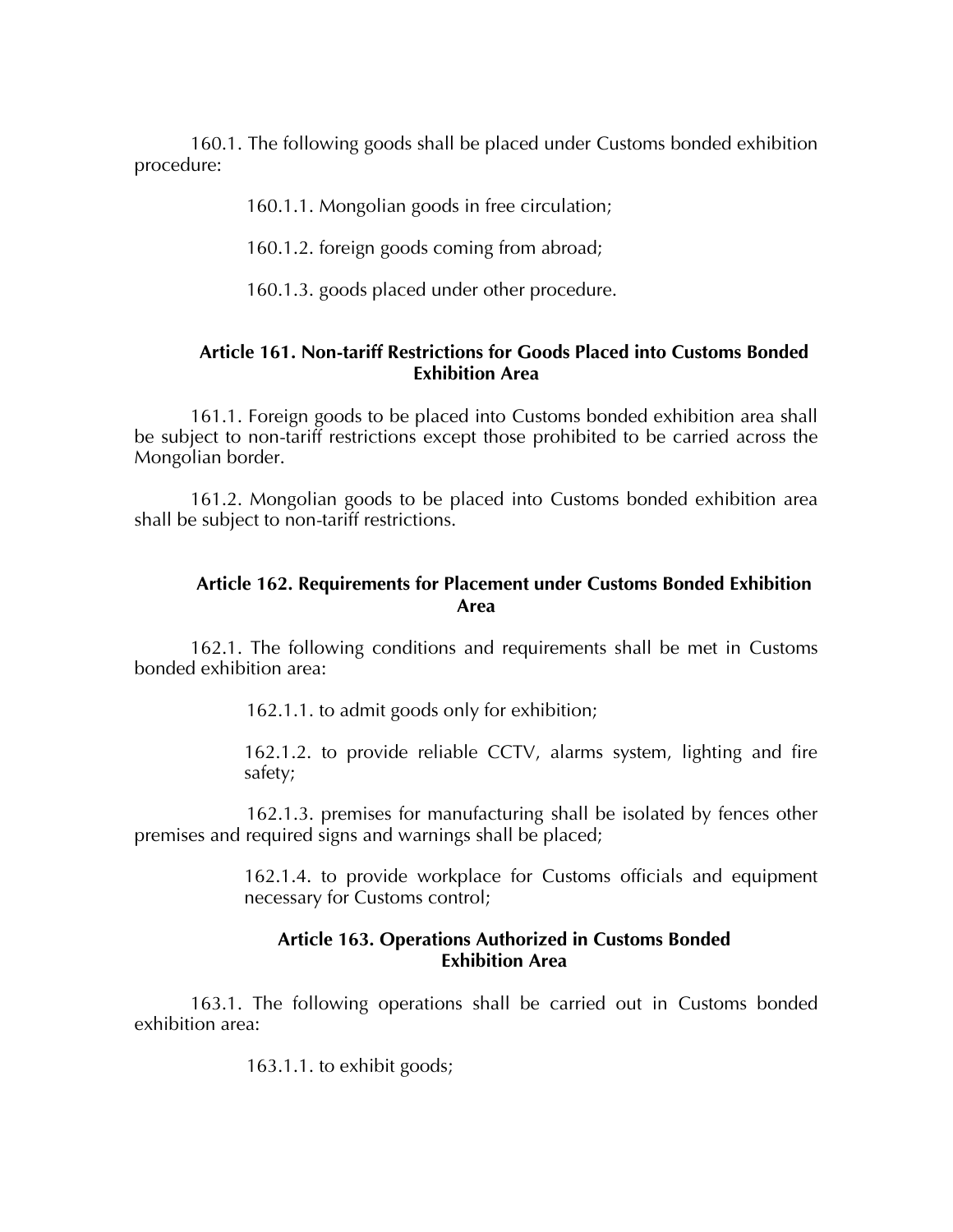163.1.2. to conduct a test or trial;

163.1.3. to deliver services; and

163.1.4. to take samples or specimens.

# **Article 164. Timeframe for Goods To Be Placed in Customs Bonded Exhibition Area**

164.1. Goods are permitted to be kept in Customs bonded manufacturing area for up to two years. The Customs Central Body may extend the timeframe by up to one year for one time.

#### **Article 165. Termination of Customs Bonded Exhibition Area Procedure**

165.1. Customs bonded exhibition area procedure shall be terminated upon the placement of goods under other procedures or the Customs bonded exhibition area is closed down.

#### **SUB-CHAPTER FIVE**

## **CUSTOMS BONDED CONSTRUCTION AREA**

### **Article 166. Customs Bonded Construction Area**

116.1. For the purposes of promoting construction of buildings or complexes strategically important for the Mongolia's economy using foreign construction materials, Customs bonded construction areas may be established in the Customs territory.

#### **Article 167. Good To Be Placed in Customs Bonded Construction Area**

167.1. The following goods shall be placed in the Customs bonded construction area:

167.1.1. foreign construction material coming from abroad;

167.1.2. foreign construction materials placed under other procedures.

167.2. Technical facilities, equipment, tools and machineries to be used for construction of such objects shall not be placed under this procedure.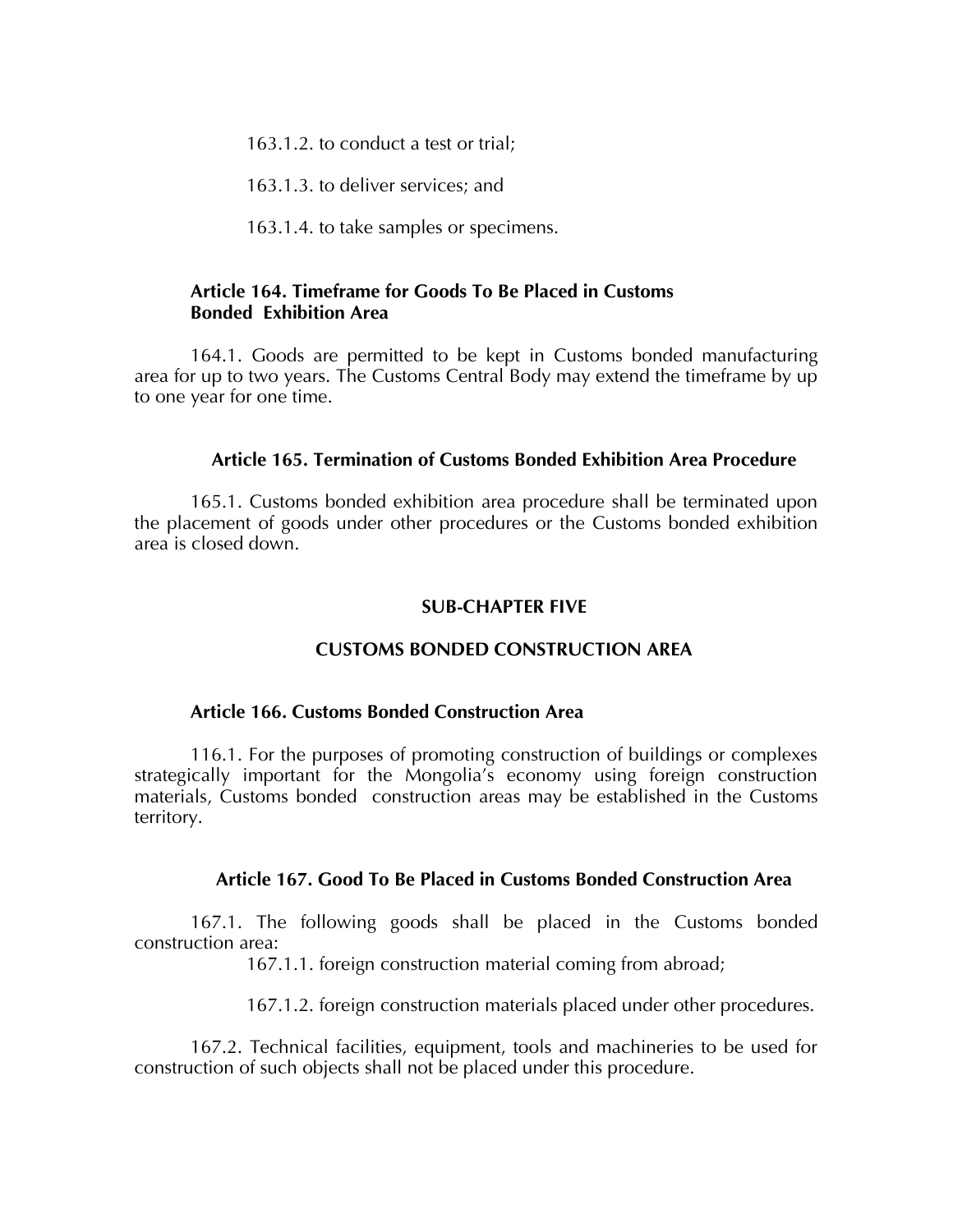## **Article 168. Non-tariff Restrictions for Goods under Customs Bonded Construction Area**

168.1. Foreign construction materials to be placed into Customs bonded construction area shall be subject to non-tariff restrictions except those prohibited to be carried across the Mongolian border.

168.2. Mongolian goods to be placed into the Customs bonded construction area shall be subject to non-tariff restrictions except those prohibited to be carried across the Mongolia border.

### **Article 169. Requirements for Customs Bonded Construction Area**

169.1. The following conditions and requirements shall be met in Customs bonded construction area:

169.1.1. to provide reliable CCTV, alarms system, lighting and fire safety;

169.1.2. construction area shall be isolated by fences from other premises and required signs and warnings shall be placed;

169.1.3. to provide a workplace for Customs officials and equipment necessary for Customs control;

169.1.4. to provide conditions for Customs control on processes and phases of construction work;

169.1.5. to obtain the Government decision to build such construction object, resolution to allot a plot of land and statement confirming no unpaid taxes by tax authority;

169.1.6. to submit report to the Customs within the stated in time on goods admitted to the construction area, Termination level of the construction work and contents and norms of construction materials used for the operation.

## **Article 170. Operations Authorized in Customs Bonded Construction Area**

170.1. The following operations are authorized in Customs bonded construction area:

170.1.1. to inspect construction material;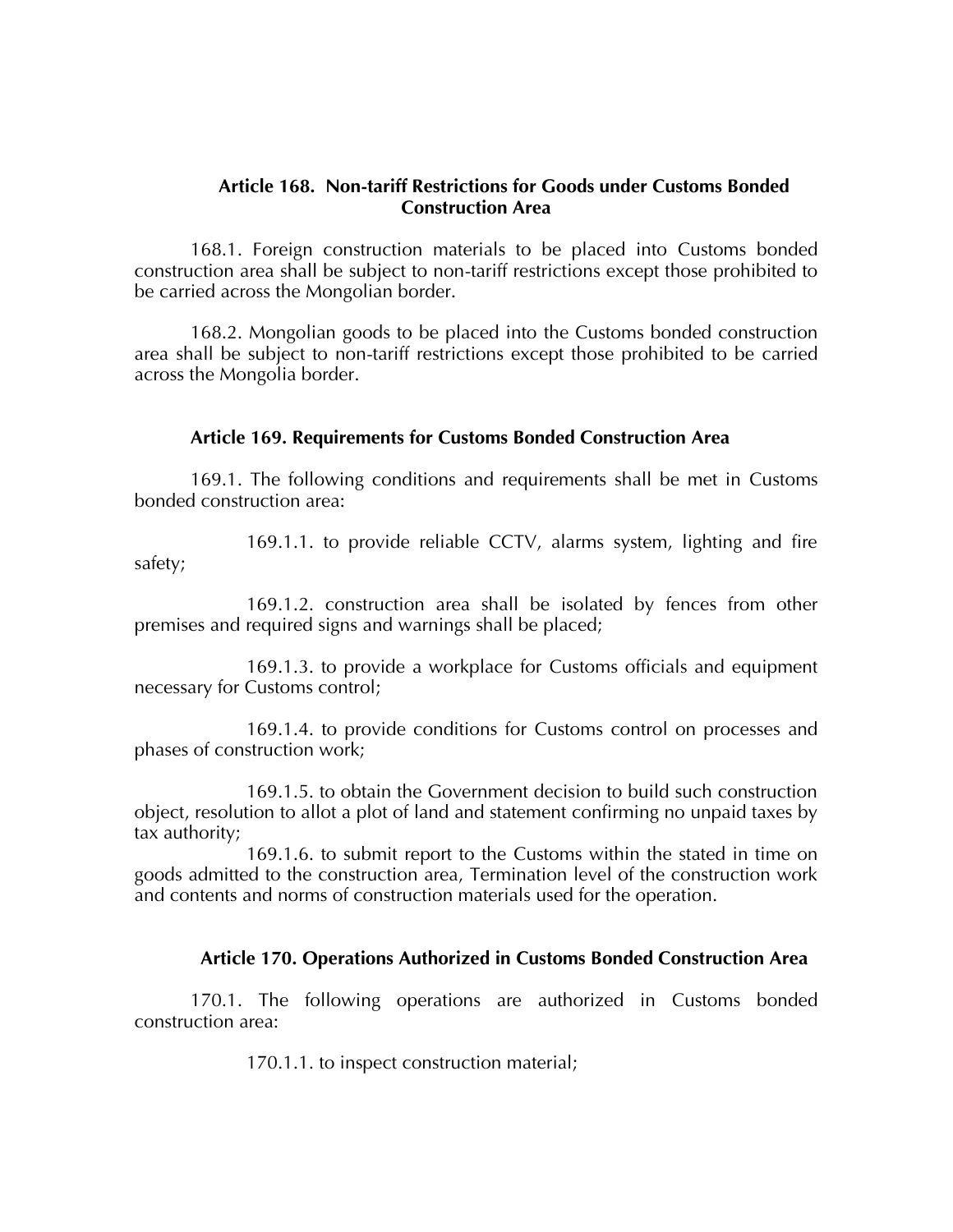170.1.2. to process construction materials;

170.1.3. to conduct construction work;

170.1.4. other operations authorized by the Customs.

170.2. Goods shall be placed in Customs bonded construction area for the period until the Termination of the construction work.

170.3. Goods remaining after the Termination of the construction work shall be placed under other Customs procedure.

## **Article 171. Termination of the Customs Bonded Construction Area Procedure**

171.1. Customs bonded construction area procedure shall be terminated when the goods are placed under other procedures or construction work is terminated.

#### **SUB-CHAPTER SIX**

#### **DUTY FREE SHOP**

#### **Article 172. Duty Free Shop**

172.1. Duty free shops where goods not intended for use in the Customs territory are admitted without Customs duty and other taxes and sold under the Customs control may be established in the Customs territory.

172.2. Duty free shops designed for officials with diplomatic privileges and immunity of diplomatic representative offices and international organization in Mongolia and passenger carrying across the Customs border of Mongolia may be established at the border ports, international airports or in the inland of the Customs territory.

#### **Article 173. Goods To Be Placed under Duty Free Shop Procedure**

173.1. Economic entities running duty free shop may place any goods into duty free shop except the following goods:

173.1.1. goods prohibited to be carried across the Mongolian border;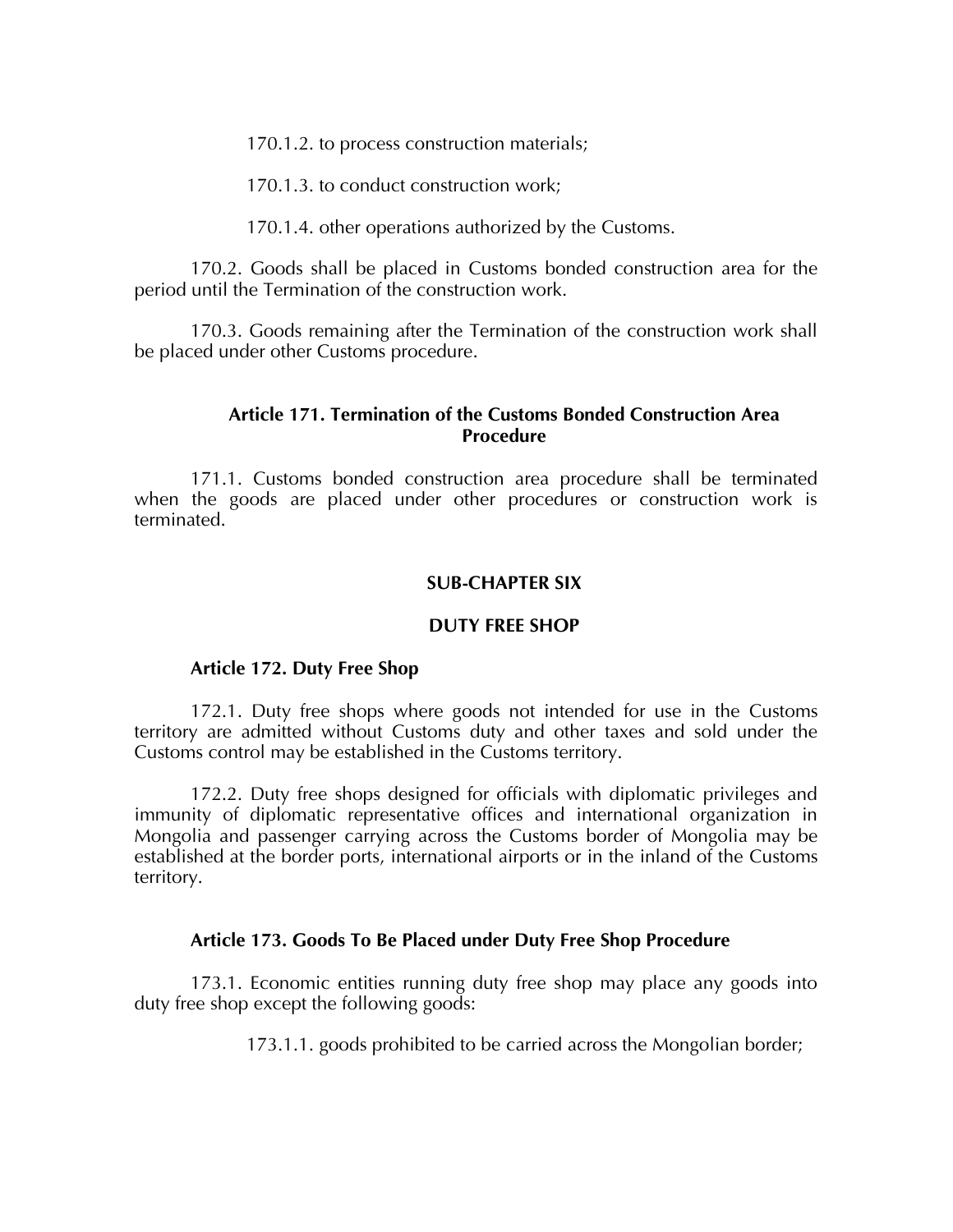173.1.2. non personal effects designated for manufacturing, technical operations and construction;

173.1.3. goods with weight exceeding of 20 kg and dimensions more than 200 cm;

173.1.4. spirit, cigarette and tobacco packed in the quantity exceeding the allowed amount for personal use of passenger or packed for retail sale;

173.1.5. medicines and medical products;

173.1.6. imported and ordered goods by other economic entities or organization;

173.2. Goods produced in Mongolia may be placed into duty free shops.

# **Article 174. Requirements for Duty Free Shops**

174.1. Duty free shops shall meet the following condition and requirements:

174.1.1. they shall have sales hall, warehouse and supporting facility in conformity with the international standards;

174.1.2. equipment, furnishings, lighting, alarms and CCTV monitoring system shall be at the level of duty free shops in other countries;

174.1.3. sales hall of duty free shops operating at the border ports shall be constructed to restrict carriage of goods to the Customs territory and transfer to other persons;

174.1.4. the authorized owner duty free shop shall conclude a sales contract with a foreign supplier;

174.1.5. goods shall be sold at a price in conformity with international price free of Customs duty and other taxes;

174.1.6. duty free shops operating at the border port shall sell goods upon presenting passenger ticket, passport and passenger's declaration;

174.1.7. operations of duty free shop shall be commenced within 3 months after the authorization is issued;

174.1.8. it shall meet general conditions and requirements for sales operations;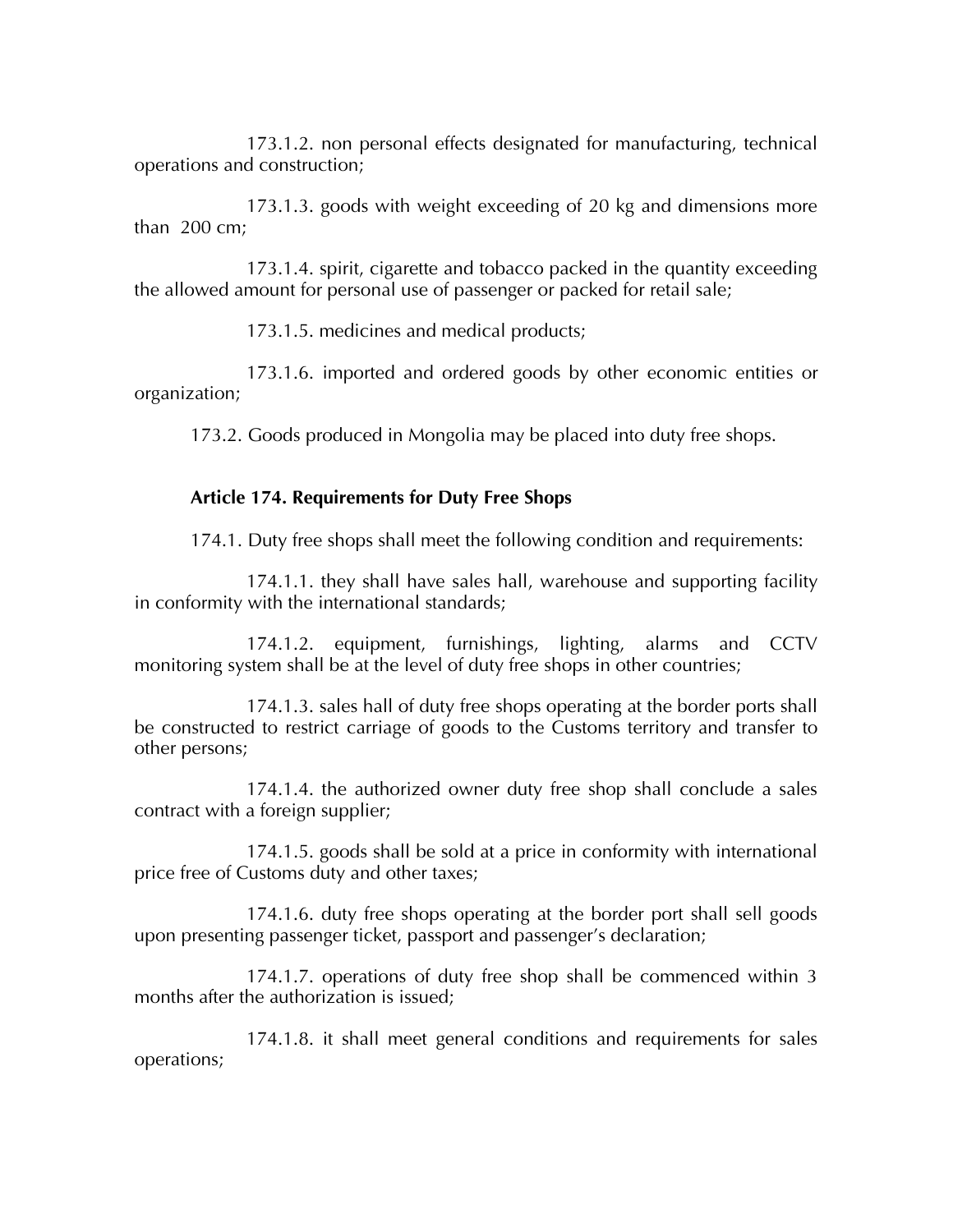### **Article 175. Non-tariff Restrictions for Goods placed in Duty Free Shop**

175.1. Foreign goods to be placed into duty free shops shall be subject to non-tariff restrictions except those prohibited to be carried across the Mongolian border.

168.2. Mongolian goods to be placed into duty free shops shall be subject to non-tariff restrictions except those prohibited to be carried across the Mongolia border.

#### **Article 176. Termination of Duty Free Shop**

176.1. Duty free shop procedure shall be terminated when the goods are placed under other procedures or the duty free shop is closed down.

### **SUB-CHAPTER SEVEN**

## **CUSTOMS SPECIAL ZONE PROCEDURE**

### **Article 177. Customs Special Zone**

177.1. For the purposes of promoting development of certain sector, introducing advanced technology and creating favorable environment for investment, Customs special zone may be established in the Customs territory.

## **Article 178. Goods To Be Placed under Procedure**

178.1. Special zone goods shall be placed under special Customs procedure.

#### **Article 179. Non-Tariff Restrictions**

179.1. Foreign goods to be placed into Customs special zone shall not be subject to non-tariff restrictions except those prohibited to be carried across the Mongolian border.

179.2. Mongolian goods to be placed into Customs special zone shall be subject to non-tariff restrictions except those prohibited to be carried across the Mongolia border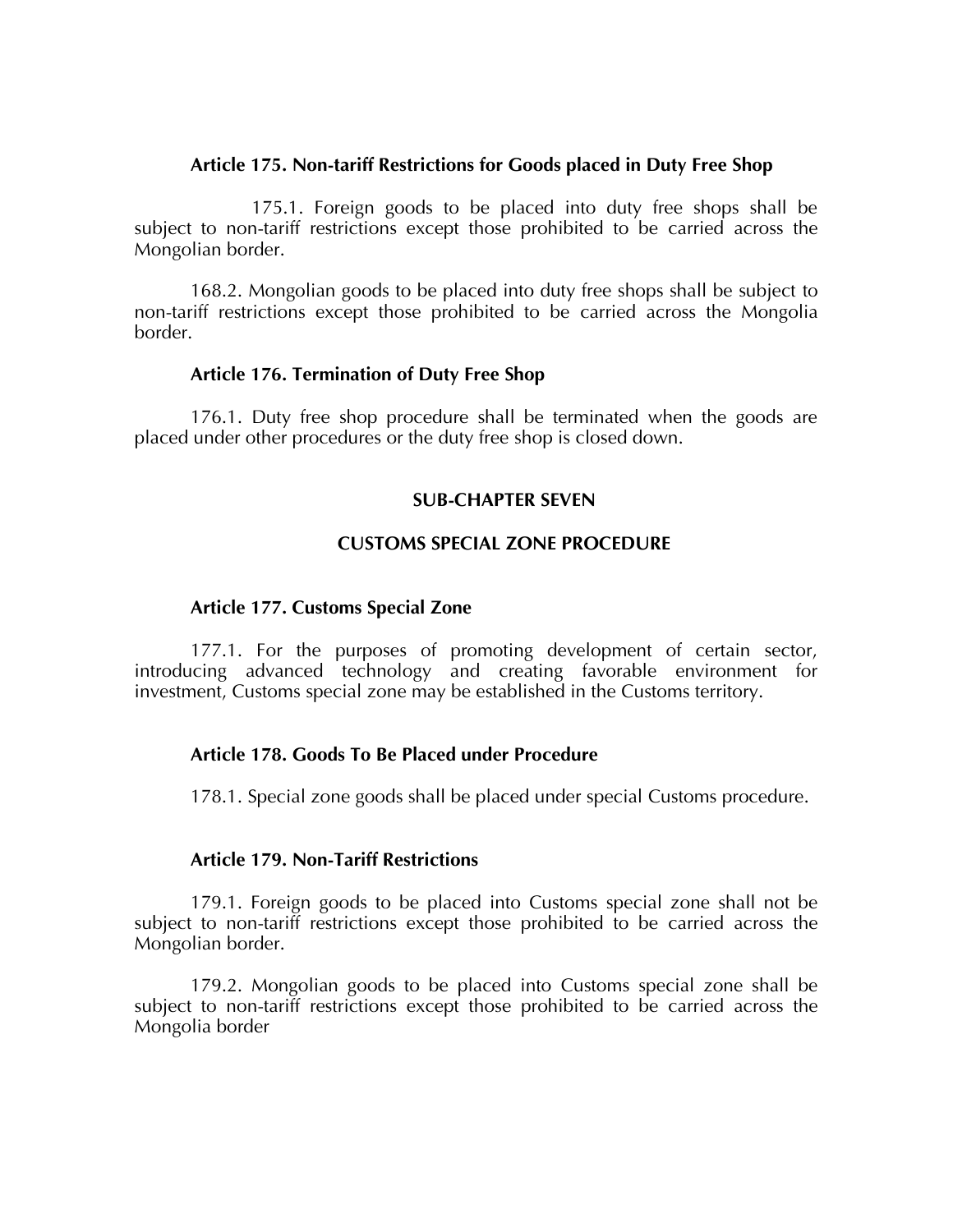# **Article 180. Requirements for Customs Special Zone**

180.1. Customs special zone shall meet the following conditions and requirements;

180.1.1. to provide documents and relevant materials confirming operations stated in 181.1. of Law for promoting development of certain sector, introducing advanced technology and creating favorable environment for investment and where necessary obtain permission form competent authorities;

180.1.2. the authorized owner of the Customs special zone shall be interfaced with the Customs data network;

 180.1.3. to conclude a contract with concerning Customs on control and submit required reports when deemed needed;

180.1.4. to run the Customs special zone in accordance with the conditions and requirements and provide accurate records and reports;

180.1.5. to register goods or means of transport entering the zone, administer and control goods processing, manufacturing, assembling and exhibiting and provide working conditions for the Customs officers for in charge of Customs control and examination;

180.1.6. the authorized owner of the Customs special zone shall be responsible for preservation of goods and inventory in the zone and record goods admitted to the zone in line with approved forms and submit goods movement report to the concerning Customs every month;

180.1.7. Customs special zone shall be isolated by fences from other premises and required signs and warnings shall be placed;

180.1.8. to provide reliable CCTV, alarms system, lighting and fire safety;

180.2. Storage period of goods admitted to the Customs special zone shall not be restricted except the emergency cases.

# **Article 181. Operations Authorized in Customs Special Zone**

181.1. The following operations shall be authorized in Customs special zone:

181.1.1. manufacturing;

181.1.2. processing; and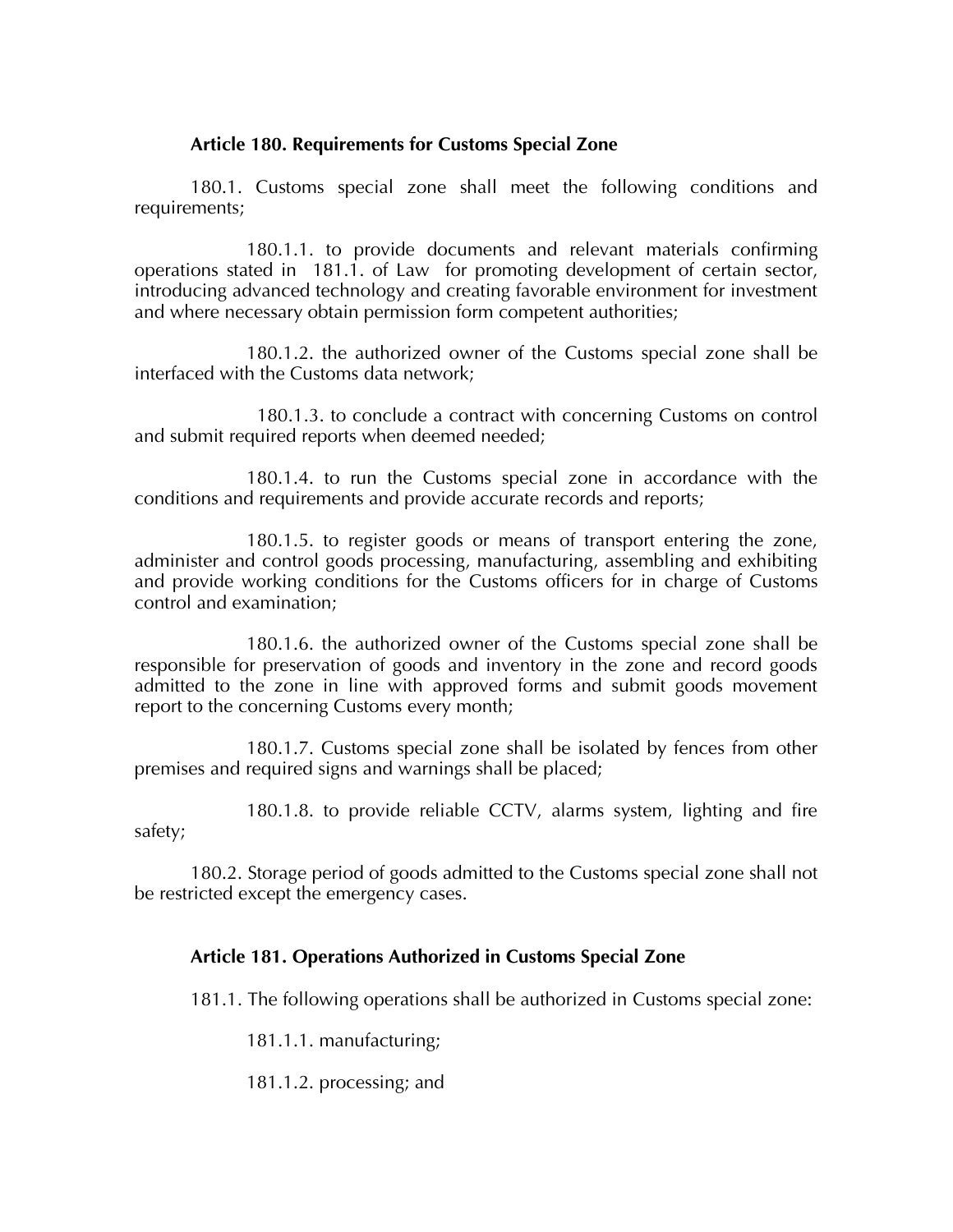181.1.3. service delivery.

### **Article 182. Termination of Procedure**

182.1. Customs special zone procedure shall be terminated when the goods are placed under other procedure or Customs special zone is closed down.

### **CHAPTER ELEVEN**

## **TRANSIT, TRANSSHIPMENT, ABANDONMENT OF GOODS AND DESTRUCTION OF GOODS**

## **SUB-CHAPTER ONE**

### **INTERNATIONAL TRANSIT**

## **Article 183. International Transit**

183.1. In accordance with the international transit procedure, foreign goods shall move in transit from the border Customs of entry to the border Customs of exit along the Customs route within the stated in period with no changes to goods concerned.

183.2. Consignor and consignee of goods in international transit shall be abroad.

183.3. Goods in international transit shall not be changed except those caused by depreciation under normal conditions of haulage (transportation), storage and use of the goods.

### **Article 184. Requirements for Placing Goods under International Transit**

184.1. Goods to be placed under international transit shall be goods carried from abroad through the Customs territory to abroad.

184.2. Goods to be placed under international transit shall meet the following requirements:

184.2.1. the Customs shall be able to control the goods in transit;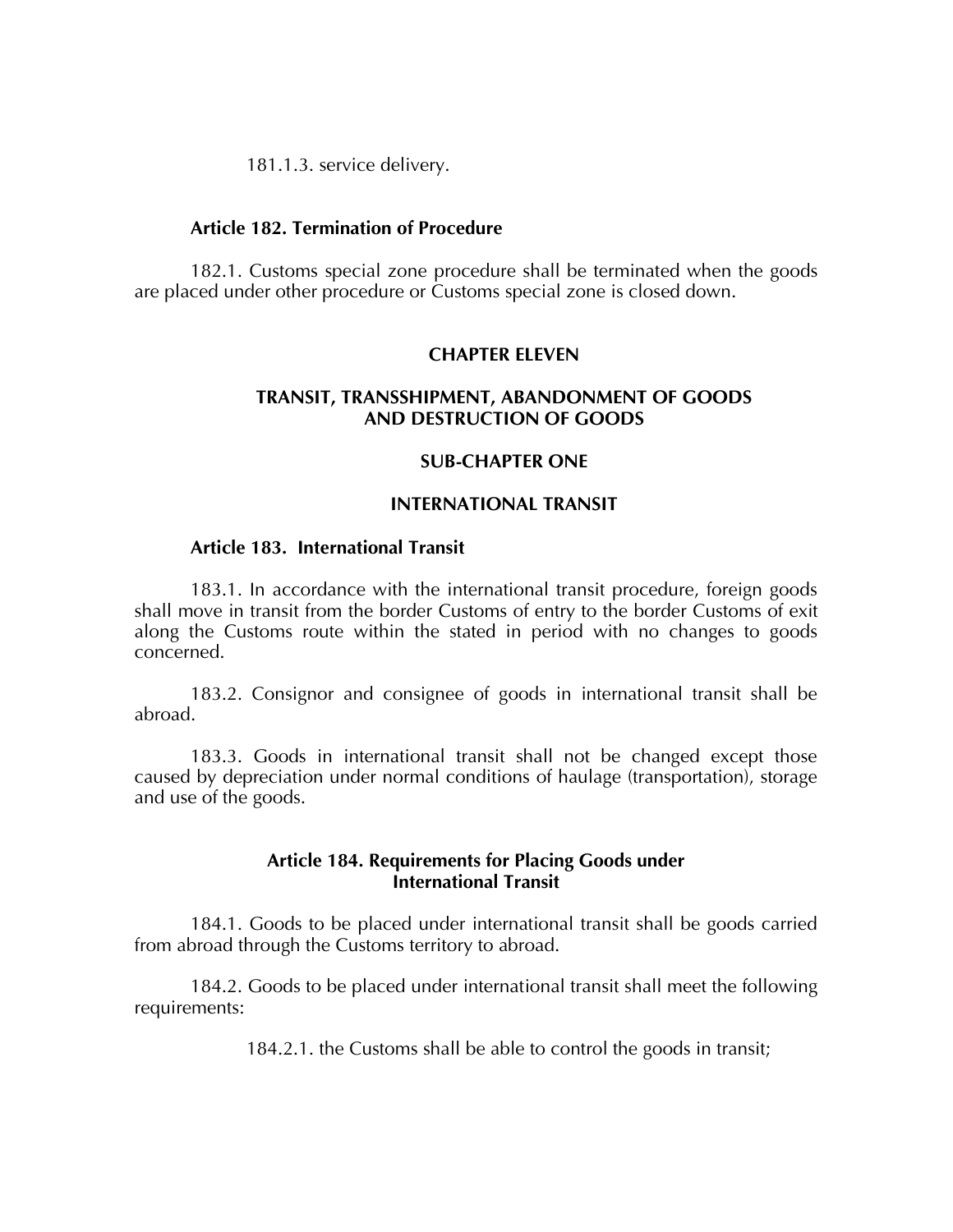184.2.2. the Customs shall be able to place identification marks for Customs purposes;

184.2.3. it shall be able to place identification marks for the Customs purposes on means of transport carrying the goods in international transit;

# **Article 185. Payment of Customs Duty and Other Taxes of Goods in International Transit and Providing Guarantees**

185.1. The Customs shall not levy Customs duty and other taxes on goods placed in international transit.

185.2. The Customs may request guarantee in accordance with the Law on Customs Tariff and Duties in case if compliance of the requirements stated in 184.2 of Law are not met.

# **Article 186. Non-tariff Restrictions for Goods in International Transit**

186.1. Goods placed under international transit shall not be subject to nontariff restrictions.

# **Article 187. Placing Customs Identification Mark on Goods In International Transit**

187.1. The Customs shall place Customs identification mark for goods placed under international transit.

187.2. Identification mark placed for the Customs purpose on goods in international transit shall be most appropriate marking stated in 263.1. of Law .

# **Article 188. Transportation of Goods in International Transit Along the Customs Approved Route**

188.1. Goods shall be transported along the national and international transport route approved by the competent authority.

188.2. Goods in international transit shall be transported by the carrier authorized by the Customs Central Body.

# **Article 189. Registration of Goods and Means of Transport**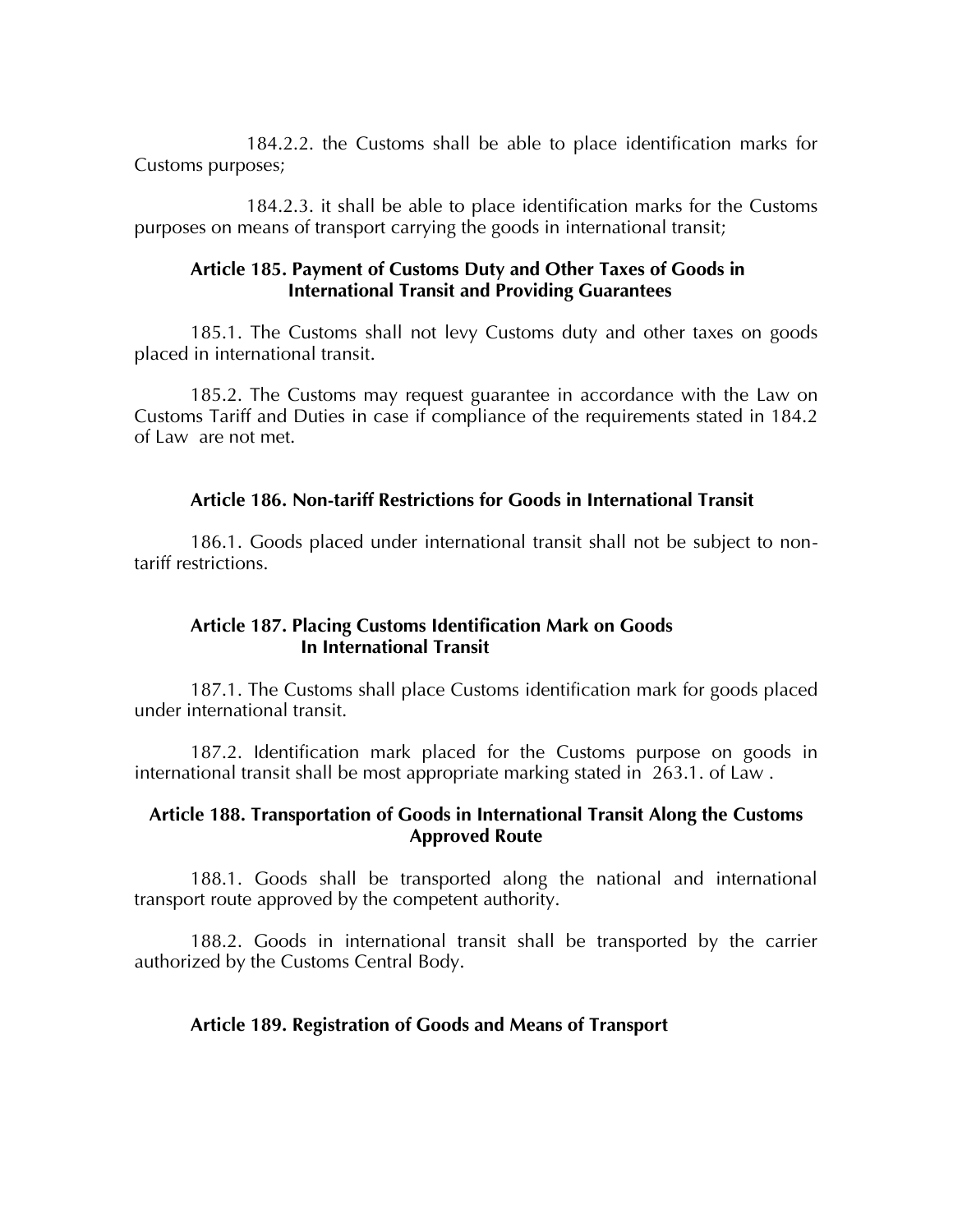189.1. The border Customs shall register goods and means of transport placed in international transit.

### **Article 190. Termination of International Transit Procedure**

190.1. International transit procedure shall be terminated when the goods are carried across the State border or placed under other procedure.

# **SUB-CHAPTER TWO**

## **DOMESTIC TRANSIT**

## **Article 191. Domestic Transit**

191.1. In accordance with domestic transit procedure, goods are transported in the territory of Mongolia between the following Customs Authorities within the stated in period, under the Customs control and no changes made to goods concerned;

- 191.1.1. from border Customs to inland Customs;
- 191.1.2. from inland Customs to border Customs;
- 191.1.3. from one inland Customs to other inland Customs;
- 191.1.4. from one border Customs to other border Customs.

191.2. Goods shall be transported under domestic transit procedure from the Mongolian border to the border Customs or from the border Customs to the Mongolian border.

# **Article 192. Requirements for Placing Goods under Domestic Transit Procedure**

192.1. Goods placed under domestic transit procedure shall meet the following requirements:

192.1.1. the Customs shall be able to control of goods;

192.1.2. the Customs shall be able to place Customs identification

marks;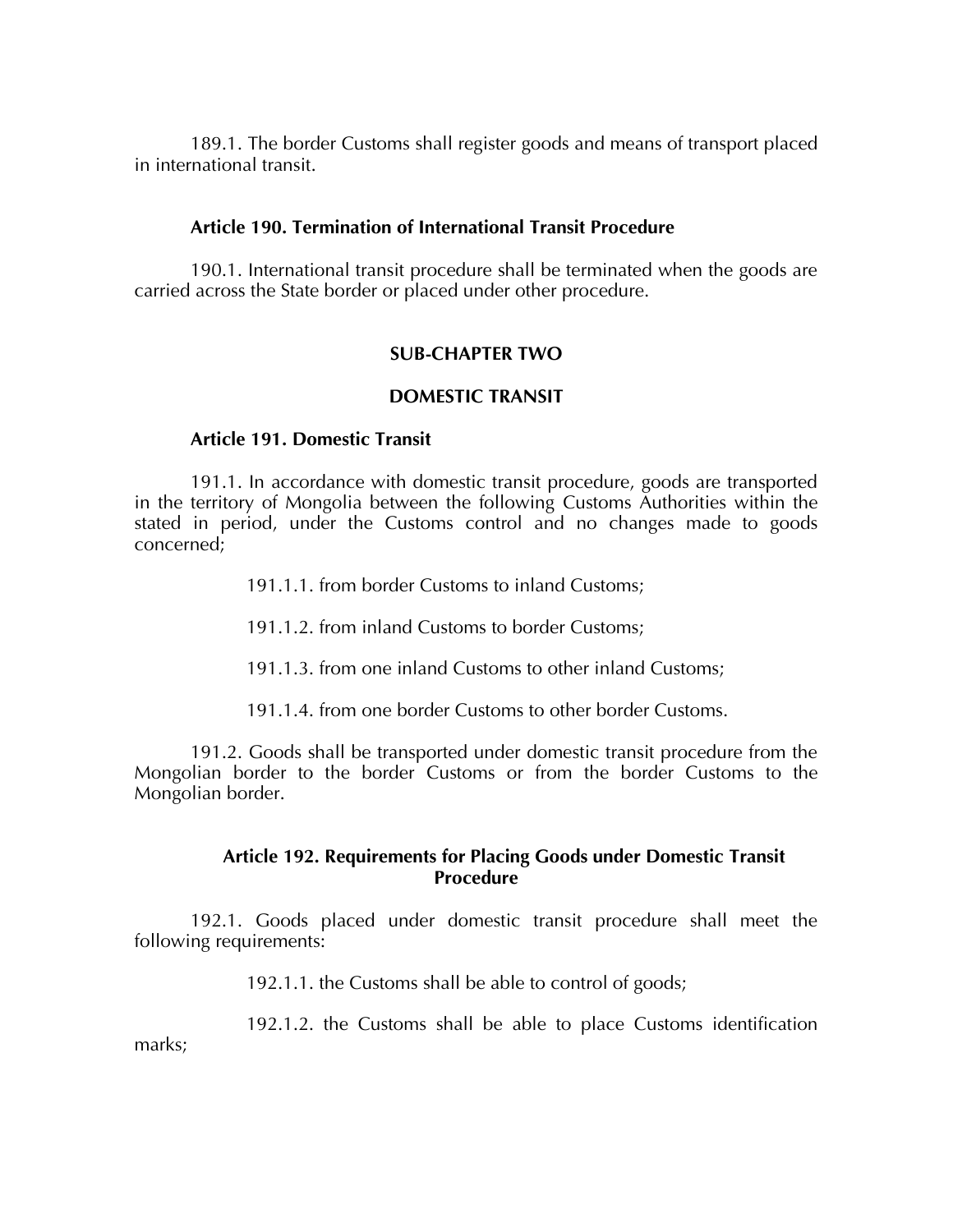192.1.3. it shall be able to place an identification mark on means of transport carrying goods in domestic transit.

# **Article 193. Payment of Customs Duty and Other Taxes of Goods in Domestic Transit and Providing Guarantees**

193.1. The Customs shall levy Customs duty and other taxes on goods placed in domestic transit and collect for special account in the State Fund.

193.2. The Customs may demand guarantee to ensure payment of Customs duty and other taxes for goods place under domestic transit procedure in accordance with the Law on Customs Tariff and Duties.

# **Article 194. Non-tariff Restrictions for Goods in Domestic Transit**

194.1. Goods placed under domestic transit procedure shall not be subject to non-tariff restrictions.

# **Article 195. Document Required for Domestic Transit**

195.1. Goods transported from the border Customs to inland Customs, shall be placed under domestic transit upon lodgment of manifest.

195.2. Goods transported from the inland Customs to border Customs, shall be placed under domestic transit upon the lodgment of Customs declaration form.

## **Article 196. Placing Customs Identification Mark on Goods in Domestic Transit**

196.1. The Customs shall place Customs identification mark on goods placed under domestic transit procedure.

196.2. Identification mark placed on the goods in the domestic transit shall be most appropriate marking stated in 263.1. of Law .

# **Article 197. Transportation of Goods in Domestic Transit along the Customs Route**

197.1. Goods in domestic transit shall be transported along the route approved by the Customs.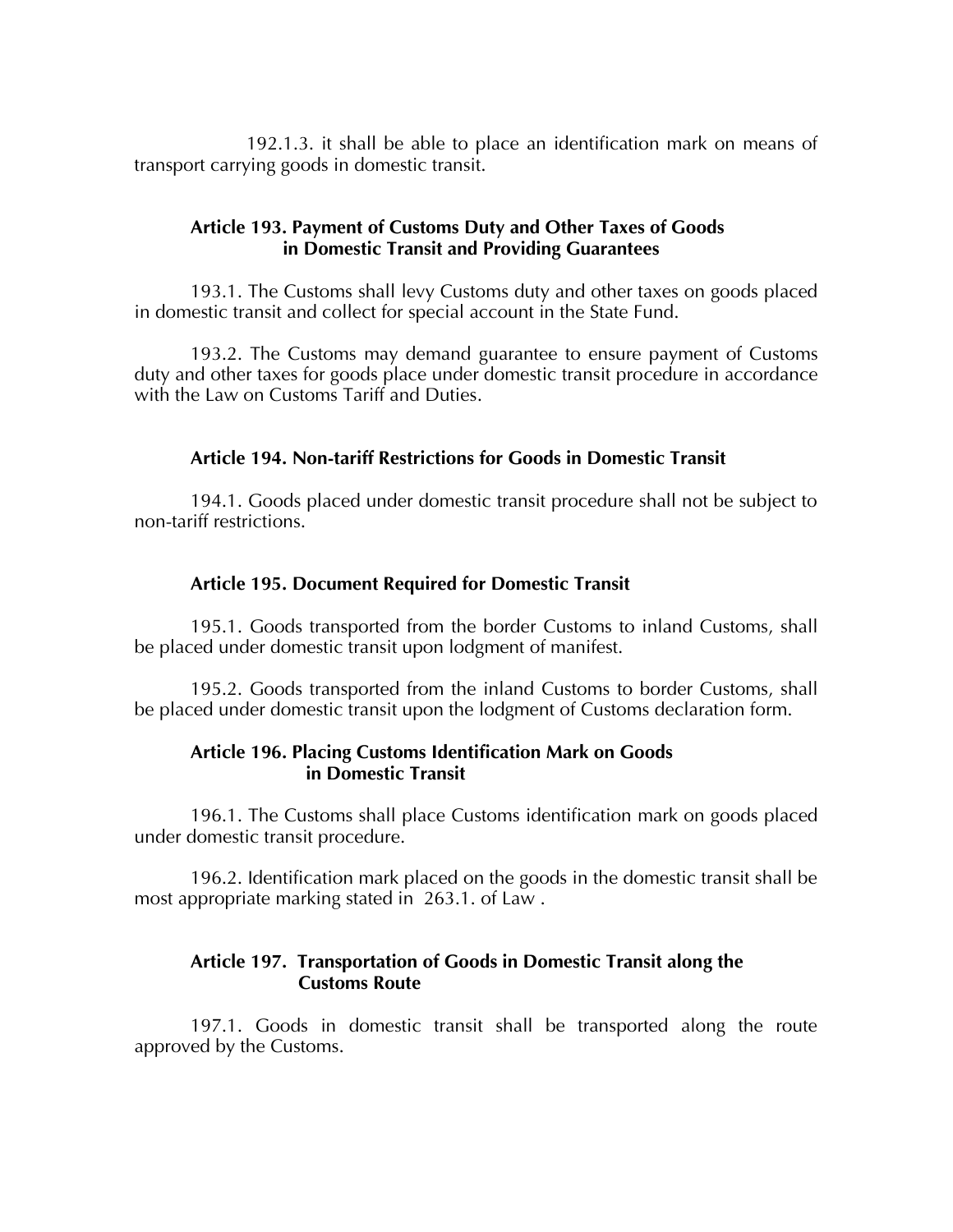197.2. Goods placed under domestic transit shall be transported by the carrier authorized by the Customs Central Body.

### **Article 198. Registration of Good and Means of Transport**

198.1. The Customs shall register goods and means of transport placed under the domestic transit procedure.

## **Article 199. Termination of Domestic Transit Procedure**

199.1. Domestic transit procedure shall be terminated when the goods are carried across the Mongolian border or placed under other procedure.

## **SUB-CHAPTER THREE**

### **TRANSSHIPMENT**

### **Article 200. Transshipment**

200.1. In accordance with transshipment procedure, goods shall be transshipped the lodgment of the documents from transport mode of entry to transport mode of exit in the Customs inspection area of the border Customs with no changes to goods concerned.

## **Article 201. Goods To Be Placed under Transshipment Procedure**

201. Goods placed under transshipment procedure shall be foreign goods coming from abroad and leaving the country not being transported through the Customs territory.

#### **Article 202. Customs Duty and Other Taxes for Transshipped Goods**

202.1. Customs duty and other taxes shall not be levied on the goods placed under transshipment procedure.

## **Article 203. Non-tariff Restrictions for Goods Placed under Transshipment**

203.1. Goods placed under transshipment procedure shall not be subject to non-tariff restrictions.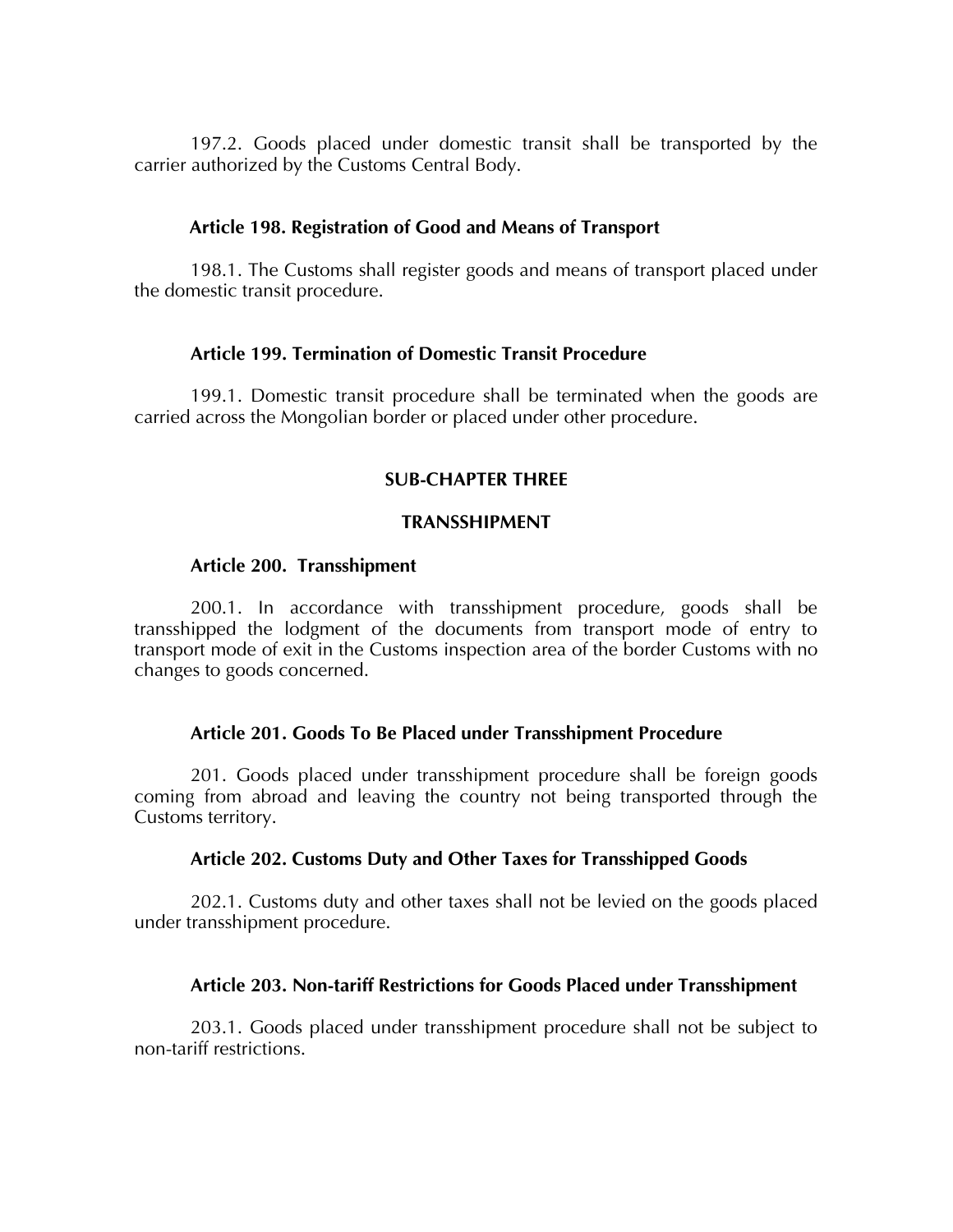### **Article 204. Termination of Transshipment Procedure**

204.1. Transshipment procedure shall be terminated when the goods left the country or placed under other procedures.

### **SUB-CHAPTER FOUR**

### **ABANDONED GOODS**

# **Article 205. Abandoned Goods**

205.1. The consignee refused to accept goods which are under Customs control, they shall placed under abandoned goods procedure.

## **Article 206. Goods To Be Placed under Abandoned Goods Procedure**

206.1. Goods placed under abandoned goods procedure shall be sufficient to recover expenses after such goods are sold.

## **Article 207. Customs Duty and Other Taxes for Goods placed under Abandoned Goods Procedure**

207.1. Customs duty and other taxes shall not levied on goods placed under abandoned goods procedure.

## **Article 208. Non-tariff Restrictions for Goods placed under Abandoned Goods Procedure**

208.1. Goods to be placed under abandoned procedure shall not be subject to non-tariff restrictions except those prohibited to be carried across the Mongolian border.

## **Article 209. Documents Required for Customs Clearance**

209.1. For placing goods under abandoned goods procedure, conclusion made by the relevant organization shall be lodged.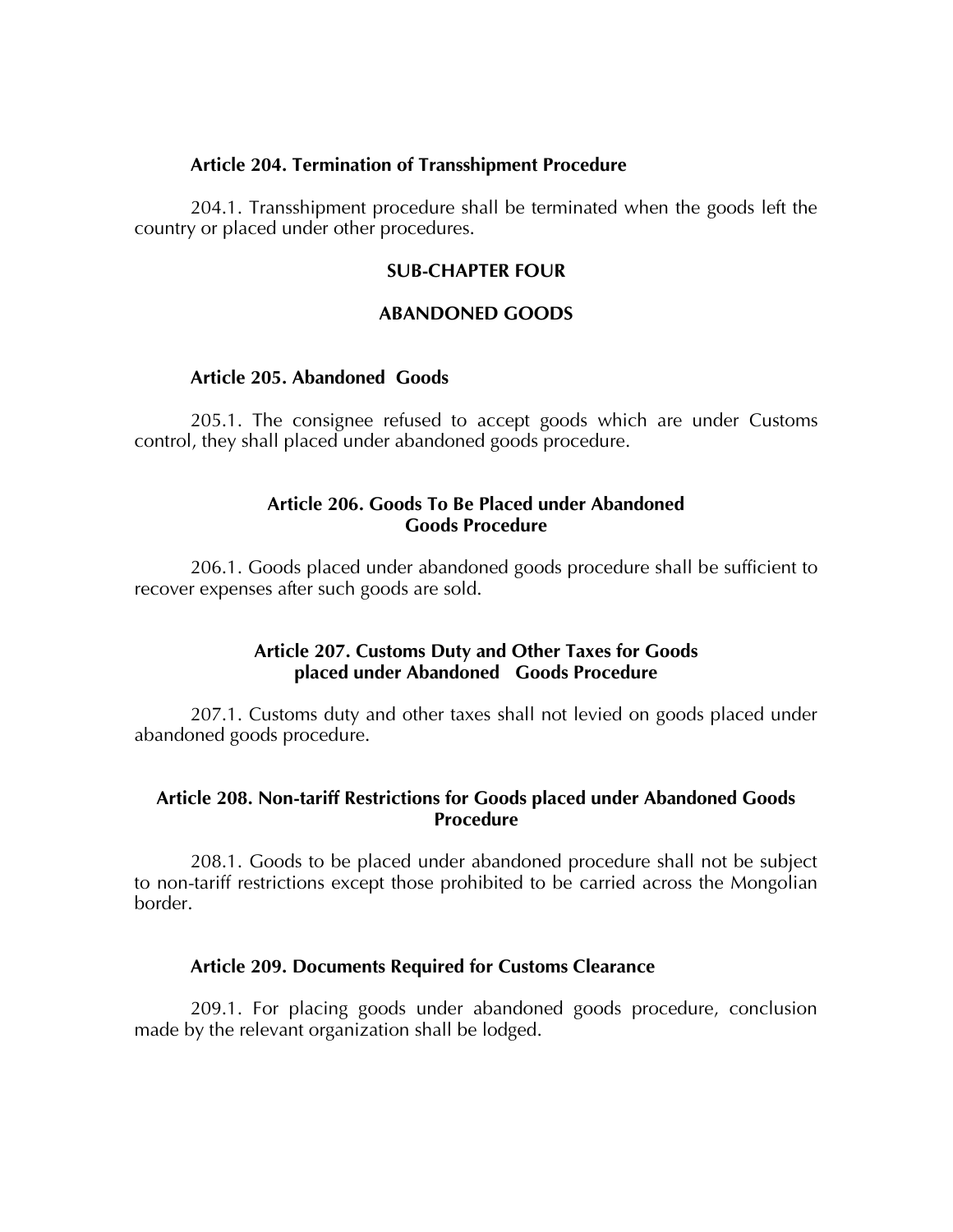### **Article 210. Termination of Abandoned Goods Procedure**

210.1. Abandoned goods procedure shall be terminated when the goods are transferred to the State ownership.

### **SUB-SUB-CHAPTER FIVE**

### **DESTRUCTION OF GOODS**

#### **Article 211. Destruction of Goods**

211.1. When goods under the Customs control are damaged or perished, do not meet quality requirements upon the conclusion made by the competent agencies as harmful to hygiene, health and environment, they shall be destroyed under the Customs control in an eco-friendly way.

211.2. Goods stated in 8.3. of Law shall be placed under destruction of goods procedure.

211.3. After destruction of goods in compliance of this procedure, they shall not be possible to be recovered in the original shape.

## **Article 212. Goods Prohibited To Be Placed under Destruction of Goods**

212.1. Goods except those mentioned as follows may be placed under destruction of goods:

212.1.1. goods of historical and cultural value;

212.1.2. endangered species of animals and plants and products thereof (in the instances other than human and animal infectious diseases epidemic)

212.1.3. goods kept as security of payment of Customs duty and other taxes;

212.1.4. properties detained or sealed in accordance with the relevant

laws;

212.1.5. other goods prohibited to be destroyed by the Customs legislation.

## **Article 213. Customs duty and other taxes for Goods Placed**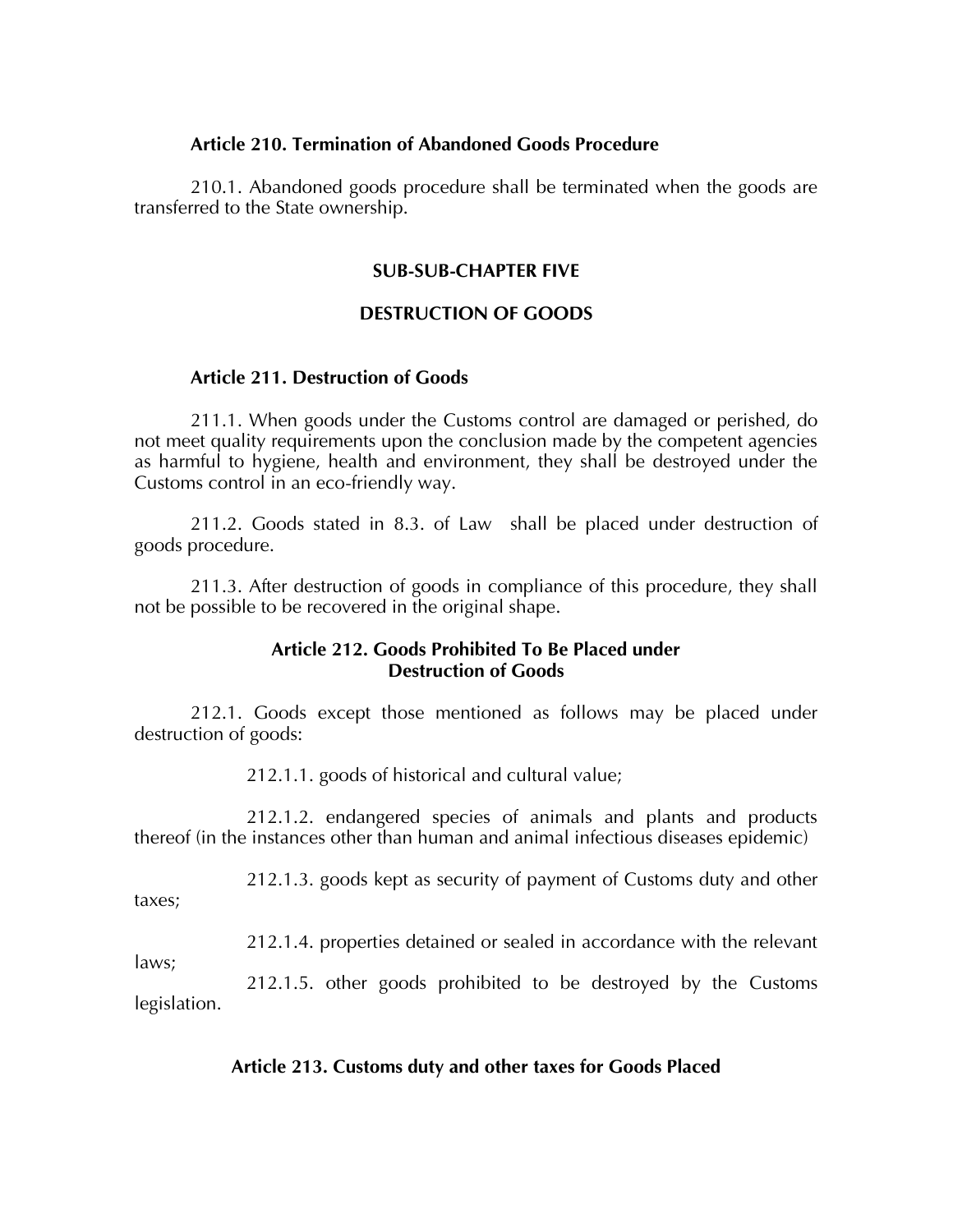### **under Destruction of Goods**

213.1. Customs duty and other taxes shall not be levied on goods to be placed under destruction of goods.

# **Article 214. Non-tariff Restrictions for Goods Placed under Destruction of Goods**

214.1. Goods to be placed under destruction of goods shall not subject to non-tariff restrictions.

## **Article 215. Cases not allowing Goods To Be Destroyed**

215.1. Goods shall not be destroyed if the following conditions occur:

215.1.1. destruction of the goods may pose apparent harm to the environment;

215.1.2. destruction of the goods may pose direct or potential threat to human life and public health.

215.2. Goods shall not be destroyed by utilizing them for their designated use.

### **Article 216. Documents Required for Customs Clearance**

216.1. In order to place goods under destruction, the Customs shall not require any documents other than those provided by the competent authority allowing destruction of goods and where necessary conclusion given by the relevant agency.

#### **Article 217. Termination of Destruction of Goods**

217.1. Destruction of goods procedure shall be terminated when the goods are destroyed.

## **CHAPTER TWELVE**

# **SPECIAL PROCEDURES**

### **SUB-CHAPTER ONE**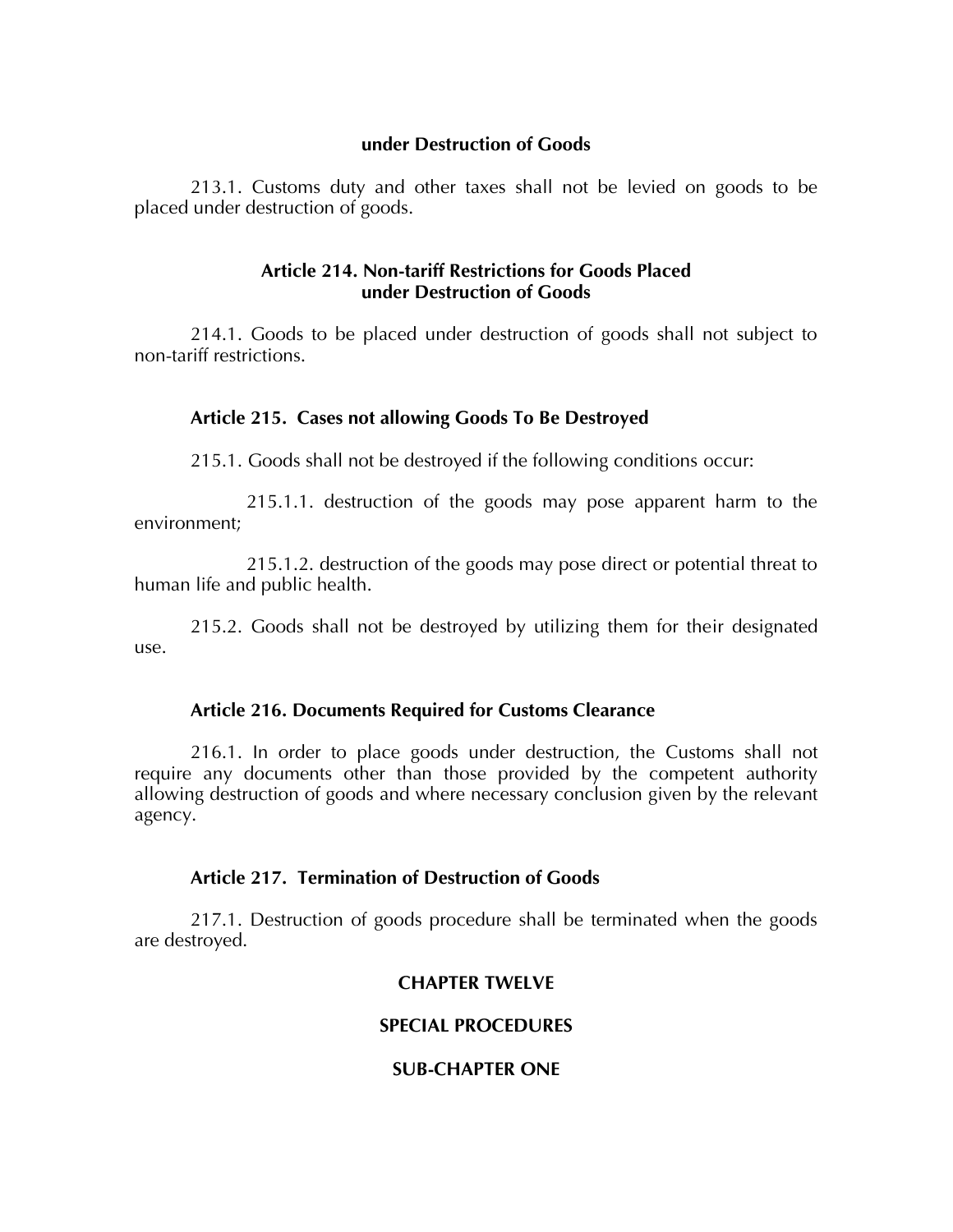### **STORES**

#### **Article 218. Stores**

218.1. Goods intended for consumption by the passengers and the crew members on board and goods necessary for the normal operations of means of transport shall be carried across the Customs border in stores on the basis of required documents.

### **Article 219. Goods To Be Placed in Stores**

219.1. The following goods shall be placed in stores:

219.1.1. goods necessary for normal operations and maintenance of means of transport;

219.1.2. goods for consumption by the passengers and the crew member on board;

219.1.3. goods placed under the duty free shop for sale on board.

219.2. Fuel and lubricants for domestic means of transport engaged in international transport service shall not be placed under this procedure.

#### **Article 220. Customs Duty and Other Taxes for Stores**

220.1. The Customs shall not levy Customs duty and other taxes on goods for stores carried across the Customs border.

220.2. If goods are placed under release for home use Customs duty and other taxes shall be refunded.

## **Article 221. Non-tariff Restrictions for Stores**

221.1. Goods placed under stores shall be subject to non-tariff restrictions except those prohibited to be carried across the Mongolian border.

## **Article 222. Termination of Store Procedure**

222.1. Stores procedure shall be terminated when the goods are consumed.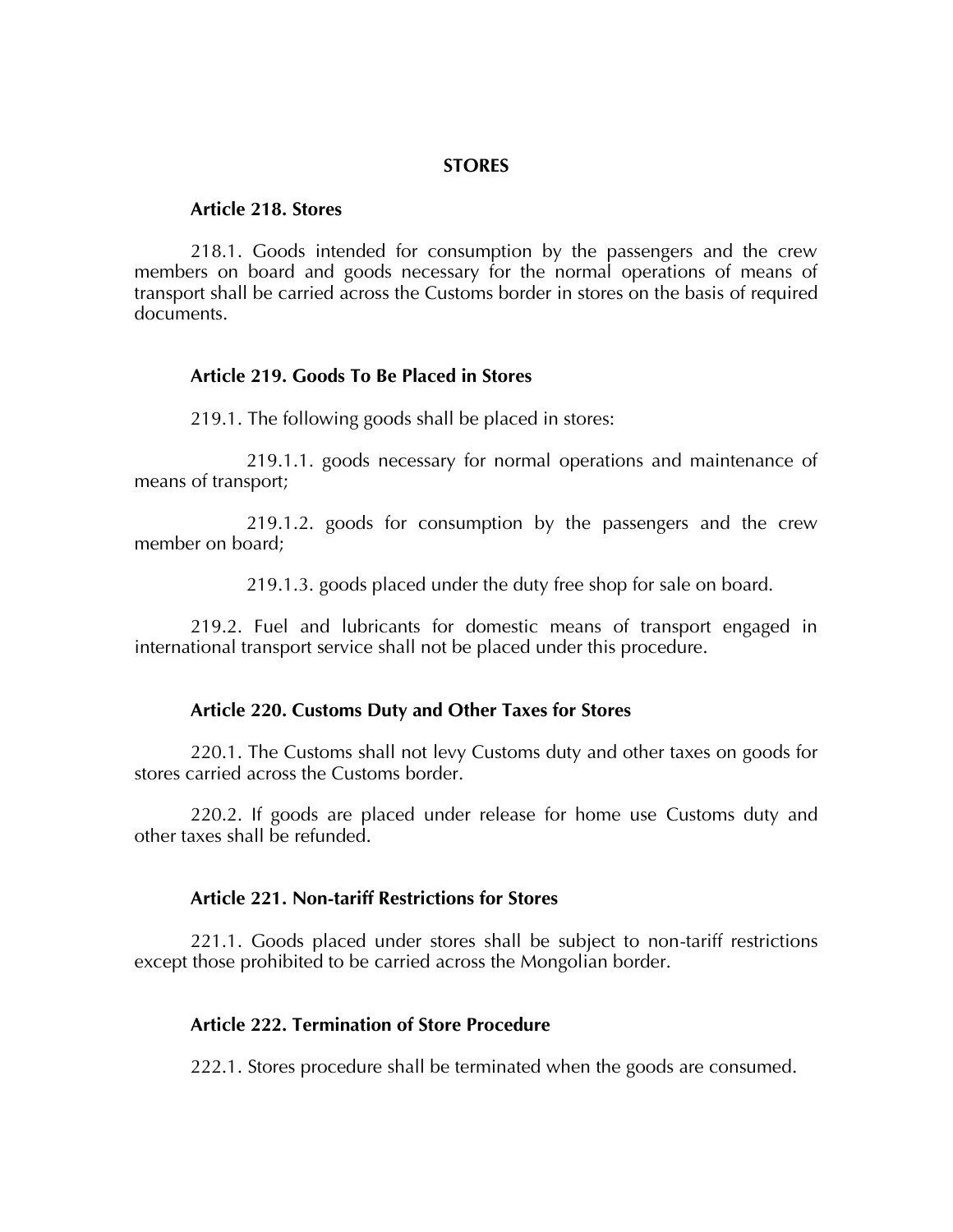#### **SUB-CHAPTER TWO**

## **CARRIAGE OF GOODS FOR DIPLOMATIC MISSIONS AND OTHER IDENTICAL ORGANIZATIONS**

## **Article 223. Carriage of Goods for Diplomatic missions and other identical organizations**

223.1. The following goods shall be regarded as the goods carried across the Customs border for diplomatic missions and other identical organizations:

223.1.1. goods needed for official use by diplomatic representative office of foreign countries and other identical organizations;

223.1.2. personal effects of the Head of diplomatic missions, diplomats and their family members residing in the foreign country;

223.1.3. personal effects of service and technical workers of foreign diplomatic missions and their family members residing in the foreign country;

223.1.3 diplomatic postal items.

223.2. Customs duty and other taxes shall not be levied on the goods specified in 223.1. of the Law and they shall not be subject to non-tariff restrictions except those prohibited to be carried across the Mongolian border.

223.3. The Customs examination shall not be conducted for the goods specified in 223.1. unless human and animal infectious disease is epidemic or there is a sufficient evidence of proof they are prohibited goods.

223.4. If there is ground specified in 223.3 of Law , the Customs shall examine goods in the presence of the representative of foreign diplomatic mission.

223.5. The regulation on carriage of goods for diplomatic missions and other identical organizations shall be approved by the Customs Central Body.

## **Article 224. Carriage of Diplomatic Postal Items Across the Customs Border**

224.1. Diplomatic postal items shall be carried across the Customs border with no interference.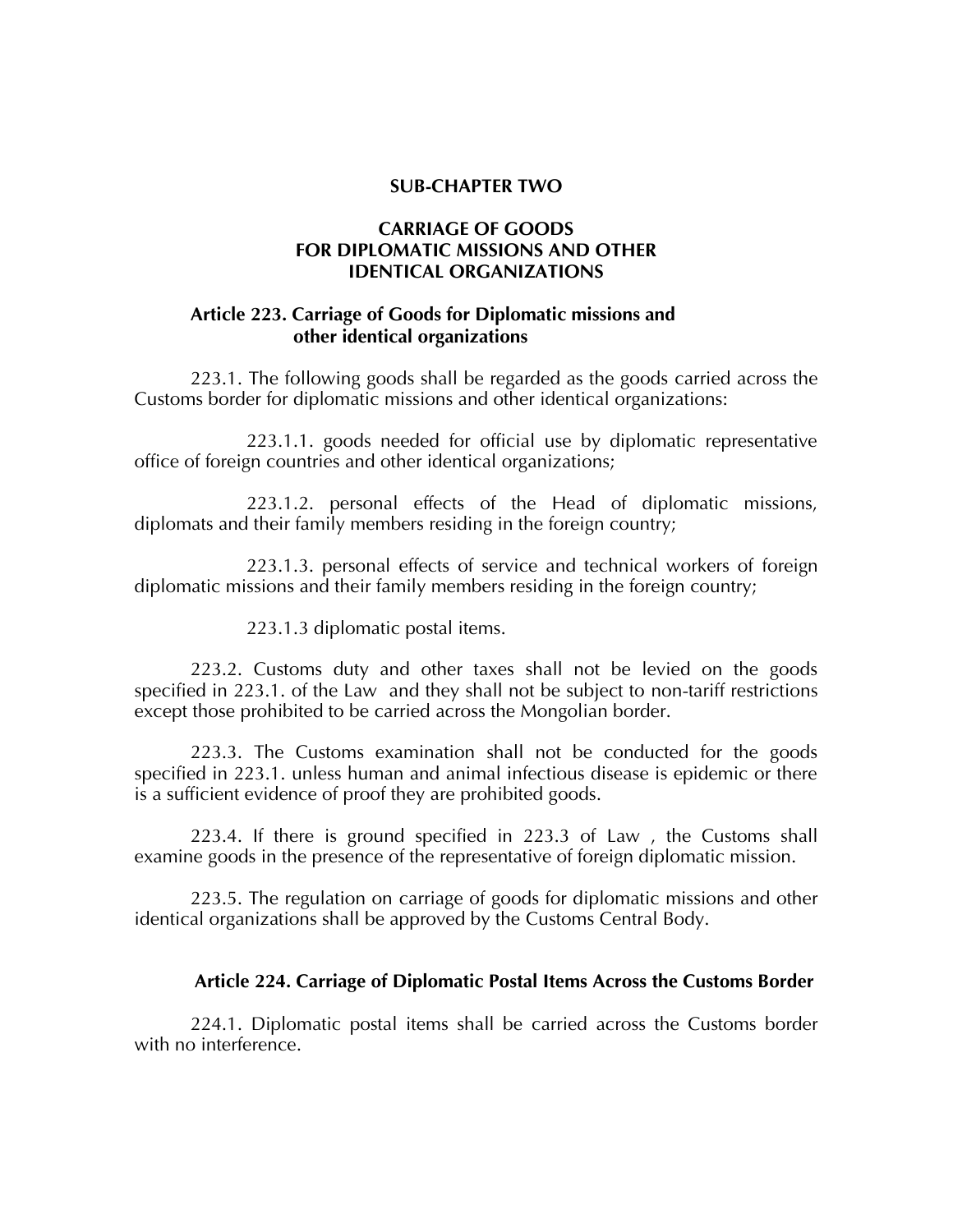224.2. If there is sufficient evidence that diplomatic parcels may contain documents and items not intended for diplomatic official use, the Customs may open the diplomatic parcel in the presence of the representative of foreign diplomatic mission.

224.3. Diplomatic posts shall bear an identification mark confirming its content outside of the package.

#### **SUB-CHAPTER THREE**

## **INTERNATIONAL POSTAL TRAFFIC**

## **Article 225. Carriage of International Postal Items Across the Customs Border**

225.1. 'International postal item' shall mean letters, parcels and parcels as stated in the Postal Law of Mongolia.

225.2. It shall be prohibited to open postal items, release to the recipients or send abroad without the permission of the Customs.

225.3. In case when there is an sufficient evidence that parcels contain prohibited goods or upon request of other Customs administrations, the Customs may detain and inspect international postal items in transit.

225.4. The regulations on carriage of postal items across the Customs border shall be approved jointly by the Cabinet Ministers responsible for Customs and postal matters.

# **Article 226. Prohibited Items To Be Sent by International Posts and Nontariff Restrictions for Postal Items**

226.1. The following goods and items shall be prohibited to be sent by international posts:

226.1.1. prohibited goods to be carried across the Mongolian border;

226.1.2. national and foreign currencies and bonds;

226.1.3. original copies of documents such as identification card, driver's license and passport;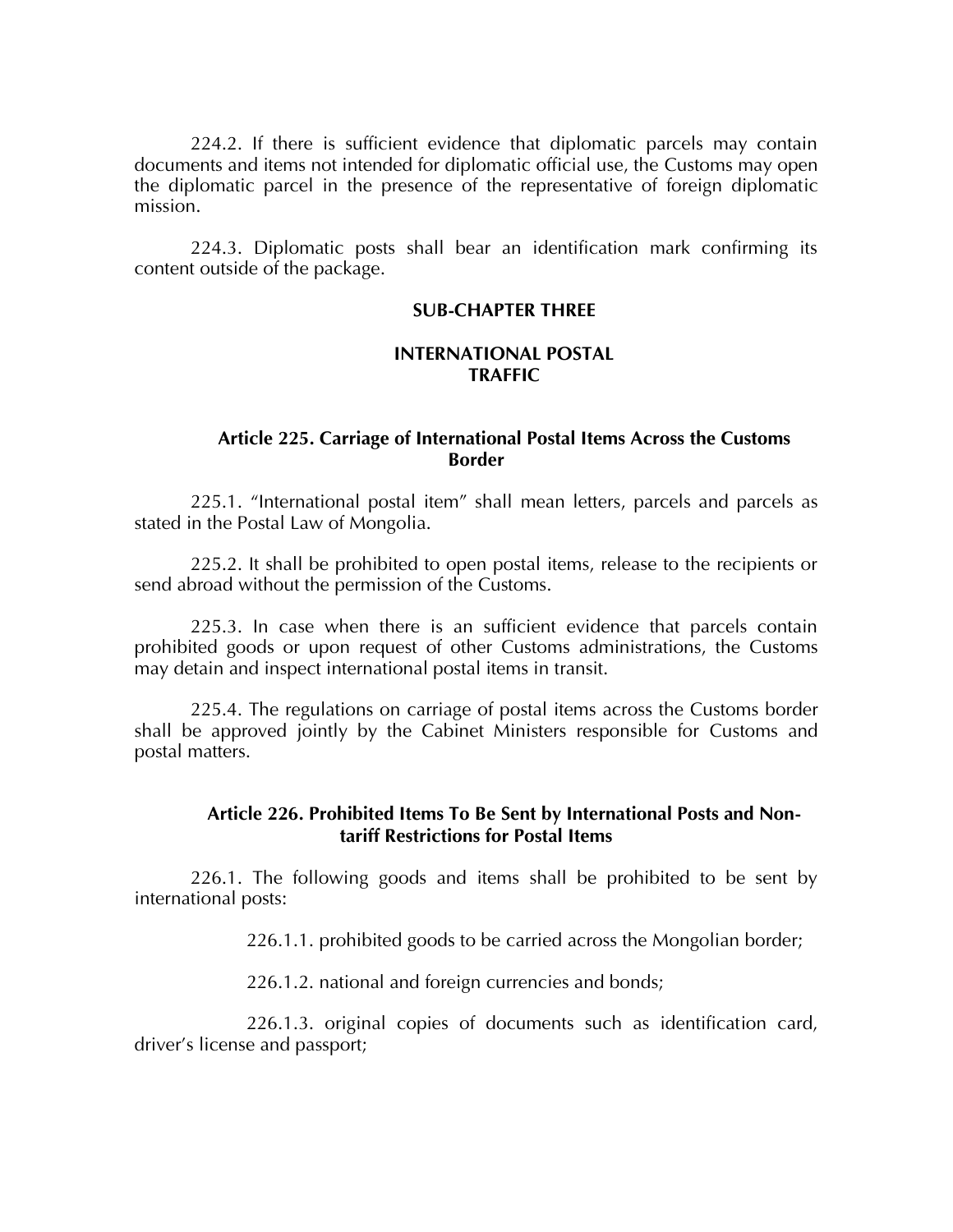226.1.4. second hand clothes, shoes and bed sheets, which are not disinfected;

226.1.5. dangerous goods such as radioactive, chemical precursor, toxic substances and explosives.

226.1.6. goods perishable, damageable and require special storage conditions;

226.1.7. other goods prohibited by the laws.

226.2. The goods subject to non-tariff restrictions except those prohibited to be carried across the Mongolian border by international posts are admitted upon the lodgment of required permissions and licenses by the sender, recipient or their representatives.

# **Article 227. Customs Clearance of International Postal Items**

227.1. The Customs shall clear international postal items with no delay.

227.2. The Customs shall not clear postal items in transit through the Customs territory, but shall control them.

# **SUB-CHAPTER FOUR**

# **PERSONAL EFFECTS OF TRAVELERS**

## **Article 228. Traveler**

228.1. 'Traveler' means:

228.1.1. any person not residing permanently in Mongolia and temporarily enters and leaves the territory of Mongolia;

228.1.2. any person residing permanently in Mongolia and temporarily enters and leaves the territory of Mongolia.

## **Article 229. Personal Effects and Means of Transport of Traveler**

229.1. 'Personal effects of traveler' shall mean:

229.1.1. all articles necessary personal use during the journey;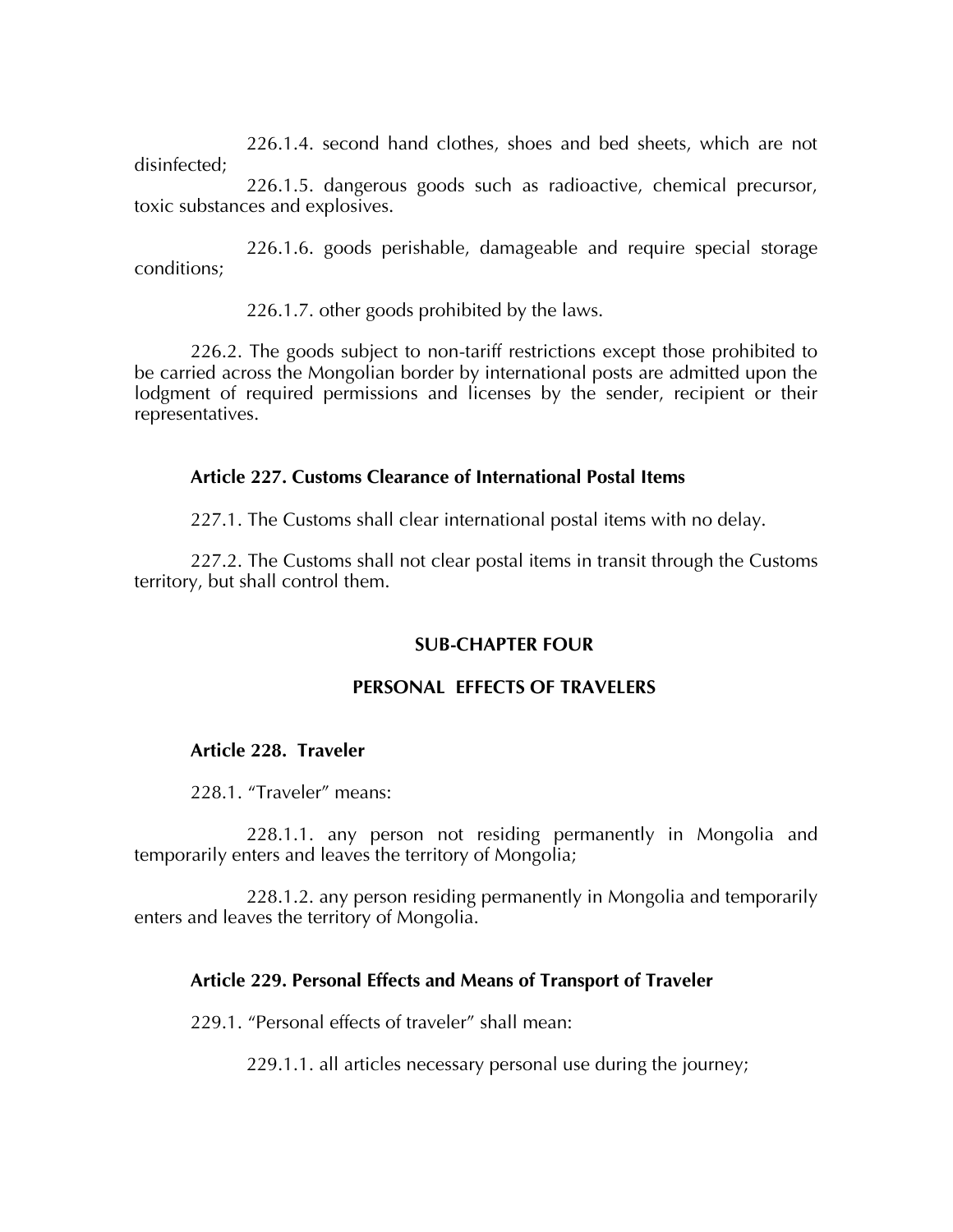229.1.2. medicines for personal use;

229.1.3. articles in quantity and value not exceeding the limits permitted to be carried free of Customs duty and other taxes across the Customs border in accordance with the Customs legislation.

#### **Article 230. Medicines for Personal Use**

230.1. Medicines carried by the travelers who are traveling on railway, buses, vessels, aircraft and private means of transport for their own use shall be regarded as medicines for personal use.

230.2. Medicines carried by the travelers shall not be regarded as imported goods and import permission shall not be required.

230.3. Medicines for personal use shall include medicines for urgent aid /for up to 7 days/ and for long term recovery treatments / for diabetes, cancer, mental illness and AIDS/.

230.4. The following medicines shall be prohibited to carried across the State border as personal use:

230.4.1. injections;

230.4.2. antibiotic injections,

230.4.3. narcotics;

23.4.4. blood and plasma; and

234.5. immunologic preparations.

## **Article 231. Special Regulations for Travelers Crossing the Customs Border**

231.1. The Customs may apply red and green channels for travelers crossing the Customs border.

231.2. The traveler shall select the channel for crossing the Customs border.

231.3. The traveler may cross through the green channel if he/she do not have goods specified in 8.1. of Law .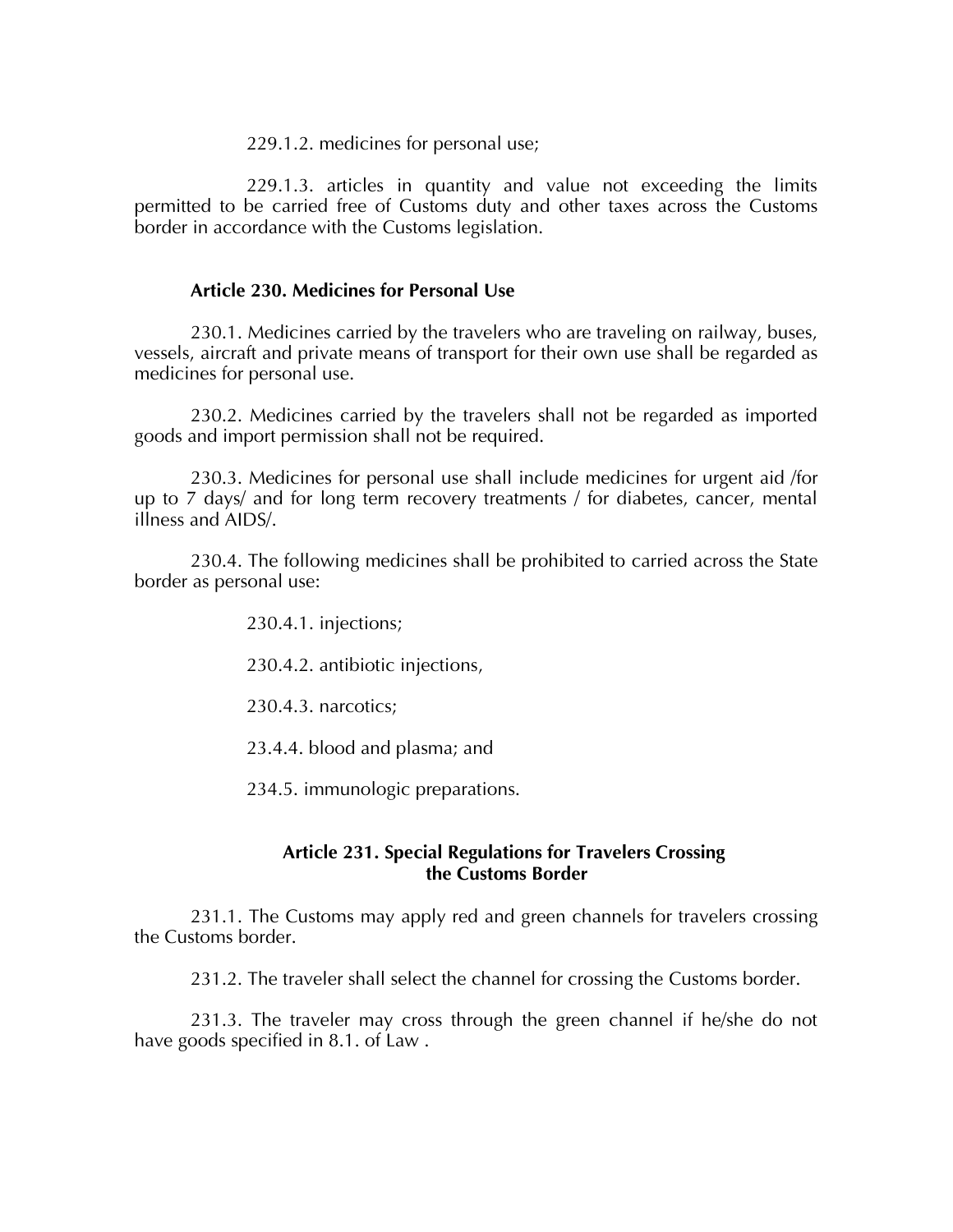231.4. Officials of diplomatic missions and other identical organizations shall cross the Customs border through the green channel.

231.5. Crossing green channel, traveler may not fill out passenger Customs declaration form.

231.6. Signs, notes and explanations concerning red and green channel treatment shall be placed visible to travelers in a hall where the Customs clearance for personal effects and medicines of travelers shall be conducted.

231.7. Personal effects and medicines of travelers crossing through green channel shall be carried across the Customs border under the Customs control.

## **Article 232. Carriage of Traveler's Private Means of Transport Across the Customs Border**

232.1. "Traveler's private means of transport" shall mean private vehicles registered in country where the traveler resides permanently.

232.2. Traveler's private means of transport shall be carried temporarily across the Customs border free of Customs duty and other taxes.

232.3. Spare parts, tools and fuel necessary for maintenance and service for traveler's private means of transport shall be carried across the Customs border free of Customs duty and other taxes.

## **Article 233. Quantity of Traveler's Personal Effects**

233.1. The Customs Central Body shall approve list and quantity of traveler's personal effects to be carried free of Customs duty and other taxes.

# **PART FIVE PART FOUR CUSTOMS CONTROL SECTION THIRTEEN CUSTOMS CONTROL**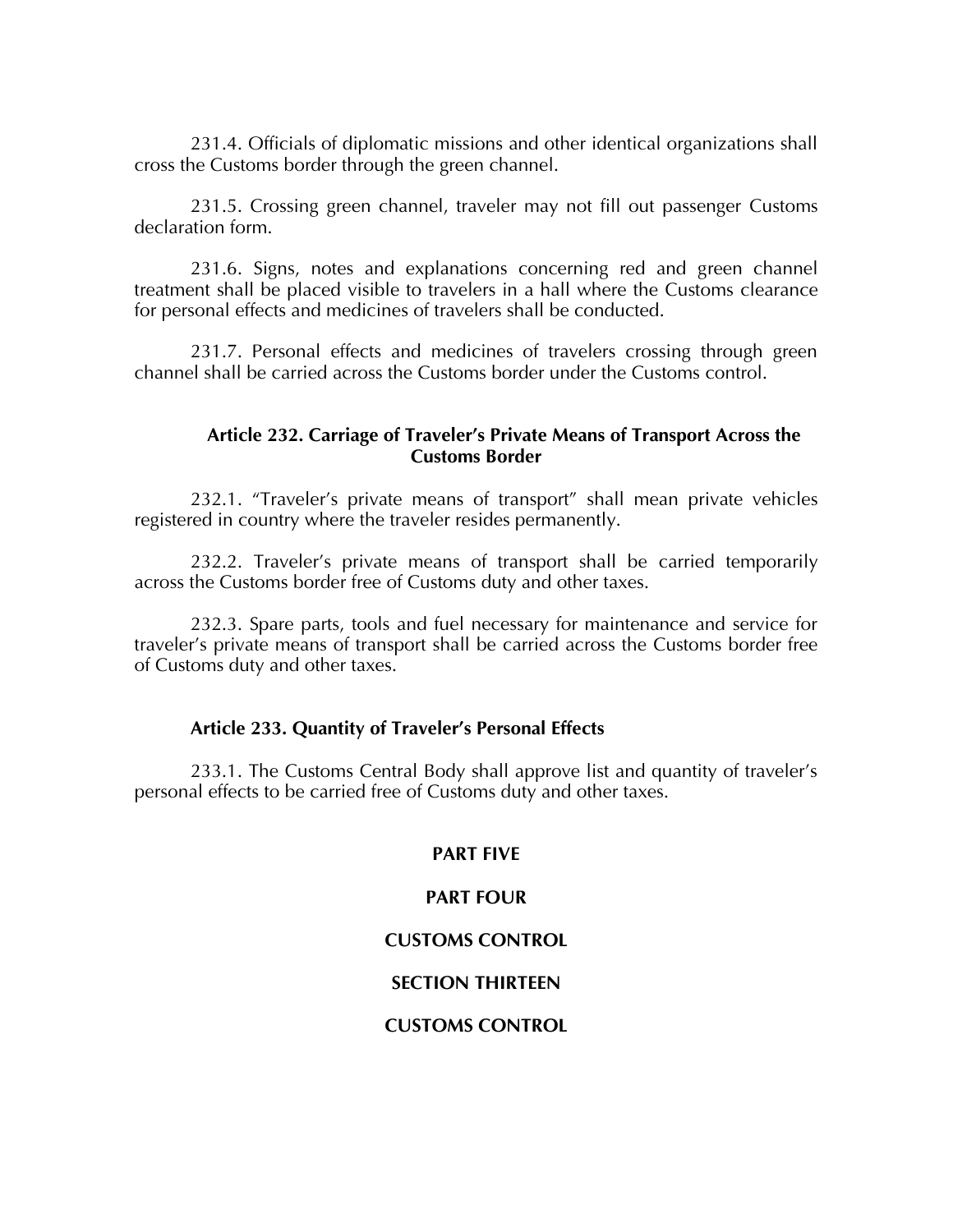## **Article 234. General provisions of Customs control**

234.1. The Customs shall exercise Customs control.

234.2. Customs control shall be carried out in the Customs territory.

234.3. Regulations on Customs control for goods and means of transport crossing the Customs frontier shall be approved by the Customs Central Body. Special regulations can be approved taking into account of some special circumstances and types of goods and means of transport.

234.4. Loading, unloading, unpacking, alteration of package of goods under the Customs control and moving means of transport shall only be carried out with the Customs permission.

234.5. The Customs shall not be responsible for any expenses and losses incurred in connection with loading, unloading, storing or transshipping of goods under Customs control as well as delay of means of transport.

234.6. Customs control can be carried out on board of means of transport whilst in motion.

234.7. Control equipment and detector dogs can be used for Customs control.

234.8. The Customs may use information technology for Customs control.

234.9. The Customs may utilize information network of customers for Customs purposes as the law allows.

234.10. The Customs shall receive information on action(s) which violated, or attempted to violate Customs legislation with or without any charge and treat it (them) as confidential.

## **235. Principles of Customs Control**

235.1. Customs control shall only be carried out in line with the provisions and regulations stated in the legislation.

235.2. Customs Central Body shall determine Customs control strategy based on the risk assessment system.

235.3. The Customs shall cooperate with other administrations by providing mutual assistance in Customs control.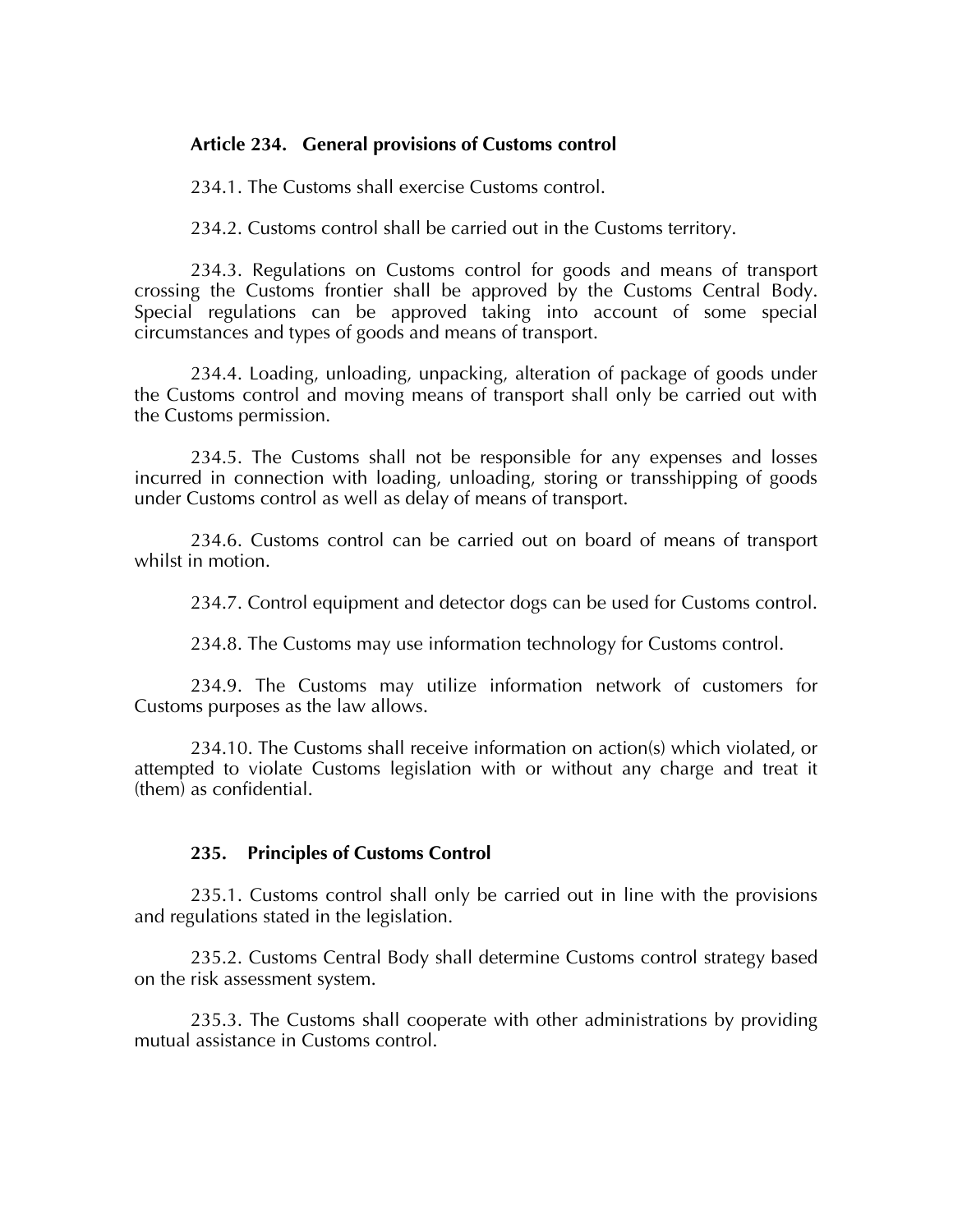235.4. When mutually agreed, Customs joint control can be carried out with cooperation of other Customs administrations in the Customs territory of either of a country.

235.5. In order to achieve effective Customs control, the Customs shall promote cooperation with its clients and stakeholders.

# **236. Duration for which Goods or Means of Transport are subject to Customs Control**

236.1. Goods or means of transport crossing the Customs territory shall be subject to Customs control for a period of:

236.1.1. for goods imported for home use – from the time goods the territory until the Customs gives a permission to release to free circulation;

236.1.2. for goods or means of transport temporarily imported – from the time goods or means of transport enter the territory until they leaves the Customs territory or are placed under other Customs clearance procedure.

236.1.3. for goods and means of transport in international transit – from the time they enter the territory until frontier Customs gives permission to leave Customs territory; where goods or means of transport is in inward transit – from the time they enter the territory until goods or means of transport arrive at the designated inland Customs; where goods or means of transport is in outward transit – from the time goods or means of transport are declared to the inland Customs until frontier The Customs gives permission to leave the Customs territory; where goods or means of transport is in domestic transit- from the time goods or means of transport leave inland Customs of departure until they arrive at the inland Customs of destination.

236.1.4. for transshipment of goods – from the time goods enter the territory until they leave the Customs territory.

236.1.5. for goods cleared for outright exportation – from the time goods are declared at Customs until the frontier Customs gives permission to leave the Customs territory.

236.1.6. for goods or means of transport temporarily exported – from the time goods or means of transport are declared to the Customs until the frontier Customs gives permission to leave the Customs territory or are placed under other Customs clearance procedure.

236.2. Goods or means of transport shall be under Customs control while in the Customs bonded zones.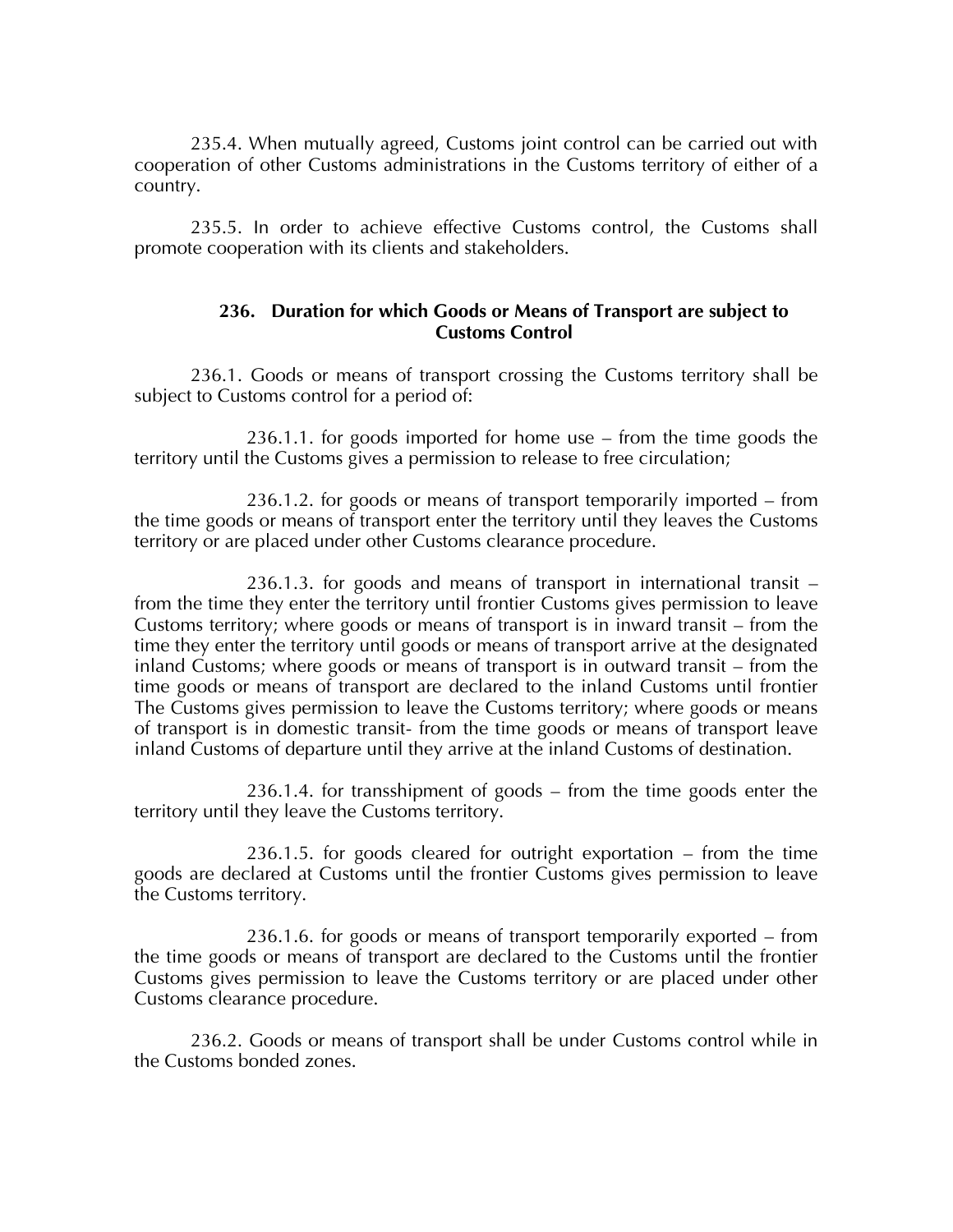## **Article 237. Verification of Accuracy of Information of Goods` Released for Free Circulation**

237.1. The Customs may verify the accuracy of information of goods in free circulation in order to ensure the compliance with Customs legislation.

237.2. Accuracy of information of goods in free circulation can be verified on following grounds:

237.2.1. to gather information for determining Customs control strategy on the basis of risk assessment system;

237.2.2. to conduct post clearance audit and recover unpaid duties;

237.2.3. to check information on actions regarding violations or attempt to violate legislation.

237.3. Customs officials appointed by the Director General of the Customs Central Body shall check the accuracy of the information.

237.4. Goods released to the free circulation are subject to examination for the period of up to 5 years.

#### **Article 238. Customs Control Area**

238.1. The Customs shall determine Customs control area.

238.2. Customs control area can be permanent or temporary.

238.3. Goods shall be stored up to 3 days in the Customs control area after entering the area and if Customs clearance is not completed during this period, goods shall be placed to Customs temporary warehouses.

238.4. If it is not possible to place goods as stated in 238.3. of Law , goods shall be regarded as being placed to open temporary warehouse. In this case, the Control area shall become a temporary warehouse.

238.5. If it is not possible to conduct Customs inspection in the Customs control area, it can be conducted in other places at declarant's expenses.

238.6. Regulations governing the Customs control area shall be approved by the Customs Central Body.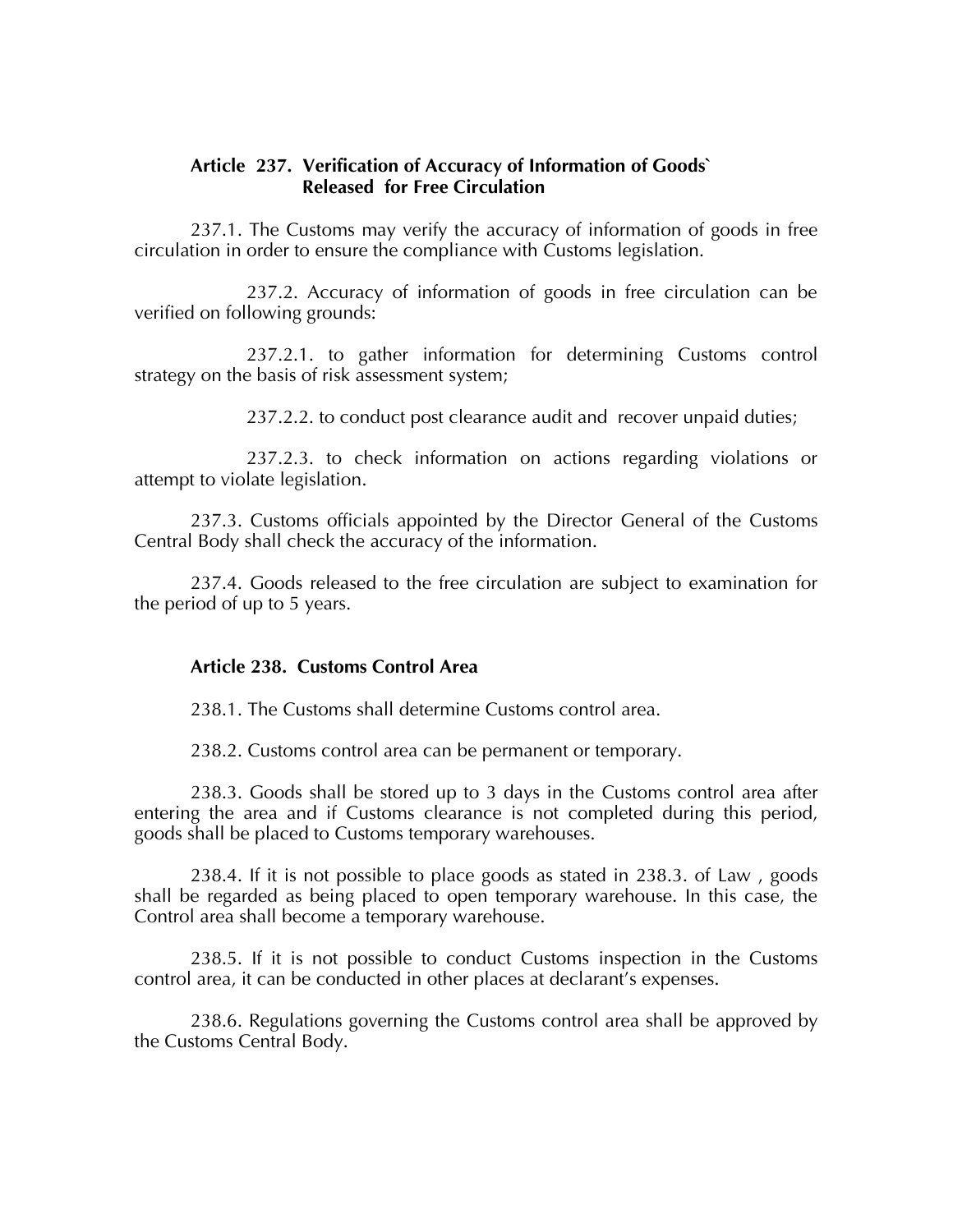# **Article 239. Submission of Documents and Information Required for Customs Control**

239.1. The clients shall be obliged to submit the Customs the documents and information required for Customs control.

239.2. The Customs shall request the documents and information required for Customs control to be submitted within the specified time limit.

239.3. The Customs may request the documents and information required for the Customs control from other persons.

239.4. Declarant, carrier, owner of the Customs bonded zone shall preserve Customs-related documents for five years.

# **Article 240. Reporting for Customs Control Purposes**

240.1. The Customs brokers, carriers, owners of the Customs bonded zones and temporary warehouses shall be obliged to submit reports in accordance with the forms approved by the Customs.

# **Article 241. Inadmissibility of Unwarranted Damage in the Process of Customs Control**

241.1. When exercising their legal duties, the Customs or officers shall not be allowed to take any actions or inactions which may cause unwarranted damage.

241.2. Any unwarranted damages losses caused by the unlawful actions or inactions of The Customs and officers shall be reimbursed by the Customs.

241.3. Customs officers who caused damages to other persons shall be liable in accordance with relevant legislation of Mongolia.

241.4. Any losses caused to persons by Customs officers' lawful actions or inactions to exercise Customs control shall not be reimbursed by the Customs.

# **Article 242. Types of Customs Control**

242.1. Customs control shall have the following types:

242.1.1. verification of documents and information;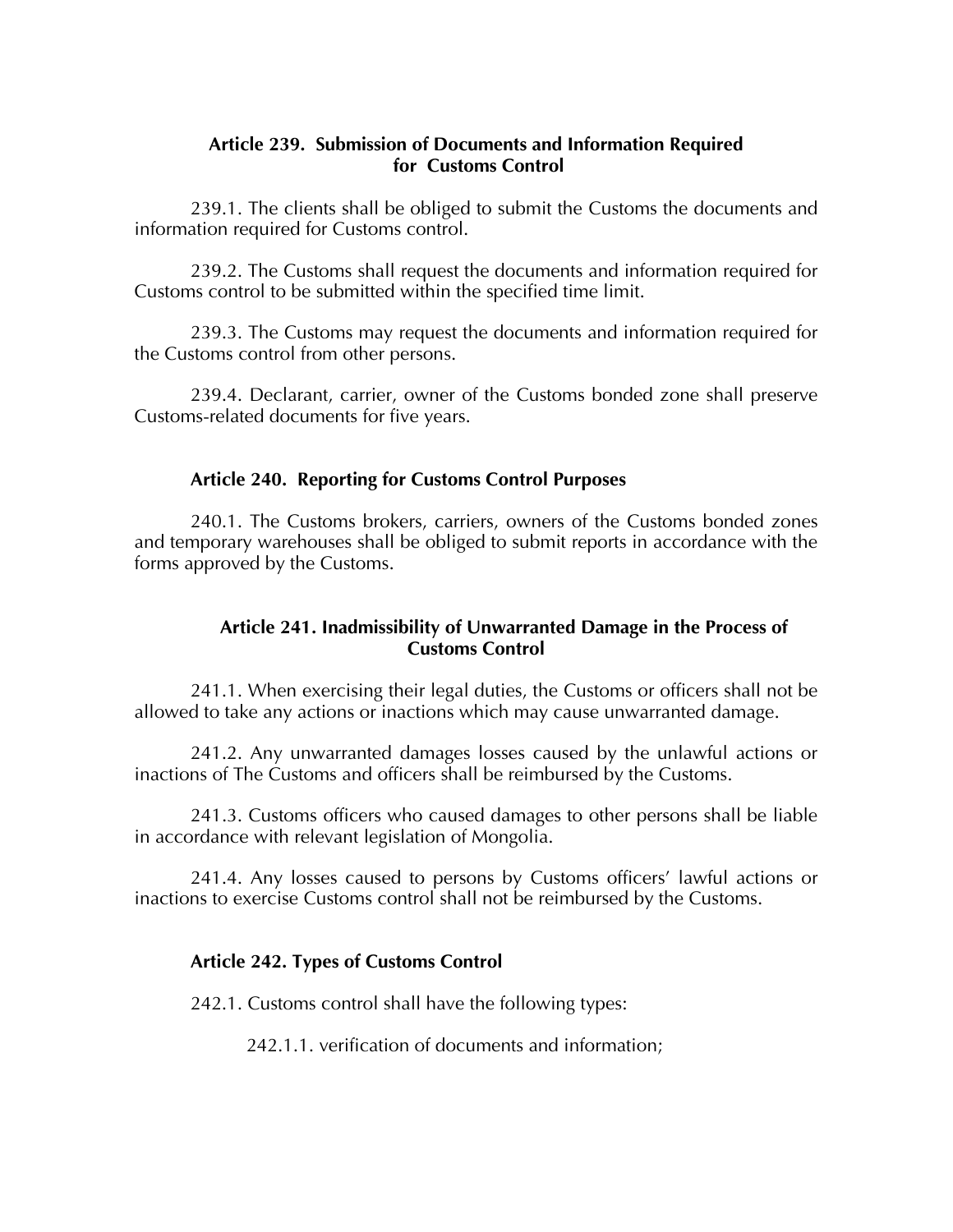242.1.2. verbal declaration;

242.1.3. lodgement of explanations;

242.1.4. Customs surveillance;

242.1.5. outward inspection of goods or means of transport;

242.1.6. physical examination of goods or means of transport;

242.1.7. search of persons;

242.1.8. inspection at premises, warehouses and areas;

242.1.9. post clearance audit;

242.1.10. other.

242.2. The Customs shall use risk assessment and risk analysis for the Customs control.

# **Article 243. Verification of Documents and Information**

243.1. For the purposes of verification of accuracy and validity of the documents, the Customs shall conduct documentary check.

243.2. The Customs may request additional documents and information for the purpose of verifying the information in Customs declarations and other documents. The Customs shall notify the reasons of requesting additional documents and information in written form or verbally.

## **Article 244. Verbal declaration**

244.1. When exercising the Customs control, Customs officers may request the clients to declare verbally.

# **Article 245. Lodgment of Explanation**

245.1. The Customs and Customs officers may obtain explanations which have special significance for the Customs control in a written form the clients.

## **Article 246. Customs Surveillance**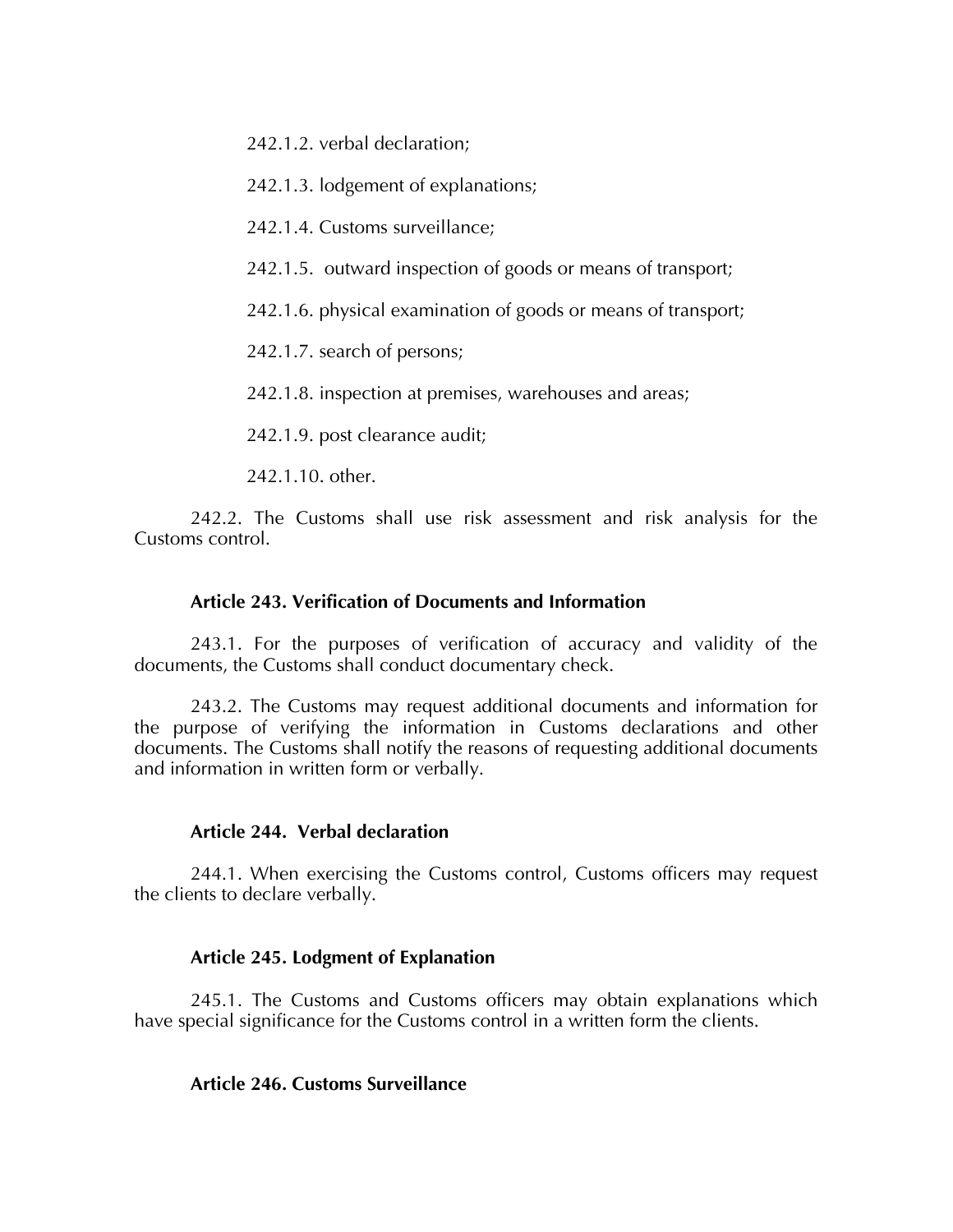246.1 .The Customs and officers shall keep surveillance on means of transport in motion, loading, unloading and transshipment of goods which is subject to Customs control. Control equipment shall be used in surveillance.

#### **Article 247. Outward Inspection of Goods or Means of Transport**

247.1. The Customs shall inspect outward of goods or means of transport including seals and identification mark for certain types of goods.

247.2. In the Customs zone, the Customs may inspect goods or means of transport in the absence of the declarant.

#### **Article 248. Physical Inspection of Goods or Means of Transport**

248.1. The Customs and officers shall conduct the inspection for goods or means of transport after receiving Customs declaration form in order to match.

248.2. The Customs and officer may conduct physical inspection prior to the submission of Customs declaration form in order to identify goods to be carried across the Customs frontier or check information on breach of Customs legislation.

248.3. Customs inspection can be conducted by choosing in a most appropriate way such as removing seal, opening of goods package, identifying and counting goods which are placed for Customs control.

248.4. Declarant must be present when goods or means of transport are inspected. If the declarant is unable to be in presence the carrier may witness the inspection.

248.5. The Customs or officer may perform the Customs inspection of following goods without the presence of the declarant:

248.5.1. Goods which pose threat to national security, human life, animals, plants and the environment such as explosives, inflammable, psychotropic, radioactive, chemical, biological and hazardous substances, drugs, psychotropic substances and historical and cultural value goods;

248.5.2. International postal items;

248.5.3. Goods to be inspected on the basis of the information on potential breach of the Customs legislation.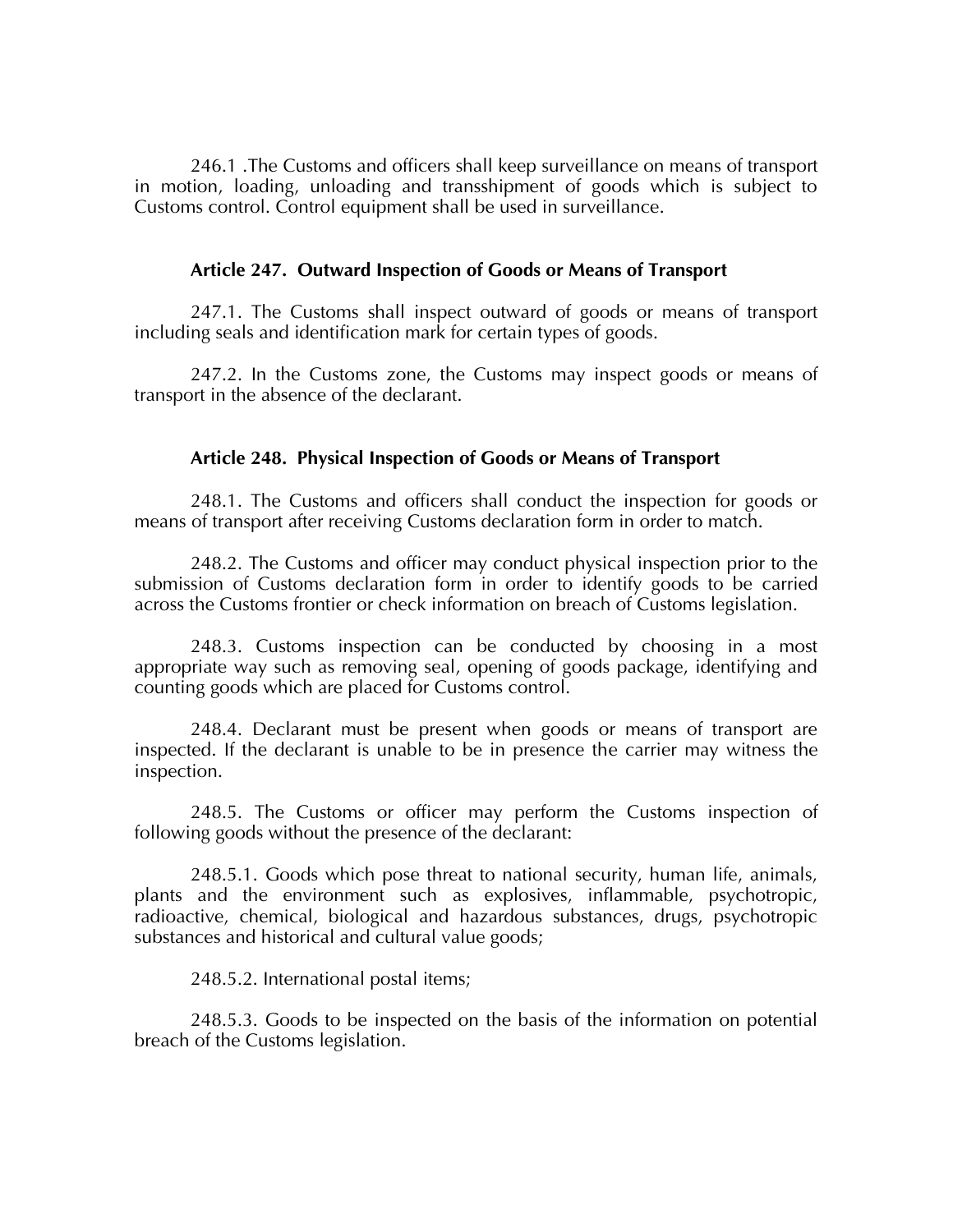248.6. If the Customs conducts the physical inspection of goods in accordance with the Article 248.5 of Law , it shall compile on goods inspection record in the presence of witnesses.

248.7. The Customs may be re-inspected.

248.8. If it is not possible to conduct the Customs inspection in the Customs control zone, it can be carried out in the office or private premises, which meet technical requirements approved by the Customs, at the declarant's expenses.

248.9. The Customs shall run the inspection of means of transport for international travelers and cargo within their scheduled stop time. Where necessary, upon the decision of head of the Customs, the stop time may be extended.

#### **Article 249. Search of Persons**

249.1. Customs officer may conduct search of a person where there is a sufficient ground or suspicion of a violation or concealment of goods on his/her body. Search of a person is an exclusive form of Customs inspection.

249.2. Customs officer conducting search of a person shall notify the Head of the Customs.

249.3. Prior to the search, the person in question shall be notified and his/her rights and responsibilities should be explained. He or she should be suggested to lodge concealed items on a voluntary basis.

249.4. Search room should meet sanitary and hygienic requirements and access of other persons to the room and any possibility to observe the performance of a search of a person ought to be precluded.

249.5. Customs officer conducting the search shall be the same sex of a person subject to search. Where the same sex officer is unavailable, the search shall be conducted by a medical doctor who is invited for such a purpose.

249.6. Witnesses should be present during the search of a person and said witnesses should be the same sex as person being searched.

249.7. In case when a person subjected to a search is underage or disabled, his/her lawful representative or the person accompanying them shall be in present during a search.

249.8. A person subjected to search is entitled to:

249.8.1. get introduced to his/her rights and obligations;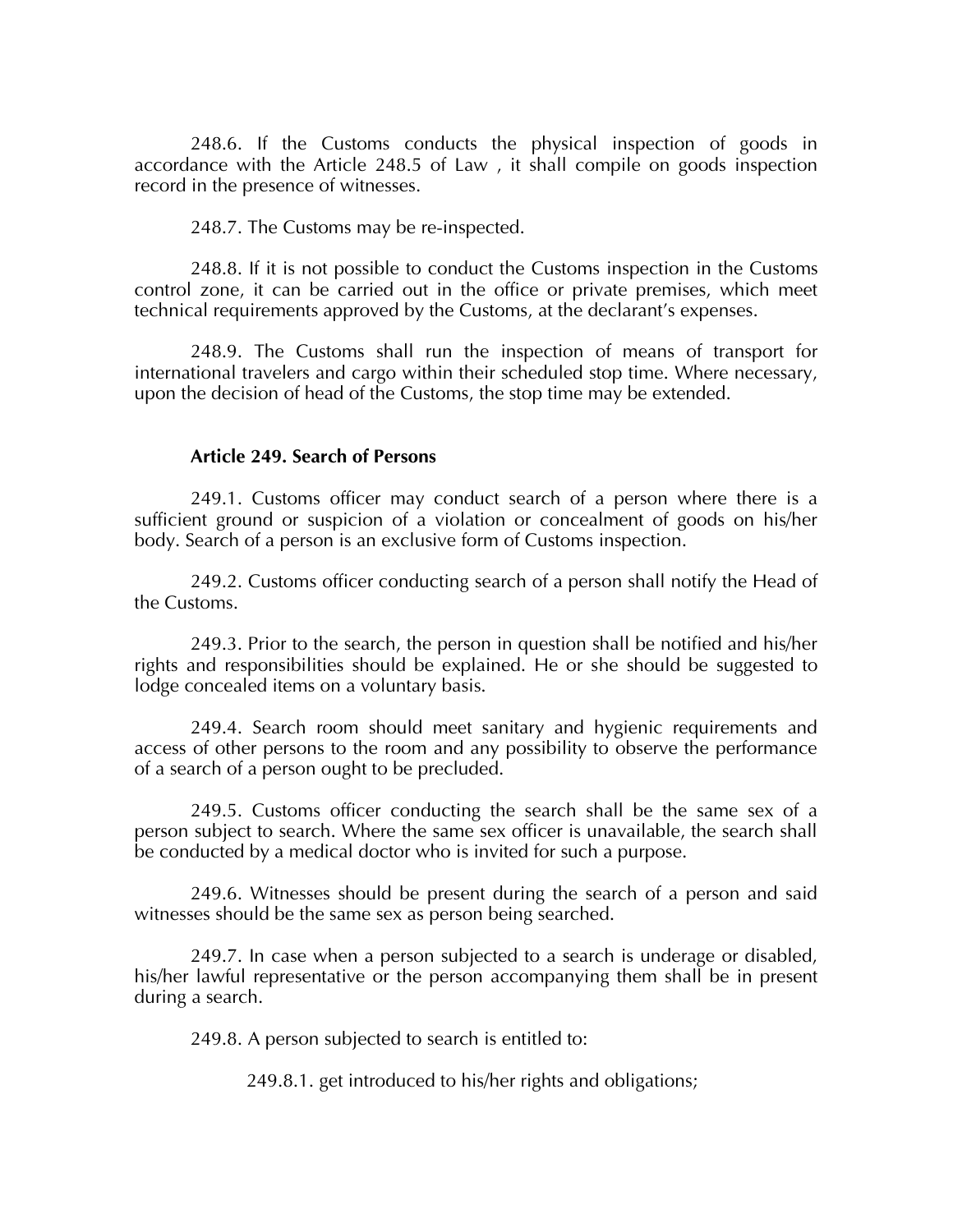249.8.2. provide explanations and submit petitions;

249.8.3. examine the record of his/her own search;

249.8.4. speak his/her native language and where necessary to request an interpreter;

249.8.5. lodge complaint in accordance with Law and relevant laws in case his/her lawful rights have been infringed during the search.

249.9. A person subjected to search shall be obliged to obey lawful demands of the Customs officers.

249.10. It shall be prohibited to use during a search methods involving humiliation of the person's dignity, defaming his/her name or damage to the person's health.

249.11. Customs officer shall compile a search record. Customs officer who conducting the search, the person subjected to search and the witnesses thereof shall sign the search record.

### **Article 250. Inspection of premises, warehouses and areas**

250.1. The Customs and officers shall inspect premises, warehouses and areas where goods are stored as follows:

250.1.1. goods temporarily admitted;

250.1.2. goods preserved in the possession of declarant upon the permission of the Customs;

 250.1.3. goods stowed in temporary warehouses and Customs bonded zone.

250.2. The Customs and officer shall conduct inspections of premises, warehouses and areas on the basis of the information pertaining to losses of goods or means of transport or violation the Customs legislation.

250.3. For the purposes of verifying the information pertaining goods which entered the Customs territory violating the Customs legislation, the Customs may conduct inspections at the premises, warehouses and areas where goods are brought illegally to places other than those specified in Article 239.1. are sold, possessed or used. In this case, special identification marks may be examined.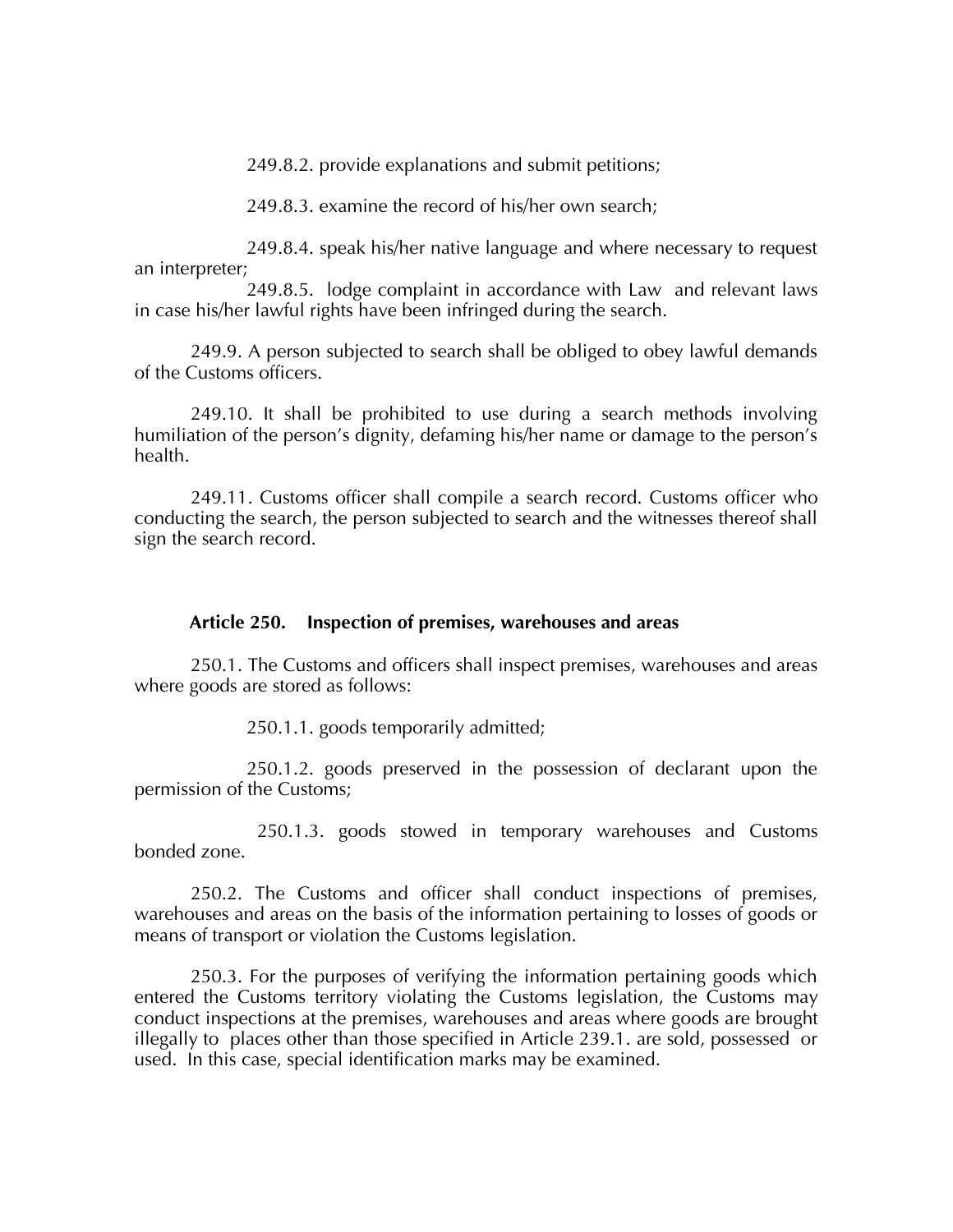250.4. If the owner of the premises, warehouses and areas where goods subjected to the Customs control are preserved refused to be inspected, the Customs shall conduct the inspection entering such premises, warehouses and territories in the presence of witnesses.

#### **Article 251. Post clearance audit**

 251.1. The Customs shall conduct post clearance audit, after goods or means of transport have been cleared and released, for the purposes of verification of the accuracy of information stated in Customs declaration form and other documents and assessment of export and import record of the declarant.

251.2. The Customs and officers have following rights for conducting post clearance audit to:

251.2.1. to demand submission of Customs documents, accounting records, financial and other necessary documents and have an access to database;

251.2.2. to verify, have copies and authenticate documents for audit and demand to provide explanations, inquiries and clarifications;

251.2.3. to have an access to premises, warehouses and areas of receiver, owner and proprietor of goods and any persons related to them, conduct examination or seal goods when deemed necessary;

251.2.4. other rights stated in the law.

251.3. In the instances when a declarant, receiver, owner and proprietor of goods or means of transport and any persons related to them refuse access to the premises, warehouses and area or examination, the Customs shall penetrate into such premises, warehouses and areas in the presence of at least two witnesses.

251.4. The Customs may take measures up to temporary freeze of bank accounts of any person in case of non-compliance of requirements of the post clearance auditor, or failure to lodge necessary documents for examination in time and reimburse unpaid duties.

251.5. The Customs officer who conducted the post clearance audit shall record offences proven by the evidence and issue an order to reimburse unpaid duties. In this case, Customs declaration may be recovered and goods cleared.

251.6. The regulations regarding post clearance audit shall be approved by the Customs Central Body.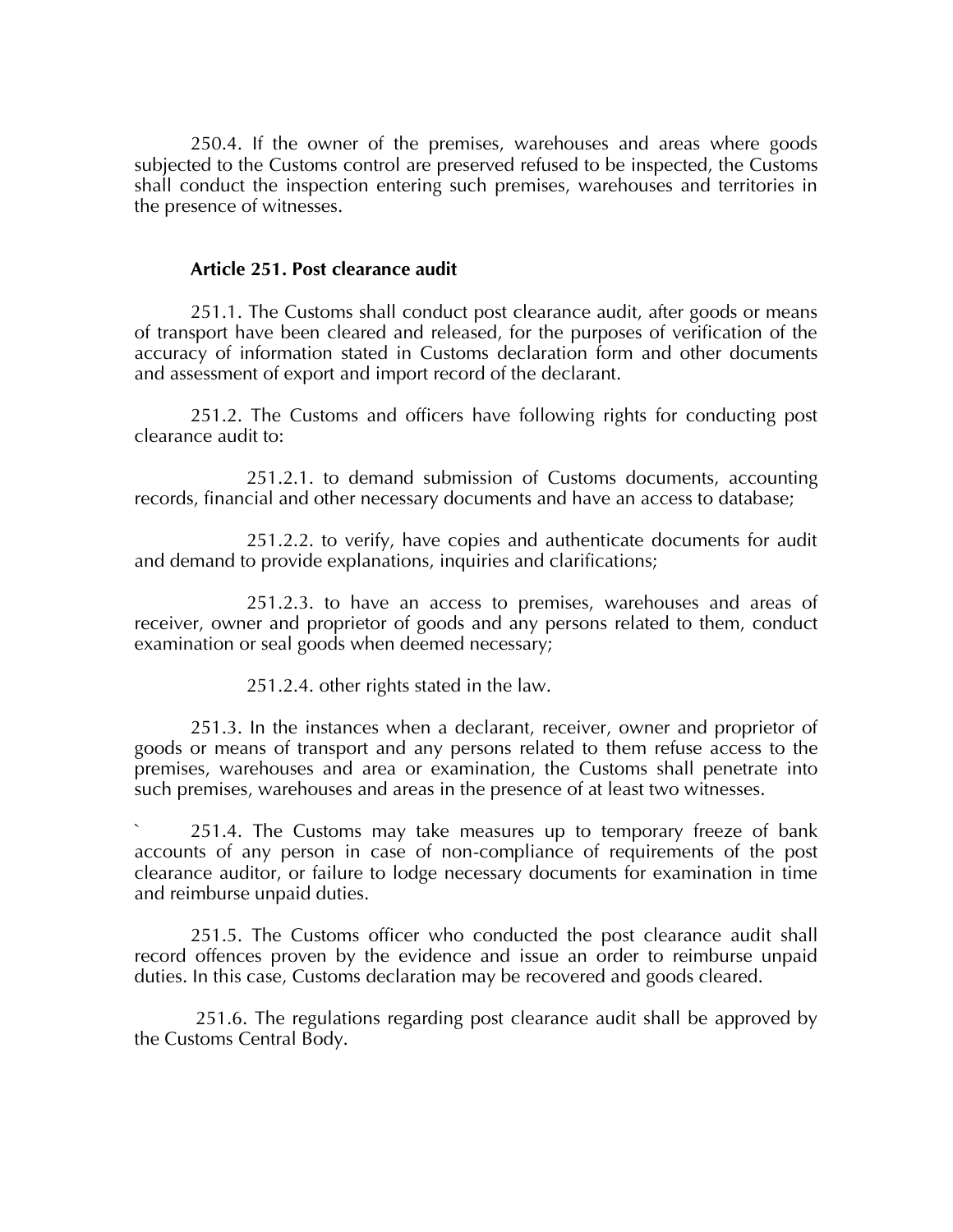### **Article 252. Controlled Delivery**

252.1. On the basis of international treaties of Mongolia or mutually agreed arrangements with Customs or competent authorities of other countries, the Customs may use controlled delivery method for the purposes of repressing illegal trafficking of prohibited and restricted goods and revealing persons involved in the smuggling of such goods under Customs control.

252.2. The regulations on controlled delivery shall be approved by the Government.

#### **Article 253. Detaining Goods or Means of Transport**

253.1. Goods or means of transport may be detained, upon the decision of the Customs and officer, for the purposes of obtaining conclusions, analysis, information and enquiry from the specialized organizations and involving relevant organizations and officials in the Customs examination.

253.2. The decisions specified in the Article 253.1. of Law shall contain information on reasons to detain goods or means of transport, period of seizure and full name of the official who made decision and the copy of such decision shall be provided to the declarant.

253.3. The regulation on detainment of goods or means of transport shall be approved by the Central The Customs.

#### **SUB -CHAPTER ONE**

## **EXPERT ANALYSIS AND TESTING IN CUSTOMS CONTROL**

## **Article 254. Appointment of experts for conducting the Customs control**

254.1. Expert analysis shall be conducted when the Customs control for documents, goods or means of transport requires expertise.

254.2. Expert analysis or testing may be conducted by the Customs laboratory or any specialized organizations or other experts appointed by the Customs.

254.3. Any organizations, public or private shall accept the decision by the Customs on expert analysis and appointment of experts.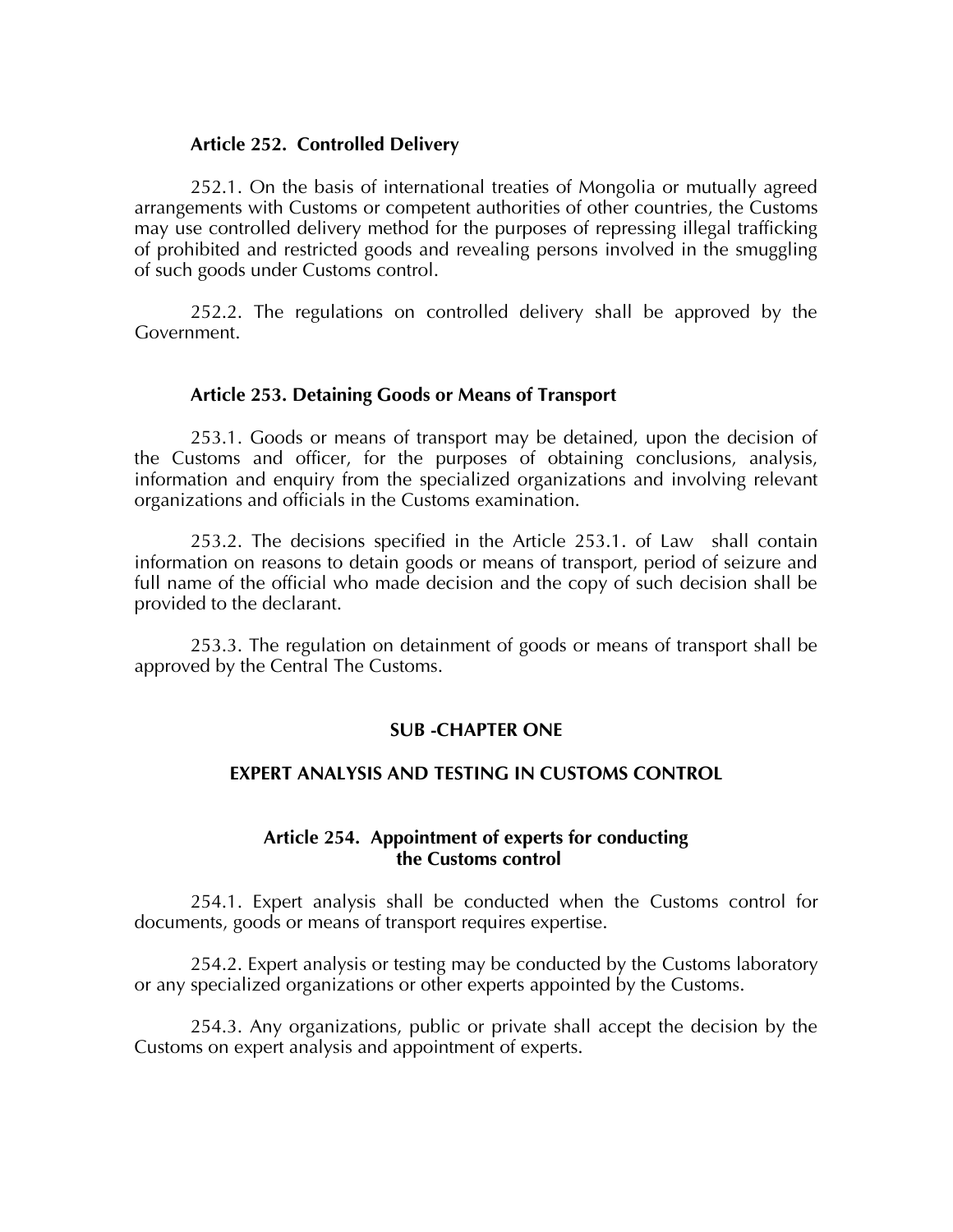254.4. In case when the organization to conduct expert analysis is not state owned, the expert analysis shall be conducted on contractual basis. Costs for expert analysis shall be borne by the declarant.

254.5. The Head of the Customs shall specify, in the resolution to conduct expert analysis, grounds and purposes of such analysis, duration, full name of an expert, name of organization, questions to be answered, list of documents and materials submitted to the expert, conclusions and warning on responsibilities for drawing up wrong conclusion.

254.6. Expert analysis shall be conducted within the following time period:

254.6.1. during the period when goods are stored in temporary warehouse being placed under Customs procedure chosen by declarant upon getting expert conclusion;

254.6.2. up to one month if expert analysis is made for means of transport;

254.6.3. up to three months for other cases.

254.7. Customs management officials shall make decision on conducting the expert analysis for goods or means of transport and notify declarant on that decision.

254.8. The regulations on conducting expert analysis, appointing experts, drawing up conclusions and requirements for experts shall be approved by the Customs Central Body.

#### **Article 255. Expert's Conclusion**

255.1. The expert shall draw up conclusion in a written form based on analysis results.

255.2. In expert conclusion, grounds of conducting expert analysis, place, duration, full name of expert or name of organization, questions to be answered, object of analysis, materials and documents, methods of analysis and findings of expert analysis shall be included. The expert may draw up other conclusions not included in the questions to be answered but relevant to said analysis.

255.3. The expert shall attach evidences and other relevant materials and documents which are inalienable part of expert's conclusion.

255.4. The expert who conducted expert analysis and other experts who participated in the said analysis shall sign the conclusion. In case of disagreement, each expert shall provide their own conclusion.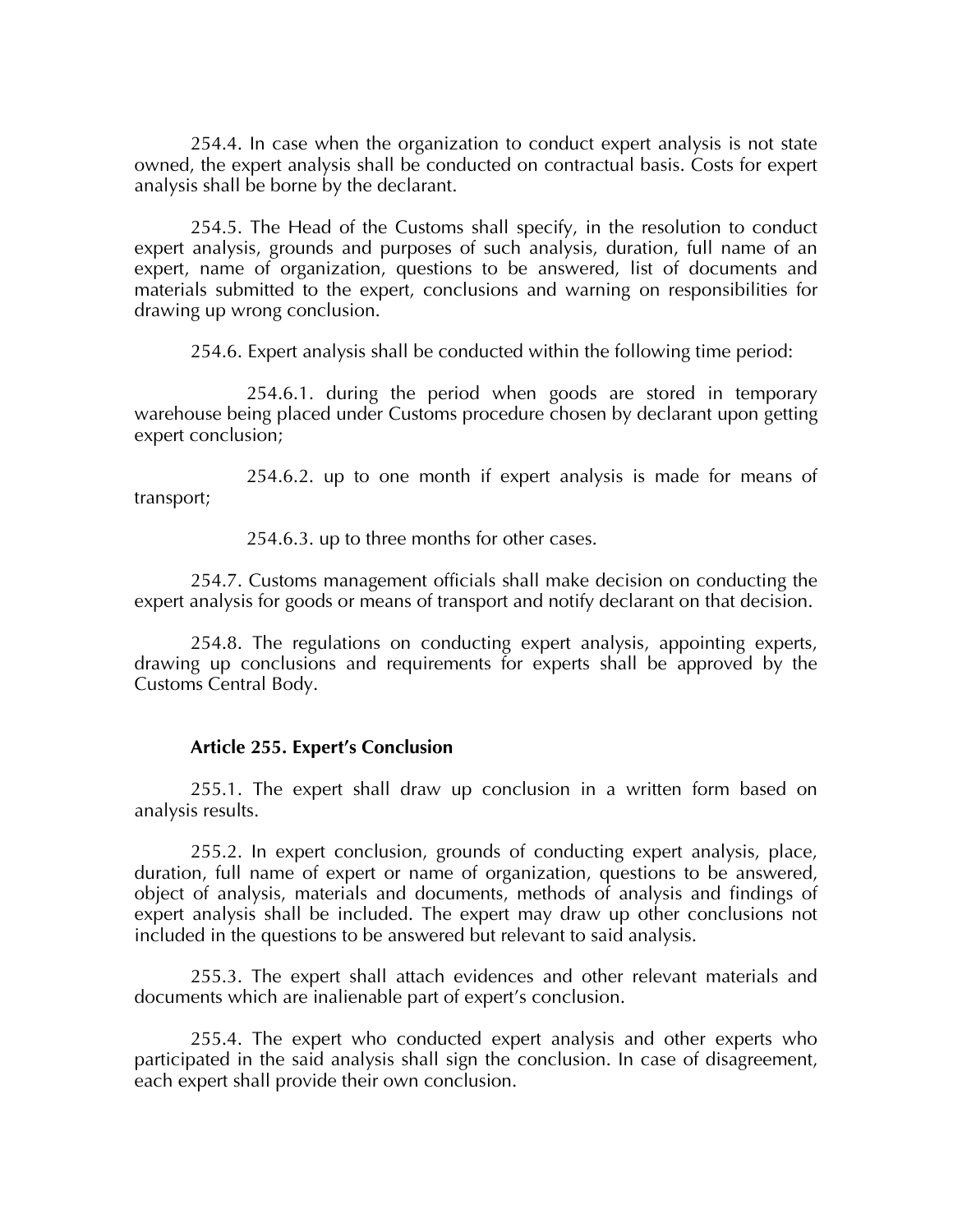255.5. The Customs shall submit a copy of the expert's conclusion to the declarant.

255.6. The Customs and officer shall take into account of expert's conclusion upon decision making.

## **Article 256. Additional and Repeated Expert Analysis**

256.1. If the expert conclusion is vague or incomplete, additional expert analysis shall be conducted by the expert who conducted the analysis or other expert or organization.

256.2. If the expert analysis is found to be unsatisfactory or doubtful, the Customs shall appoint other expert for repeated expert analysis.

256.3. Relevant provisions of the Article 254 and 255 of Law shall be adhered for conducting additional and repeated expert analysis.

## **Article 257. Expert's Rights and Responsibilities**

257.1. An expert has the following rights:

257.1.1. to examine goods, documents and means of transport for which expert analysis to be conducted;

257.1.2. to invite other experts for the expert analysis upon the permission of the Customs,

257.1.3. to request necessary for the expert analysis materials, additional information and documents;

257.1.4. to refuse to conduct expert analysis;

257.1.5. to participate in the certain operation for Customs control upon the permission of the Customs.

257.2. When the expert refused to conduct the expert analysis as stated in 257.1.4 of Law , he/she should notify the Customs about such decision in writing.

257.3. Expert shall keep confidentiality of information regarding expert's analysis and conclusion and shall refuse to participate if such Customs operation is related to business of his/her family members or relatives or own property.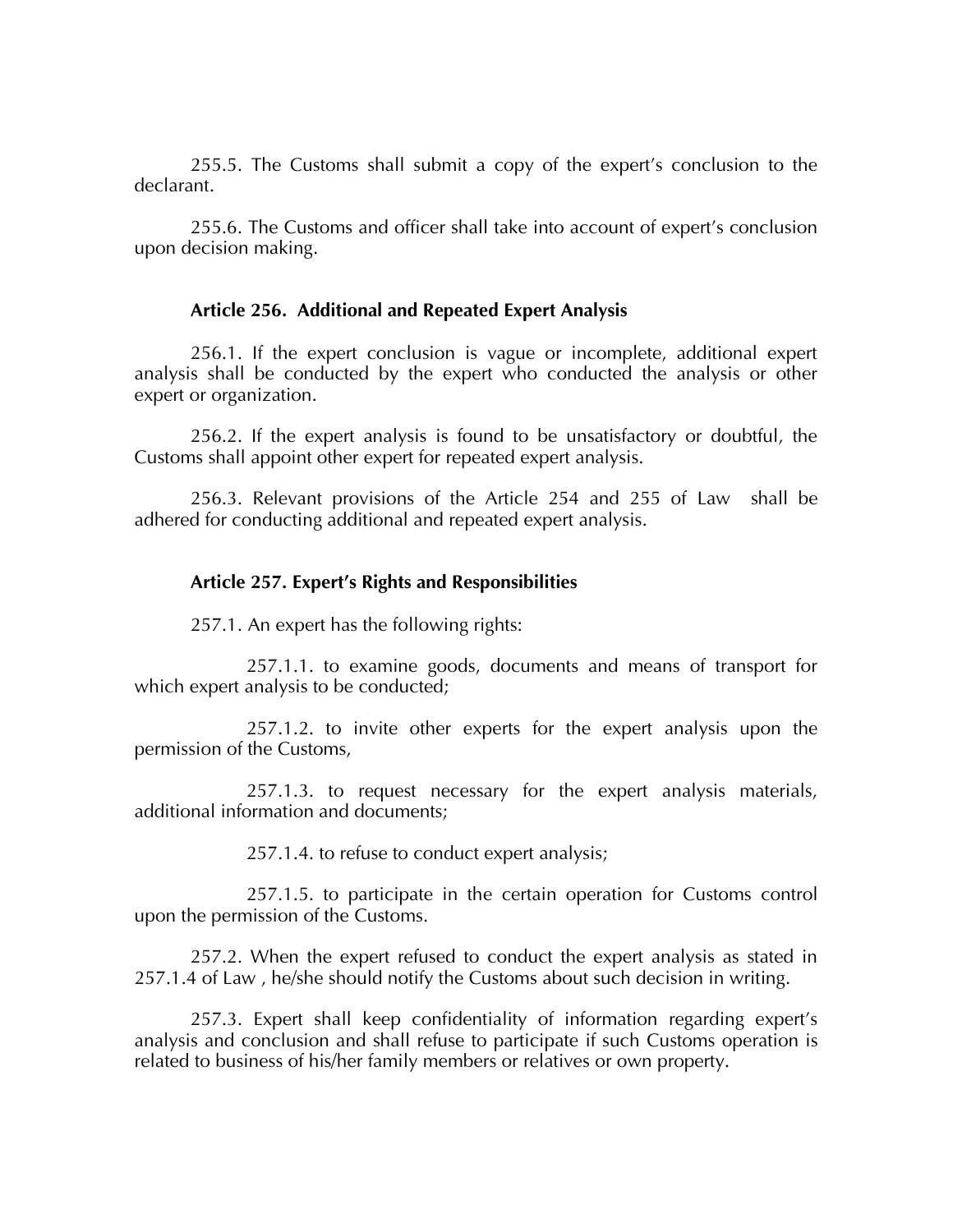#### **Article 258. Taking Samples and Specimens**

258.1. For the purposes of Custom control, the Customs and officer may take samples or specimens of goods.

258.2. Taking samples or specimens shall be recorded in accordance with the form approved by the Customs Central Body. Experts and specialists may be involved in taking samples or specimens.

258.3. The Declarant may take samples or specimens upon the permission of the Customs.

258.4. Quantity of samples or specimens shall be to minimum amount sufficient for expert's conclusion and tests.

258.5. When other State agencies or officials take samples or specimens in accordance with the relevant laws, the Customs officials and declarant shall be present.

258.6. The Declarant shall be obliged to provide assistance in taking samples or specimens and bear related expenses.

258.7. The regulations on taking samples or specimens, conducting analysis and drawing up conclusion shall be approved by the Customs Central Body.

#### **Article 259. Specialist's Involvement in Customs Control**

259.1. When expertise is needed for activities such as operating equipment for the Customs control, the Customs may invite specialist to participate in the Customs operations.

259.2. Involvement of specialist in the Customs control shall be provided on a contractual basis.

259.3. The specialist has the following rights:

259.3.1. to examine materials relevant to his/her involvement;

259.3.2. to ask questions regarding the involvement upon the permission of the Customs official;

259.3.3. to get introduced to materials and findings of the operation he/she participated and make explanation thereof.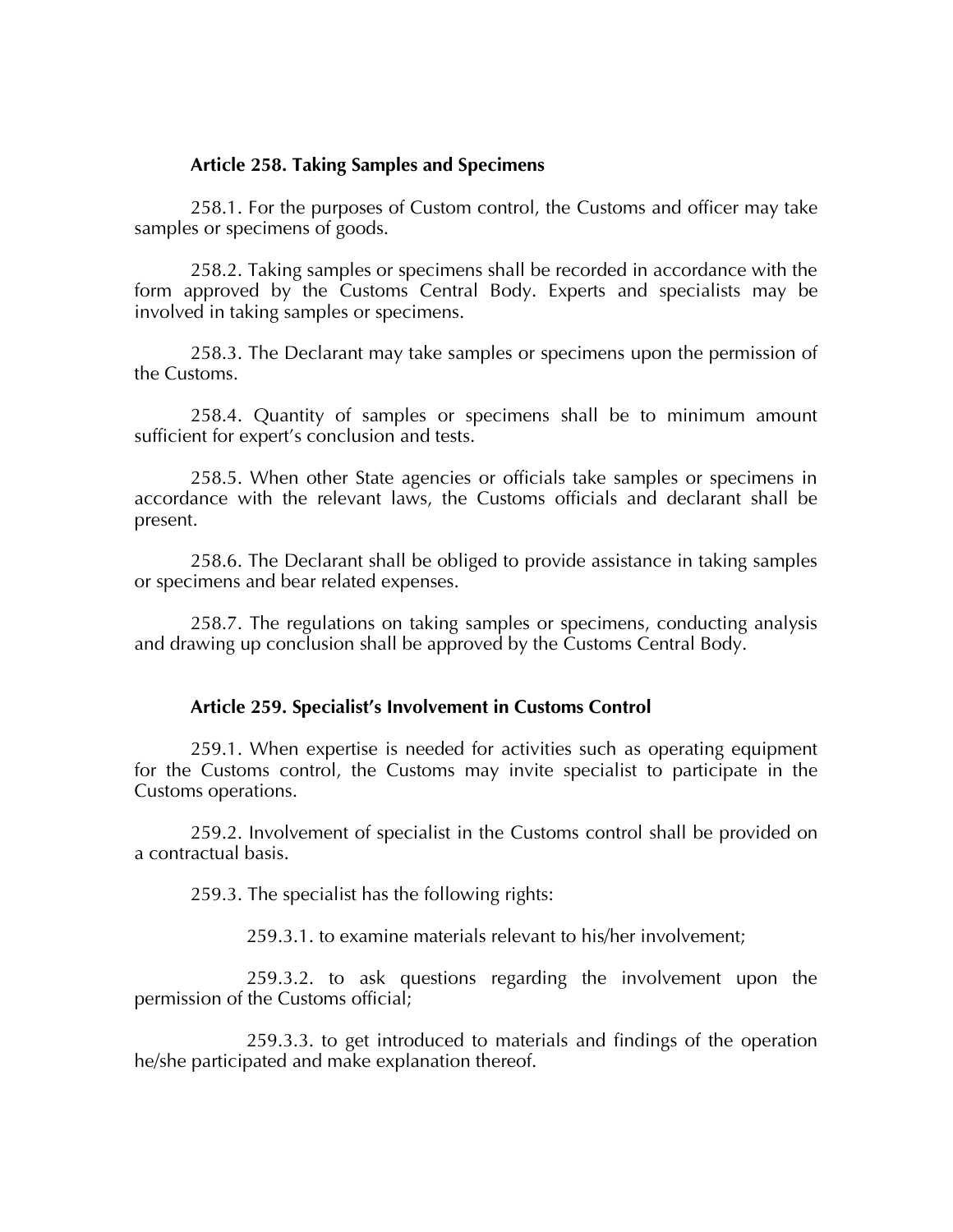259.4. The specialists have the following responsibilities:

259.4.1. to perform his/her duty specified in the contract;

259.4.2. to certify his/her involvement in the certain Customs control by signing;

259.4.3. to keep confidentiality of information acquired during the involvement in the certain operations of Customs control;

259.4.4. to refuse involvement in the Customs operations if such operation is related to businesses of his/her family members or relatives or own property.

259.5. Costs of the specialists involved in the Customs control upon the initiative of the Customs shall be borne by the State Budget.

#### **Article 260. Involvement of Other State Agencies and Officials in Customs Control**

260.1. Other State agencies and officials such as professional inspection agencies and police officers may be involved in Customs control in accordance with the relevant legislation.

260.2. The State agencies and officials stated in the Article 260.1 of Law may conduct control and examination in accordance with relevant legislation along the Customs examination.

#### **SUB-CHAPTER TWO**

## **ADDITIONAL PROVISIONS ON CUSTOMS CONTROL**

#### **Article 261. Information on Customs Stakeholders**

261.1. In accordance with Law , the Customs shall collect information regarding clients and stakeholders who are engaged in carriage of goods or means of transport across the Customs frontier or involved in foreign trade activities.

261.2. For the purposes of Customs control, levying and collecting Customs duties and other taxes, the Customs shall gather information on business record, assets, location and solvency of the stakeholder and clients.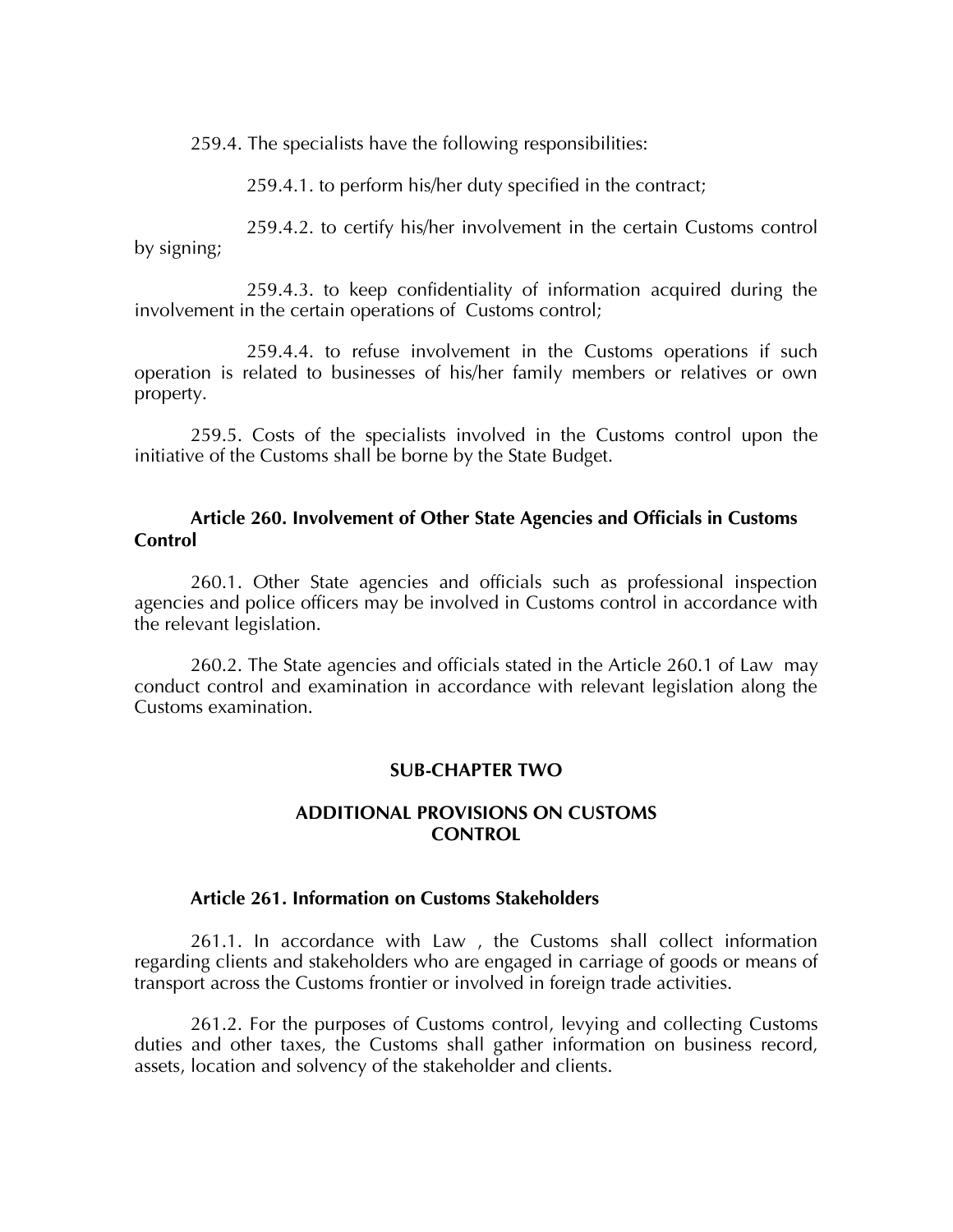#### **Article 262. Other Activities Necessary for the Customs Control**

262.1. A licensed owners of the temporary warehouses and Customs bonded zones, declarants and carriers shall be responsible for carriage, loading, unloading transshipment, unpacking, repacking, weigh scaling, determination of quantity, fixing good package damages and opening and closing warehouses.

### **Article 263. Application of Identification Marks on Goods or Means of Transport for Customs Purposes**

263.1. Identification marks for Customs purposes /hereinafter, Customs identification mark/ for the goods or means of transport under the Customs control may be effected applying most convenient methods such as seals, stamps, alphanumeric and other markings, special identification marks, stamping shipment documents, commercial and other documents, taking samples or specimens, detailed description of goods or means of transport, photographic images, video recording, sketches and illustrations.

263.2. The Customs or officers shall put Customs identification marks.

263.3. The Customs identification mark may be changed or removed by other persons upon the permission of the Customs if there is a threat to goods or means of transport to be destroyed, lost or damaged or the Customs is unable to apply the Customs identification mark and in this effect such person shall notify the Customs immediately.

263.4. In the instances specified in the Article 263.3. of Law , if the person is unable to notify the Customs, he/she may change or remove the Customs identification mark in the presence of any competent officials from other relevant State bodies.

263.5. In the instances specified in the Article 263.3. and 263.4. the person shall file a report in accordance with the form approved by the Central The Customs and shall prove real threats by providing documents issued by the relevant organizations.

263.6. The identification mark specified in the Article 263.1. of Law shall be as seals and stamps applied the Customs of other countries and they shall be used solely for Customs purposes.

263.7. The regulations on application of identification marks on goods or means of transport carried across the Customs frontier shall be approved by the Customs Central Body.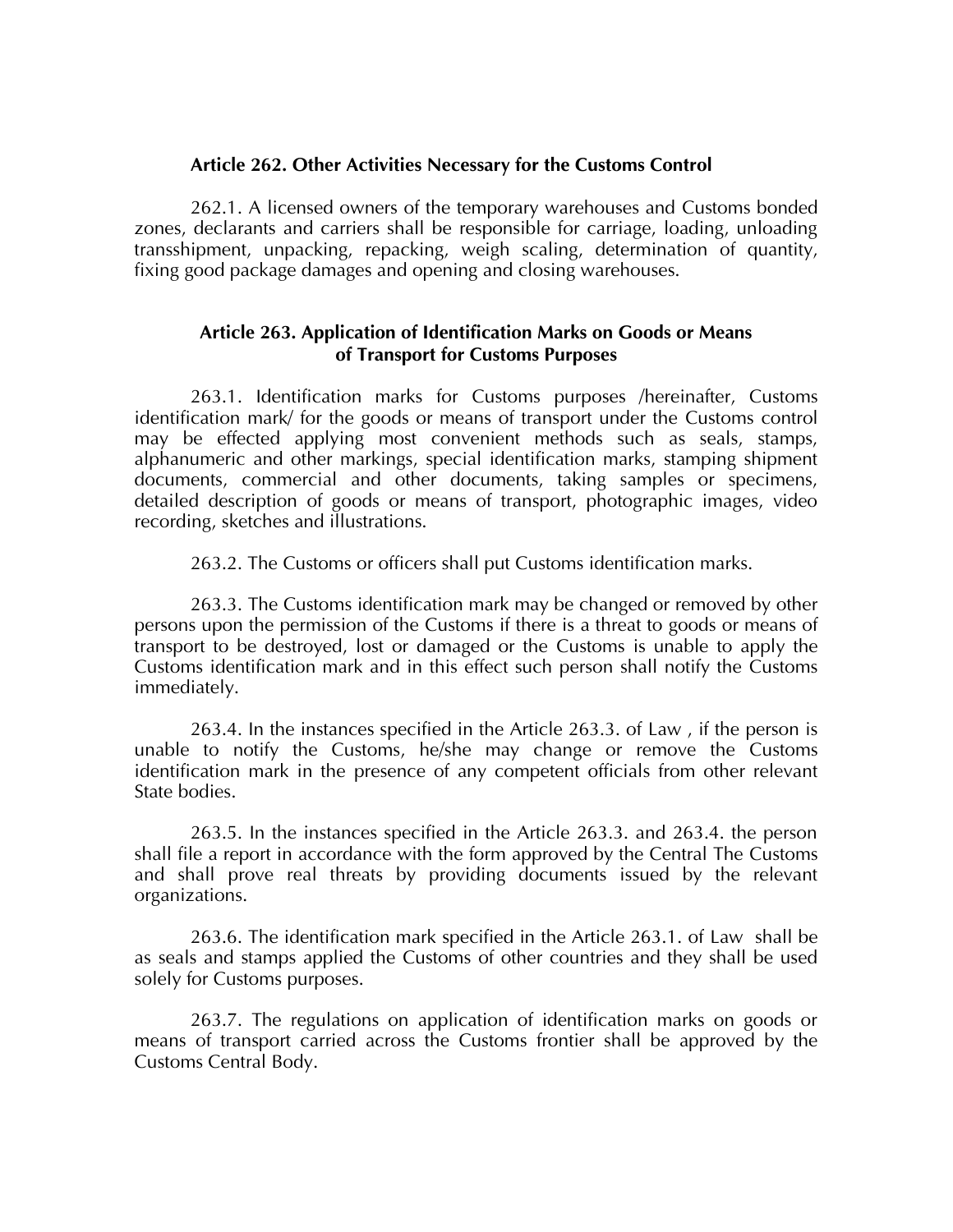#### **SUB-CHAPTER THREE**

## **INTELLECTUAL PROPERTY RELATED GOODS CROSSING THE CUSTOMS FRONTIER**

## **Article 264. Intellectual Property Related Goods Crossing the Customs Frontier**

264.1. Works, new works, samples of products and products subject to the intellectual property owned by certified right-holder in accordance with Law on Patent, and Law on Copyrights shall be carried across the Customs frontier in instances other than application is submitted as specified in the Article 266 of Law or unless otherwise stated in other laws.

264.2. The regulations on carriage of goods subject to intellectual property right across the Customs frontier shall be approved by the Customs Central Body jointly with the Intellectual Property Office.

## **Article 265. Grounds of Non-Carriage of Goods Subject to Intellectual Property Right**

265.1. The Customs shall take measures not to carry goods under the Customs control and subject to intellectual property rights across the Customs frontier on the basis of the application made by the intellectual property right-holder.

265.2. Measures to be taken by the Customs shall not become obstacle for intellectual property right-holder to protect his/her rights as stated in the legislation of Mongolia.

## **Article 266. Intellectual Property Right Holder's Application and Its Consideration**

266.1. In the instances when the the intellectual property right holder has a sufficient evidence that goods, which violated his/her rights, are carried across the Customs frontier or under the Customs control, he/she may submit application to the Customs to take measures not carry such goods across the Customs frontier.

266.2. The application shall contain following details:

266.2.1. information on the right-holder;

266.2.2. information on the intellectual property objects;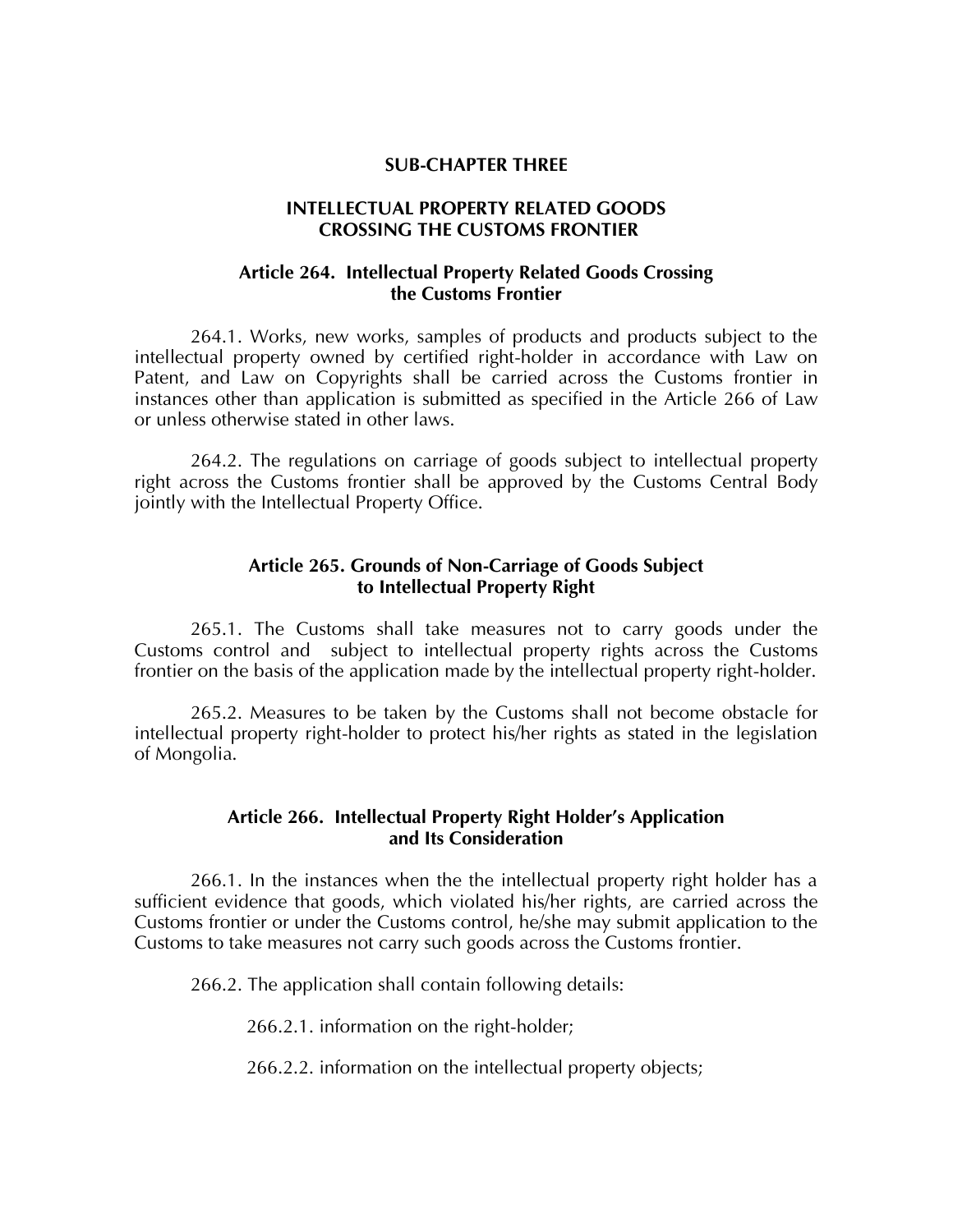266.2.3. detailed information on the goods that the person submitted the application deems such goods are illegally carried;

266.2.4. determine time term throughout which measures taken by the Customs shall be implemented;

266.3. The application shall be supplemented by the documents, certified by the competent authorities, confirming the person's rights to said object. The rightholder may also attach to the application the goods specimens proving the fact of infringement upon his/her rights.

266.4. The Customs shall accept the application and consider it in accordance with relevant legislation.

#### **THE CUSTOMS**

#### **SECTION FOURTEEN**

#### **THE CUSTOMS**

#### **Article 267. The Customs and Principles of Its Functions**

267.1. The Customs is a special state agency responsible for ensuring compliance of the Customs legislation of Mongolia.

267.2. In its activity the Customs shall abide by the principles of supremacy of law, respect for human rights and freedom, high professional competence and direct subordination of Customs of lower authorities to those higher authorities.

#### **Article 268. Customs Emblem**

268.1. The Customs shall have its own emblem. The regulations on the design and application of the emblem shall be approved by the Customs Central Body.

## **Article 269. Organizational Structure of the Customs**

269.1. The Customs consists of the Customs Central Body and affiliated to it customhouses and Customs offices. The Customhouse may have units and branches.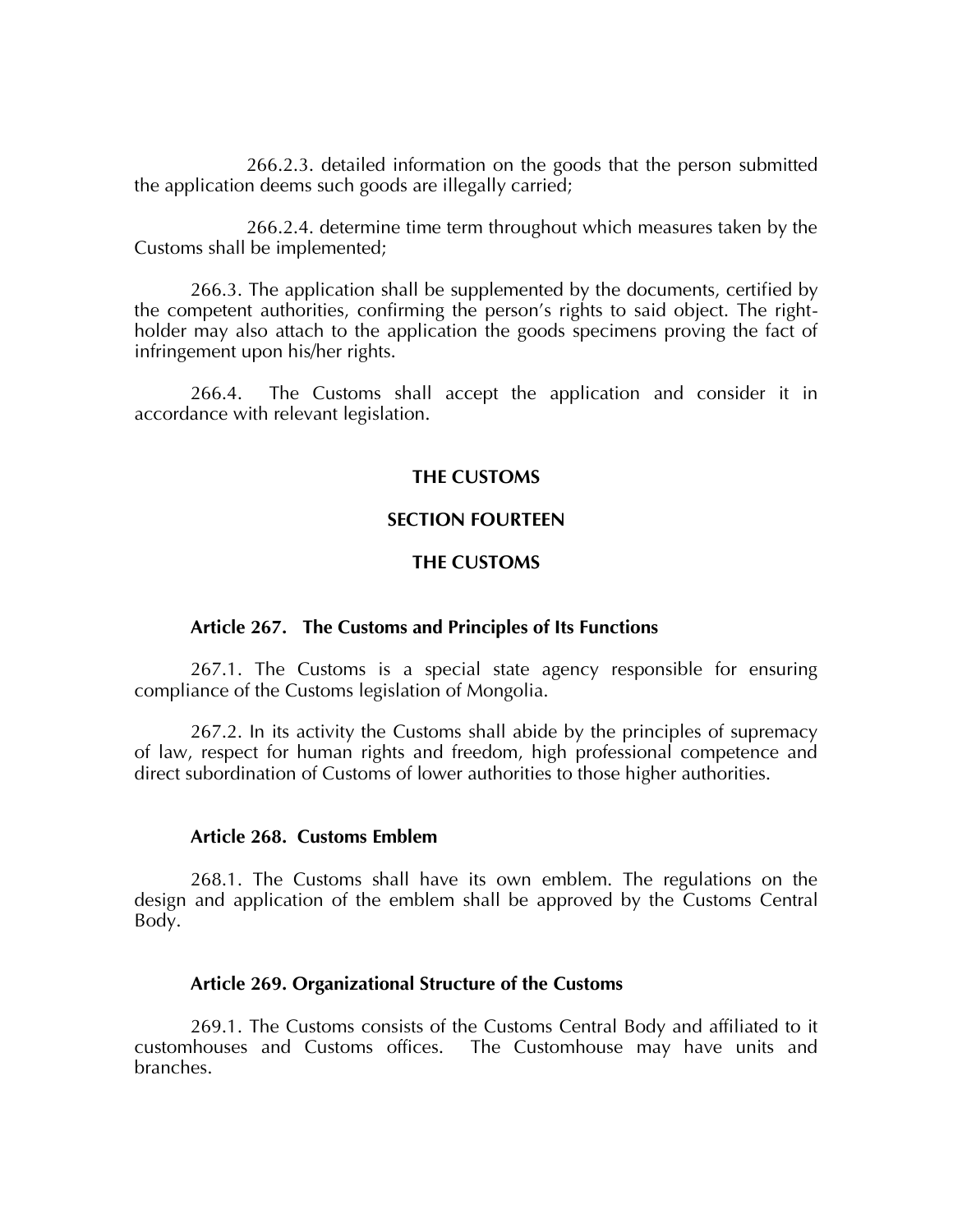269.2. The Customs Central Body is a state administrative authority responsible for implementing Customs legislation nationwide. The rules of the Customs Central Body shall be approved by the Cabinet.

269.3. The Customs Central Body shall have the Director General and his Deputy.

269.4. The Government of Mongolia shall appoint the Director General of the Customs Central Body upon the recommendation of the Cabinet Minister responsible for Customs matters and appoint the Deputy Director General upon the recommendation of the Director General of the Customs Central Body.

269.5. The Customs Central Body may have its own Customs research and training organization, Customs laboratory, printing shop, information technology center, investment, procurement and service department and a detector dog unit.

269.6. The rules of the customhouses, Customs offices and attached centers and departments shall be approved by the Director General of the Customs Central Body.

269.7. Research and education activities of the research organization stated in the Article 269.5. of Law shall be governed by the Law on Science and Technology and the Law on Higher Education.

## **Article 270. The Full Power of the Customs Central Body**

270.1. The Customs Central Body shall exercise the following power:

270.1.1. to implement the Customs legislation nationwide and ensure its compliance;

270.1.2. to introduce proposals on Customs matters and to make decision in accordance with the legislation;

270.1.3. to determine Customs control strategies on the basis of risk assessment;

270.1.4. to formulate and implement Customs Development Program;

270.1.5. to regulate activities of customhouses and Customs branches, provide professional management and create conditions for normal operations;

270.1.6. to develop rules, regulations and directions specified in Law regarding carriage of goods or means of transport across the Customs frontier;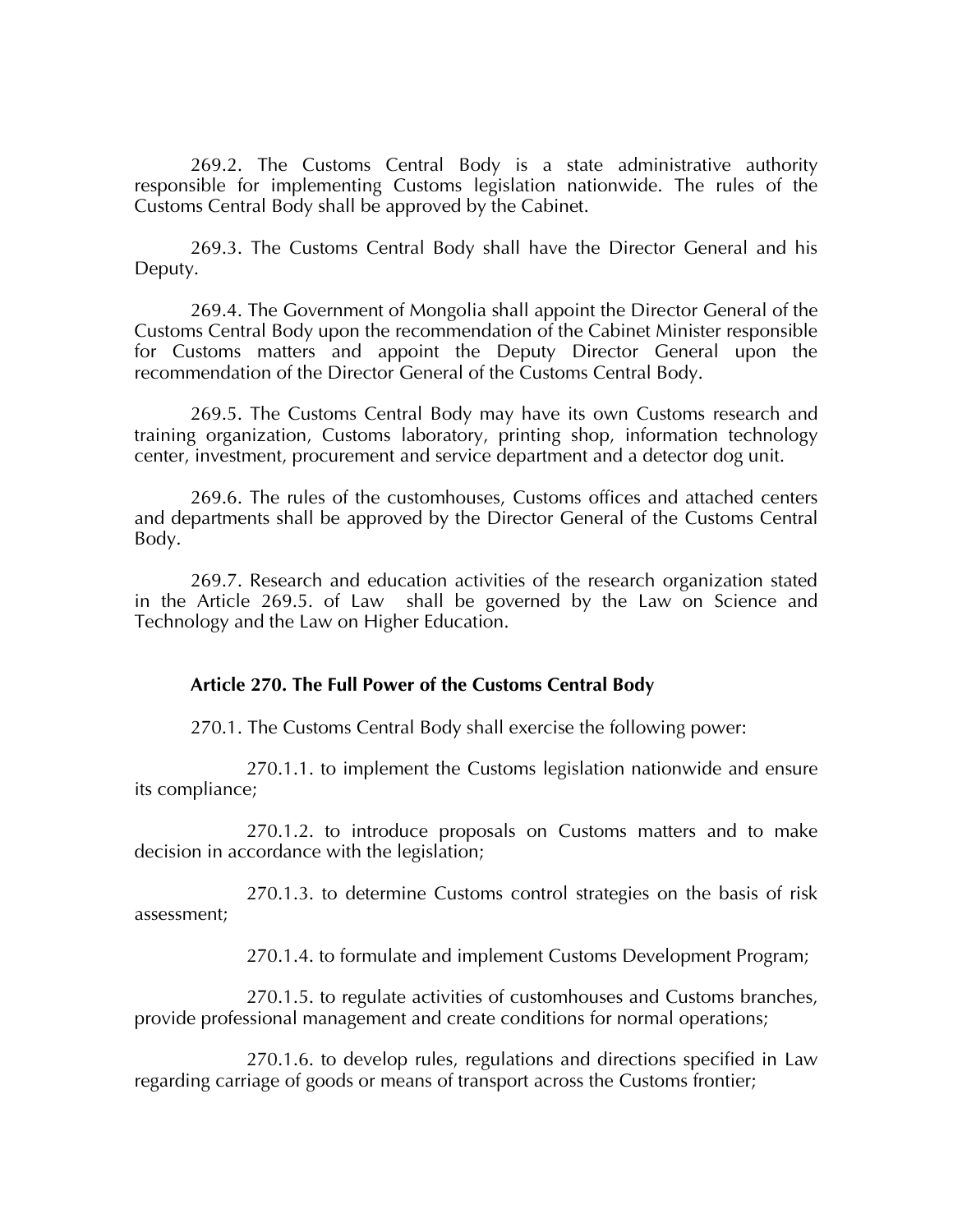270.1.7. to compile foreign trade statistics and conduct analyses;

270.1.8. to establish national commodity code in line with the Harmonized Commodity Description and Coding System;

270.1.9. to set up customhouses and Customs offices for declaring goods an clearing;

270.1.10. to plan human resource demand of the Customs and manage deployment of human resource;

270.1.11. to consult and provide information on Customs matters and support training employees of Customs stakeholders;

270.1.12. to enhance international cooperation of the Customs;

270.1.13. to prevent Customs offences;

270.1.14. to accept and resolve petitions and complaints on Customs

matters;

270.1.15. other powers specified in the Law.

#### **Article 271. Mission Statement of the Customs**

271.1. The Customs shall perform the following principle functions:

271.1.1. to administer and enforce the Customs legislation and ensure compliance;

271.1.2. to control goods or means of transport crossing the Customs frontier;

271.1.3. to clear goods, levy, assess and collect Customs duties and other taxes and exercise control;

271.1.4. to advance Customs data processing system and protect and secure confidentiality of database;

271.1.5. to compile the Customs statistical data on foreign trade;

271.1.6. to educate public on Customs legislation and Customs related data;

271.1.7. to prevent repress Customs offences and impose penalties stated in the Law;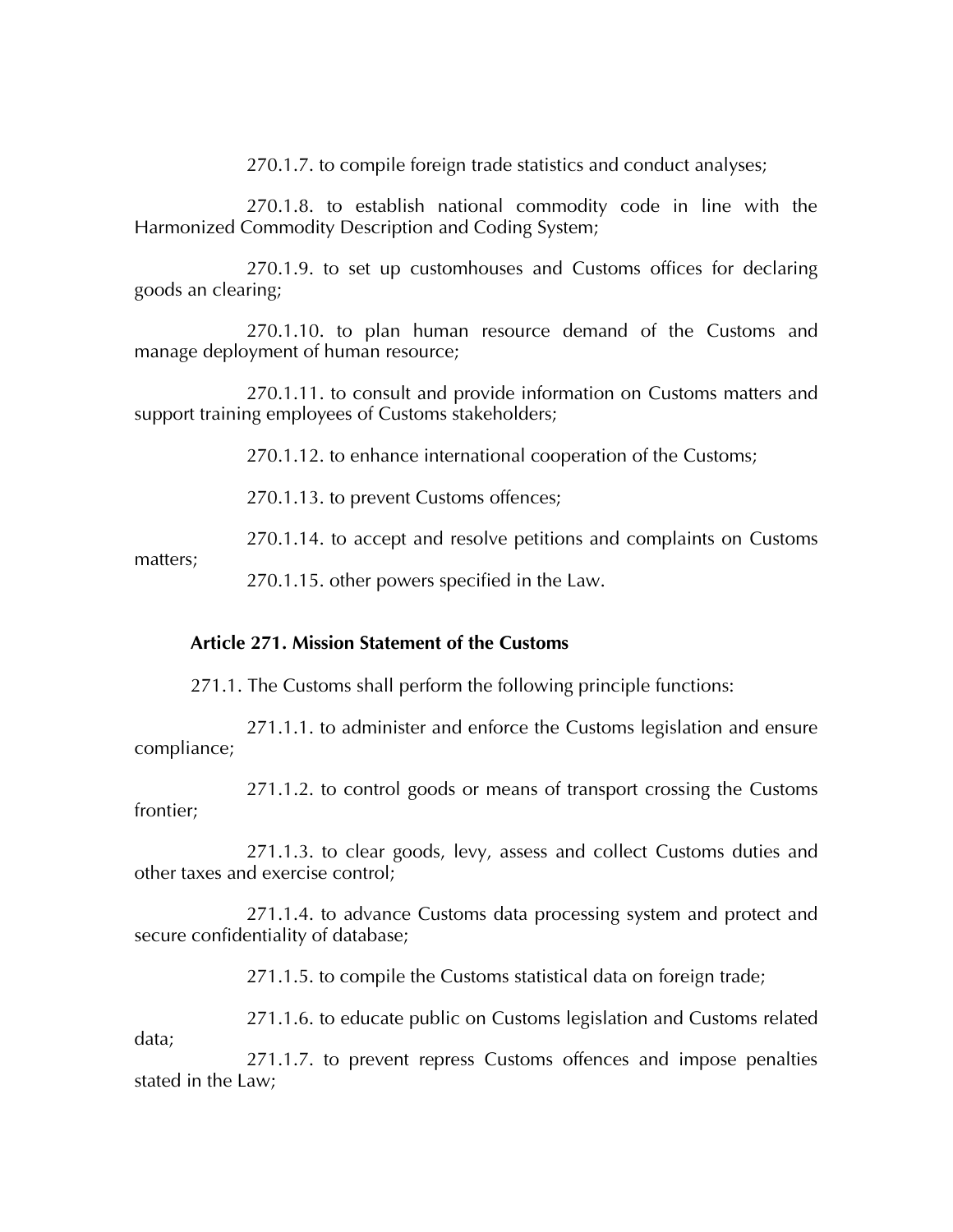271.1.8. to conduct internal control of the Customs;

271.1.9. to protect intellectual property rights as specified in Law .

### **Article 272. Rights of the Customs**

272.1. The Customs shall have the following rights:

272.1.1. to demand and examine documents and information for the Customs purposes in accordance with Law ;

272.1.2. to use vehicles and communication devices owned by other persons in case when the Customs own vehicles and communication devices are not available for use;

272.1.3. to make claims and complaints to the Court on Customs matters;

272.1.4. other rights specified in the Law.

### **Article 273. Full Powers of Top Management of the Customs**

273.1. The Director General of the Customs Central Body shall exercise the full powers as follows:

273.1.1. to provide daily management for administration of Customs activities;

273.1.2. to enact, within his/her power rules, regulations and directives granted by the Customs legislation enforceable nationwide;

273.1.3. to participate in formulating Customs policy and to organize enforcement of tariff and non-tariff restrictions;

273.1.4. to draft of international agreements for Mongolia concerning Customs matters, sign them when authorized by the Government of Mongolia and ensure the compliance with commitments arising thereof;

273.1.5. to take measures for preventing and combating Customs offences in compliance with the Customs legislation;

273.1.6. to cooperate with the stakeholders and clients to enhance the efficiency of Customs control;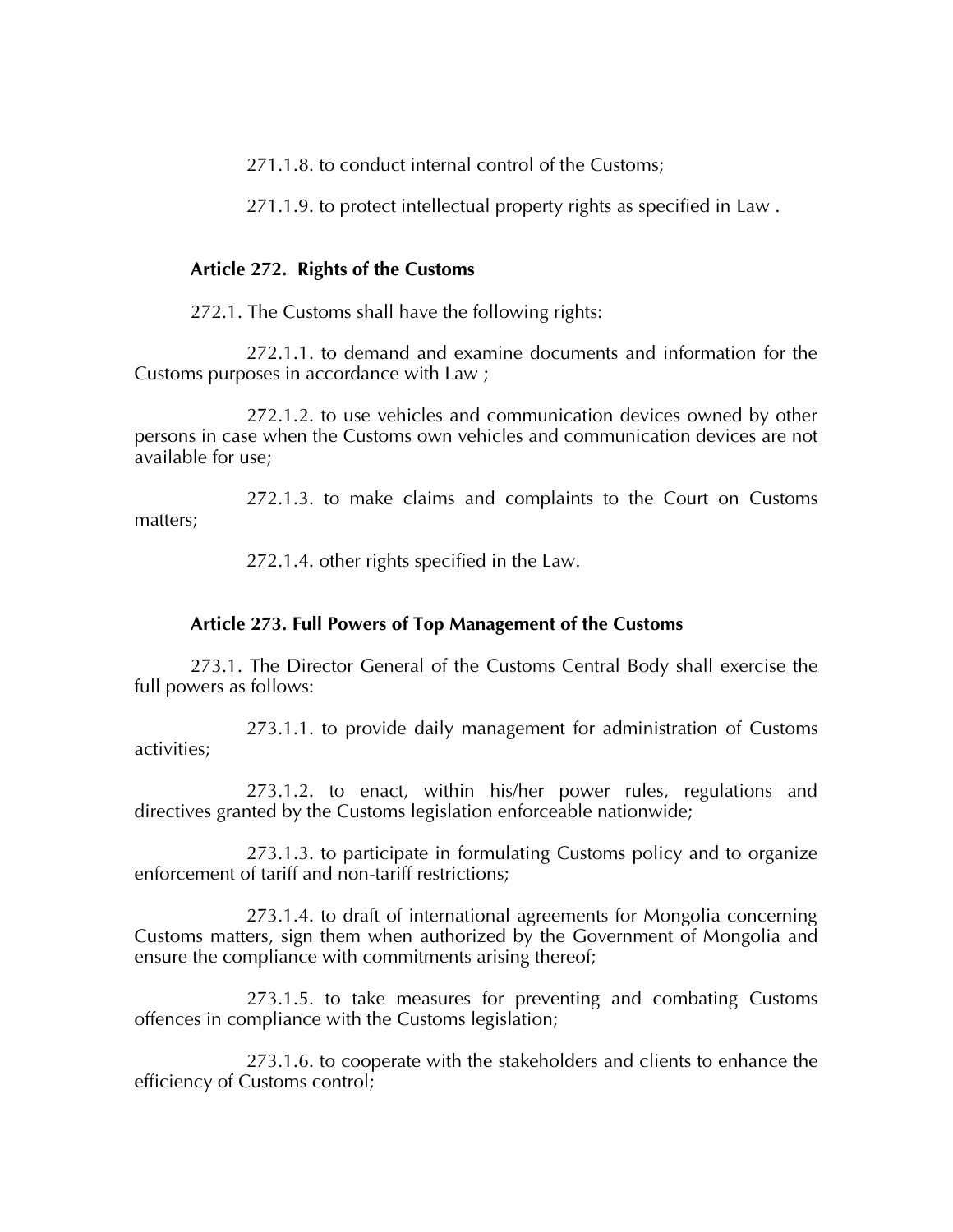273.1.7. to accept and investigate petitions and complaints and make decision within his/her competence;

273.1.8. to establish, re-organize or dissolve customhouses, Customs offices and branches;

273.1.9. to determine the territories of the competence of the customhouses and Customs offices and restrict them to certain types of goods or means of means of transport or Customs procedure;

273.1.10. to appoint or discharge, redeploy or relocate and suspend their official powers and promote officers to managerial and executive officers;

273.1.11. to reward the Customs officers and recommend to the Government awards;

273.1.12. to authorize the Customs officers or suspend their powers or impose disciplinary measures;

273.1.13. to allocate budget and assets of the Customs;

273.1.14. to represent at court or arbitration and defend Customs property rights and its other legal interests;

273.1.15. to conduct control on assessment, collection and payment of Customs duty and other taxes;

273.1.16. to conduct control on foreign trade payment for the Customs purposes;

273.1.17. to issue Customs certification for participants of the Customs activities who has fulfilled the requirements determined by the Customs Central Body in accordance with international standards to simplify and ensure security of international trade;

273.1.18. other rights specified in the Law.

273.2. In the absence of the Director General of the Customs Central Body the Deputy Director General shall exercise his powers.

# **Article 274. Cooperation of the Customs with Other State Bodies**

274.1. For the purposes of implementing operational objectives stated in the article 292 and 293, the Customs shall cooperate with other State bodies.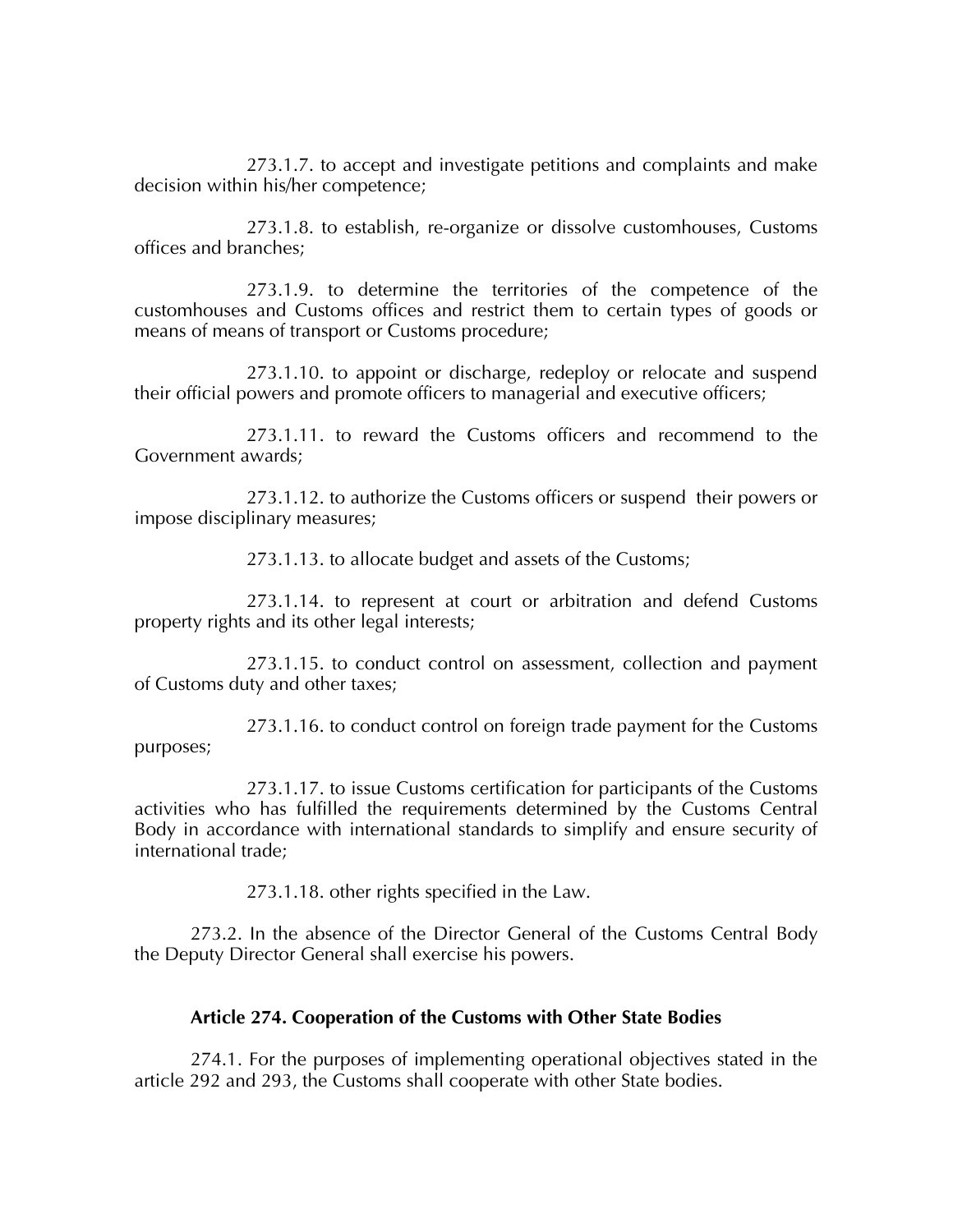274.2. The Customs may authorize execution of duties other then conducting the Customs Control by other State bodies in accordance with the relevant laws.

### **Article 275. State Customs Inspector**

275.1. The State Customs Inspector is the Customs officer who has rights and responsibilities to conduct Customs control and examination in accordance with the Customs legislation.

275.2. The State Customs Inspector belongs to the government special service employees.

275.3. The Director General of the Customs Central Body shall be a Customs Chief Inspector of Mongolia.

275.4. The State Customs Inspector shall, when he/she is awarded a title of State Customs Inspector, take an oath saying that 'I, the State Customs Inspector, swear to devote myself to safeguarding the sovereignty and economic security of Mongolia and when carrying out the Customs control and examination to honor law and justice, strictly observe codes of conduct of State Customs Inspector and not be biased. And breaking my oath is worth of a statutory punishment'.

275.5. The State Customs Inspector shall be Mongolian citizen with high education and certain knowledge of foreign language and participated in the specialized training on performing the Customs operation.

275.6. The regulation on requirements and procedures of taking examination from persons who is taking the position of the State Customs Inspector.

## **Article 276. Right and Responsibilities of the State Customs Inspector**

276.1. The State Customs Inspector has, in addition to the rights specified in the Law on Civil Service, the following rights:

276.1.1. to conduct the Customs control and the Customs clearance for goods or means of transport carried across the Customs frontier in accordance with Law ;

276.1.2. for the purposes of enforcing the Customs legislation to request any nationals or officials, to abide by his/her lawful requirements;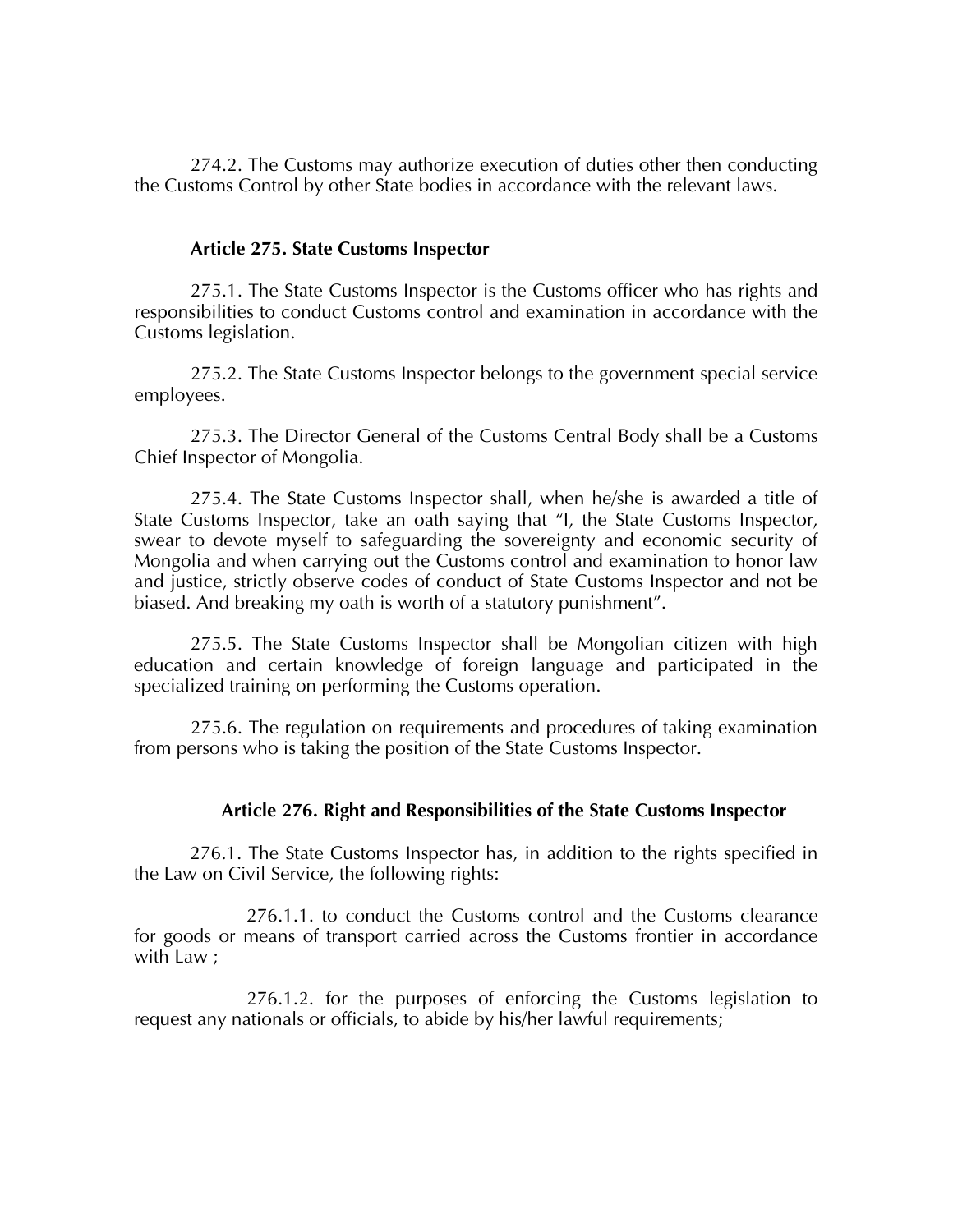276.1.3. to access premises or warehouses owned by any economic entities or organizations, search and make up an inventory, and audit or check books and accounts of economic entities in connection with the Customs clearance;

276.1.4. to demand documents, explanations and enquiries relevant to the Customs control and examination form relevant persons;

276.1.5. to seize temporarily documents and records, which prove the duty evasion of goods, from taxpaying economic entity, organization or individuals or make duplication of such documents and records;

276.1.6. to access the prohibited State frontier zones when performing official duty;

276.1.7. to impose penalties for administrative offences violated the Customs legislation in accordance with the Law.

276.2. The State Customs Inspector has the following responsibilities, in addition to the responsibilities specified in the Law on Civil Service:

276.2.1. to be loyal to his/her oath, be vigilant while conducting the Customs control and examination, to keep state, organizational and personal secrets and not to disrepute personal reputation;

276.2.2. not to infringe state, organizational or personal legal interests and abuse his/her position while conducting the Customs control and the Customs clearance;

276.2.3. to inform the relevant agencies or officials about illegal actions or inactions violating Customs legislation;

276.2.4. to participate in professional training;

276.2.5. to comply Code of conduct (ethical rules) of the State Customs Inspector;

276.3. The State Customs Inspector shall be re-located for the period up to two years in the Customhouses and Customs offices.

276.4. The Code of Conduct of the State Customs Inspector shall approved by the Customs Central Body.

## **Article 277. Activities Prohibited for the State Customs Inspector**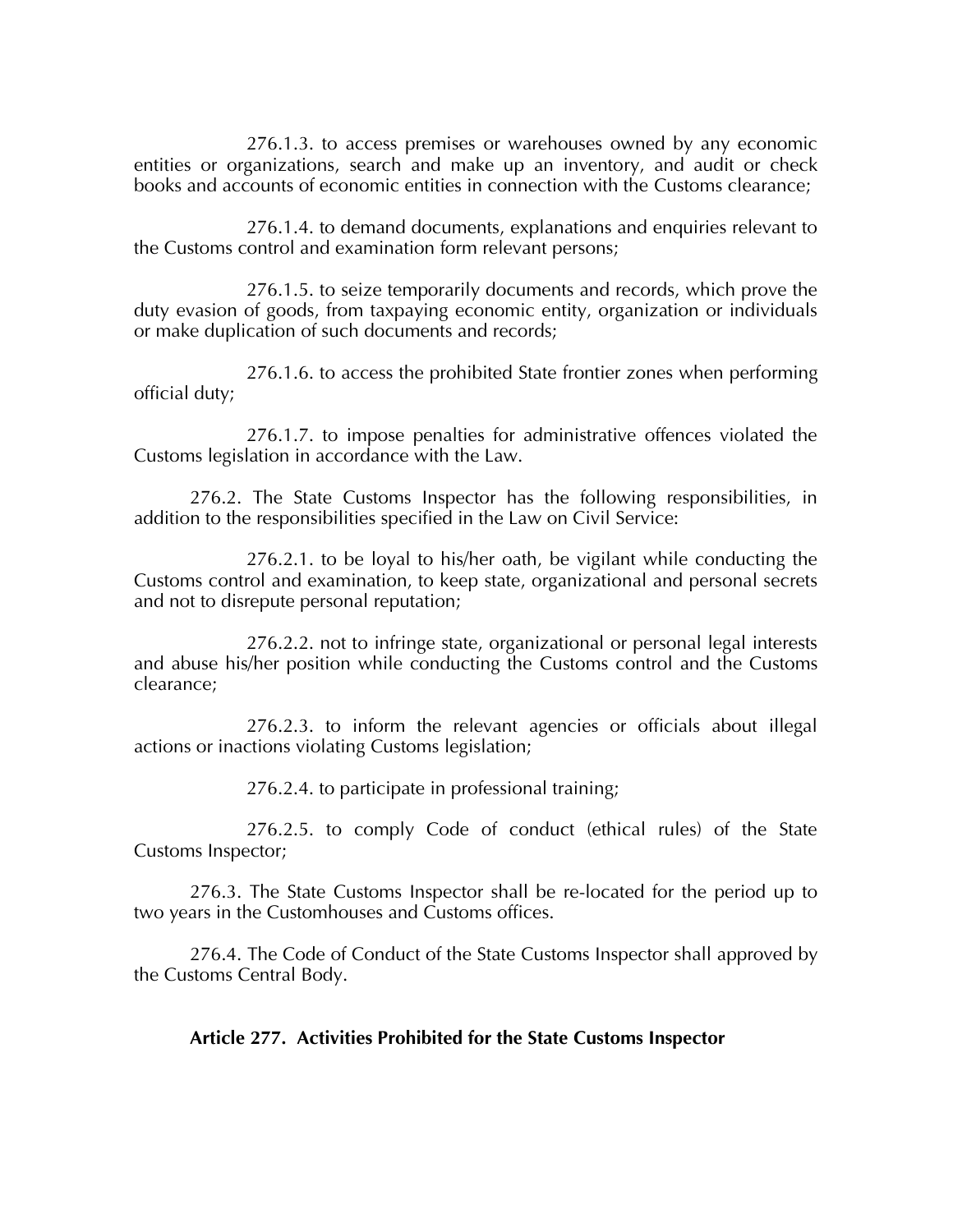277.1. Following activities, in addition to the activities specified in the Law on Civil Service, are prohibited for the State Customs Inspector such as:

277.1.1. to be a member of political party;

277.1.2. to conduct the Customs control and the Customs clearance for goods or means of transport carried across the Customs frontier by his/her family members or cousins or participate or influence such activities;

277.1.3. to demand information other then specified in Law , cause inconvenience for persons and discriminate by creating advantages for other persons;

277.1.4. to conduct the Customs Control and the Customs examination on cases not relevant to his/her official duty.

## **Article 278. Uniforms and Signs of Distinction**

278.1. The State Customs Inspector shall use uniform and signs of distinction and shall be provided by dress supply.

278.2. The regulations on standard design, wearing and utilization period of uniform and use of signs of distinction by the State Customs Inspector shall be approved by the Customs Central Body.

278.3. It shall be prohibited for any other organizations or individuals to use uniform or signs of distinction of the same design as that for a State Customs Inspector.

# **Article 279. Special Devices and Techniques of Fighting of the Customs Body**

279.1. The State Customs Inspector while performing his/her official duties may use the following special devices or techniques of fighting:

1/ individual special device for fighting;

2/ special devices forcing means of transport to stop;

3/ self-defense special device;

4/ sambo, karate, etc., unarmed fighting techniques; and

5/ detector dogs.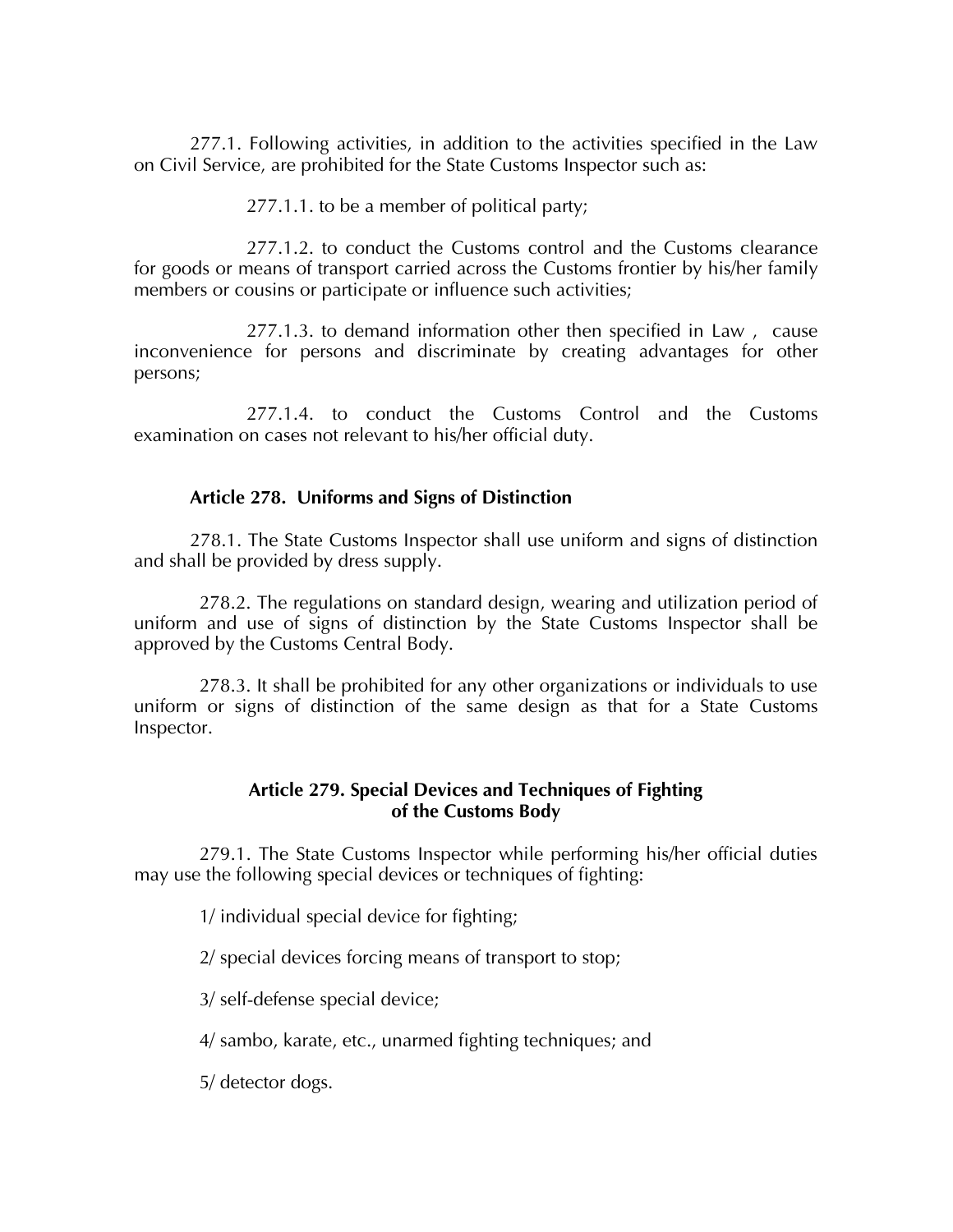# **Article 280. Using Special Devices and Techniques of Fighting**

280.1. The State Customs Inspector may use special devices or techniques of fighting in following instances:

280.1.1. an attack to the State Customs Inspector may course a harm to his/her life or health;

280.1.2. lawful demand of a State Customs Inspector are deliberately not met or forcefully resisted; and

280.1.3. during the journey to deliver goods or means of transport under Customs control or confiscated or taken into custody from one Customs office to another or other appropriate agency.

280.2. The special devices forcing means of transport to stop may be used in the following instances:

280.2.1. moved means of transport without Customs permission when the Customs examination is not accomplished; and

280.2.2. moved means of transport attempting to escape from the Customs control and examination in order to smuggle goods.

280.3. In the instances when using special devices or techniques of fighting coursed harms to personal life or health, the State Customs Inspector must take measures to render prompt medical assistance and inform a head of the appropriate Customs office about the case, and the latter shall keep a public prosecutor informed to this effect.

280.4. The list of special devices and instructions of their usage and storage shall be approved by a Director General of the Customs Central Body upon the consultation with the State Prosecutor General.

# **Article 281**. **Classification of Posts Held by the State Customs Inspectors**

281.1. The posts held by the State Customs Inspectors shall be classified as follows:

281.1.1. the post of leading officer;

281.1.2. the post of principal officer;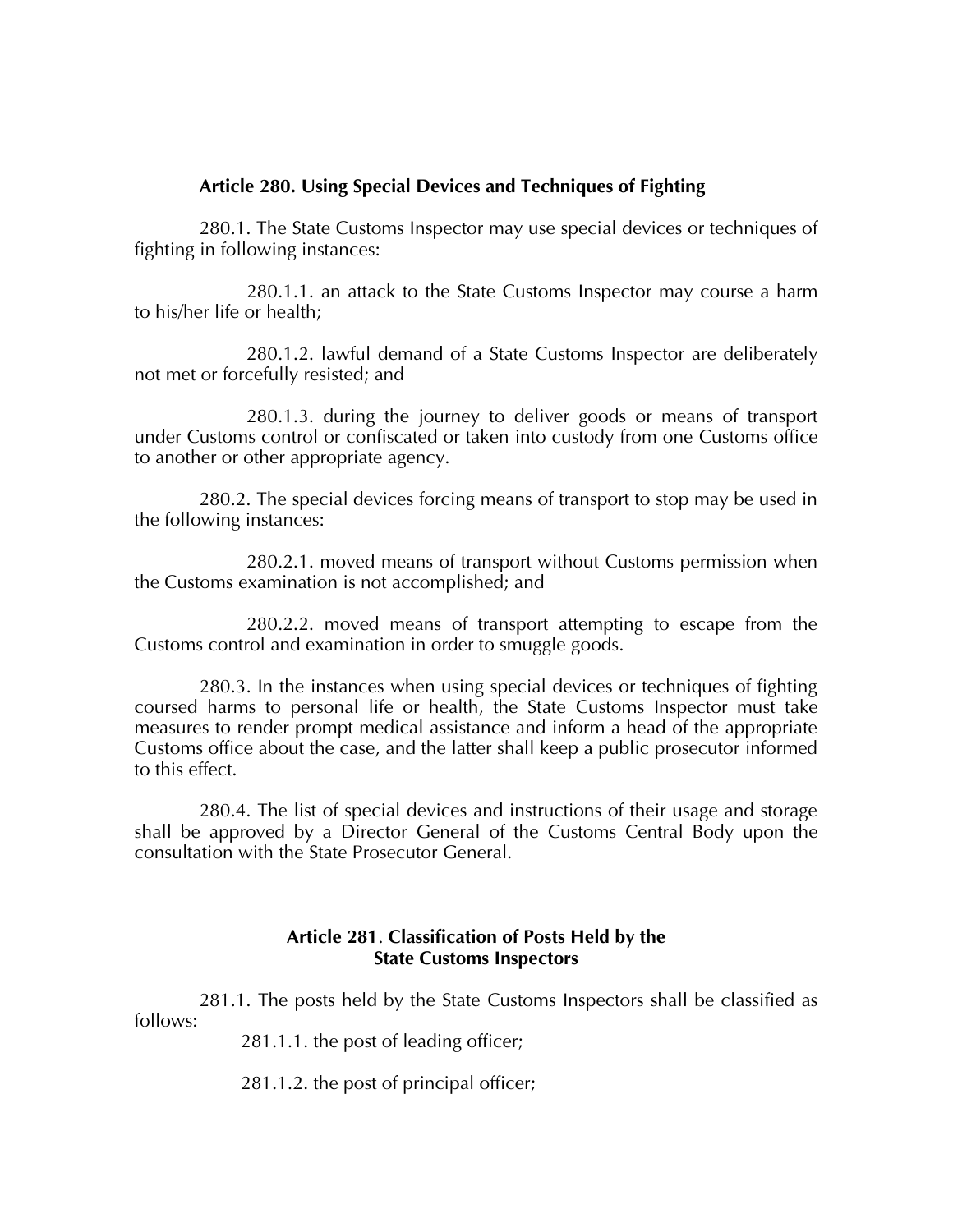281.1.3. the post of senior officer;

281.1.4. the post of executive officer; and

281.1.5. the post of assistant officer.

281.2. The post of leading officer shall be held by a Director General of the Customs Central Body.

281.3. The post(s) of principal officer(s) shall be held by a Deputy Director(s) General of the Customs Central Body.

281.4. The posts of senior officers shall be held by heads of divisions of the Customs Central Body and directors of Customhouses.

281.5. The posts of executive officers shall be held by senior executive officers of the Customs Central Body, directors/heads of units or centers of the Customs Central Body, deputy directors of the Customhouses and heads of Customs offices, Customs units or branches.

281.6. The posts of assistant officers shall be held by the State Customs Inspectors.

#### **Article 282. Ranks of State Customs Inspectors**

282.1. Each post of Customs leading, principal, senior, executive or assistant officer shall have ranks of first, second, third and fourth grades.

282.2. A rank for a Customs leading officer shall be granted to by the President of Mongolia; rank(s) for Customs principal officer(s) shall be granted by the Prime-Minister of Mongolia; and ranks for senior, executive and assistant officers shall be granted by the Customs Central Body.

282.3. In granting ranks, years of service for the Government, years of service in the particular post, qualification and ethical level shall be taken into consideration.

282.4. The regulation on granting ranks and subsistence allowances to the State Customs Inspectors shall be approved by the Government.

#### **Article 283. Honors of the State Customs Inspector**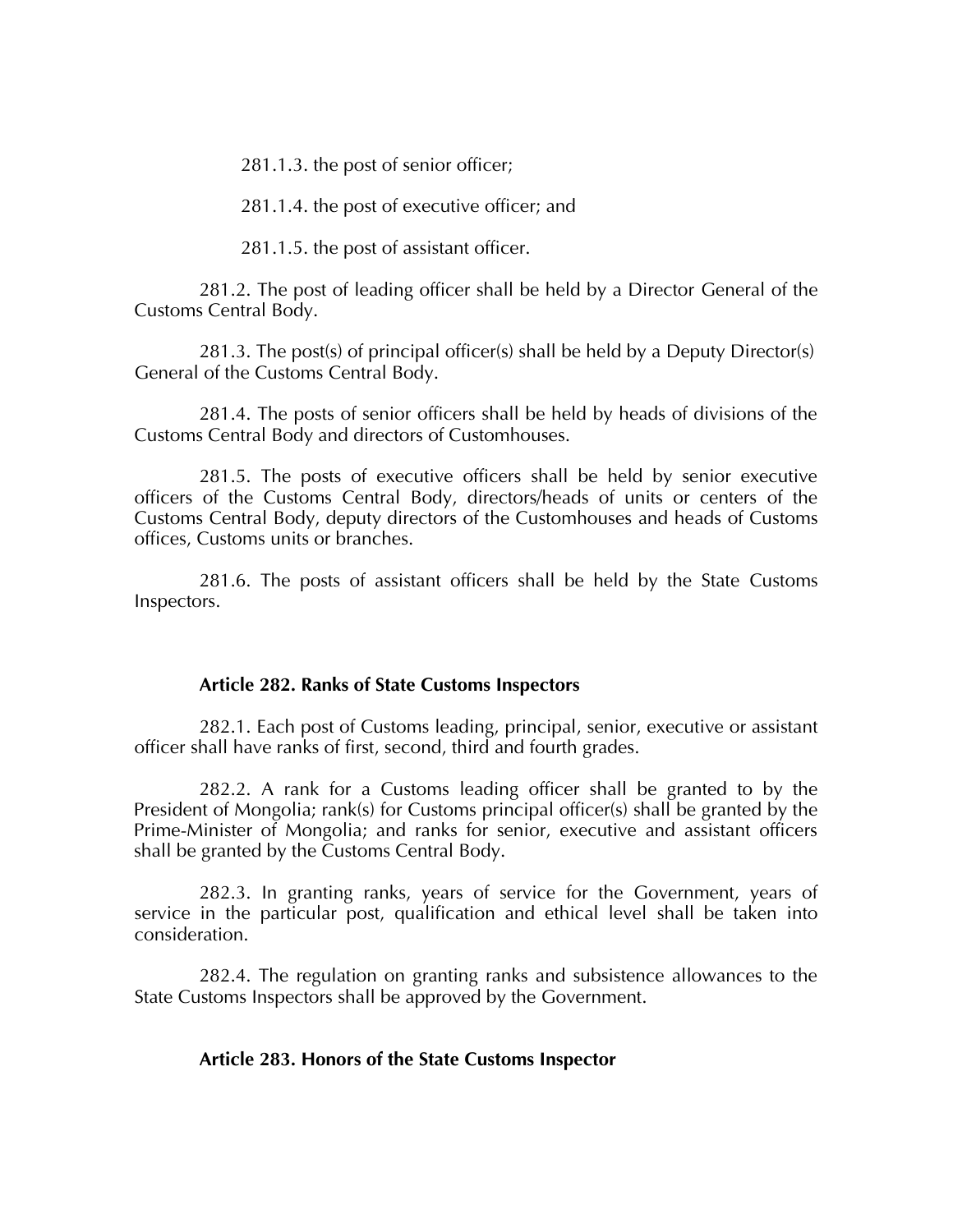283.1. The following honors may awarded to the State Customs Inspector:

283.1.1. Customs Attorney General;

283.1.2. Customs Attorney; and

283.1.3. Customs Adviser.

283.2. The regulation on awarding the honors and amount of the subsistence allowances shall be approved by the Customs Central Body.

## **Article 284. Guarantees for the Legal Rights of the State Customs Inspector**

284.1. The State shall ensure guarantees and conditions for the State Customs Inspector to perform his/her duty without any dependency and honestly.

 284.2. The Customs shall not require the State Customs Inspector to perform any duties or tasks other then his/her legal responsibilities.

284.3. When any State body inspect official performance of the State Customs Inspector, it shall, in order not interrupt normal Customs operations, notify the respective Head of Customs to this effect in advance.

284.4. The State shall protect the State Customs Inspector and his/her family members from any illegal attacks which may cause threats and harms to their personal lives and health with regard to his/her performance of legal duties.

284.5. Financial aid equivalent with his/her 3 years salary shall be granted to the retired State Customs Inspector who had more then 25 years of continuous service with the Customs with achievement.

284.6. The State Customs Inspector is entitled to the following aids:

284.6.1. when temporarily disabled, differences between his/her basic salary and pension granted during a length of time for his/her rehabilitation;

> 284.6.2. when became handicapped, differences between his/her basic salary and disability pension;

> 284.6.3. when had an artificial body part, the charges for its replacement;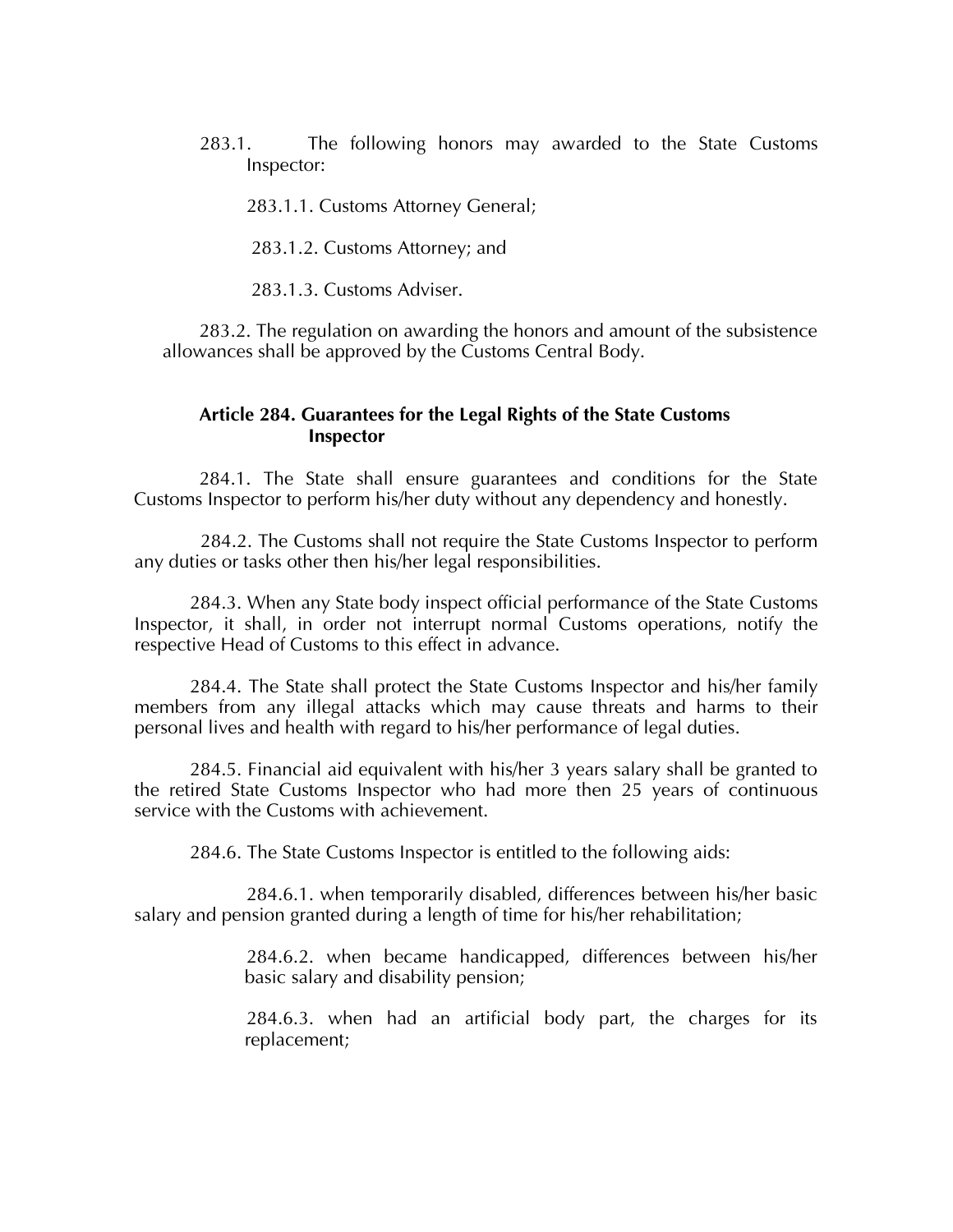284.6.4. when hospitalized, medical charges in excess to his/her health insurance expenses;

284.6.5. when disabled permanently, one time grant equivalent to his/her basic annual salary; and

284.6.6. when lost his/her life due to an attack made in connection with performance of his/her official duties, one time grant equivalent to his/her three years basic annual salary.

284.7. Family members of the State Customs Inspector who is working at the state frontier of Mongolia shall be provided by an employment in the first priority or otherwise their health and retirement insurances shall, for a length of time during their unemployment, be paid on the basis of minimum wage rates approved by the Government which is effective in force at the time.

284.8. The State Customs Inspector who performs his/her duty along the national frontier is entitled to frontier allowances. The regulation on granting the frontier allowances shall be approved by the Government.

284.9. The Customs shall grant preferential loans or where necessary loan guarantees for officers, who has continuous service with the Customs with achievement, for building their private houses, buying such houses, apartments or necessities, and, when they want to study, paying their tuition fees as well as their children's tuition fees.

#### **Article 285. The Professional Grade for the State Customs inspector, Grade Allowances and Bonus**

285.1. The State Customs Inspector shall have professional grade and grade allowance shall be granted to him/her.

285.2. Performance bonus shall be granted to the State Customs Inspector in every quarter.

285.3. The regulation on determining level of professional grade, granting grade allowances and performance bonus shall be approved by the Government of Mongolia.

#### **Article 286. Rewarding the State Customs Inspector**

286.1. The State Customs Inspector who investigated an attempt of smuggling goods by using new and sophisticated methods thorough the Customs frontier, or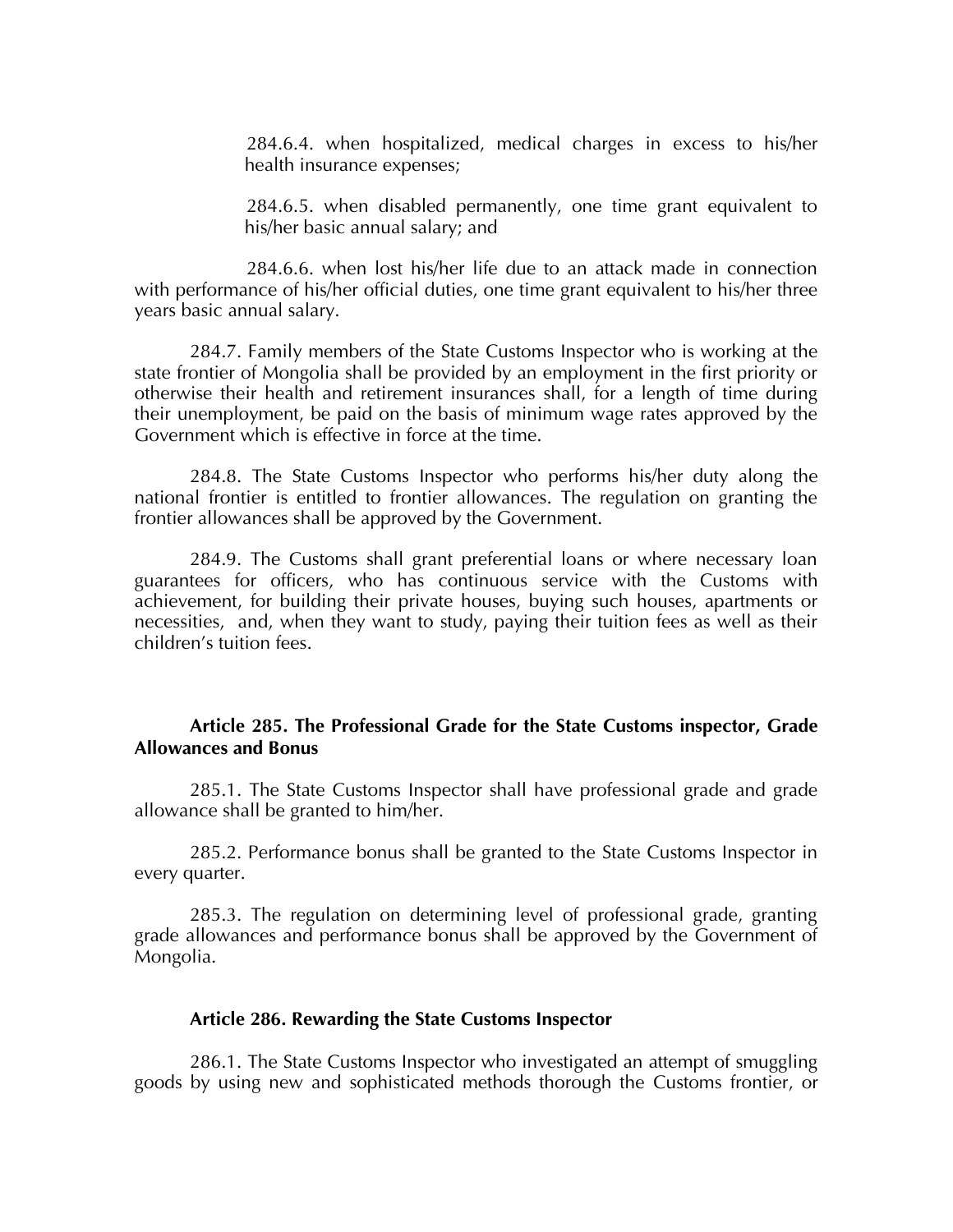investigated a number offences, performed distinctive duty in combating organized crime and investigating Customs offences, collected substantial amount of revenue by investigating commercial and valuation offences and made practically achievable proposals for improving the Customs control and examination shall be granted cash rewards.

286.2. The regulation on granting cash reward and amount of the cash reward stated in 286.1. shall be approved by the Government.

# **Article 287. Wage and Salary of the State Customs Inspector**

287.1. The State Customs Inspector shall be paid by the Government for exercising his/her official duties.

287.2. Salaries and wages of the State Customs Inspector shall consist of a basic salary and supplementary allowances for holding the official post under exceptional circumstances, length of service for government, ranks and honors and educational degrees.

287.3. The regulations on granting supplementary allowances to a State Customs Inspector for holding the official post under exceptional circumstances, length of service for government, ranks and honors and educational degrees and their amount shall be approved by the Cabinet.

# **Article 288. Disciplinary Measures Applied for the State Customs Inspector**

288.1. The State Customs Inspector who has violated the Customs legislation or his/her oath shall be subject to the following disciplinary measures:

288.1.1. warning;

288.1.2. lower a level of the rank for a period of up to 1 year;

288.1.3. decrease level of a post for a period of up to 3 months;

288.1.4. reject a title of the State Customs Inspector; and

288.1.5. dismiss from the Customs service.

288.2. The disciplinary measures specified in the Article 288.1. shall be imposed in accordance with nature of the misconduct and may not be used by sequence.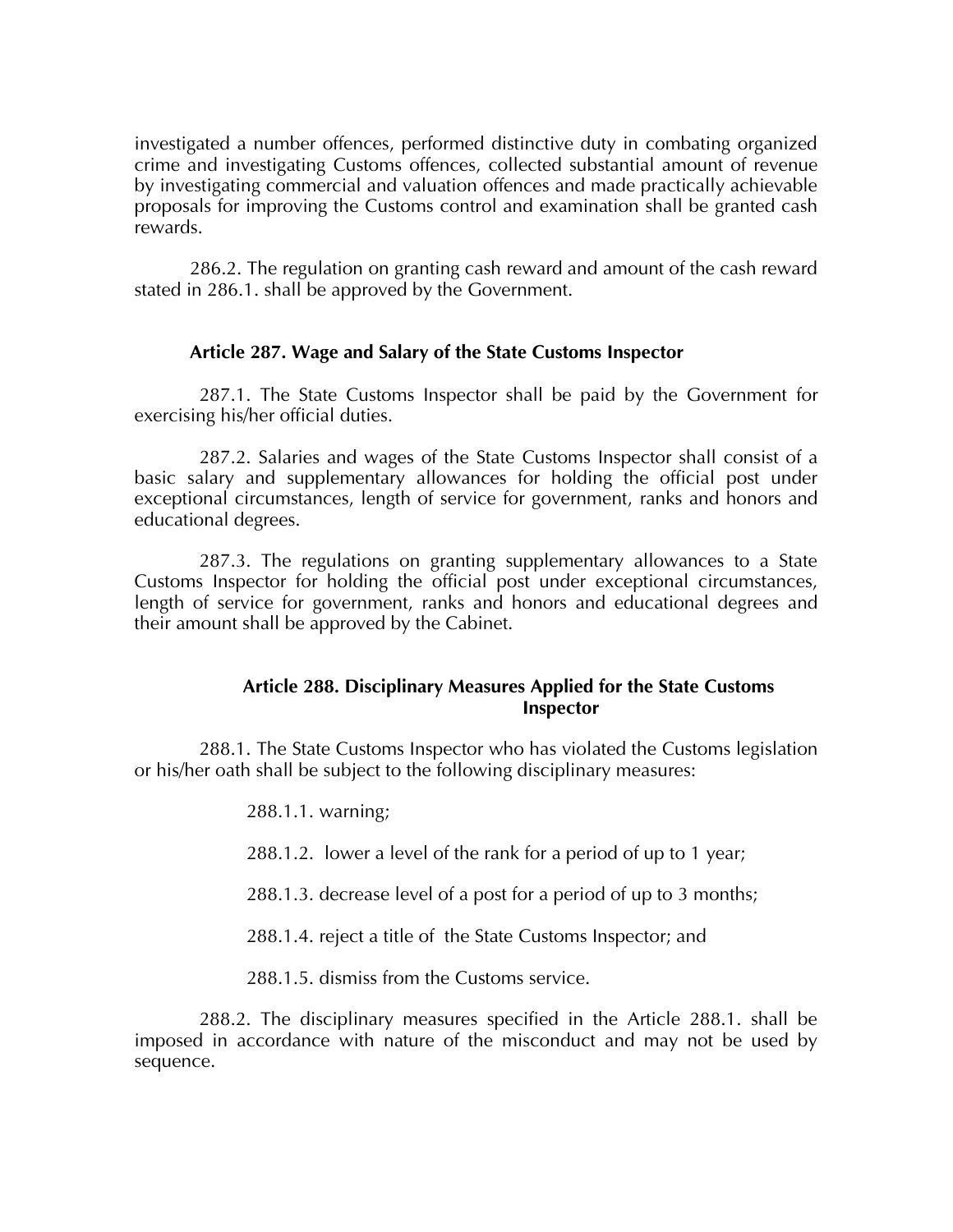288.3. The disciplinary rules of the State Customs Inspector shall be approved by the Government.

288.4. Heads of the Customhouses and Customs offices affiliated to and organizations attached to the Customs Central Body may impose disciplinary measures stated in 288.1.1 and 288.1.2 of Law .

#### **Article 289. Providing premises for the Customs**

289.1. The Customs shall operate in the state-owned premises. For the purposes of conducting the Customs activities, it may use state-owned premises in other's possession free of charge on the basis of a contract.

289.2. Management of administrative and territorial units shall provide, in accordance with the legislation, plots of land and communication, electricity and heating supply, without any inconvenience, for the Customs which is conducting Customs activities in their territory for ensuring its normal operations.

#### **Article 290. Location of the Customs Offices and Operating Hours**

290.1. The Customs Central Body shall determine location of the Customs offices and working hours taking into account the demand to render support for international trade.

290.2. The work timetable shall be determined by the Customs Central Body.

290.3. Working hours of the Customs offices at the frontier and the international airport shall be determined in accordance with working hours of the respective frontier port.

290.4. In the instances when the Customs clearance is unable to be conducted within the time period specified in the Article 316.1., by the decision of the Head of the Customhouse or the Customs office, the State Customs Inspector may perform his duties outside the working hours. In this instance, overtime wage shall be granted to the State Customs Inspector in accordance with the Employment Law.

## **Article 291. Financing of the Customs**

291.1. The Customs shall be financed from the State Budget and the State shall ensure economic security of conducting operation.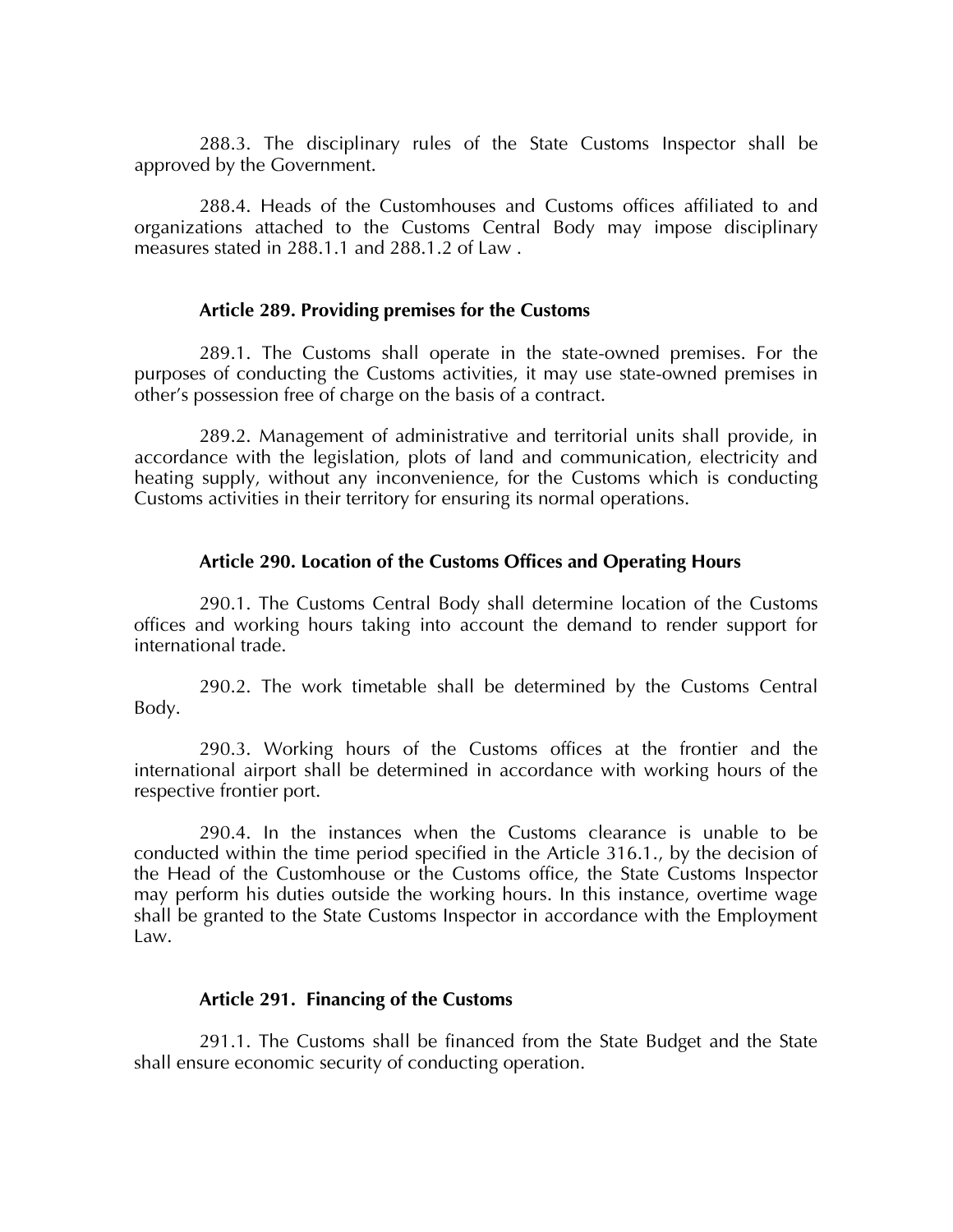#### **CHAPTER ONE**

# **USE OF INFORMATION SYSTEM AND INFORMATION TECHNOLOGY IN THE CUSTOMS ACTIVITIES**

#### **Article 292. Information System and Information Technology to be Used in the Customs Activities**

292.1. The information system, network and information technology may be used in the Customs activities, for the purposes of exchanging data in electronic form and ensure their reliability.

292.2. The information system, network and information technology specified in the Article 292.1 shall be in compliance to the national and international information and communication standards.

292.3. The State owned information system, network and information technology shall be used free of charge for the Customs operation and any other information system, network and information technology with other ownership shall be used on the basis of contract.

#### **Article 293. Database of the Customs Operation**

293.1. The database of the Customs operation shall consist of Customs statistical data specified in the Article 13 of Law , information and documents provided by the declarant to the Customs in accordance with Law and information and documents gathered by the Customs.

293.2. Information and documents of the Customs database may be in a form of electronic and paper.

293.3. Any economic entities, persons and organizations may request information in any form from the Customs database. The regulation specified in the Article 15 shall be complied for giving information.

293.4. The Customs Central Body shall specify issues regarding creation of the Customs database and its utilization and documentation of contents of the database in accordance with Law and other laws.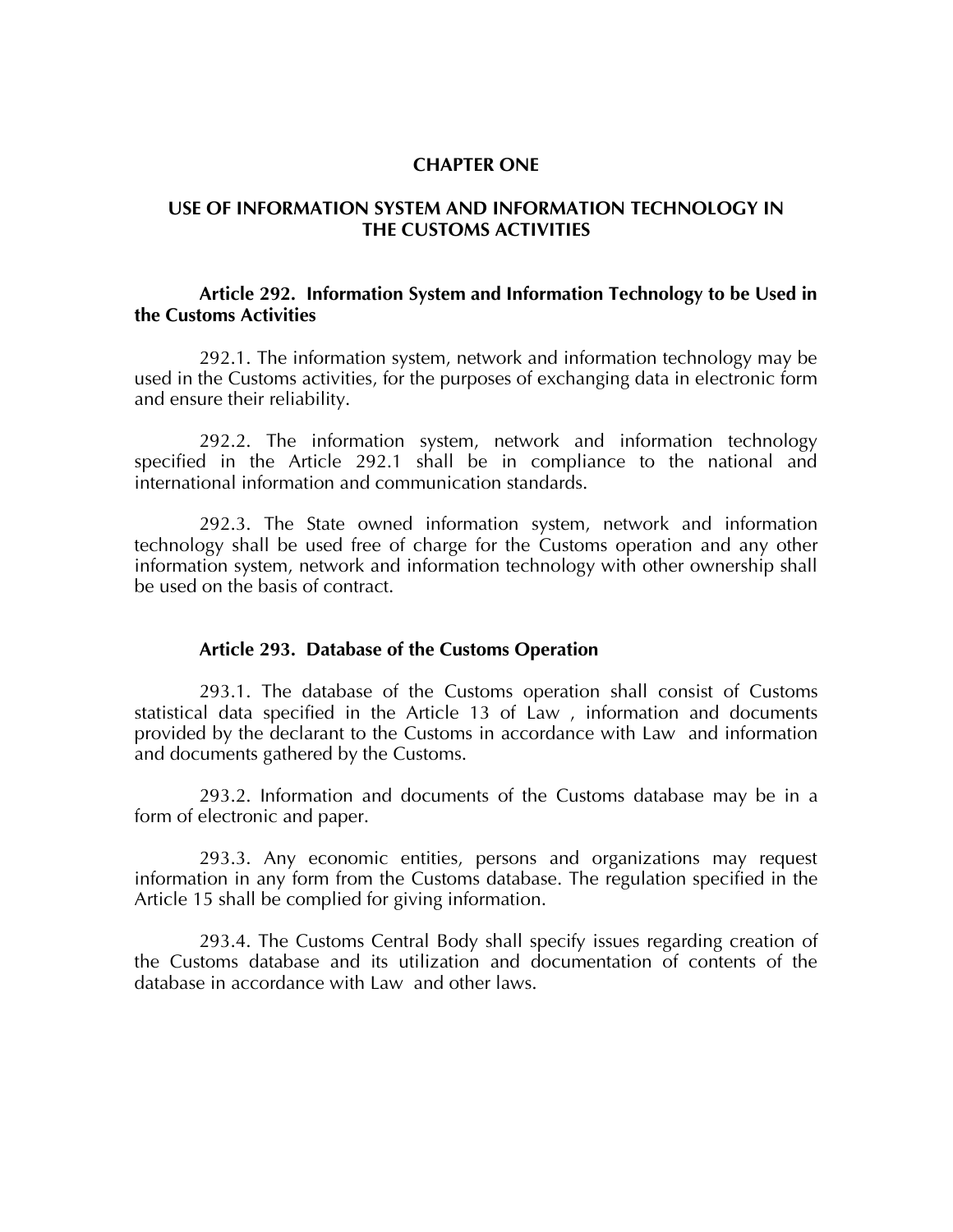### **SECTION 6**

#### **CUSTOMS OFFENCES AND PENALTIES**

### **CHAPTER 15**

### **CUSTOMS OFFENCES AND LIABILITIES**

### **Article 294. Liabilities of Customs and officials**

294.1. Customs officials shall be liable for their unlawful decisions and inactions in line with legislation regarding disciplinary, criminal and other legal sanctions.

294.2. Customs and officials shall be fined for failure of duties as stated in Law up to 250 000 tugrigs and 20 000-60000 tugrigs respectively upon the decision of the judge of administrative court.

# **Article 295. Smuggling or Attempted Smuggling of Goods or Means of Transport**

295.1. In case if goods are not declared or misdeclared, goods are imported or exported beyond Customs control and frontier ports, or goods are concealed, their types, forms and packages are altered, Customs documents are tampered or forged, or smuggling or attempted smuggling of restricted goods does not qualify a criminal offence, the goods concerned shall be confiscated, or if it is impossible to confiscate them, the sum equal to their price shall be collected and an individual responsible for shall be liable to a fine of 10000 – 30000 tugrigs, or an economic entity or organization responsible for shall be subject to a fine of 100000 – 150000 tugrigs/.

#### **Article 296. Smuggling of Restricted Goods**

296.1. Smuggling or attempted smuggling of restricted by non-tariff methods goods using the method as sated in 295.1 does not qualify a criminal offence, the goods concerned shall be confiscated, or if it is impossible to confiscate them, the sum equal to their price shall be collected and an individual responsible for shall be liable to a fine of 30000 – 50000 tugrigs, or an economic entity or organization responsible for shall be subject to a fine of 150000 – 250000 tugrigs.

#### **Article 297. Misuse of Customs data processing system**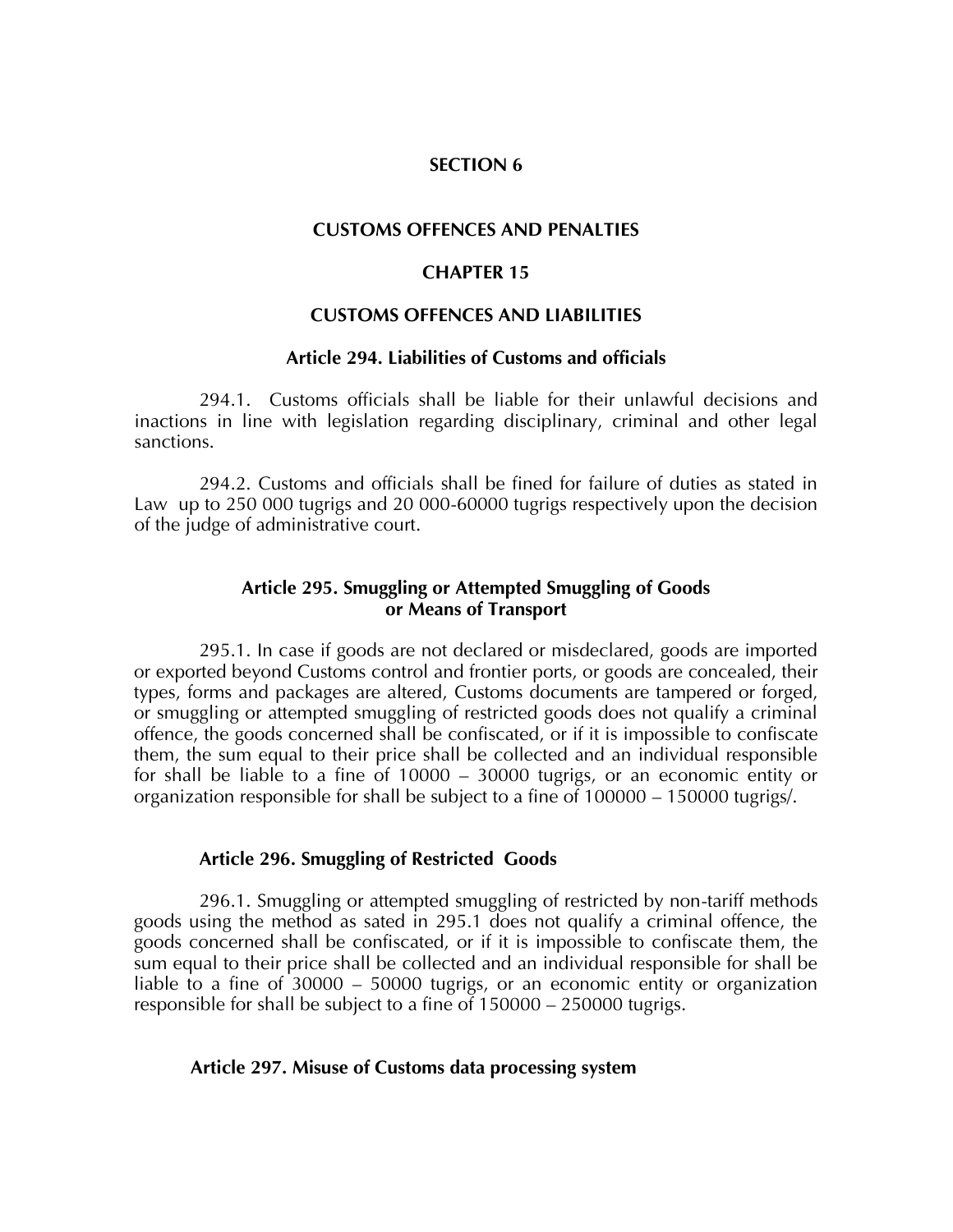103.1. If the misuse of Customs data processing system by a person does not qualify a criminal offence an individual and economic entity responsible for shall be liable to a fine of 30000-50000 tugrigs and 200000-250000 tugrigs respectively plus to compensation of caused damage.

## **Article 298. Use of Goods or Means of Transport as Place for Concealment**

298.1. Where goods are used for smuggling other goods concealed in them, the goods used as concealment place shall be confiscated, or if it is impossible to confiscate them, the sum equal to their price shall be collected.

298.2. Where an owner of means of transport found guilty in using it as a concealment place by deliberately constructing it with an intention to smuggle goods, the means of transport concerned shall be confiscated, or if it is impossible to confiscate it, the sum equal to its price shall be collected.

### **Article 299. Non-Compliance with Declaration Rules**

299.1 For non-compliance with declaration rules approved by the Customs Central Body a person concerned shall be liable to a fine of 10000 – 30000 tugrigs or an economic entity or organization responsible for shall be subject to a fine of 50000 – 100000 tugrigs in case if this non-compliance has no relation to offences stated in the Articles 295, 296 and 308 of Law .

#### **Article 300. Moving without Customs Permission of Goods under Customs Control**

300.1. For moving, loading, unloading or transshipping goods under Customs control without Customs permission, an individual responsible for is liable to a fine of 10000 – 30000 tugrigs, or an economic entity or organization responsible for is subject to a fine of 50000 – 100000 tugrigs in case if this has no relation to offences stated in the Article 295.

300.2. For releasing the goods under Customs control without Customs permission, the Customs duty and other taxes payable in respect of goods concerned shall be collected and an officer or official responsible for is liable to a fine of 50000 – 100000 tugrigs.

# **Article 301. Failure to Comply by a Carrier with its Obligations**

301.1. A carrier not complying with its obligations provided for in 41.2 of the Law shall be liable to a fine of 50000 – 100000 tugrigs.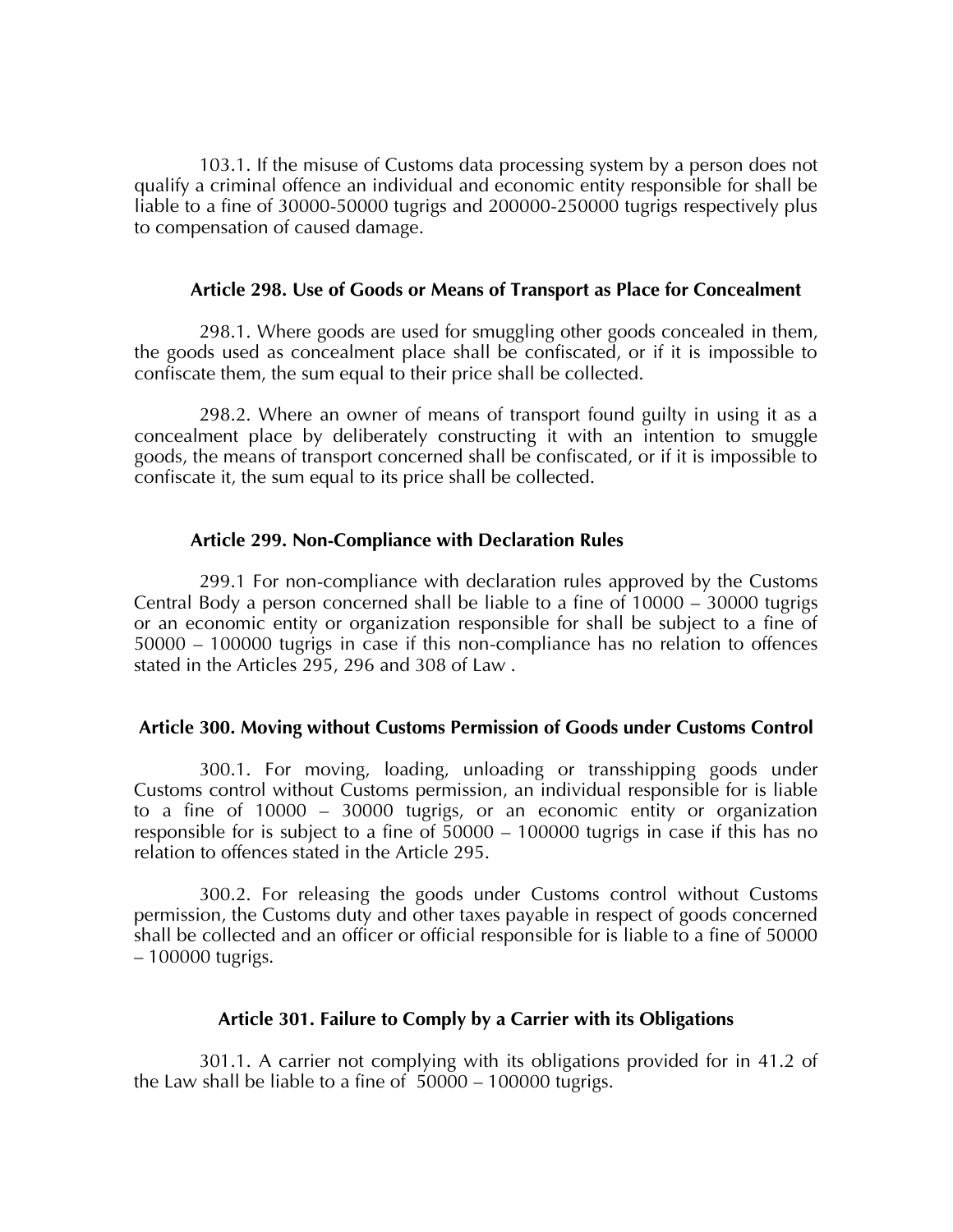#### **Article 302. Non-compliance by Customs Brokers and Declarants**

302.1. If a Customs broker or declarant does not fulfill their obligations or violate Customs legislation or misused their rights stated in legislation he/she shall be liable to a fine of 10000-30000 tugrigs or an economic entity or organization responsible for is subject to a fine of 100000 – 250000 tugrigs.

302.2. In case of repeated violations as stated in 108.1 of the Law the declarant or Customs broker shall be liable to a fine of 150000-250000 tugrigs.

302.2 In case of repeated violations as stated in 108.1 of the Law the Customs registered specialist's license shall be terminated.

# **Article 303. Break, Destruction or Change of Customs Seals or Alteration of Addresses**

303.1. For alteration of addresses of goods under Customs control, intentional break, destruction or change of Customs seals without Customs permission, an individual responsible is liable to a fine of 10000 – 30000, or an economic entity or organization is subject to a fine of 50000 – 100000 tugrigs.

# **Article 304. Violation of Customs Control Area Regime**

304.1. Where a violation of Customs control area regime is not connected to smuggling of goods or means of transport, an individual responsible for is liable to a fine of 10000 – 30000 tugrigs, or an economic entity or organization is subject to a fine of 50000 – 100000 tugrigs.

### **Article 305. Violation of Customs Procedures**

305.1. For violation of Customs clearance procedures provided for in 81.1.1.-81.1.6. of Law , an individual responsible for is liable to a fine of 10000 – 30000 tugrigs, or an economic entity or organization is subject to a fine of 50000 – 100000 tugrigs.

305.2. Where goods or means of transport temporarily crossing the Customs frontier is not returned back within a specified time limit, the Customs duty and other taxes payable shall be collected on the basis of Customs legislation and exchange and tariff rate effective at that particular time, and a person guilty shall be liable to a fine of  $30000 - 50000$  tugrigs or an economic entity or organization is subject to a fine of 50000 – 100000.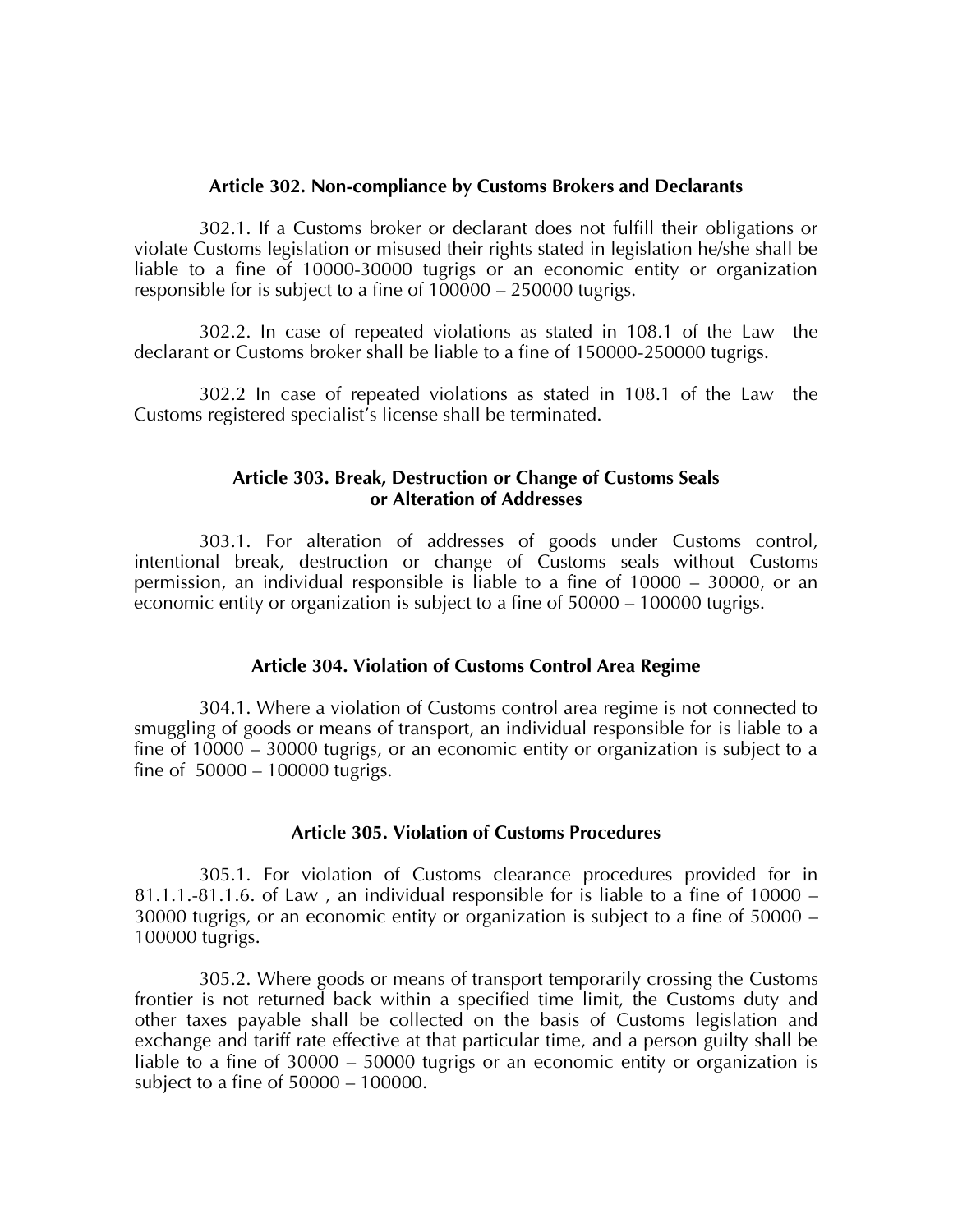305.3. Where goods or means of transport entered the Customs bonded zones or Customs special zones are lost or destroyed without Customs permission, the Customs duty and other taxes payable shall be collected on the basis of Customs legislation and exchange and tariff rate effective at that particular time, and a person guilty shall be liable to a fine 10000 – 30000 tugrigs or an economic entity or organization is subject to a fine of 50000 – 100000.

### **Article 306. Non-Compliance with Lawful Requirements of a Customs Officer**

306.1. For non-compliance with lawful requirements made by a Customs officer in connection with performance of official duties, or failure to comply with them in time, an individual responsible is liable to a fine of 10000 – 30000 tugrigs, or an economic entity or organization is subject to a fine of 50000 – 100000 tugrigs.

306.2. Where any insult, slander, threat or use of force towards a Customs officer on duty does not qualify a criminal offence, a person committing such an offence is liable to a fine of 50000 – 150000 tugrigs.

# **Article 307. Non-lodgment of Documents or Customs-related Data and Use of Forged Documents**

307.1. Where an alteration or forgery of Customs related documents does not qualify a criminal offence and has no relation to a Customs offence stated in the Articles 296, 297 and 308 of Law , the individual is liable to a fine of 30000 – 50000 tugrigs or an economic entity or organization is subject to a fine of 100000 – 250000.

307.2. If an economic entity or organization failed to provide the Customs with needed data or reports on a timely basis or misreported they are subject to a fine of 50000 – 100000.

## **Article 308. Evasion from Payment of Customs Duties and Other Taxes**

308.1. Where evasion of payment of Customs duties and other taxes by way of intentional misdeclaration of value or volume of goods, Customs procedure, goods description, types, designation, classification code, origin of goods, or alteration or change of Customs-related documents does not qualify as criminal offence the individual or economic entity shall be subject to liabilities stated in 13.1.1 of the Taxation Law.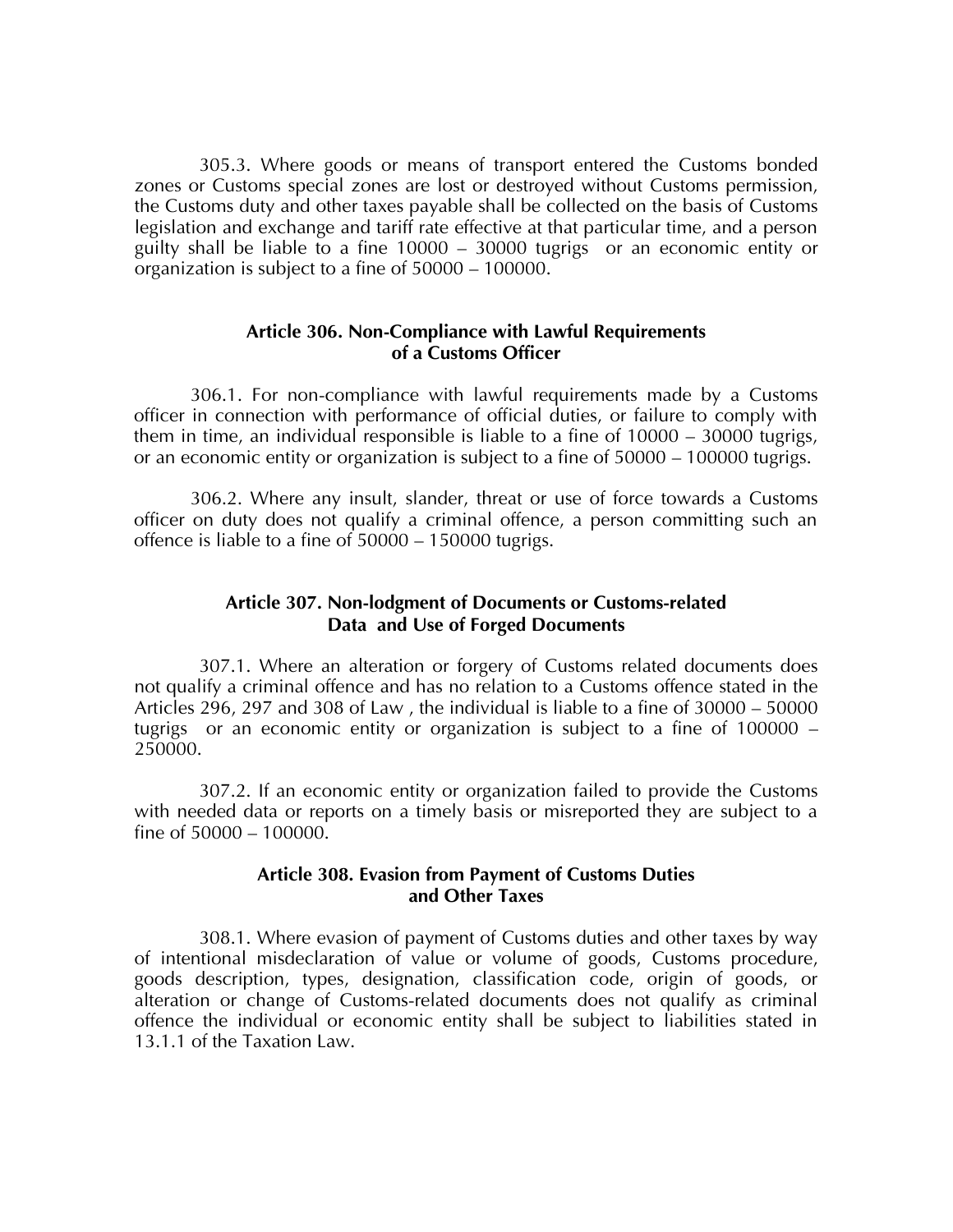308.2. If the offence stated in 308.1 occurred unintentionally the individual or economic entity shall be subject to liabilities stated in 13.1.3. of the Taxation Law.

308.3 Where goods exempt or relieved from Customs duties and other taxes are used for other purposes or lost, Customs duties and other taxes payable shall be collected and a fine equal to an amount of duties and taxes shall be imposed in accordance with existing Customs legislation, tariff rate and exchange rate which are valid at the time of offence was detected and a fine equal to 50% of an amount of payable duties and taxes shall be imposed.

308.4. Where misdeclaration occurred in order to get unlawful refund of the Customs duties and other taxes does not qualify as criminal offence, refunded duties and other taxes shall be reimbursed and an individual shall be liable to a fine of 30000 – 50000 tugrigs or an economic entity or organization shall be subject to a fine of  $150000 - 250000$ .

#### **Article 309. Failure to Pay Duties and Taxes in Time**

309.1. Where there is a failure to pay Customs duties and other taxes in time, an interest equal to 0.5% of total unpaid duties and taxes shall be imposed each day of such failure. The interest in this case does not refer to 'loss' as stated in the Civil Law.

### **Article 310. Freezing Bank Accounts or Putting Seal on Property**

310.1. Upon the decision of Director of Customhouse or Branch, the price of goods or means of transport referred to in Articles 295, 296 and 298 or duties or taxes and fines referred to in provisions 308.1, 308.2 and in the Article 309 of Law shall be drawn from bank accounts of the person concerned without recourse to remedy, or bank accounts shall be frozen or the property equivalent to an amount due to the Customs shall be sealed.

# **Article 311. Settlement of Customs Offences**

311.1. Administrative settlement of Customs offences stated in Law shall be governed by Law and other related legislation.

311.2. If there were committed several Customs offences or repeated offences each offence shall be subject to liabilities as stated in Law . No duplication of liabilities shall be imposed on offences.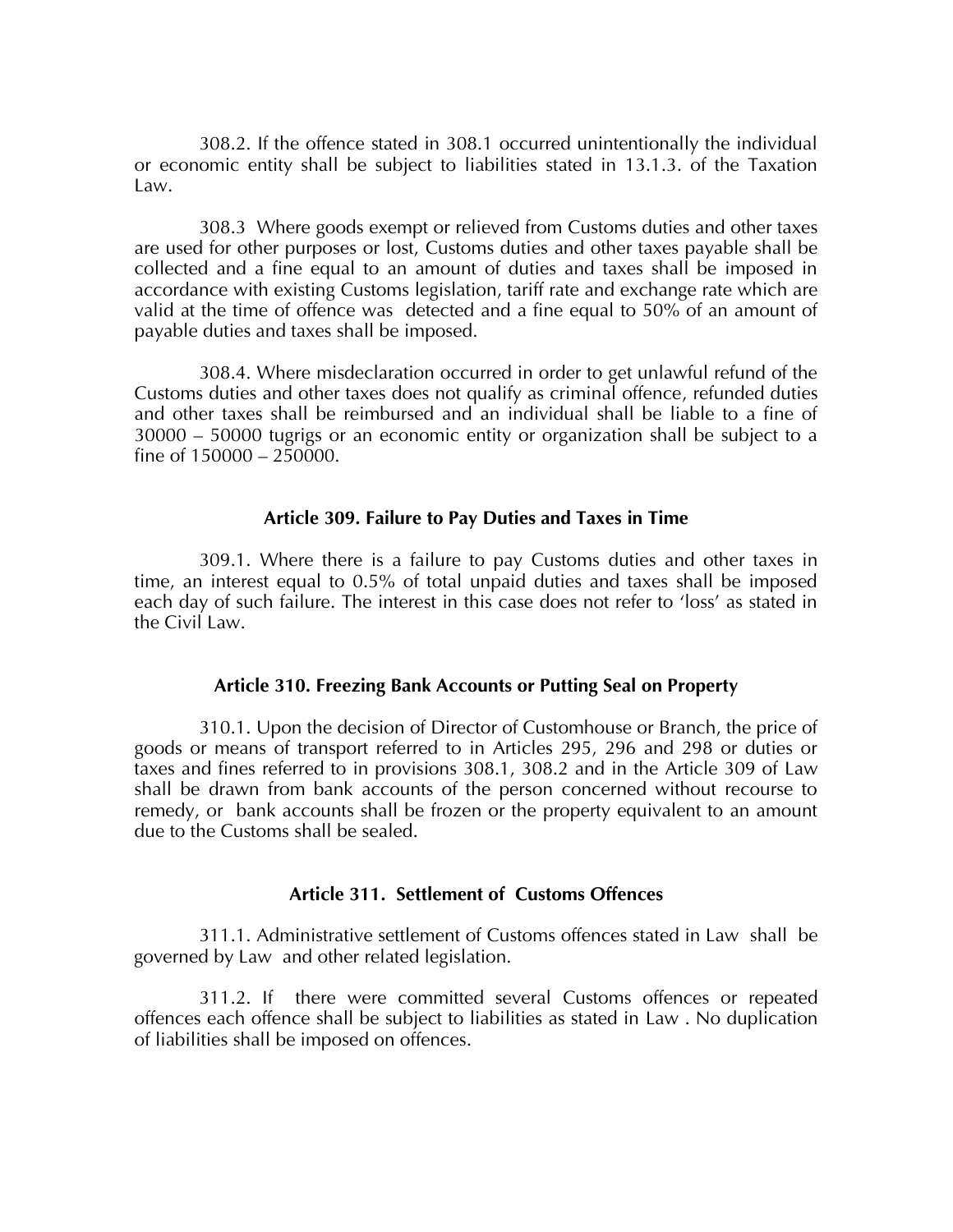# **312. Claim of Seized Goods and Means of Transport as State property**

312.1 The goods and means of transport seized by the Customs because of violation of Customs legislation shall be sold and proceeds of sales shall be transferred to state revenue.

312.2. If the Customs Central Body or Court proves the non-involvement of seized goods or means of transport in Customs offence they shall be returned or their price shall be reimbursed. When the goods or means of transport are returned, the Customs duties and other taxes shall be paid and in case of price reimbursement the Customs duties and other taxes shall be deducted by the Customs.

312.3. The rules regarding the claim of seized goods and means of transport as state property shall be approved by the Cabinet.

# **Article 313. Disposal of goods upon expiry of storage deadline**

313.1. If storage time for goods kept in Customs temporary warehouse or Customs bonded zone expires or an owner abandons the goods during the clearance, the Customs shall sell those goods and proceeds shall be state revenue.

313.2. If the owner requests to get the goods stated in 313.1. of Law within 6 months after the goods were sold the price of the goods shall be reimbursed upon deduction of duties, other taxes, storage fees and other charges.

313.3. The rules regarding the sales of seized goods and means of transport shall be approved by the Customs Central Body.

# **LAW OF MONGOLIA ON CUSTOMS TARIFFS AND DUTIES**

# **CHAPTER 1**

# **GENERAL PROVISIONS**

#### **Article 1. Purpose of the Law**

1.1. The purpose of the Law is to regulate matters regarding determination of Customs tariff, value, classification and a country of origin of goods as well as levying, collection and payment of Customs duties.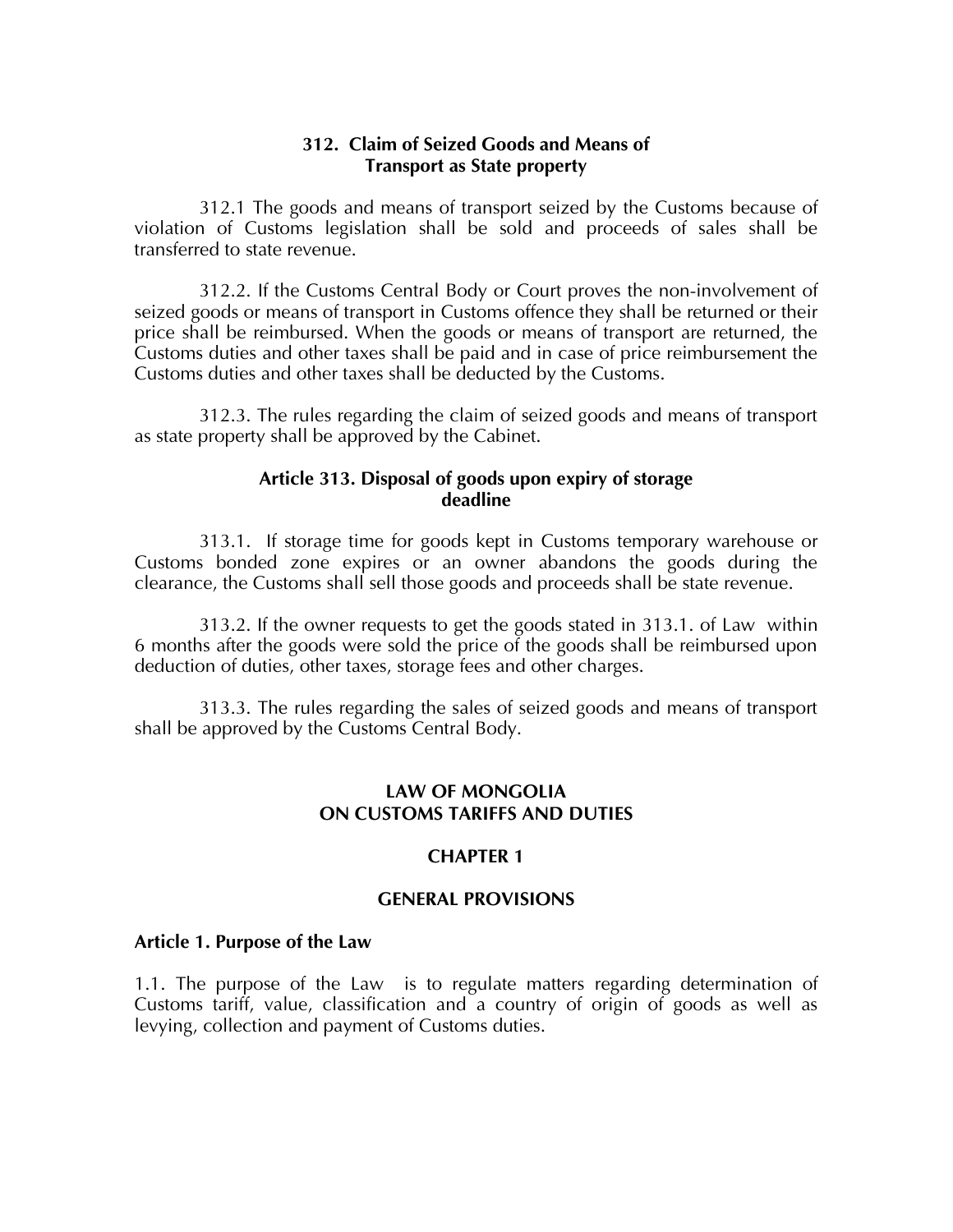# **Article 2. Legislation on Customs Tariffs and Duties**

2.1. The legislation of Mongolia on Customs tariffs and duties consists of the Customs Law, the Taxation Law of Mongolia and the Law as well as other legal acts adopted in line with them.

2.2. Unless otherwise is provided for in international treaties of Mongolia, the provisions of those international treaties shall prevail.

# **Article 3. Definitions of Legal Terms**

3.1. The terms used in the Law shall mean as follows:

3.1.1. 'Customs tariff' means a Customs duty rate;

3.1.2. 'Customs duty' means an amount of duties levied on, collected from or paid for goods entering or leaving the Customs territory, in line with the Customs tariff;

3.1.3. 'other tax' means an amount of tax imposed on, collected from or paid for goods entering or leaving the Customs territory, in compliance with the laws other than the Law ;

3.1.4. 'Customs value' means a value determined according to the Law for the purposes of levying Customs duties or compiling Customs statistical data;

3.1.5. 'Harmonized Commodity Description and Coding System' (thereafter referred to as 'the Harmonized System') means a nomenclature comprising of Headings, Subheadings and National Subheadings and their related numerical codes, as well as notes to Sections, Chapters and Subheadings, and the General Rules for interpretation of the Harmonized System;

3.1.6. 'Taxpayer' means a person declaring goods crossing through the Customs border of Mongolia;

3.1.7. 'About the same time' means 90 days prior to declaration to Customs of the Customs value of the imported goods being valued;

3.1.8. 'Levying of Customs duties and other taxes' means an assessment of duties in accordance with the Law and other related legislation;

3.1.9. 'Collection of Customs duties and other taxes' means an accumulation by Customs into state budget of taxes levied on in accordance with the Law and other related legislation;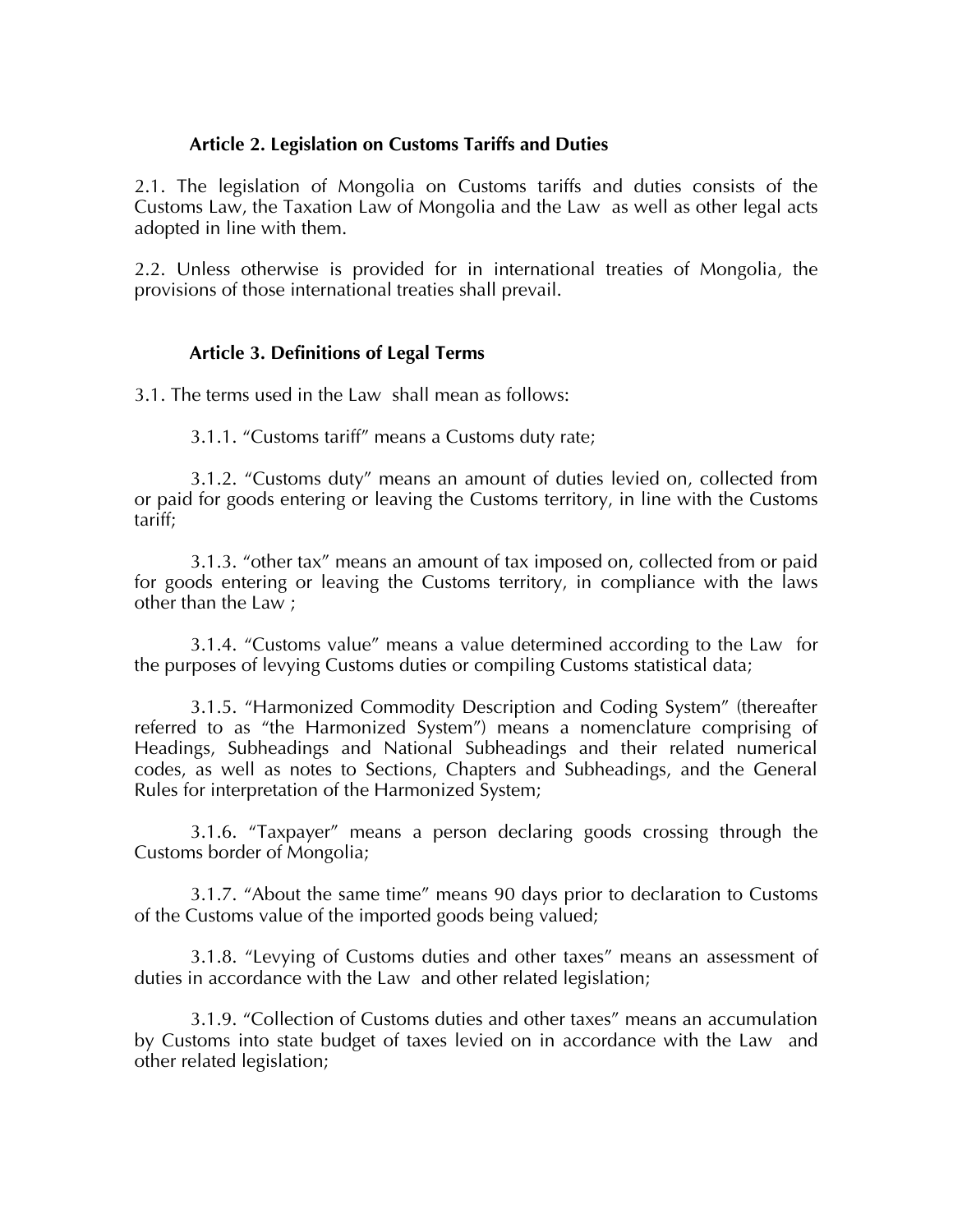3.1.10. 'Payment of Customs duties and other taxes' means a transfer by a taxpayer to relevant tax account of taxes levied on in accordance with the Present Law and other related legislation;

3.1.11. 'Relief goods and aid' means goods referred to in Sub-Paragraph 4.1.11 of the Law on Value Added Tax.

3.2. The other terms used in the Law in relation to Customs formalities/operations/activities shall have meanings as defined in the Customs Law of Mongolia.

#### **CHAPTER 2**

### **THE CUSTOMS TARIFF SYSTEM, THE TYPES OF CUSTOMS DUTIES AND THE CUSTOMS TARIFF COUNCIL**

### **Article 4. The Customs Tariff System, Adoption of, and Amendment to, Tariffs**

4.1. In Mongolia there are used Customs tariffs on exported and imported goods. In adopting the Customs tariffs, the goods descriptions and respective classification codes should be indicated according to the Harmonized System.

4.2. The Customs tariffs on imported goods consist of the basic tariffs and the most-favoured nation (MFN) tariffs. The basic tariffs rates twofold the MFN tariff rates.

4.3. The Customs tariffs on exported goods and the MFN tariffs for imported goods are adopted by the State Great Hural (the Parliament) (of Mongolia).

4.4. The MFN tariffs are applied for goods originated from the following countries:

4.4.1. a Member country to a Multilateral Treaty concerning Tariffs and Trade issues to which Mongolia has acceded;

4.4.2. a country with which it is agreed to apply preferential tariff rates according to international treaty other than that referred to in Sub-Paragraph 4.4.1 of this Article;

4.4.3. other country for which it is considered to apply the MFN tariffs.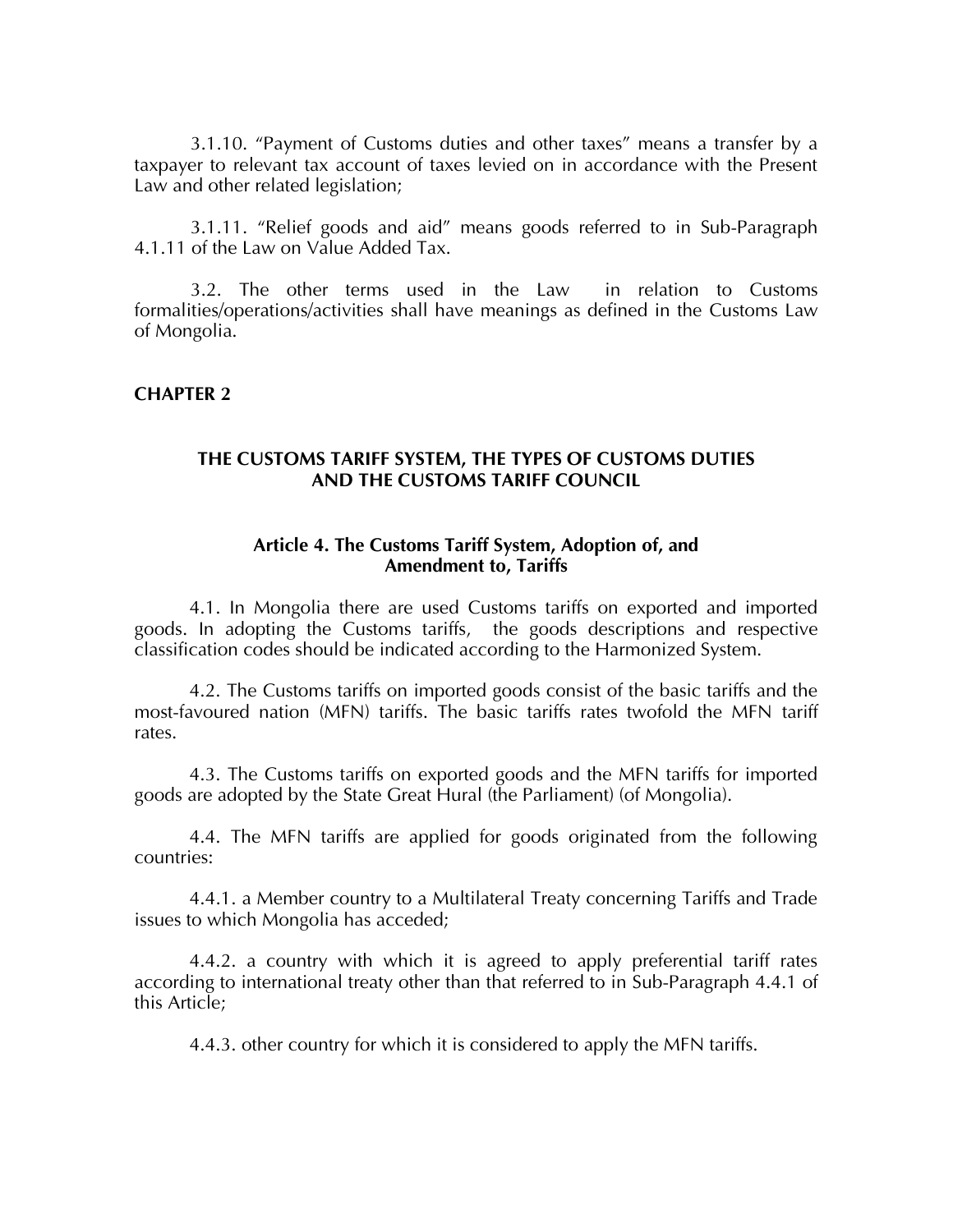4.5. A list of countries to which the MFN tariffs are granted is enacted by the Government.

4.6. The basic tariffs are applied for goods originated from that country which is not included in a list referred to in Paragraph 4.4 of this Article or goods which is originated from that country which is in that list but not accompanied by the certificate of origin.

4.7. Where the certificate of origin of goods originated from the country falling into the list referred to in Paragraph 4.4 of this Article is produced (lodged with Customs) within 45 days after the Customs had permitted the goods to enter the Customs territory the MFN rate is applied. In that case, the excess Customs duty amount paid is refunded by Customs.

4.8. The Customs tariffs may be adopted on a temporary base. The temporary tariffs shall be applied for a period not exceeding 6 months per year.

4.9. The Customs tariffs may be adopted by reference to a specific border point.

4.10. The Government (of Mongolia), being authorized by the State Great Hural (of Mongolia) and upon the proposals of the Customs Tariff Council, is entitled to:

4.10.1. increase or decrease the Customs tariffs on certain kinds of goods in order to give a support for market demand and supply regulation and for building proper structure of domestic market;

4.10.2. increase or decrease the Customs tariffs on definite kinds of goods, entering particular area of Mongolia for use therein or leaving such area, for the purpose of maintaining a balance in economic development; or

4.10.3. temporarily increase or decrease the Customs tariffs on certain kinds of goods of every-day consumption in order to balance their seasonal demand and supply.

# **Article 5. Types of Customs Duties**

5.1. The Customs duties shall be of the following types:

5.1.1.ad valorem;

5.1.2.specific;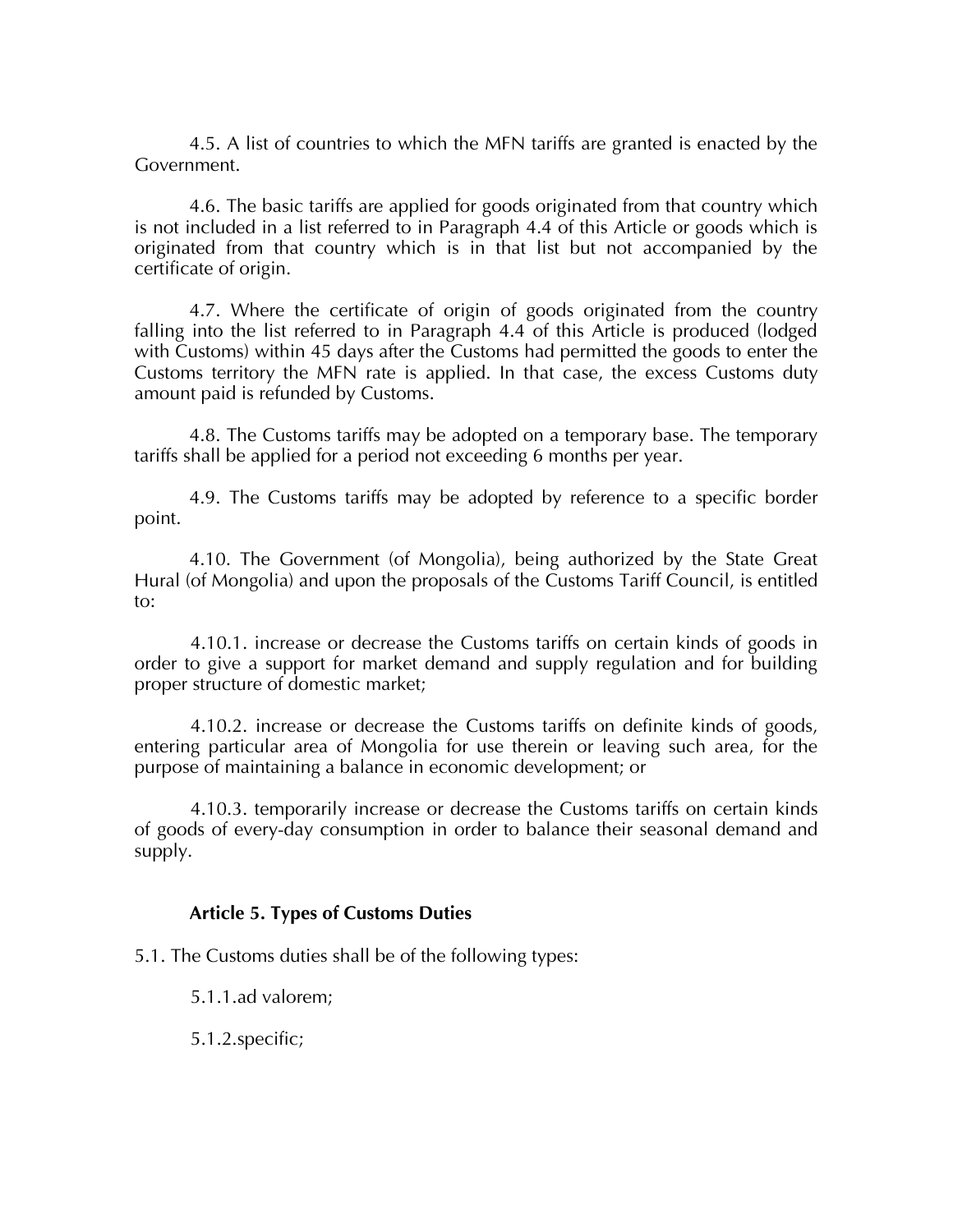5.1.3.combination of those referred to in the Sub-Paragraphs 5.1.1 and 5.1.2 of this Paragraph;

5.1.4. combination of those referred to in the Sub-Paragraphs 5.1.1 and 5.1.2 of this Paragraph, subject to quota either in value or in quantity; or

5.1.5. any of those referred to in the Sub-Paragraphs 5.1.1 and 5.1.2 of this Paragraph, which entails higher Customs duty.

### **Article 6. Customs Tariff Council**

6.1. It operates the non-vacant Customs Tariff Council assigned to make conclusions and make proposals for creation of proper Customs duties and tariff system and adoption of adequate Customs duty rates. The secretary of the Council shall be the only vacant staff.

6.2. The Government of Mongolia shall decide on the composition and statute of the Customs Tariff Council. The Chairman of the Customs Tariff Council shall be a Cabinet Member in charge of Customs matters. He has a vacant secretary.

6.3. In the Customs Tariff Council there should be a representation of scholars, research workers as well as profit-making or non-profit legal persons in addition to representation of central government agencies commisioned with Customs, taxation, budget, finance, foreign trade and sectorial issues.

#### **CHAPTER 3**

#### **DECLARATION AND VERIFICATION OF CUSTOMS VALUE**

#### **Article 7. Determination and Declaration of Customs Value**

7.1. Customs value shall, by a declarant, be determined on the basis of documents required for a specific Customs clearance procedure and declared to Customs. A declarant should not use arbitrary or fictitious value.

7.2. A declarant is obliged to provide the Customs with a Customs valuation method chosen and documentary evidences for support of his determination of Customs value.

7.3. The documantary evidences referred to in Paragraph 7.2 of this Article should demonstrate quantifiable and objective data.

# **Article 8. Verification of Customs Value**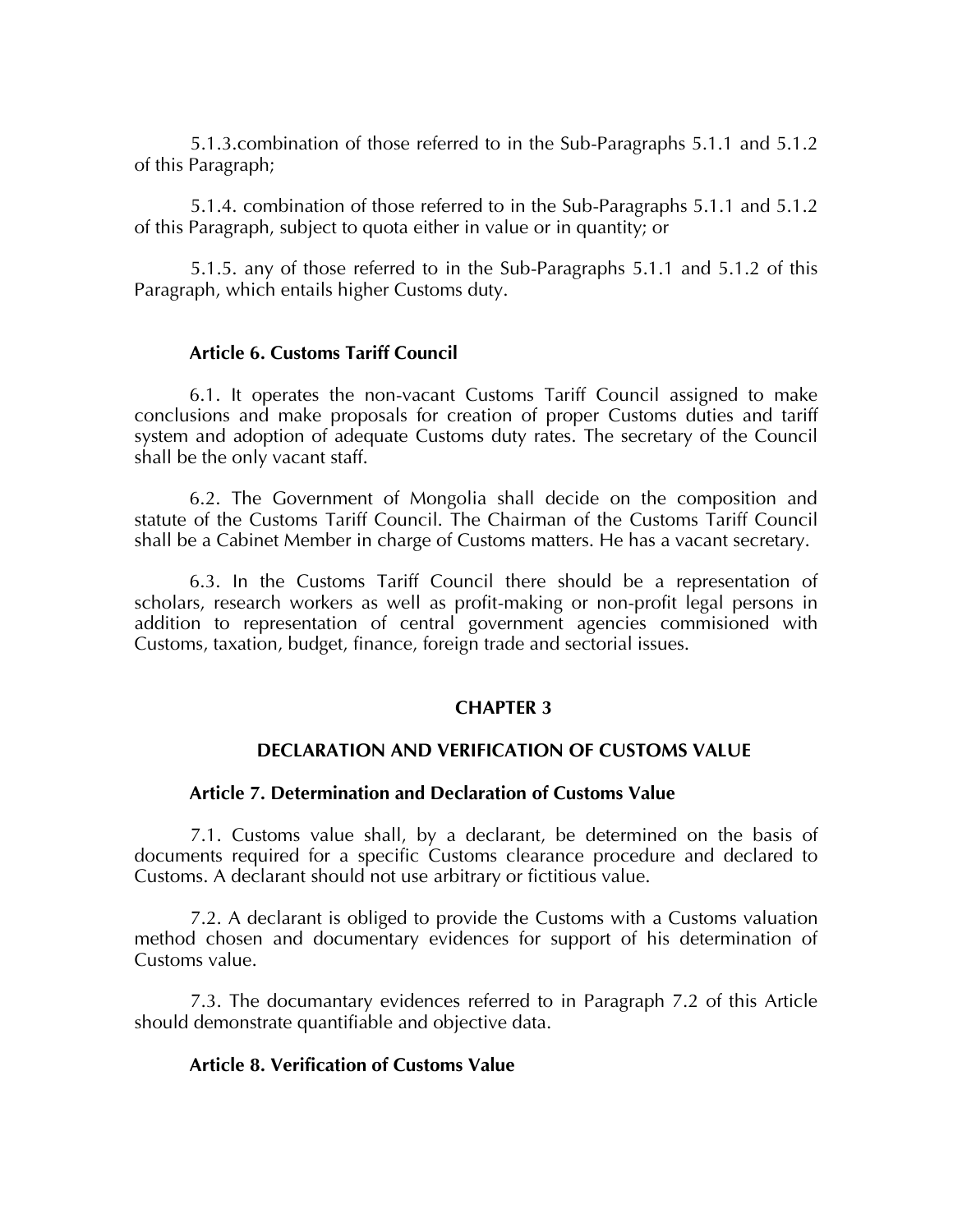8.1. The Customs should check the Customs valuation method and whether a Customs value determined by a declarant is accurate and well grounded or not and make its own decision.

8.2. Where the documents supplied by declarant are not sufficient for verification of Customs value and decision-making, the Customs may require additional documents and information.

8.3. The Customs may, on the basis of objective data, choose to determine Customs value by a method other than that applied by a declarant where:

8.3.1. the documents used for determination of Customs value occur to be not valid, entries therein show discrepancy or are not complete or figures therein are insufficient; or

8.3.2. a declarant fails to prove the truth and accuracy of Customs value or the Customs considers a Customs value determined by a declarant as groundless.

8.4. The Customs and other taxes should be assessed and charged to declarant at a value determined by Customs by other methods according to Paragraph 8.3. of this Article.

8.5. In case where the Customs determined the Customs value, a declarant may get an exlanation in writing upon a written request to Customs.

8.6. A declarant may, in contrary, refuse a value determined by Customs in case where he proved his declared value by presenting additional evidences within 45 days after the Customs declaration is validated.

8.7. A declarant may, if he declines a value determined by Customs, appeal in accordance with the Customs law.

8.8. A declarant shall be responsible for bearing any expenses incurred in the course of verification of Customs value.

8.9. Where a Customs procedure is changed the value determined in the declaration by which the goods placed under the previous Customs procedure upon their crossing the national border shall not be changed.

# **CHAPTER 4**

# **DETERMINATION OF CUSTOMS VALUE OF IMPORTED GOODS**

**Article 9. The Customs Valuation Methods of Imported Goods**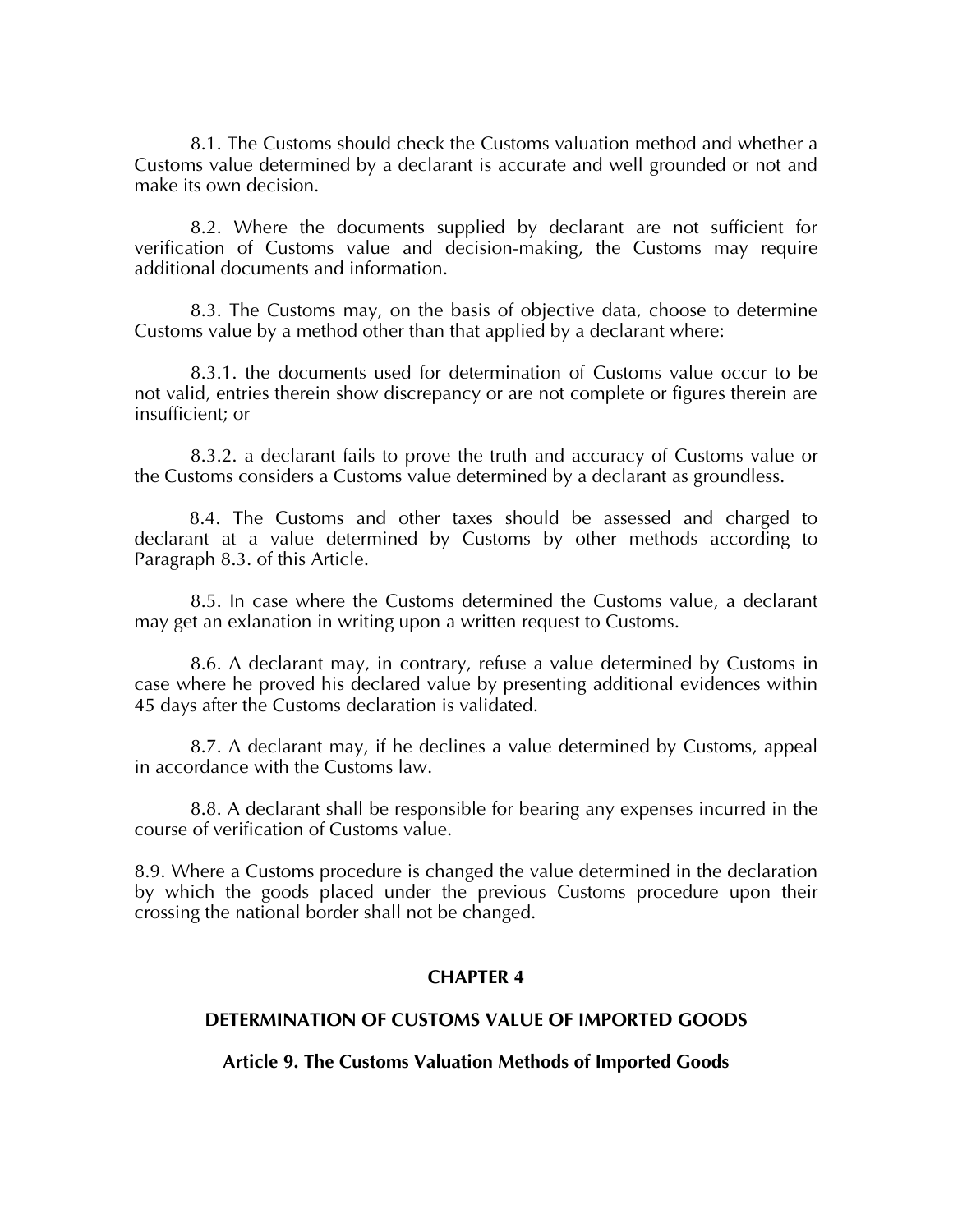9.1. In determining the Customs value of imported goods the following methods should be applied in their sequences:

9.1.1. the transaction value method;

9.1.2. the transaction value method of identical goods;

9.1.3. the transaction value of similar goods;

9.1.4. the deductive method;

9.1.5. the computed method; or

9.1.6. the fall-back or residual method.

9.2. At the request of a declarant the sequence of methods set out in Sub-Paragraphs 9.1.4 and 9.1.5 of Paragraph 1 of this Article may be reversed.

9.3. In applying the methods set forth in Sub-Paragraphs 9.1.2, 9.1.3 or 9.1.6 of Paragraph 1 of this Article it may take place a consultation between Customs and a declarant.

#### **Article 10. The Transaction Value Method**

10.1. The transaction value method is a principal method for Customs valuation of imported goods. The transaction value of imported goods is the actual price directly or indirectly paid or payable to a seller for goods purchased from abroad.

10.2. In determining the Customs value by the transaction value method, the following costs or charges based on quantifiable and objective data on foreign trade, finance or accounting should be included, provided that they are not included into the transaction value or that they are distinguished from the transaction value:

10.2.1. the following costs associated with transportation of the goods concerned up to the national border of Mongolia:

10.2.1.1. the cost of transport, expenses incurred with completion of transportation and exportation documents and charges for use or lease of means of transport or container;

10.2.1.2. loading, unloading, storage, transshipment and handling charges incurred in the course of transportation; or

10.2.1.3. the cost of insurance;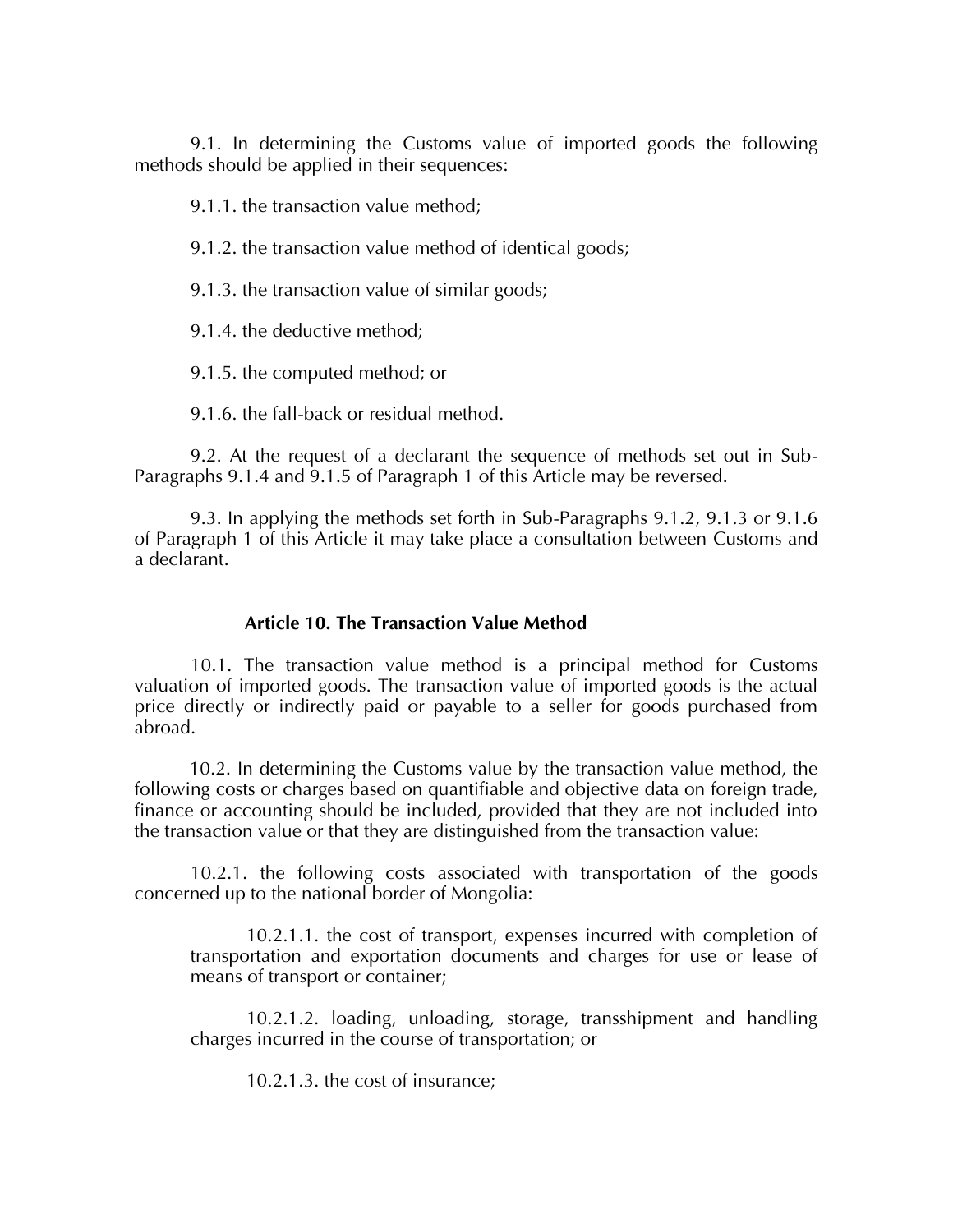10.2.2. the commisions and brokerage, paid or payable by a buyer in connection with a purchase of the goods concerned, and the cost of containers or packings which are treated as being one with the goods in question;

10.2.3. the value, apportioned as appropriate, of goods, labour or services where supplied by the buyer to the seller or the producer directly or indirectly free of charge or at a reduced cost for use in connection with the production and exportation for Mongolia of the goods concerned;

10.2.4. royalties and licence fees paid or payable by the buyer as a condition of sale of the goods concerned;

10.2.5. the value of any part of the proceeds of any subsequent resale, disposal or use by the buyer of the goods that accrues directly or indirectly to the seller; and

10.3. In determining the Customs value by the transaction value method, the following costs or charges based on quantifiable and objective data on foreign trade, finance or accounting should be excluded, provided that they are included into the transaction value or that they are distinguished from the transaction value:

10.3.1. charges for construction, erection, assembly, maintenance, technical assistance or training, undertaken after importation on imported goods such as industrial plant, machinary or equipment, etc.;

10.3.2. the cost of transport after importation; or

10.3.3. duties and taxes of the country of importation.

10.4. In case where there are involved diferrent kinds of imported goods in one shipment across the national border the costs to be added to or deducted from the transaction value should be distributed among each kind of goods in correspondence with their weight proportion against net weight of total shipment. Where the cost distribution by weight is impossible the volume or the price factor may be used.

10.5. The cases where buyer's rights with regard to use, disposition or resale of goods are restricted by the legislation of Mongolia or the geographical area in which the imported goods may be resold is limited or the restrictions do not substantially effect the value of the imported goods being valued shall not preclude to the use of the transaction value method.

10.6. The transaction value method is not applied where the following conditions or considerations exist: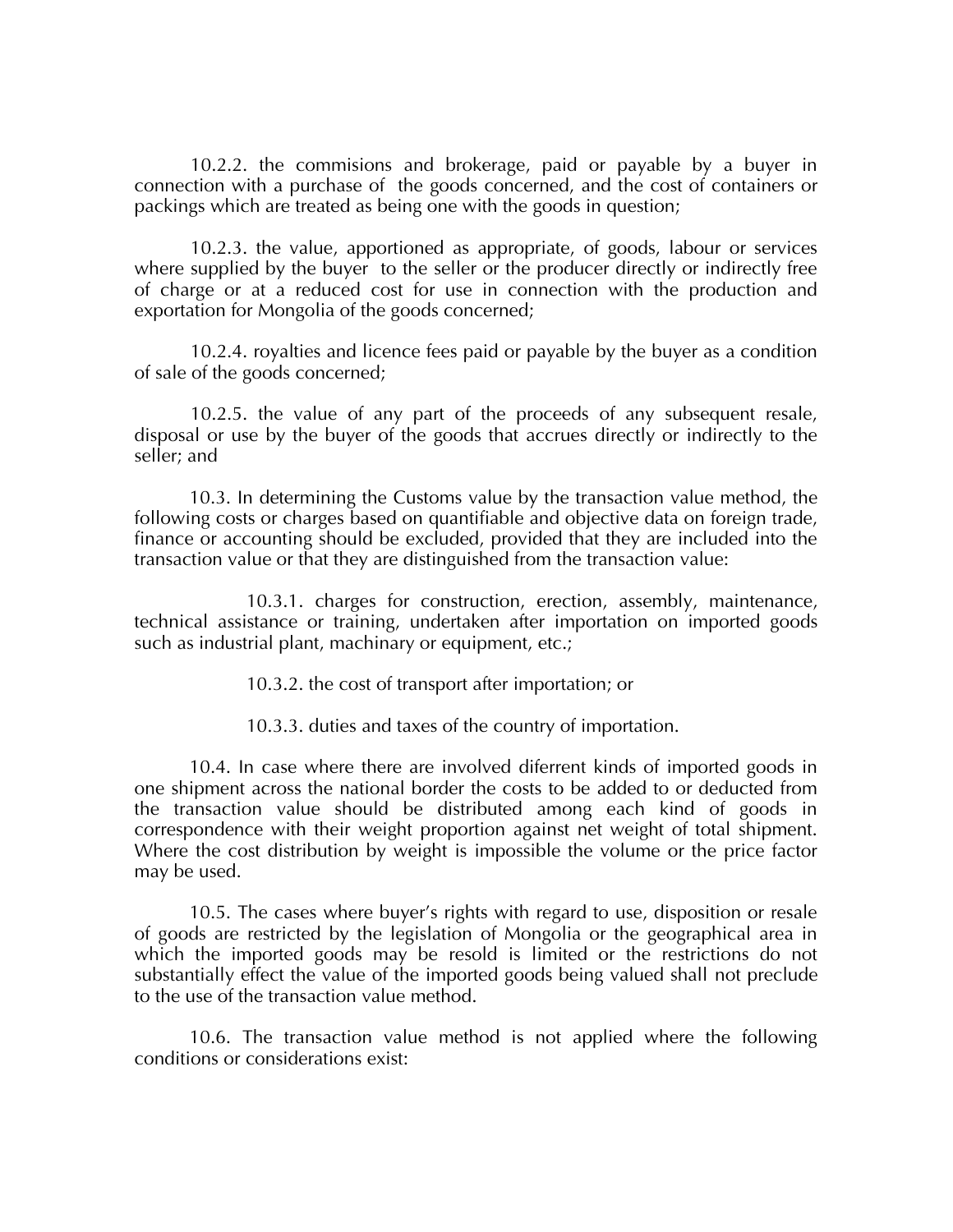10.6.1. buyer's rights with regard to use, disposition or resale of goods are restricted on a ground other than that referred to in Paragraph 10.5 of this Article;

10.6.2. there exists a transaction resticting buyer's rights related with use, disposition, resale or destruction of goods;

10.6.3. the sale or price is subject to some conditions or considerations for which a value cannot be determined with respect to the goods being valued;

10.6.4. the value of any part of the proceeds of any subsequent resale, disposal or use by the buyer of the goods that accrues to the seller cannot be determined;

10.6.5. a declarant failed to confirm and prove the truth or accuracy of data or calculations used in determination of Customs value by presenting appropriate foreign trade, financial or accounting documents.

10.6.6. the sale is made between related persons referred to in Paragraph 10.7 of this Article and the transaction value does not closely approximate to the test value referred to in Paragraph 10.8 of this Article.

10.7. The seller and buyer shall be deemed to be related if:

10.7.1. they work together with the same economic entity or organization;

10.7.2. they are employer and employee;

10.7.3. one of them directly or indirectly owns, controls or holds 5 per cent or more of the other's outstanding voting stock or shares;

10.7.4. one of them derictly or indirectly controls the other;

10.7.5. both of them are directly or indirectly controlled by a third person;

10.7.6. together they directly or indirectly control a third person; or

10.7.7. they are members of the same family or relatives;

10.8. Where a value of the sale between related persons, depending on the nature of the imported goods, the nature of the industry itself, the season in which the goods are imported and the differences in value, closely approximates to one of the following test values occurring at or about the same time, the transaction value method shall be used: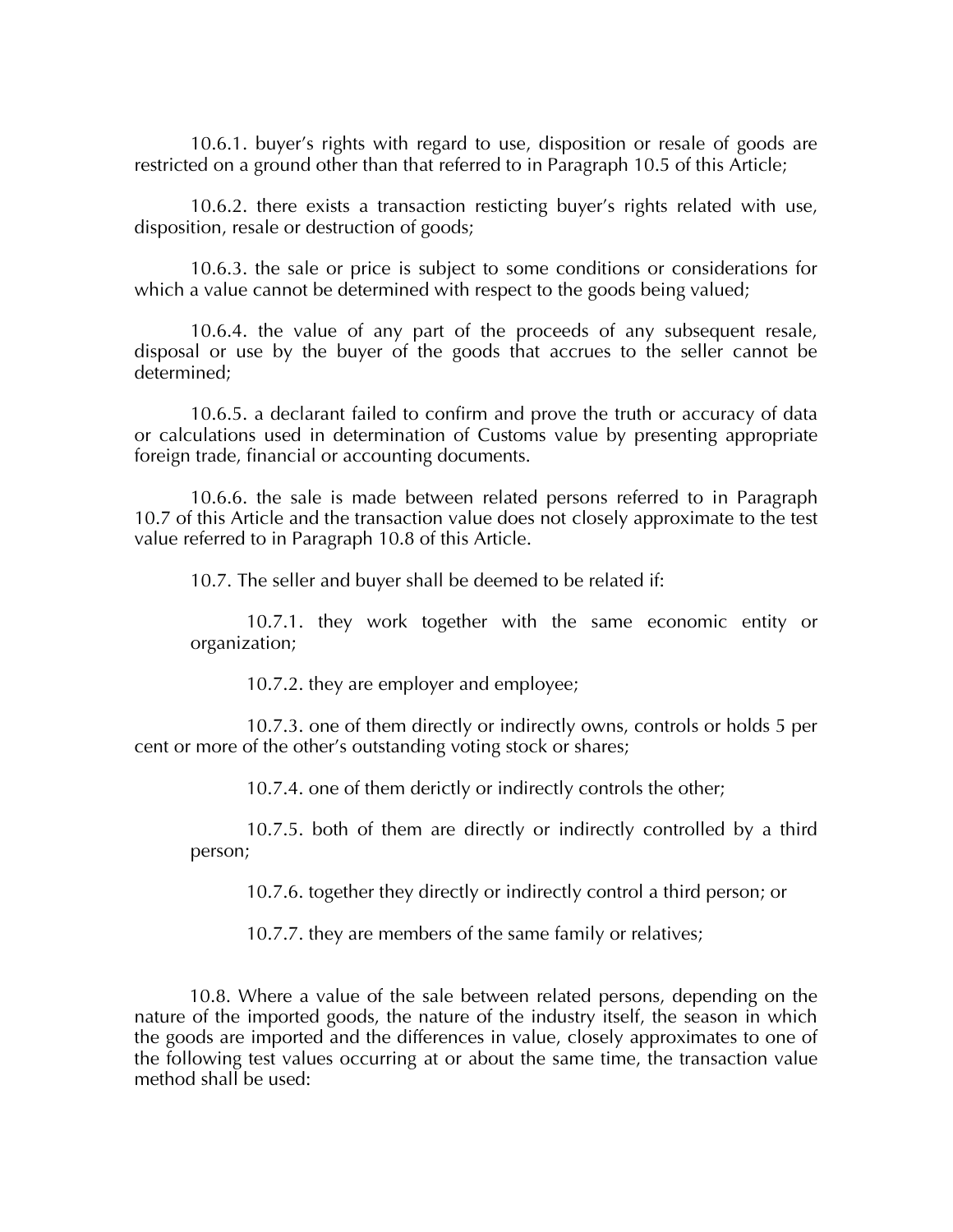10.8.1. the transaction value in sales to unrelated buyers of identical or similar imported goods;

10.8.2. the Customs value of identical or similar goods determined by the transaction value method and accepted by Customs.

10.9. In compare with the test values referred to in Paragraph 10.8. of this Article, due account shall be taken with regard to commercial levels, quantity levels and the costs referred to in Paragraphs 10.2 and 10.3 of this Article.

# **Article 11. The Transaction Value Method of Identical Goods**

11.1. If the Customs value of the imported goods cannot be determined by the transaction value method, it shall be determined by the transaction value method of identical goods imported at the same time as the goods being valued or within a period referred to in Sub-Paragraph 3.1.7 of Article 3 of the Present Law.

11.2. 'The identical goods' shall be the goods which are the same as the goods being valued in the following features:

11.2.1. physical characteristics such as size, form (shape), production or manufacturing methods or technical and other specifications;

11.2.2. qaulity, trademark and reputation;

11.2.3. country of origin; and

11.2.4. producer.

11.3. In determining the tansaction value by the transaction value method of identical goods, the transaction value of the identical goods imported at the same commercial level and in substantially (approximately) the same quantity shall be used.

11.4. Where the identical goods were imported in different qauntity or at a different commercial level than those referred to in Paragraph 11.3 of this Article, a declarant must, taking into account such differences, make appropriate adjustments and justify their grounds by documentary evidences.

11.5. Minor differences between the identical goods and the goods being valued in their physical characteristics shall not preclude to using the transaction value method of identical goods.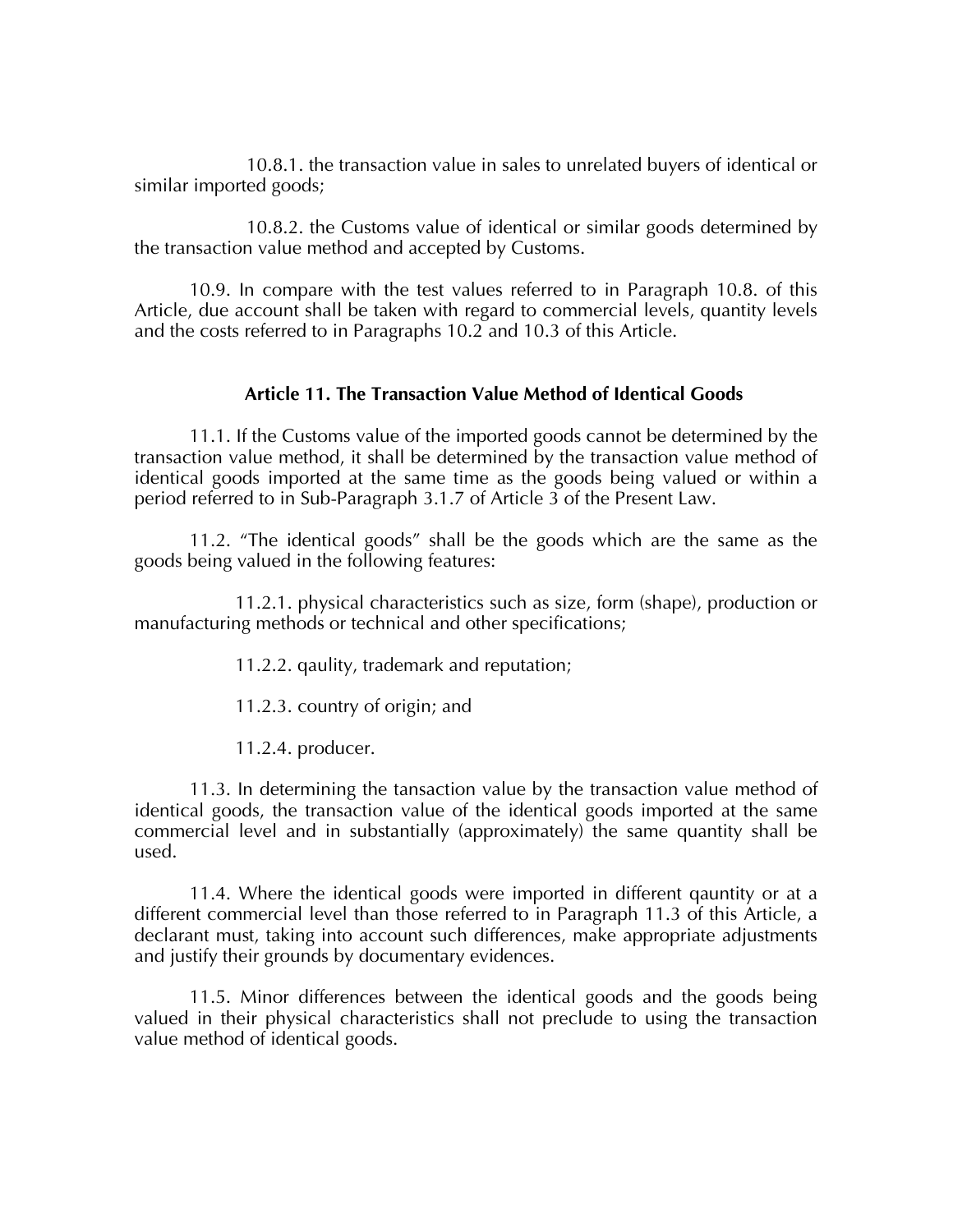11.6. The transaction value of identical goods should be the value accepted at Customs and may be adjusted depending on differences in distances of transportation and modes of transport. The adjustments should be accompanied by supporting documents to justify their rationale and accuracy.

11.7. Where it is necessary to make adjustments to the accepted value referred to in Paragraph 11.6 of this Article but it is impossible to make such adjustments or there are no documentary evidences to justify the adjustments, the transaction value method of identical goods shall not be used.

11.8. In determining the Customs value by the transaction value method of identical goods, the costs referred to in Paragraph 10.2 of Article 10 of the Present Law should be considered.

11.9. If more than one transaction value of identical goods are found possible, the lowest such value shall be chosen to determine the Customs value.

11.10. In determining the Customs value by the transaction value method of identical goods, the prices for the following goods shall not be used:

11.10.1. goods placed under Customs procedure other than the clearance for home use;

11.10.2. goods imported on governmental or non-governmetal loans;

11.10.3. goods imported for governmental or non-governmental debt liquidation;

11.10.4. relief goods or aid;

11.10.5. goods imported by leasing;

11.10.6. goods imported by foreign investment;

11.10.7. large-scale maintanence equipment;

11.10.8. goods intended for international travels, tourism, competition or meetings;

11.10.9. samples, tests or probes;

11.10.10. exhibits;

11.10.11. advertising materials.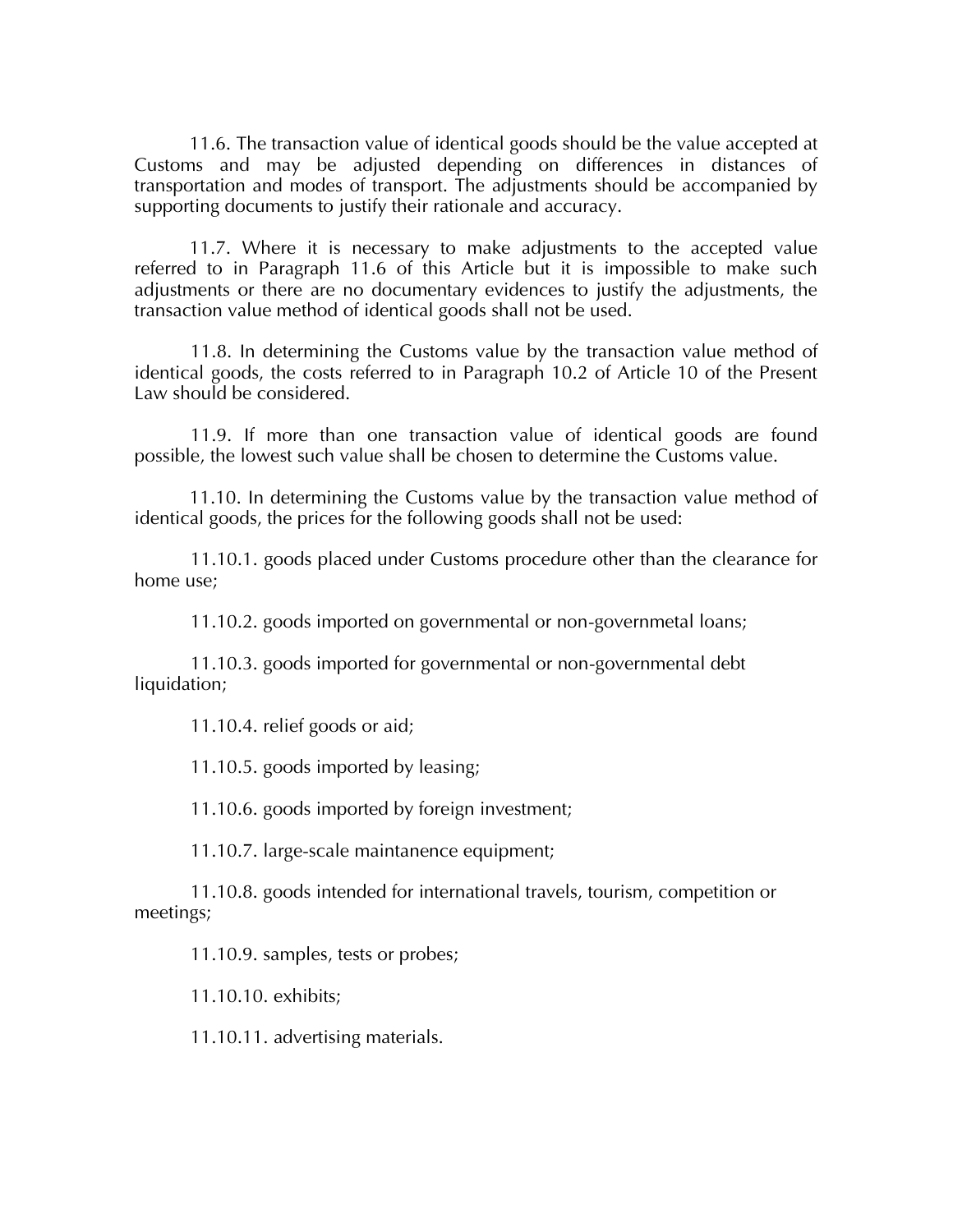### **Article 12. The Transaction Value Method of Similar Goods**

12.1. If the Customs value of the imported goods cannot be determined by the transaction value method of identical goods, it shall be determined by the transaction value method of similar goods imported at the same time as the goods being valued or within a period referred to in Sub-Paragraph 3.1.7 of Article 3 of the Present Law.

12.2. 'The similar goods' shall be the goods which, although not alike in all respects, have like characteristics and like component materials, perform the same functions and are commercially interchangeable with goods being valued.

12.3. In determining whether goods are similar, a quality, trademark, reputation and the country of origin of goods should be considered.

12.4. In determining the transaction value by the transaction value method of similar goods, the transaction value of the similar goods imported at the same commercial level and in substantially (approximately) the same quantity shall be used.

12.5. Where the similar goods were imported in different qauntity or at a different commercial level than those referred to in Paragraph 12.4 of this Article, a declarant must, taking into account such differences, make appropriate adjustments and justify their grounds by documentary evidences.

12.6. The transaction value of similar goods should be the value accepted at Customs and may be adjusted depending on differences in distances of transportation and modes of transport. The adjustments should be accompanied by supporting documents to justify their rationale and accuracy.

12.7. Where it is necessary to make adjustments to the accepted value referred to in Paragraph 12.6 of this Article but it is impossible to make such adjustments or there are no documentary evidences to justify the adjustments, the transaction value method of similar goods shall not be used.

12.8. In determining the Customs value by the transaction value method of similar goods, the costs referred to in Paragraph 10.2 of Article 10 of the Present Law should be considered.

12.9. If more than one transaction value of similar goods are found possible, the lowest such value shall be chosen to determine the Customs value.

12.10. In determining the Customs value by the transaction value methods of similar goods, the prices for the goods referred to Paragraph 11.10 of Article 11 of the Present Law shall not be used.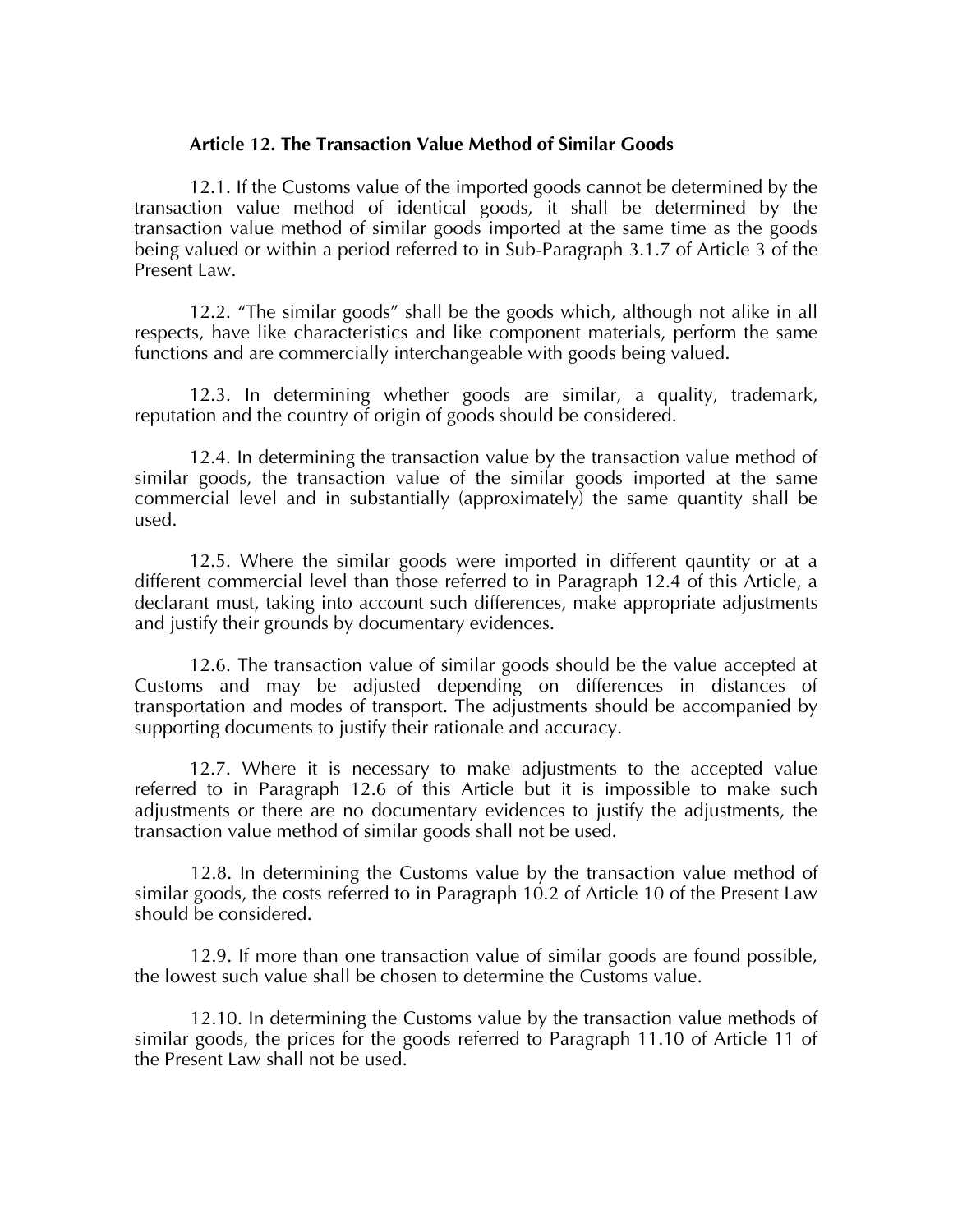#### **Article 13. The Deductive Method**

13.1. Where the Customs value can not be determined by the Customs valuation methods referred to in Articles 10, 11 and 12 of the Present Law, it shall be determined by the deductive method.

13.2. The deductive method is used only in a case when the imported goods or the identical goods or the similar goods had been introduced into the Customs territory and resold in domestic market in the same condition as imported.

13.3. In determining the Customs value of imported goods by the deductive method, a unit price at which the imported goods or the identical or similar imported goods are sold to unrelated persons in the greatest aggregate quantity, at the time of importation of the goods being valued or within a period referred to in Sub-Paragraph 3.1.7 of Article 3 of the Present Law shall be taken as a base value, subject to deductions of the following expenses against financial or accounting documents:

13.3.1. either the commisions usually paid or agreed to be paid or additions usually made for profit and expenses in connection with sales in Mongolia of the imported goods of the same class or kind. The term 'goods of the same class or kind" covers the group of goods produced within a particular industry or its sector;

13.3.2. the costs of transport and insurance charges incurred in the territory of Mongolia;

13.3.3. the Customs duties and other taxes paid in Mongolia.

13.4. If there found sales at different prises for the same quantity the lowest price should be chosen as a base (for Customs valuation).

13.5. In determining the value of imported goods, if there are no case of identical or similar goods resold in the domestic market in the same condition as imported, there may be used, at the request of declarant, the value of identical or similar goods sold after the processing.

13.6. In a case where identical or similar goods lost their identity in the course of processing, the procedure referred to Paragraph 13.5 of this Article shall not be applied.

#### **Article 14. The Computed Method**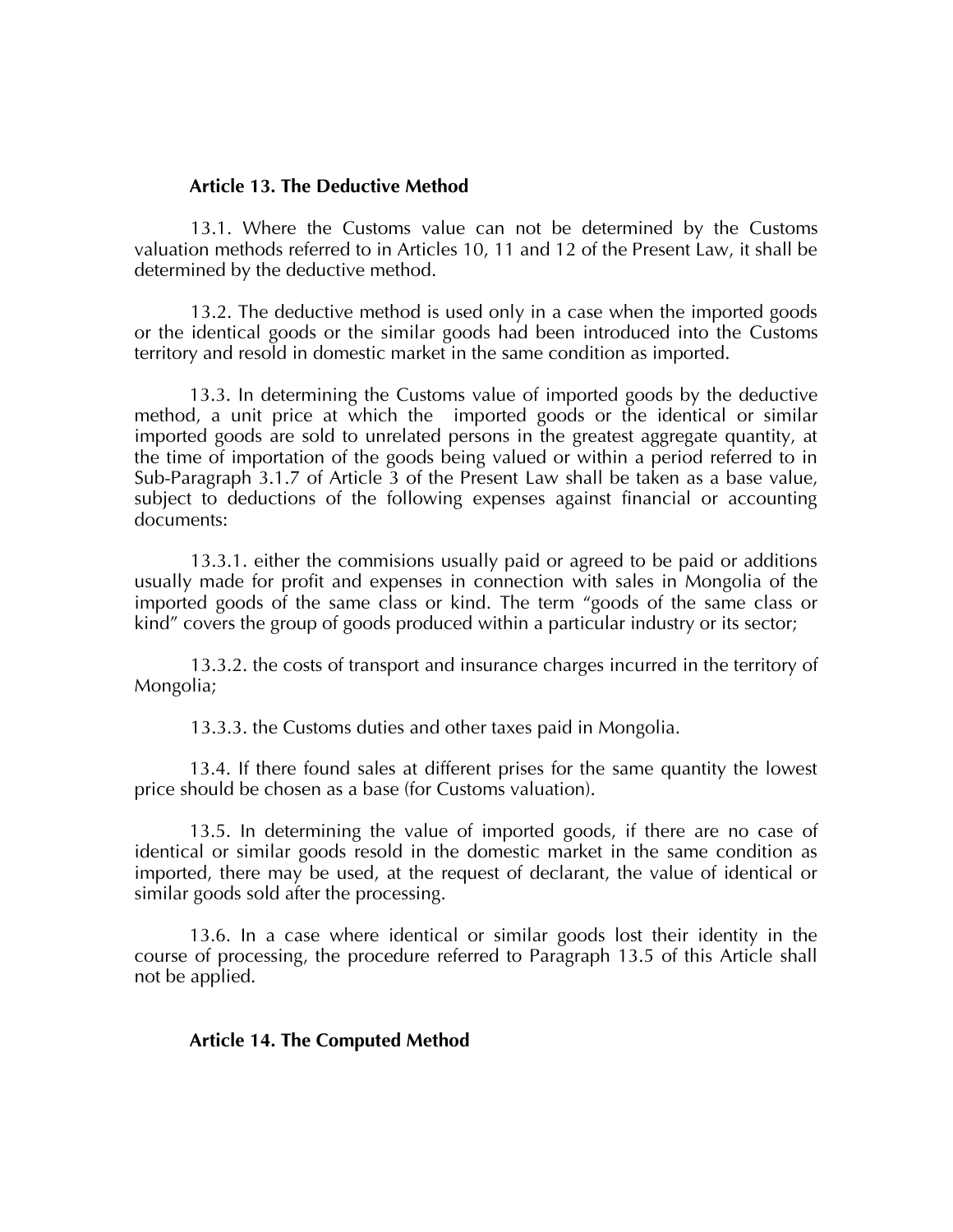14.1. Where the Customs value can not be determined by the Customs valuation methods referred to in Articles 10, 11, 12 and 13 of the Present Law, it shall be determined by the deductive method.

14.2. In determining the Customs value by the computed method the following costs or expenses should be included:

14.2.1. direct costs (costs of materials, labour costs, etc.) and extra costs of manufactering incurred in course of production of the goods being valued;

14.2.2. an amount of profits and general expenses equal to that usually reflected in sales of goods of the same class or kind as the goods being valued, which are incurred to producers in the country of exportation for export to Mongolia;

14.2.3. the costs or charges referred to in Sub-Paragraphs 10.2.1-10.2.5 of Article 10 of the Present Law.

#### **Article 15. The Fall-back or Residual Method**

15.1. The fall-back or residual method of Customs valuation is applied where it is impossible to determine the Customs value of imported goods by methods referred to in Articles 10-14 of the Present Law. This is the last method of Customs valuation and exercised in the following two ways:

15.1.1. the Customs value is determined by way of applying conditions or considerations prescribed for each method referred to in Articles 10-14 of the Present Law in flexible or softened manner like below:

15.1.1.1. when applied transaction value method: where there is no documentary evidence to justify a value or its components presented by declarant, to use reliable similar data available to Customs and other importers and compare (them) with other costs;

15.1.1.2. when applied transaction value method of identical or similar goods: to extend the time limit up to 90 days or 6 month or one or two years or soften goods requirements;

15.1.1.3. when applied the deductive method: to extend domestic processing time limit; to soften the base value selection requirements; or where there found no identical or similar goods sold in domestic market, to take into consideration the goods of the same class or kind;

15.1.1.4. when applied the computed method: the prices or values of materials can be same with the prices or values of like goods; or to establish costs of transport up to the (national) border with comparison of the costs for other goods.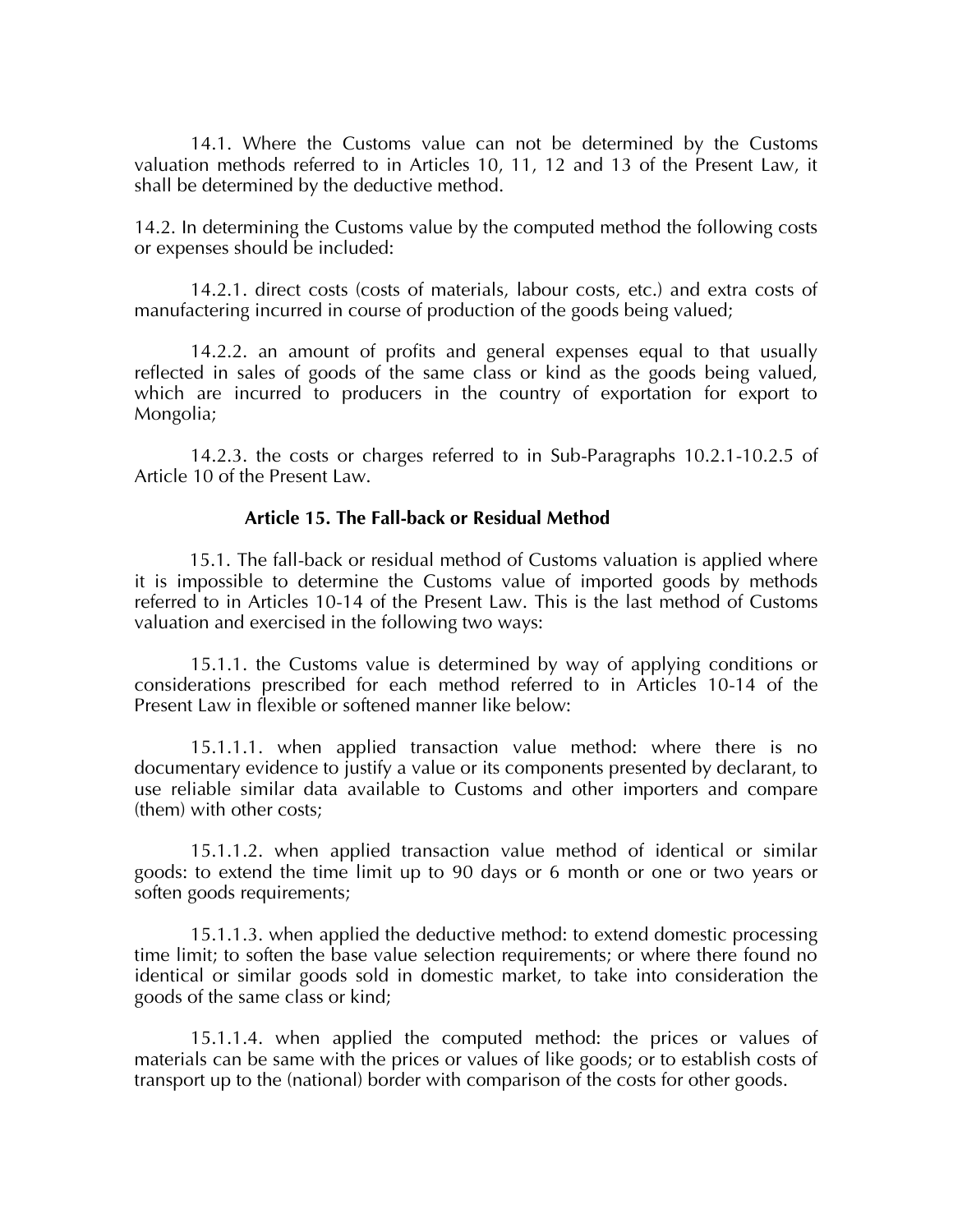15.1.2. the Customs value is determined on the basis of international trade practices and other commercial data valid at that time. In that case the following trade data or sources may be used:

15.1.2.1. the seller's price lists, reference books or catalogues;

15.1.2.2. statistical data and price breakdown tariffs for public use;

15.1.2.3. the exporter's price offers, the world's outstanding commodity exchange news, specialized news releases, contracts concluded by famous importers and the prices covered by them;

15.1.2.4. export price lists disclosed on internet for public use;

15.1.2.5. neighbering countries export price investigation results dealing with goods for export to Mongolia;

15.1.2.6. everage price indicators timely established with regard to goods declared to Customs.

15.2. In determining the Customs value by the fall-back method the following prices should not be based on:

15.2.1. the selling price in domestic market of goods produced in Mongolia;

15.2.2. a system which provides for the acceptance for Customs purposes of the higher of two alternative values;

15.2.3. the price of goods on the domestic market of the country of exportation except the price of imported goods in case of cross-border trade;

15.2.4. the cost of production other than computed values which have been determined for identical or similar goods;

15.2.5. the price of goods for export to a country other than Mongolia;

15.2.6. arbitrary or fictitious values;

15.2.7. the lowest Customs value.

# **CHAPTER 5**

# **DETERMINATION OF CUSTOMS VALUE OF GOODS FOR EXPORT**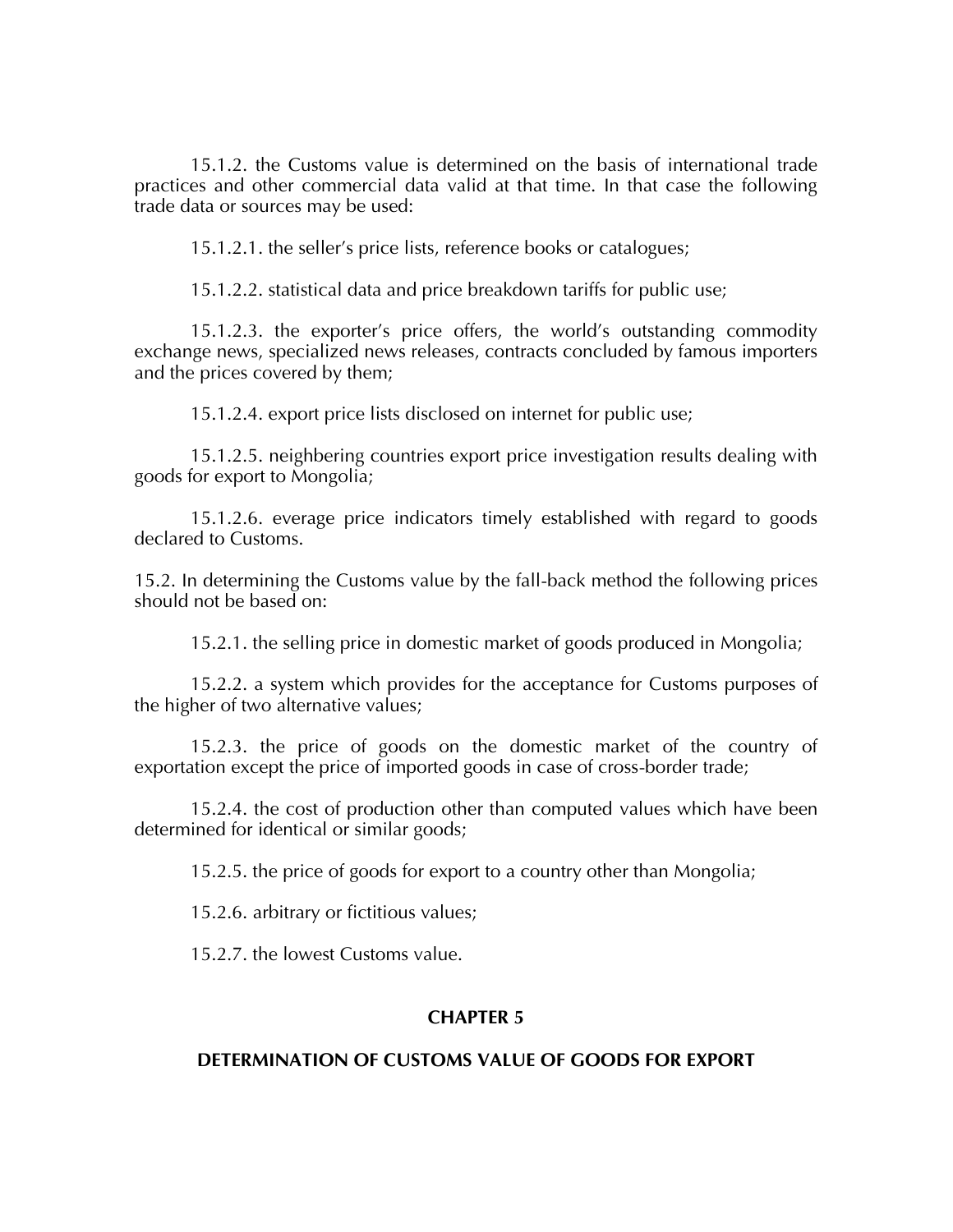### **Article 16. The Customs Valuation Methods of Goods for Export**

16.1. The Customs value of goods for export is detmerned on the term delivered to the national border of Mongolia.

16.2. In determining the Customs value of goods for export the following methods are used in their sequences:

16.2.1. the transaction value method;

16.2.2. the costs calculation method;

16.2.3. the transaction value method of identical or similar goods;

16.2.4. the market value method.

# **Article 17. The Transaction Value Method**

17.1. In determining the Customs value of goods for export by the transaction value method the following costs or charges incurred up to the national border of Mongolia should be included into the transaction value provided that they are not included:

17.1.1. the costs of transport; and

17.1.2. insurance costs, loading, unloading, storage and transshipment costs as well as transport and export documents clearance fees, connected with transportation of goods.

17.2. The transaction value method shall not be applied in the following cases for determination of the Customs value of exported goods:

17.2.1. the transaction is subject to conditions for which a goods value cannot be determined;

17.2.2. the seller and buyer had relationship which substantially influenced the transaction value.

17.3. The fact that the relationship did influenced the price is understood according to Sub-Paragraph 10.6.6 of Article 10 of the Present Law.

# **Article 18. The Costs Calculation Method**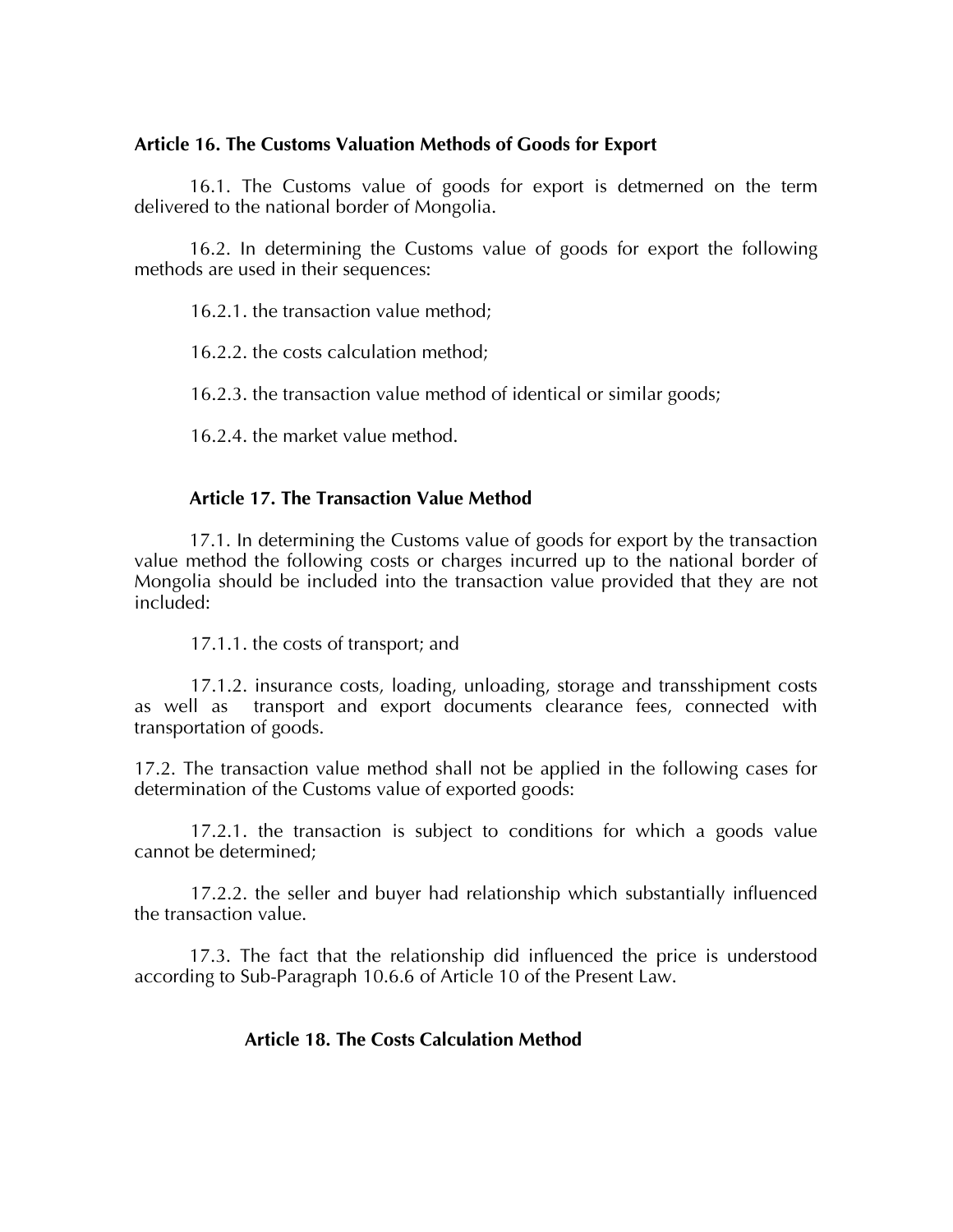18.1. If the Customs value of goods for export cannot be determined by the method referred to in Article 17 of the Present Law the costs calculation method should be applied.

18.2. In determining the Customs value of goods for export by the costs calculation method, the unit price is determined by way of price calculation based on objective financial and accounting data available to industries, economic entities and orgainzations which are exporters located in the territory of Mongolia.

18.3. In determining the Customs value of goods for export by the costs calculation method, the following costs or charges directly or indirectly reflected in the unit good concerned should be included:

18.3.1. the following costs incurred in connection with production of the goods being valued:

18.3.1.1. the price of raw materials, principal and supplementary materials incorporated by producer in the goods concerned;

18.3.1.2. manufacturing costs directly or indirectly incurred in connection with production of goods;

18.3.1.3. part of costs related to management or managerial activities, as apportioned to the goods concerned;

18.3.1.4. part of costs for electricity, heating, water supply, communications or leasing as apportioned to the goods concerned;

18.3.1.5. industry equipment amortization costs, as apportioned to the goods concerned; and

18.3.1.6. taxes as apportioned to the goods cencerned;

18.3.2. costs of transport to national border of Mongolia, loading, unloading, storage or transshipment costs as well as insurance costs associated therewith; and

18.3.3. profits made from production and exportation of goods concerned.

18.4. The costs, charges, taxes or profits enumerated in Paragraph 18.3. of this Article should not be duplicated.

18.5. The costs, charges or profits enumerated in Paragraph 18.3. of this Article should have no big differences against average records of economic entities operating in that sector, filed with statistical or tax office. If there found big differences in this regard the Customs value is not determined by the costs calculation method.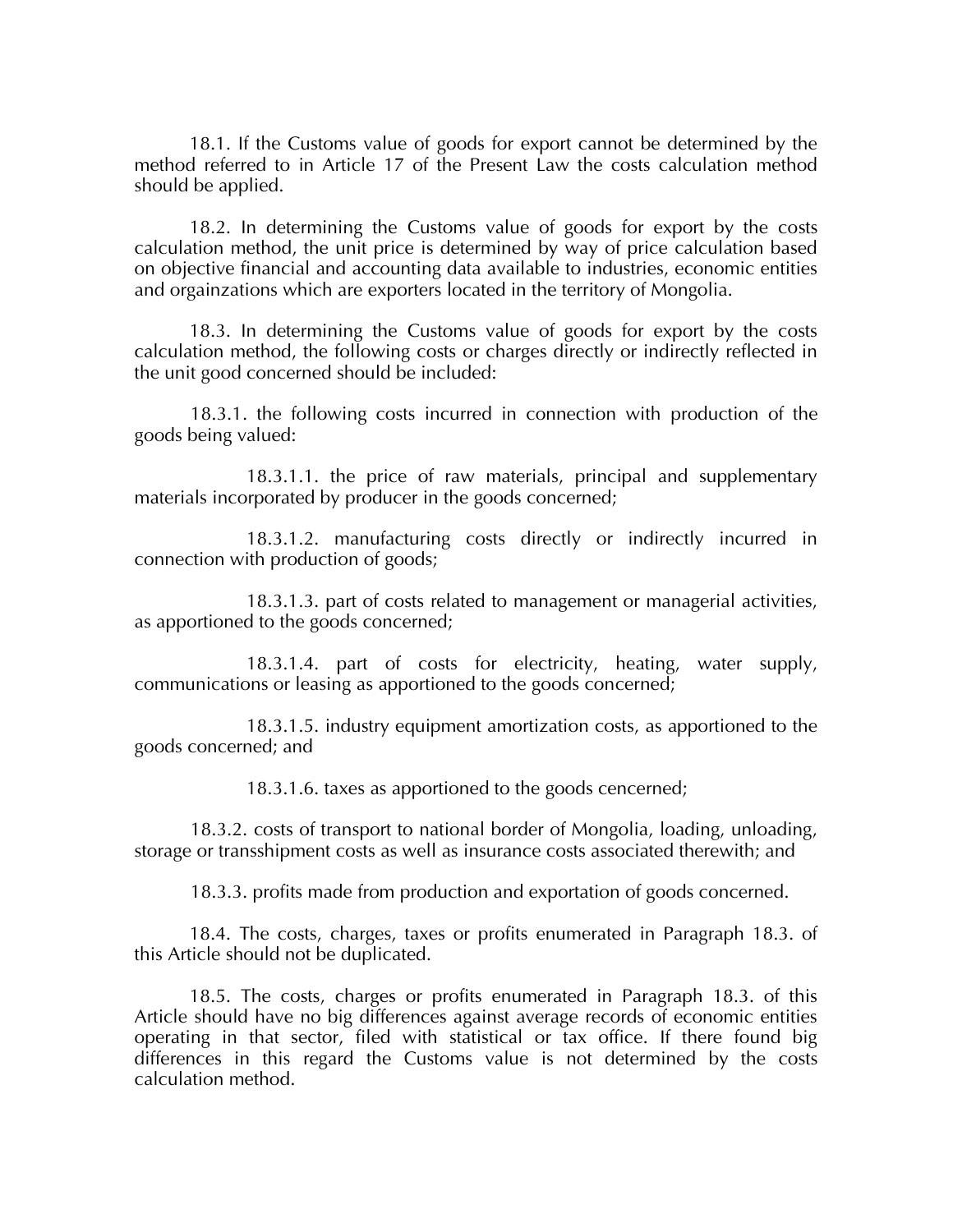#### **Article 19. The Transaction Value Method of Identical or Similar Goods**

19.1. If the Customs value of goods for export cannot be determined by the methods referred to in Article 17 or 18 of the Present Law the transaction value method of identical or similar goods should be applied.

19.2. In determining the Customs value of goods for export by the transaction value method of the identical or similar goods there should be applied the transaction value of identical or similar goods cleared and exported from Mongolia at or about the same time as the goods being valued.

19.3. The terms "identical goods" and "similar goods" are understood as described in Articles 11 and 12 of the Present Law.

19.4. In determining the Customs value of goods for export by the transaction value method of identical or similar goods the due account should be taken in regard to the following:

19.4.1. the value of the identical or similar goods should be the transaction value recorded with own or other economic entity or organization;

19.4.2. the identical or similar goods should be exported at the same time as the goods being valued or should have been exported within 60 days before exportation of the goods being valued.

19.5. Where there found several transaction values of identical or similar goods exported or to be exported within the time limit stipulated in Sub-Paragraph 19.4.2. of this Article it should be chosen that which happened/occurred more times.

#### **Article 20. The Market Value Method**

20.1. The last Customs valuation method of goods for export is the market value method.

20.2. In determining the Customs value of goods for export by the market value method, it should be taken into account the international trade practices and the world market price releases of that time and the following trade data or sources should be based on:

20.2.1. price lists, reference books or internet news disseminated by exporters for public use;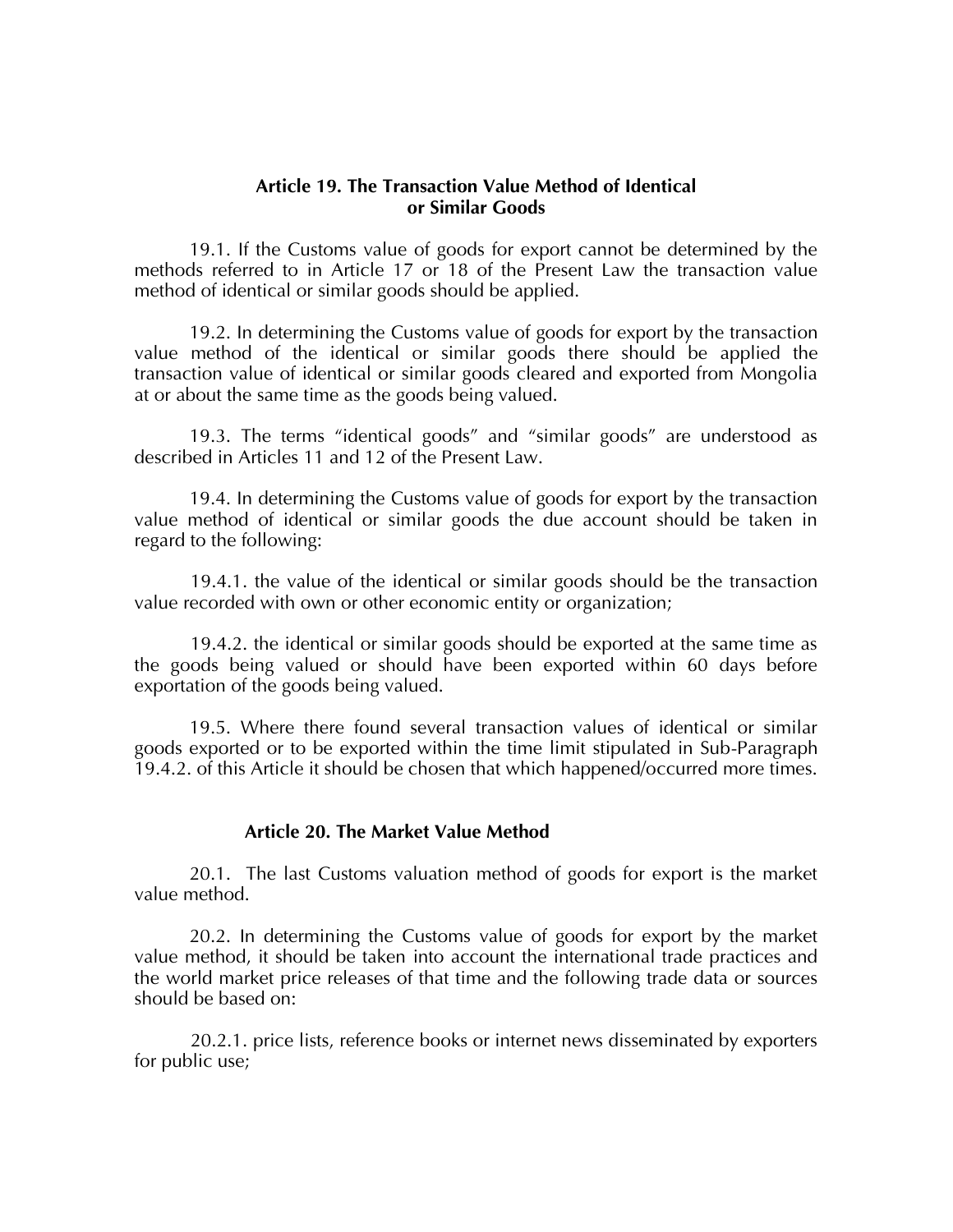20.2.2. official reports disseminated among public such as foreign trade statistics or Customs statistics;

20.2.3. the news of the specialized stock-exchanges or the specialized newspapers or periodicals as well as the outstanding or major exporters contracts or prices therein.

### **CHAPTER 6**

#### **THE CLASSIFICATION OF GOODS**

#### **Article 21. The Harmonized System**

21.1. The Harmonized System is applied for the purposes of implementing both tariff and non-tariff measures and compiling foreign trade statistics.

21.2. The foreign trade goods classification inventory as well as the national sub-headings are adopted by the Customs central body on the basis of the Harmonized Commodity Description and Coding System accepted at the international level.

#### **Article 22. Classification of Goods**

22.1. A declarant should determine the classification codes of goods crossing the national border according to the Harmonized System.

22.2. The Customs, in the course of examining Goods declarations or inspecting goods, should verify the classification codes determined by the declarant and make its own decision.

22.3. A declarant should follow the decisions made by the Customs on goods classification. Where a declarant does not agree with the Customs decision he has a right to appeal according to Article 13 of the Customs Law.

### **Article 23. Pre-Entry Classification**

23.1. The Customs may, at the request of a declarant, determine the classification codes of certain goods in advance.

23.2. The rules for Pre-Entry Classification should be approved by the Customs Central Body.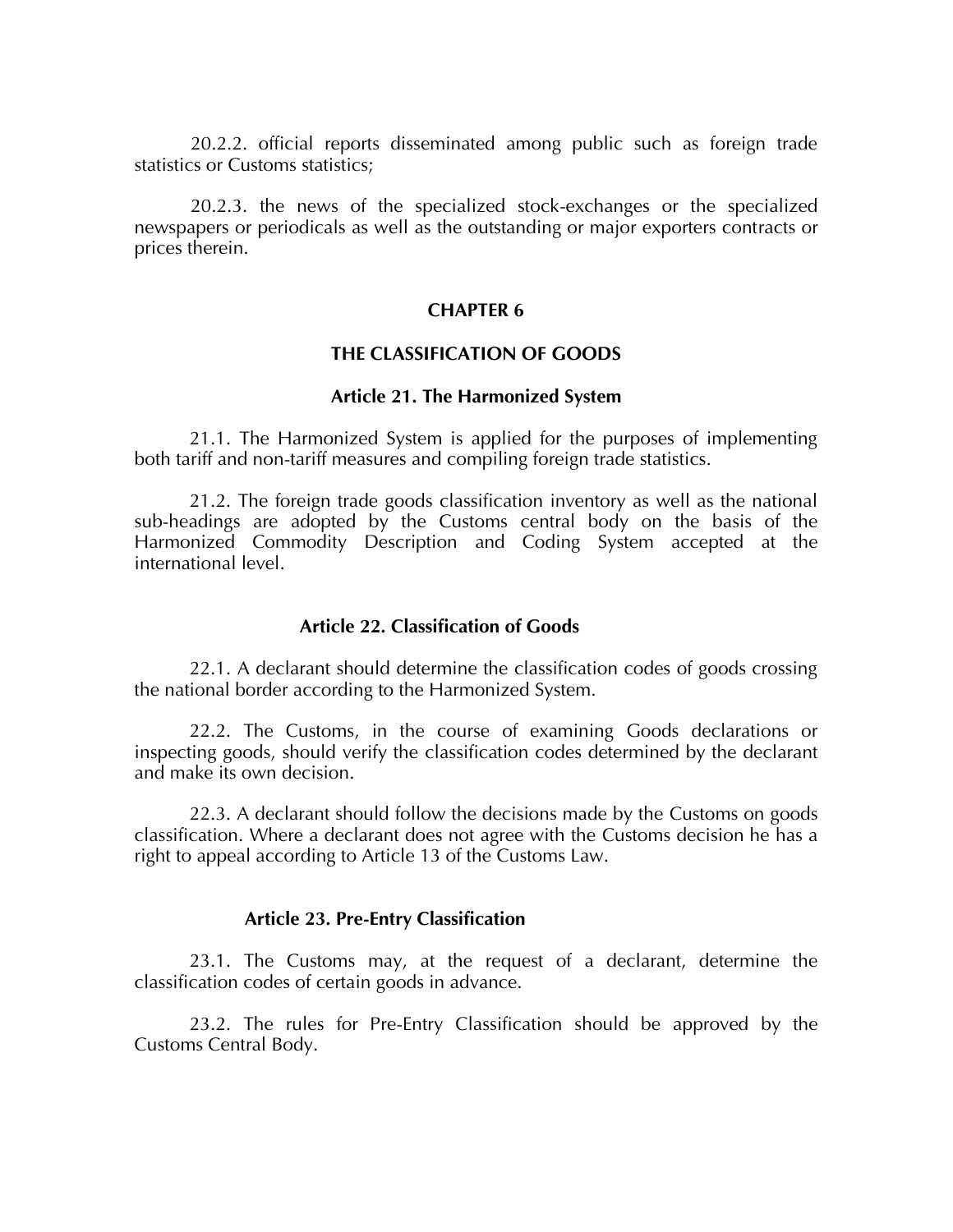# **Article 24. A Request for Pre-Entry Classification**

24.1. A declarant should attach to a request for pre-entry classification sample of goods or test goods, goods description, photos or schemes as well as trade documents or technical specification documents.

24.2. Where the documents attached by a declarant to a request for pre-entry classification are not sufficient the Customs should ask a declarant for additional documents and information. Where it is necessary to collect additional materials or information, the Customs should notify a declarant of it within 14 days after receiving the request for pre-entry classification.

24.3. The additional documents or information refered to in Paragraph 24.2 of this Article should be supplied within 30 days and in case of failure the Customs will decide on against the pre-entry classification.

# **Article 25. Alteration, Denunciation or Suspension of a Decision on Pre-entry Classification**

25.1. The Customs may suspend or denounce its decision on pre-entry classification.

25.2. The Customs shall denounce its decision on pre-entry classification on the following basis and shall notify a declarant of it in writing:

25.2.1. the foreign trade goods classification inventory or national subheadings are amended;

25.2.2. otherwise is provided for in a newly concluded international treaty of Mongolia.

25.3. Where the documents or information supplied by a declarant are proved to be or suspicius to be forged after its decision on pre-entry classification the Customs should suspend its implementation. The decision on suspension should be effective since the date when the decision on pre-entry classification is taken.

# **CHAPTER 7**

# **ORIGIN OF IMPORTED GOODS**

# **Article 26. Rules of Origin of Goods**

26.1. The Rules of Origin of Goods are enacted for the purposes of applying the MFN tariff or economic or trade policy.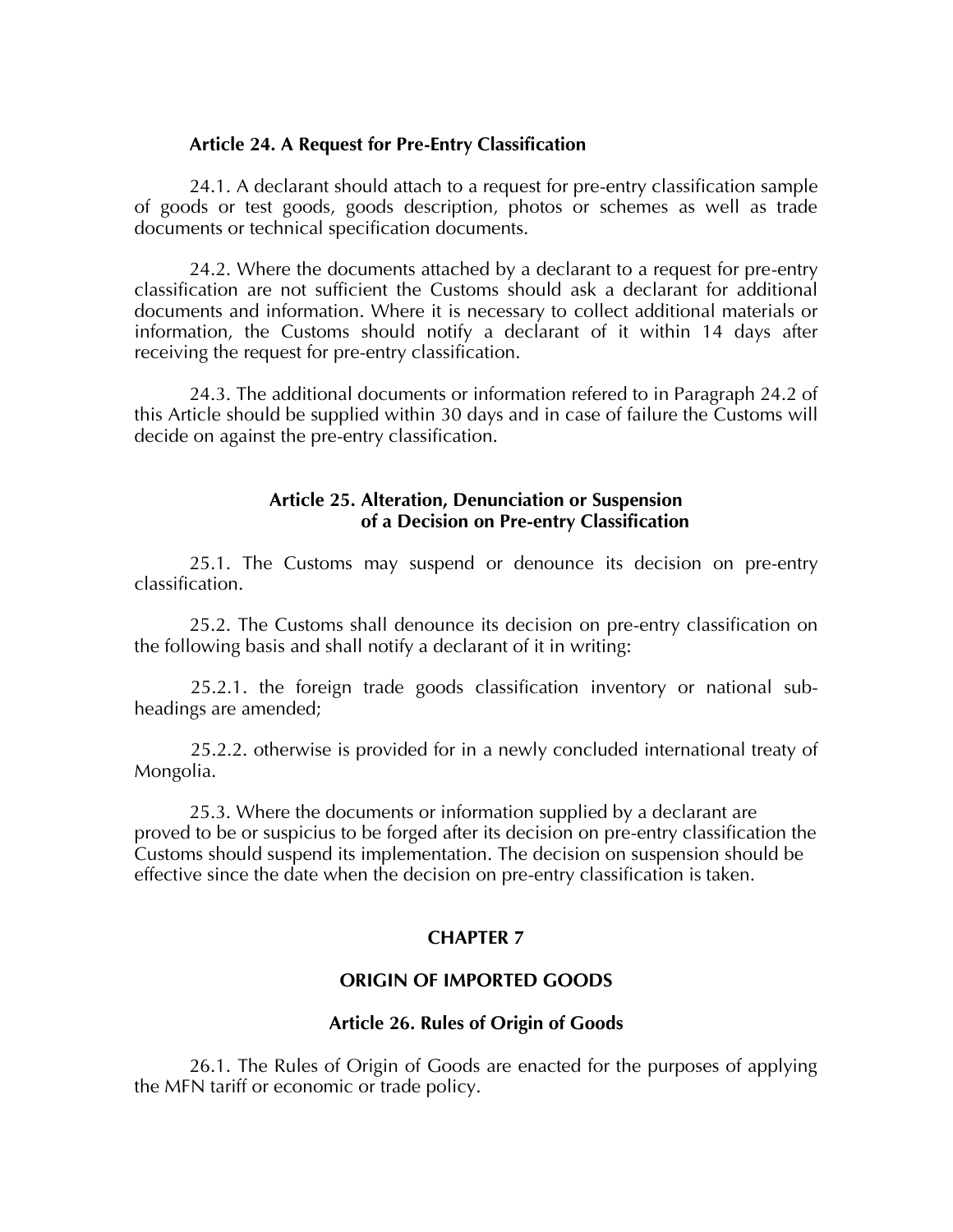26.2. The Rules of Origin of Goods are adopted by the Government of Mongolia.

# **Article 27. Determination of Country of Origin of Imported Goods**

27.1. A country of origin of imported goods is determined according to the Present Law and the Rules of Origin of Goods.

27.2. A country of origin may be a commonwealth of countries, international Customs or economic union, and for determination of origin of goods, particular part or region of one country.

27.3. At a request of declarant, a country of origin may be pre-determined by Customs.

# **Article 28. A Country in which Imported Goods are Wholly Produced**

28.1. A country in which goods are wholly produced shall be taken as the country of origin of that imported goods.

28.2. The following goods shall be taken to be produced wholly in a given country:

28.2.1. mineral products extracted from its soil, from its territorial water or from its sea-bed;

28.2.2. vegetables or vegetable products harvested or gathered in that country;

28.2.3. live animals born and raised in that country;

28.2.4. products obtained from live animals in that country;

28.2.5. products obtained from hunting or fishing conducted in that country;

28.2.6. products obtained by maritime fishing and other products taken from the sea by a vessel of that country;

28.2.7. products obtained aboard a factory ship of that country solely from the products of the kind covered by Sub-Paragraph 28.2.6 of this Article;

28.2.8. mineral products extracted from marine soil or subsoil outside that country's territorial water;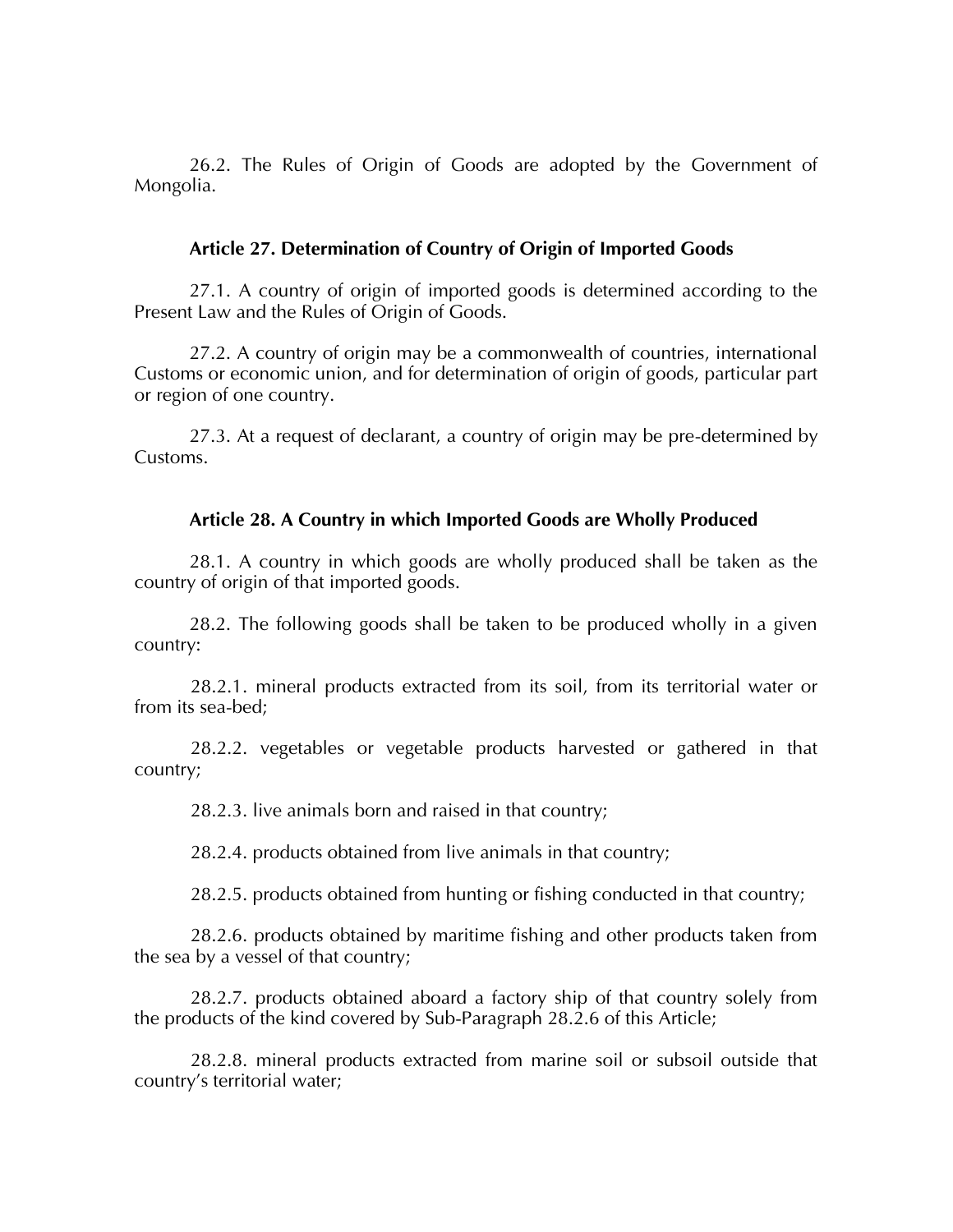28.2.9. scrap and waste from manufacturing and processing operations, and used articles, collected in that country and fit only for the recovery of raw materials;

28.2.10. goods produced in that country solely from the products referred to in Paragraphs 28.2.1-28.2.9 of this Article.

### **Article 29. The Substantial Transformation Criterion**

29.1. Where two or more countries have taken part in the production of the goods, a country of origin should be a country where the substantial transformation took place.

29.2. Whether goods had undergone a substantial transformation is determined on the basis of the following criterion:

29.2.1. after processing or manufacturing, the goods classification codes are changed at the level of heading of the Harmonized System;

29.2.2. production and technological processes of the goods are sufficient to regard a given country as the country of origin of that goods;

29.2.3 the value, or the value added, of matreials used in a particular goods constitutes 50% or more of value of the compensating product.

29.3. The following operations should not fall under the substantial transformation criterion:

29.3.1 operations necessary for handling of goods during transportation or storage;

29.3.2. preparation for sale or shipment of goods;

29.3.3. simple assembling operations;

29.3.4. mixing of goods of different origin, provided that the characteristics of the compensating product are not essentially different from characteristics of the goods which have been mixed.

#### **Article 30. Special Cases of Origin Qualification**

30.1. The goods forwarded in several shipments as they cannot be sent in one shipment because of production or transportation requirements, unassembled or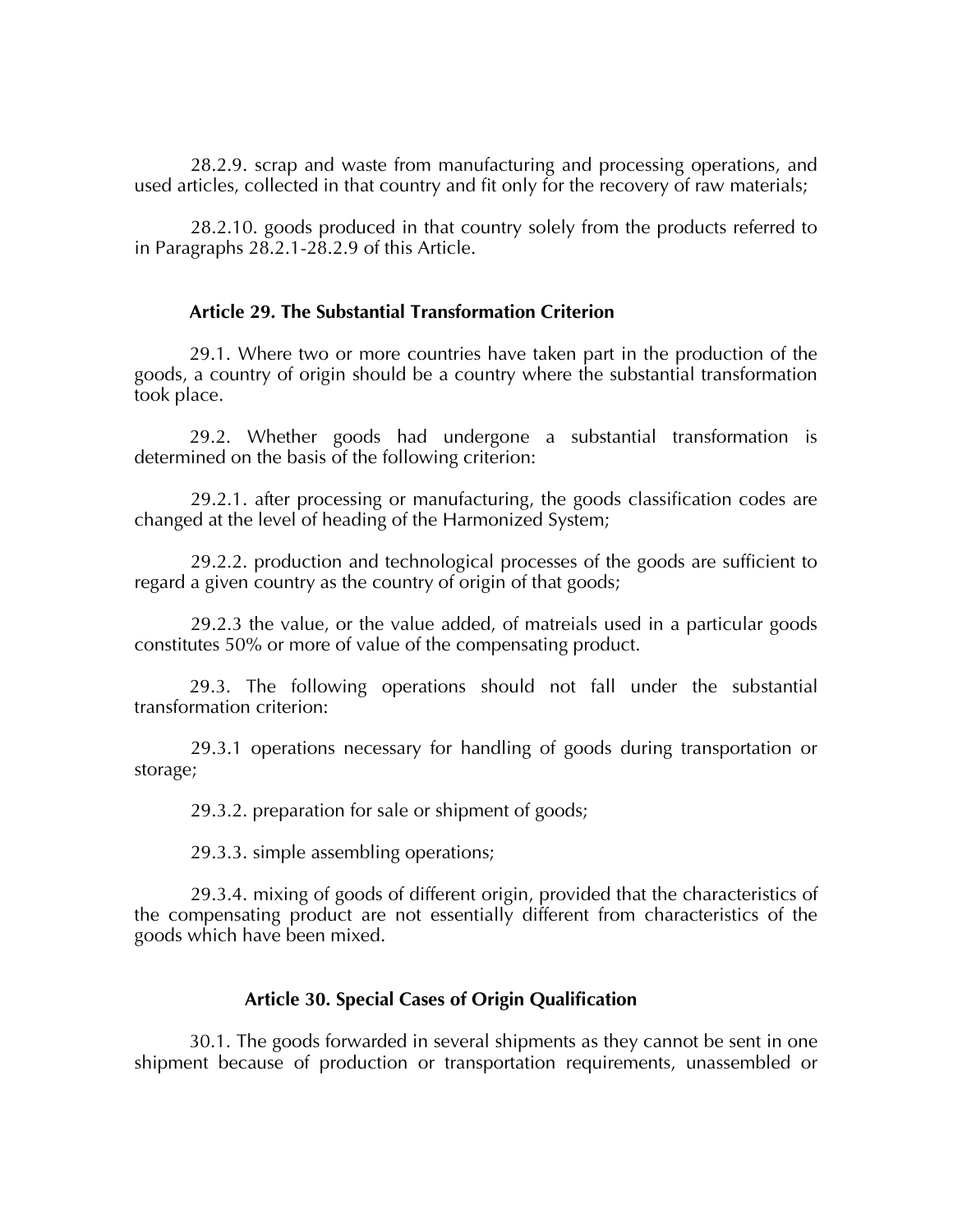dismentled goods, and also the goods imported in several shipments because of carriage malfunction should be deemed to have the same origin.

30.2. The goods qualifying the following conditions shall be deemed to have the same origin:

30.2.1. the reasons for dispatching goods in several shipments as unassembled or dismentled are indicated and notified to Customs in advance with reference to commodity classification codes, values and the countries of origin in each shipment, or there are presented documents supporting the carriage of goods separately because of mistake;

30.2.2. goods in each shipment are sent from the same country and by the same consignor;

30.2.3. goods in each shipment are declared to the same Customs office;

30.2.4. the Customs has allowed good in each shipment to enter the Customs territory within 3 months after acceptance/presentation of goods declaration. This period may be extended at a request of declarant.

30.3. Spare parts, components, tools or instruments for use with a machine, appliance, apparatus or vehicle should be deemed to have the same origin as the machine, appliance, apparatus or vehicle, provided that they are imported together with relevant machine, appliance, apparatus or vehicle and correspond, in kind and number, to the normal equipment thereof.

30.4. Containers or packings when imported into the Customs territory seperately except the case they are declared separately should have the same origin.

30.5. For the purpose of determining the origin of goods, no account shall be taken of the origin of the energy, plant, machinery and tools used in the manufacturing or processing of the goods.

# **Article 31. Documentary Evidence of the Country of Origin**

31.1. The Customs is entitled to require a documentery evidence of the country of origin.

31.2. The documentary evidence of the country of origin should be either declaration of origin or certified declarantion of origin or certifcate of origin.

31.3. A certificate of origin is the principal document for applying the MFN tariff.

31.4 The documentery of evidence of country of origin should be presented to Customs by a declarant.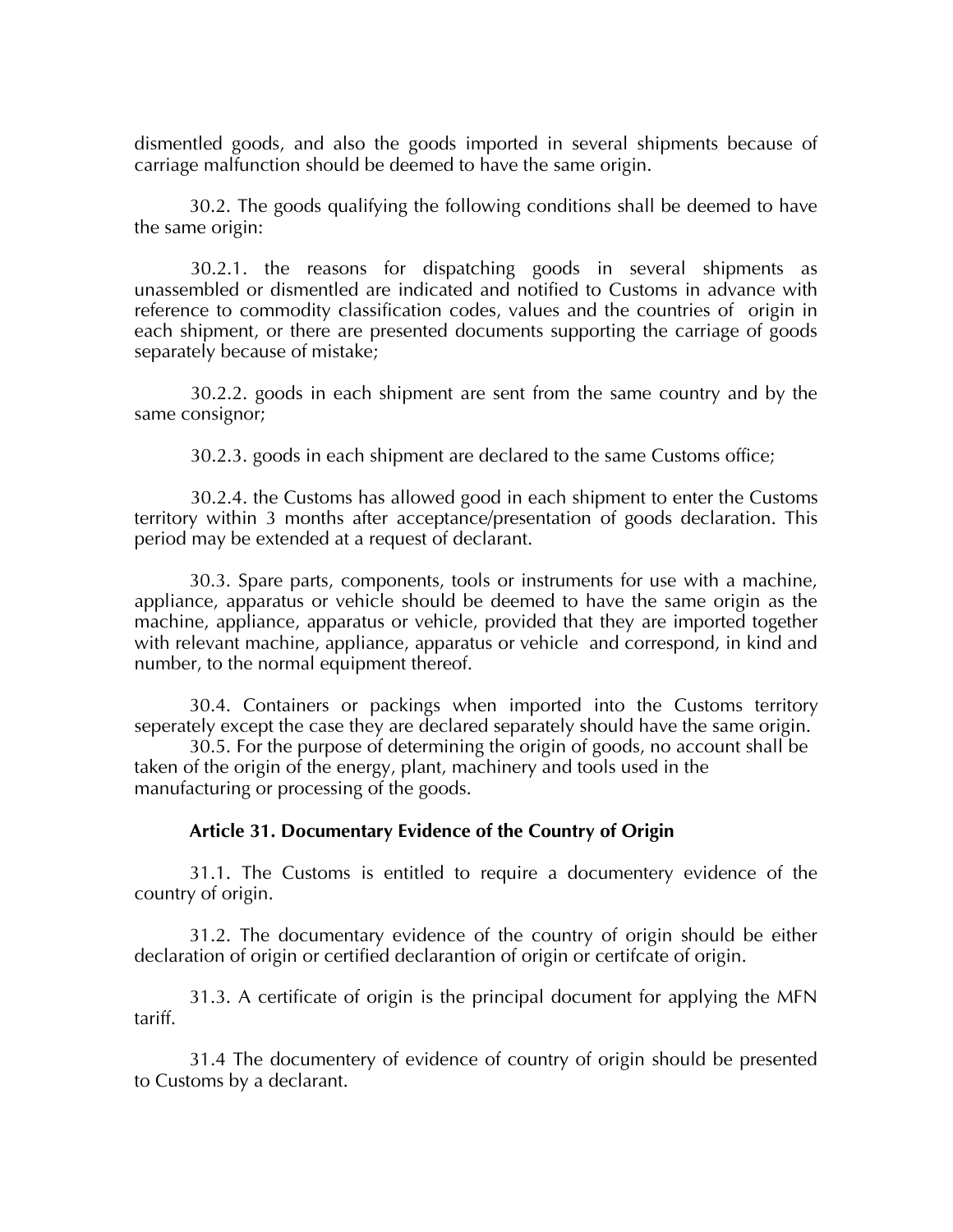31.5. the Customs may verify the accuracy of documentary evidence of origin.

31.6. Verification of documentary evidence of origin should not exceed 30 days. The Customs central body may extend that period once by another 30 days.

31.7. The documentary evidence is not required for:

31.7.1. goods in international transit;

31.7.2. cases provided for in the international treaty of Mongolia or in its national legislation.

# **Article 32. Declaration of Origin**

32.1. A statement as to the origin of the goods made by the manufacturer, seller or exporter in invoice or other document relating to the goods shall be the declaration of origin.

32.2. The declaration of origin is required for the following goods:

32.2.1. goods for sale or use, the aggregate value of which does not exceed US\$1000;

32.2.2. travellers' personal effects, the aggregate value of which does not exceed US\$1000;

32.2.3. where several consignments of the kind referred to in Sub-Paragraphs 32.2.1 and 32.2.2 of this Paragraph are sent at the same time, by the same means, by the same consignor, the aggregate value does not exceed US\$1000.

# **Article 33. Certified Declaration of Origin**

33.1. 'The declaration of origin' certified by an authority empowered to do so shall be the certified declaration of origin.

33.2. The certified declaration of origin may be required for goods referred to in Paragraph 32.2 of Article 32 of the Present Law.

# **Article 34. Certificate of Origin**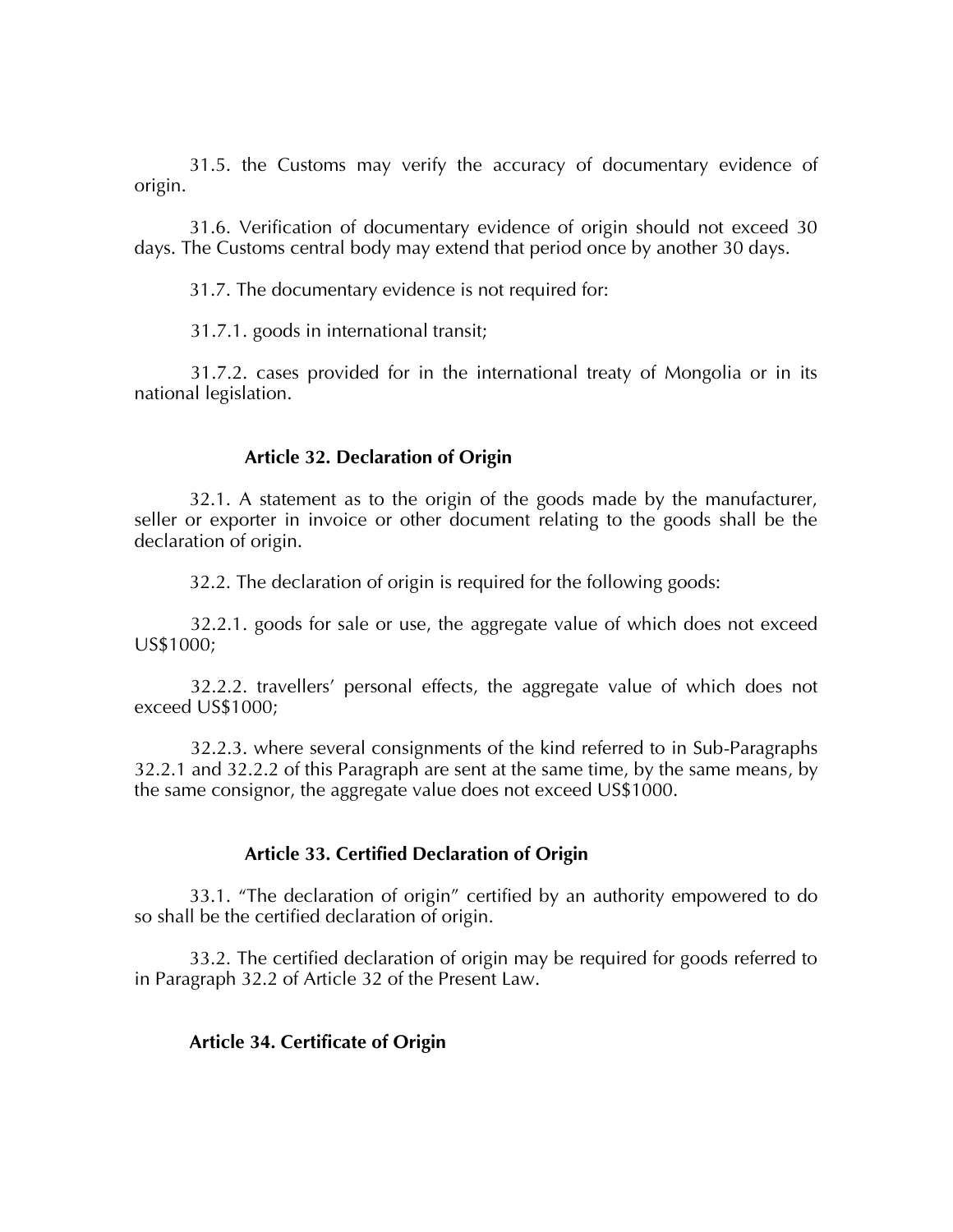34.1. A certificate of origin in a special form issued by a competent authority of a given country to give effect to the origin of goods shall be taken as an official document to determine the country of origin of the goods concerned*.* 

#### **CHAPTER 8**

### **LEVYING, COLLECTION AND PAYMENT OF CUSTOMS DUTIES AND OTHER TAXES**

#### **Article 35. Levying Customs Duties and Other Taxes**

35.1. Customs duties and other taxes are levied on goods entering or leaving the Customs territory. This provision is applied also for goods exempted from Customs duties and other taxes.

35.2. The basis for assessment of Customs duties and other taxes should be the Customs value and quantity of the goods.

35.3. The Customs duties and other taxes should be assessed in togrogs on the basis of tariffs and exchange rates in force on the day when the goods declared to Customs. If the exchange rates of togrogs against foreign currencies and tariff rates have been changed between the dates of pre-entry clearance of documents and release of goods the exchange rates and tariffs effective on the date of release of goods shall be applied.

35.4. The rules on continuous application of the exchange rate of togrogs against foreign currencies for a certain period of time shall be adopted jointly by the President of Mongolbank and the Cabinet Minister in charge of Customs matters.

35.5. In assessing Customs duties and other taxes for goods in violance of Customs legislation it should be applied the tariffs and exchange rates in force on the day when the goods crossed the national border or if it is not possible to determine that day, on the day when the offence is detected.

# **Article 36. Collection of Customs Duties and Other Taxes and Accumulation into State Budget**

36.1. The Customs shall accumulate the Customs duties and other taxes collected from taxpayer into the state budget.

36.2. The Customs duties and other taxes levied on goods temporarily admitted should be kept in special account of state fund.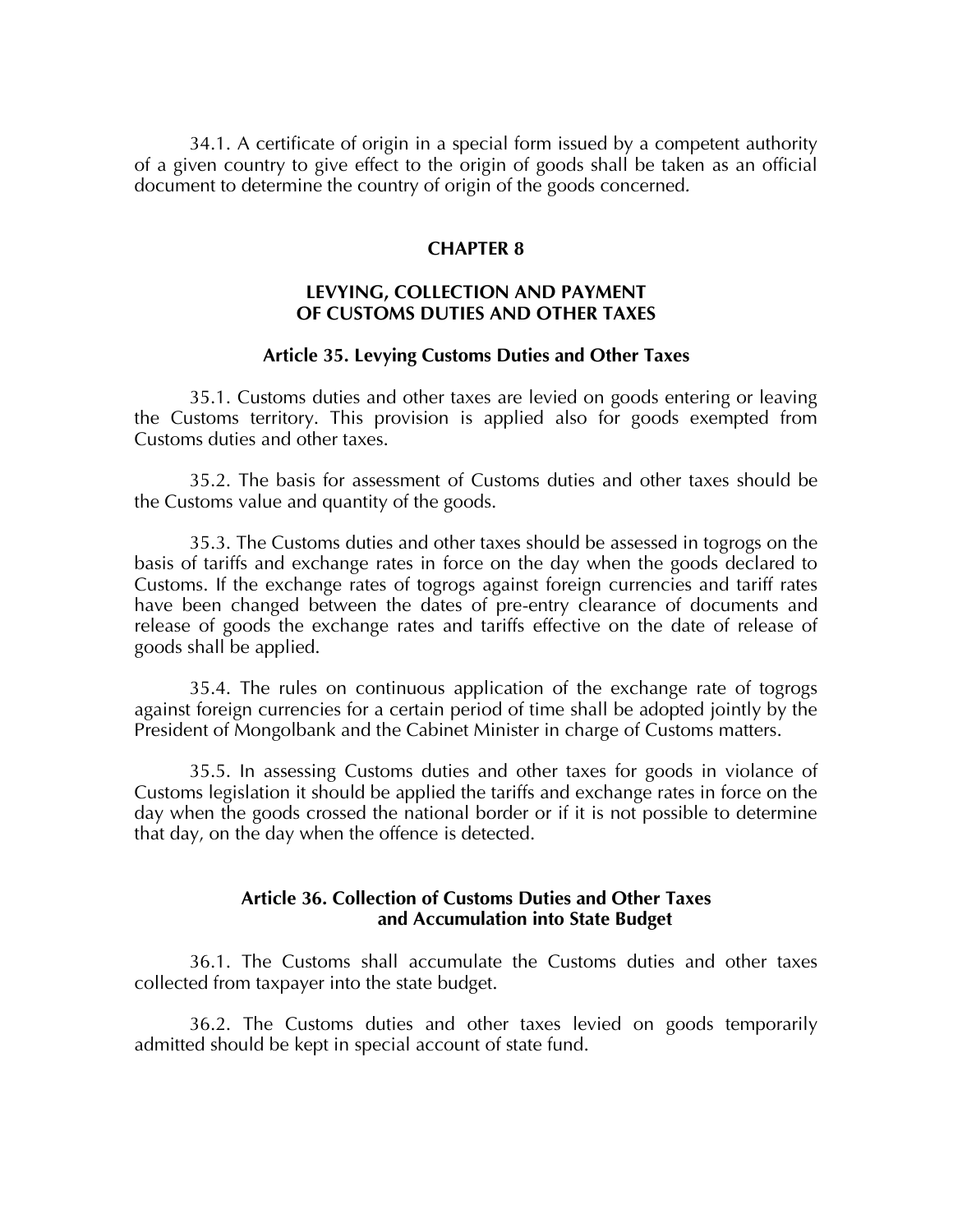# **Article 37. Remission of Customs Duties and Other Taxes**

37.1 The remission of the Customs duties and other taxes is granted for the following goods:

37.1.1. goods entering the Customs bonded areas, the duty free shops, the Customs special zones or the free zones directly from abroad or the goods leaving them directly for abroad;

37.1.2. goods returning after carriage by mistake;

37.1.3. goods under transit;

37.1.4. goods in transshipment; or

37.1.5. goods for destruction.

### **Article 38. Exemption from Customs Duties**

38.1. The following goods are exempted from the Customs duties upon their importation into the Customs territory:

38.1.1. artificial bodyparts and appliances for special use by disabled people, and components or accessories thereof;

38.1.2. relief goods or aid;

38.1.3. currencies, mongolian bank-notes ordered and produced abroad;

38.1.4. travellers' personal effects;

38.1.5. blood, blood-products, organs or bodyparts for medical use;

38.1.6. gas fuel, its containers, equipment, special-use machines, machinery and appliances or accessories. List of goods to be covered by this provision shall be approved by the Government;

38.1.7. imported logs, beam wood, lengthwise sawn wood, seeds, roots or slips of other non-prohibited woods or cluster;

38.1.8. machinery and equipment, materials, raw materials, spare parts, autofuels or diesel oils imported for use in oil exploration, mining, extraction or exploitation to be carried out under product-sharing contract concluded with the Government in oil sector;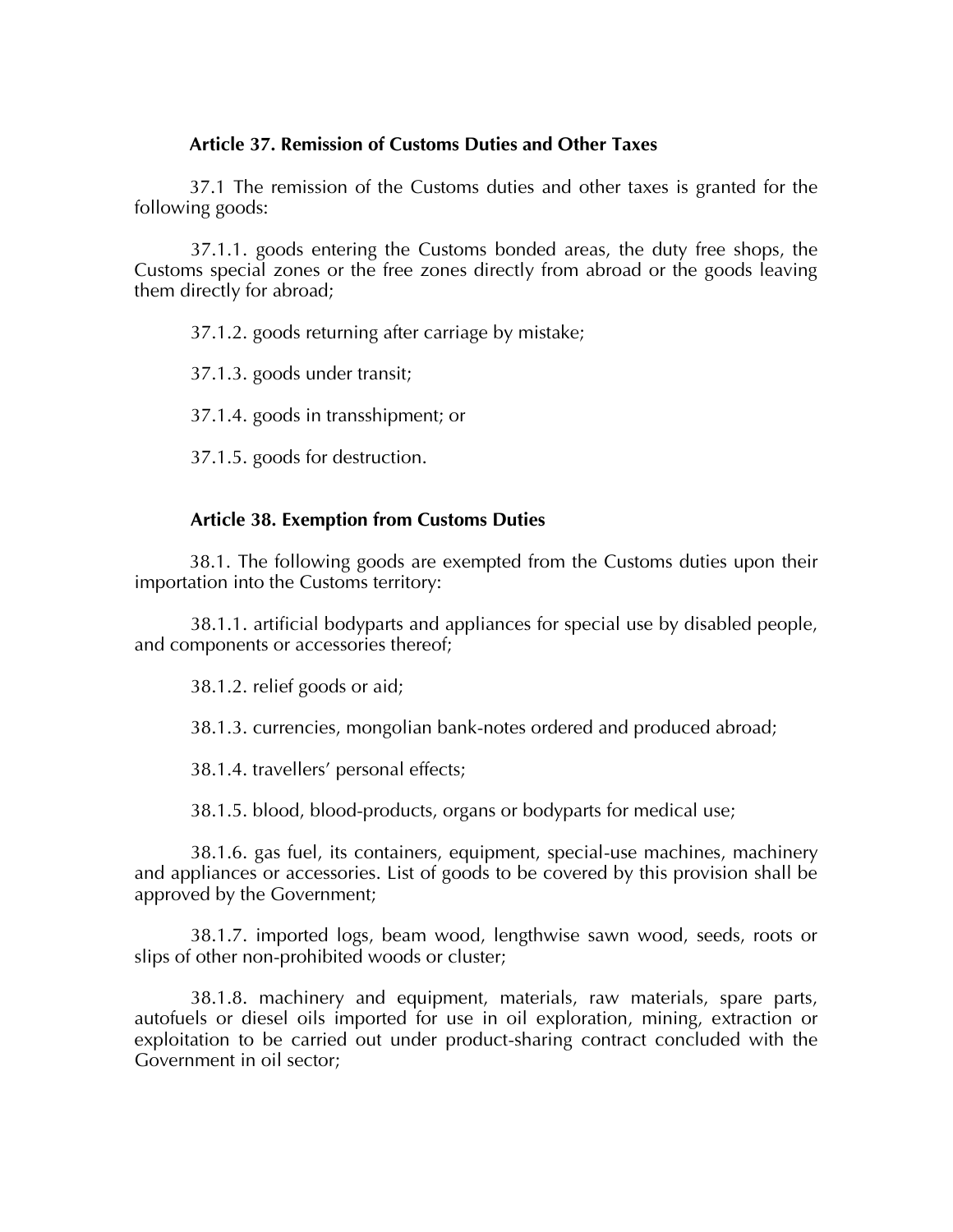38.1.9. civil passanger air-craft or its spare parts;

38.1.10. imported goods for official use by foreign diplomatic agency or consular office, the United Nation Organization or its specialized organs;

38.1.11. articles for personal use, necessary for establishment in the receiving State, of head of foreign diplomatic mission, members of diplomatic staff, of administrative and technical staff and of service staff of such diplomatic mission or members of their families;

38.1.12. other goods stipulated in law or international treaty.

38.2. Goods temporarily admitted into the Customs territory in an unforeseeable or force majeure case or in the framework of international events may be exempted from the Customs duty in accordance with the regulations adopted by the Government.

38.3. Exemption from the Customs duties shall be regulated only by the Present Law.

# **Article 39. Payment of Customs Duties and Other Taxes**

39.1. The Customs duties and other taxes shall be paid by a taxpayer.

39.2. Where a guarantee to pay Customs duties and other taxes is issued by a bank, such guaranteeing bank shall be responsible for payment of Customs duties and other taxes upon a guaranteeing period had elapsed.

39.3. Where a goods temporarily admitted into the Customs territory is not reexported within its time limit the Customs duties and other taxes levied upon their entry into the Customs territory should be paid.

39.4. A taxpayer may make an advance payment into a Customs account in order to pay Customs duties and other taxes. On the advance payment there shall not be paid any interest.

39.5. A goods declaration shall be validated upon meeting of any of the following conditions:

39.5.1. the Customs duties and other taxes are paid;

39.5.2. a decision on suspention or payment by instalment of the Customs duties and other taxes is taken; or

39.5.3. any form of guarantee to pay Customs duties and other taxes provided for in Article 41 of the Present Law is issued.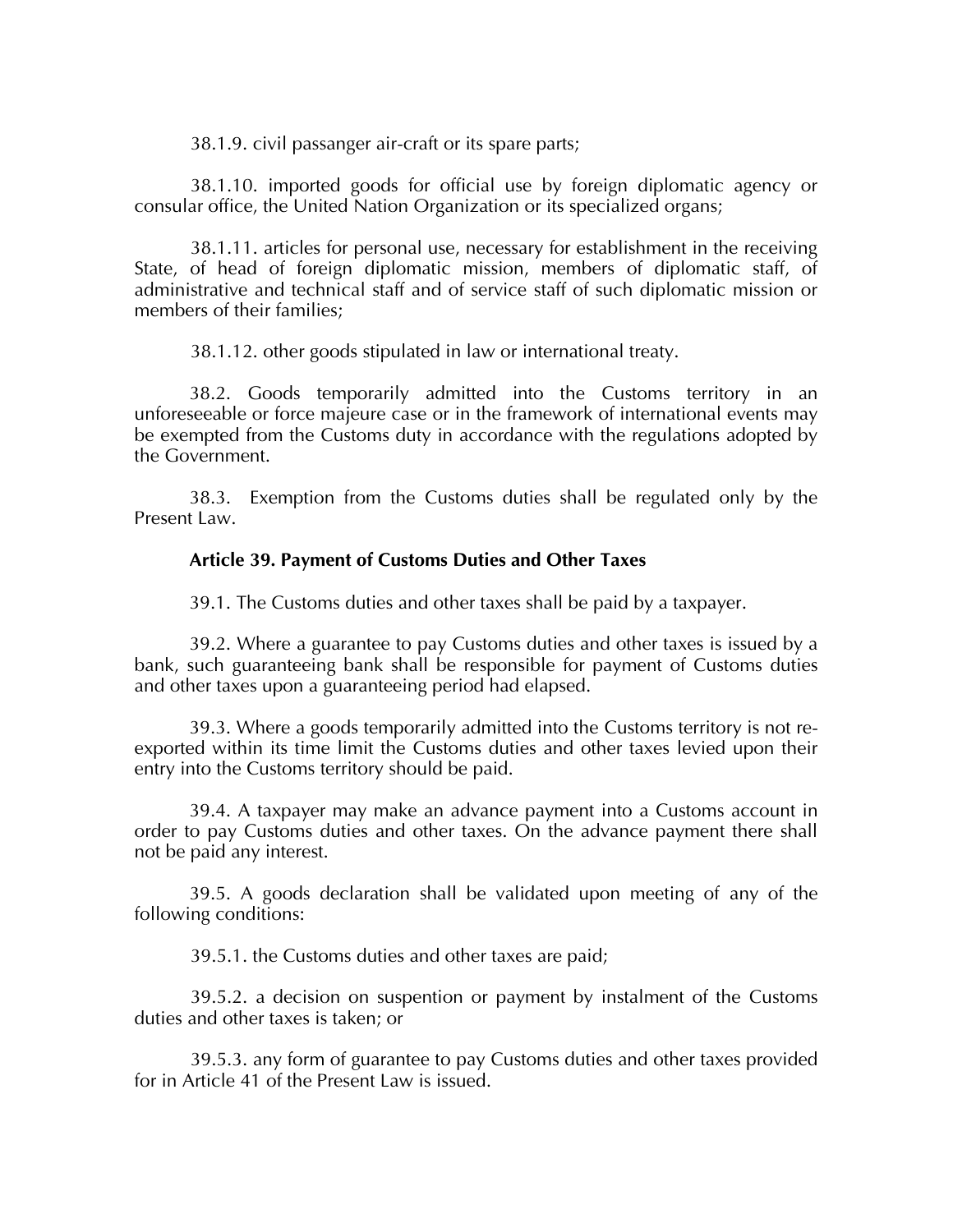39.6. The Customs duties and others taxes are deemed to be paid in any of the following cases where:

39.6.1. a tax amount is transferred by a bank into Customs account or state revenue;

39.6.2. a payment is made in cash at Customs; or

39.6.3. a tax amount is transferred from previously paid to Customs payments.

39.7. In case where the relevant guarantee to pay Customs duties and taxes is granted according to the provision of Article 41 of the Present Law or the relevant decision of the Government is issued in accordance with Paragraph 40.1. of Article 40 of the Present Law, the Customs should regard the Customs duties and other taxes as paid and should validate the respective goods declaration.

39.8. As an evidence of payment of Customs duties and other taxes, the Customs should leave a copy of the valid goods declaration with a taxpayer.

# **Article 40. Suspension or Payment by Instalment of Customs Duties and Other Taxes**

40.1. A decision to extend the time-limit to pay the Customs duties and other taxes by up to 2 months, or to pay these taxes by installment within 2 months may be taken by the Government*.*

### **Article 41. A Guarantee To Pay Customs Duties and Other Taxes**

41.1. For goods or means of transport crossing the Customs border, the Customs may allow a gaurantee to pay the Customs duties and other taxes.

41.2. A taxpayer may provide a guarantee to pay the Customs duties and other taxes in one of the following forms:

41.2.1. giving into a custody a goods crossing the Customs border or money asset;

41.2.2. providing a bank guarantee; or

41.2.3. presenting other forms of guarantee provided for in international treaties.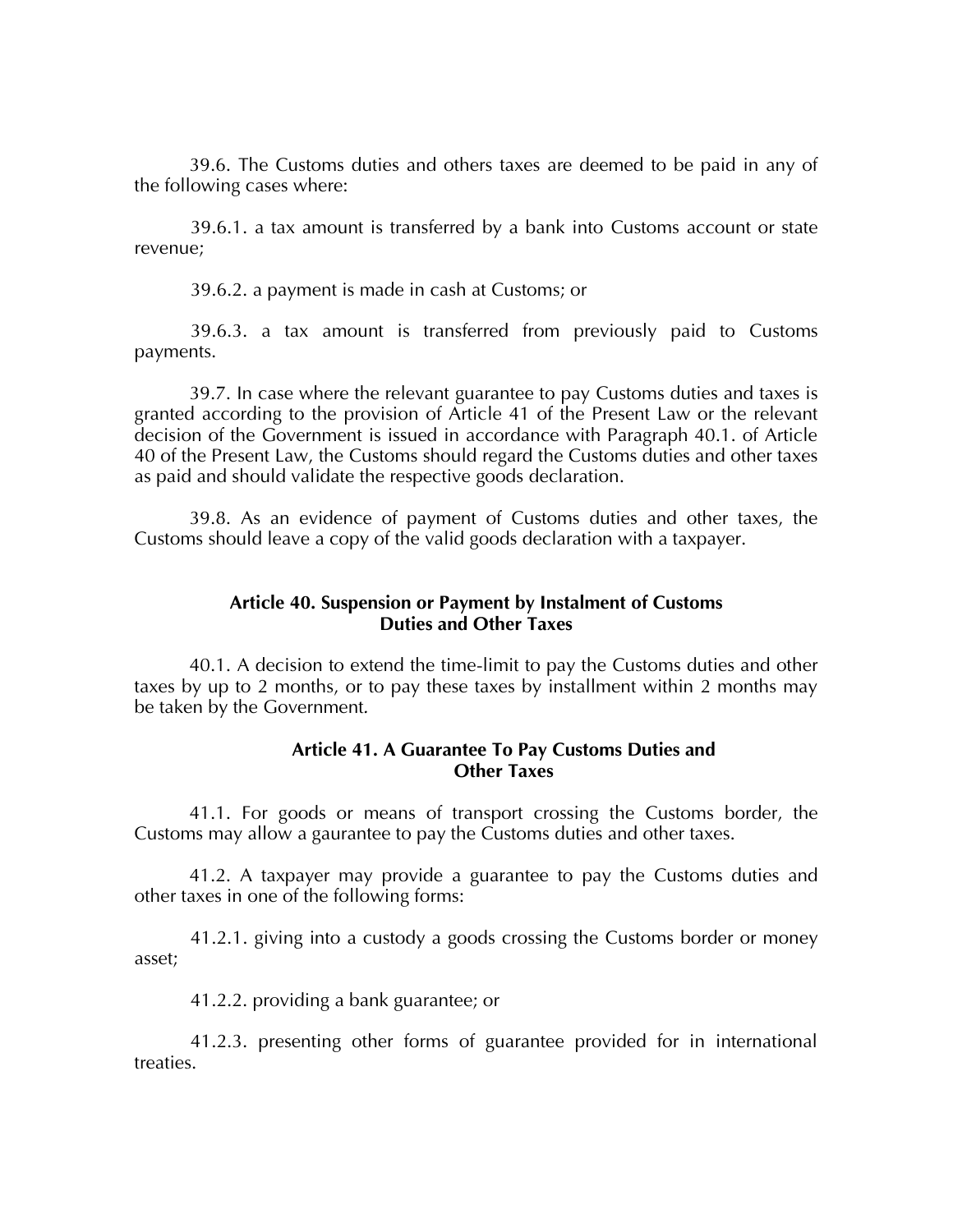41.3. Any guarantee to pay the Customs duties and other taxes should not exceed the amount of Customs duties and other taxes levied according to the basic tariffs plus 10 per cent of the due amount.

41.4. The rules on issuance of a guarantee to pay the Customs duties and other taxes should be adopted by the Government.

### **Article 42. Abatement of Customs Duties and Other Taxes**

42.1. An abatement of Customs duties or other taxes may be allowed by Customs in case where there is a documentary evidence that a goods, while being under Customs control, has suffered a damage, deteriorarion, or loss in volume or weight, or became no longer of use*.*

### **Article 43. Drawback and Refund of Customs Duties Duties and Other Taxes**

43.1. A drawback of Customs duties and other taxes may be allowed by Customs in the following cases where:

43.1.1. goods temporarily admitted into the Customs territory are re-exported within its time-limit:

43.1.2. goods temporarily exported from the Customs territory are reimported within its time-limit;

43.1.3. goods temporarily admitted into the Customs territory are placed under the non-duty procedures.

43.2. A refund of Customs duties and other taxes may be allowed by Customs in the following cases where:

43.2.1. the basic rate is substituted for the MFN rate;

43.2.2. a value determined by Customs is refused in accordance with Paragraph 8.7 of Article 8 of the Present Law;

43.2.3. Customs duties or taxes are over-paid or over-assessed.

43.3. Customs shall not pay an interest for the Customs duty or other tax amounts due to drawback or refund.

43.4. At the request of taxpayer, the over-paid duty or tax amounts may be converted for payment of duties or taxes on next consignment.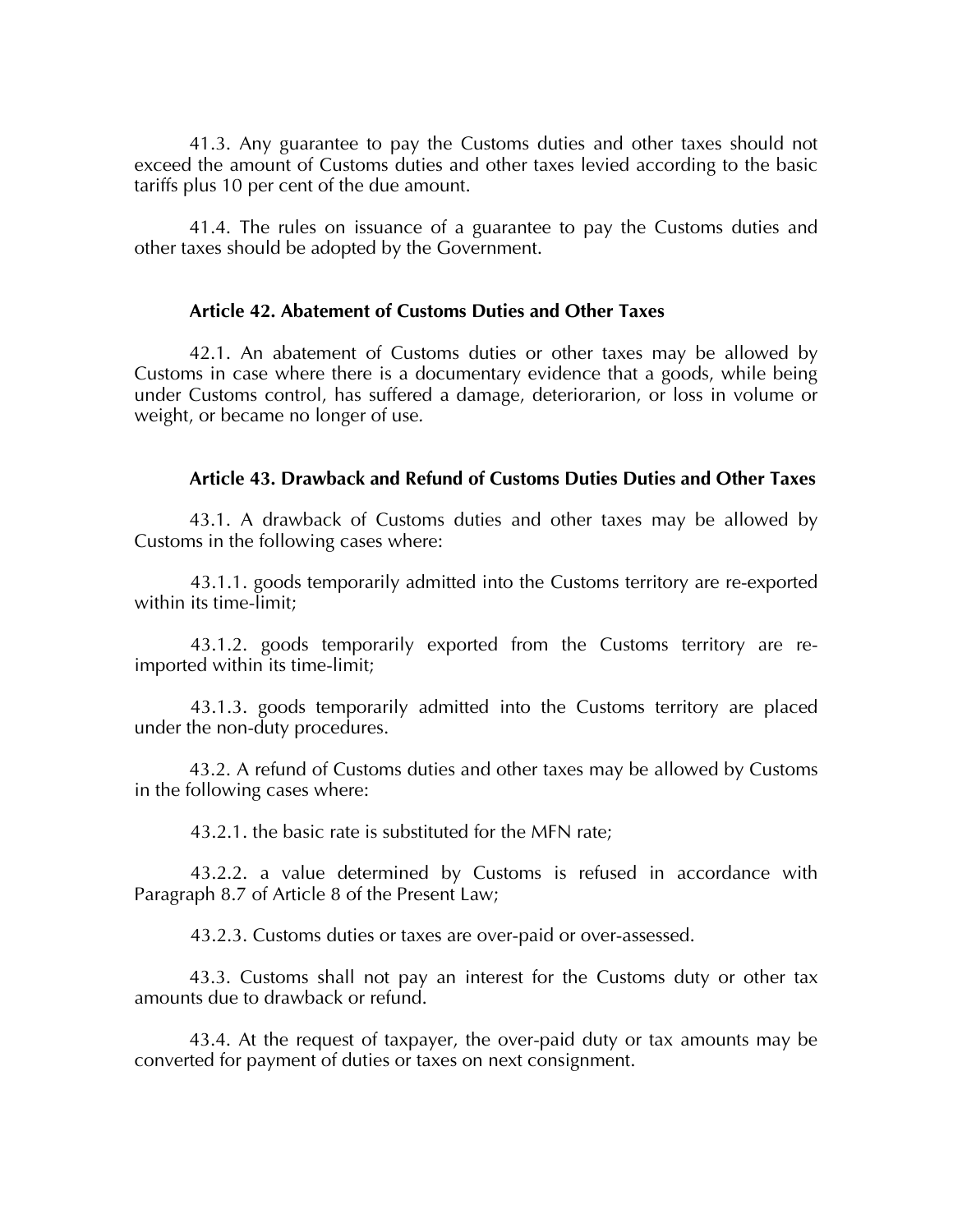# **Article 44. Discharge of Obligation To Pay Customs Duties and Other Taxes**

44.1. The taxpayer's obligation to pay Customs duties and other taxes should be discharged in the following cases where:

44.1.1. tax is paid;

44.1.2. a taxpayer is exempted from payment of the relevant tax;

44.1.3. tax is paid by a guaranteeing bank;

44.1.4. tax is paid within a period provided for in a custody contract;

44.1.5. temporarily admitted goods or temporarily exported goods are returned within a prescribed time-limit;

44.1.6. goods are confiscated by Customs;

44.1.7. duties and taxes are forcefully paid.

### **Article 45. Bank Undertakings**

45.1. When a bank, according to Paragraph 41.2.2 of Article 41 of the Present Law, had provided a guarantee to pay Customs duties and other taxes on behalf of a declarant and the latter failed to pay that duties and taxes within a time-limit provided for in the guarantee the bank is obliged to pay that duties and taxes to Customs.

45.2. Where a bank failed to pay the duties and taxes according to Paragraph 45.1 of this Article, according to Sub-Paragraph 4 of Paragraph 1 of Article 13 of the General Law on Taxation, it should pay an interest equal to 0.5 per cent of non-paid tax amount each day.

45.3. A bank or financial organization should execute/transfer the payments of Customs duties and other taxes of its client economic entities or organizations within 12 hours and the same day place them into the state budget account. In case of failure, it should pay an interest equal to 0.5 per cent of non-paid tax amount each day.

**Article 46. Confiscation of Non-Paid Customs Duties and Other Taxes**